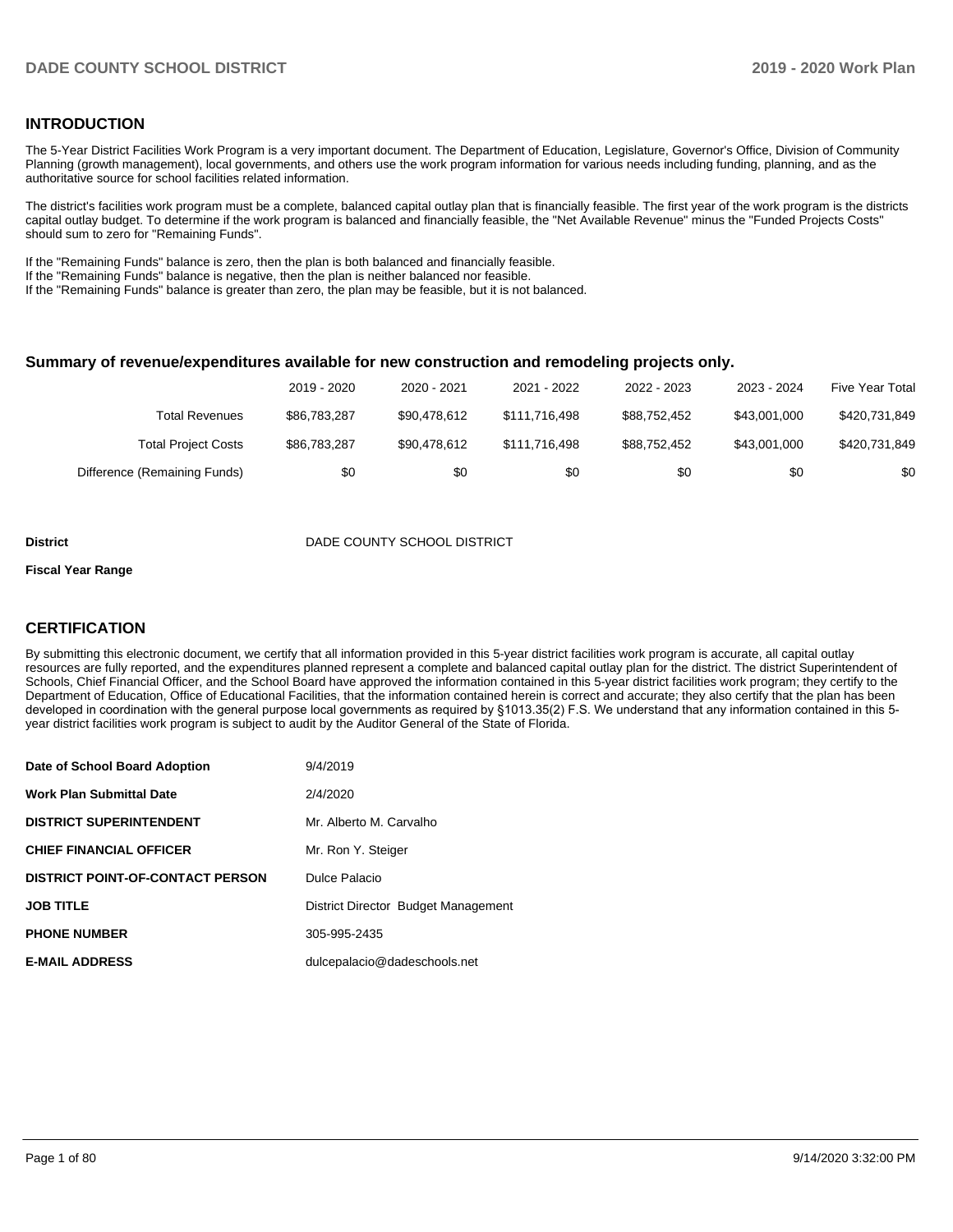# **Expenditures**

#### **Expenditure for Maintenance, Repair and Renovation from 1.50-Mills and PECO**

Annually, prior to the adoption of the district school budget, each school board must prepare a tentative district facilities work program that includes a schedule of major repair and renovation projects necessary to maintain the educational and ancillary facilities of the district.

| Item           |                                                                                                                                                                                                                                                                                                                                                                                                                                                                                                                                                                                                                                                                                                                                                                                                                                                                                                                                                                                                                                                                                                                                                                                                                                                                                                                                                                                                                                                                                                                                                                                                                                                                                                                                                                                                                                                                                                                                                                                                                                                                                                                                                                                                                                                                                                                                                                                                                                                                                                                                                                                                                                                                                                                                                                                                                                                                                                                                                                                                                                                                                                                                                                                                                                                                                                                                                                                                                                                                                                                                                                                                                                                                                                                                                                                                                                                                                                                                                                                                                                                                                                                                                                                                                                                                                                                                                                                                                                                                                                                                                                                                                                                                                                                                                                                                                                                                                                                                                   | 2019 - 2020<br><b>Actual Budget</b> | 2020 - 2021<br>Projected | 2021 - 2022<br>Projected | 2022 - 2023<br>Projected | 2023 - 2024<br>Projected | <b>Total</b> |
|----------------|---------------------------------------------------------------------------------------------------------------------------------------------------------------------------------------------------------------------------------------------------------------------------------------------------------------------------------------------------------------------------------------------------------------------------------------------------------------------------------------------------------------------------------------------------------------------------------------------------------------------------------------------------------------------------------------------------------------------------------------------------------------------------------------------------------------------------------------------------------------------------------------------------------------------------------------------------------------------------------------------------------------------------------------------------------------------------------------------------------------------------------------------------------------------------------------------------------------------------------------------------------------------------------------------------------------------------------------------------------------------------------------------------------------------------------------------------------------------------------------------------------------------------------------------------------------------------------------------------------------------------------------------------------------------------------------------------------------------------------------------------------------------------------------------------------------------------------------------------------------------------------------------------------------------------------------------------------------------------------------------------------------------------------------------------------------------------------------------------------------------------------------------------------------------------------------------------------------------------------------------------------------------------------------------------------------------------------------------------------------------------------------------------------------------------------------------------------------------------------------------------------------------------------------------------------------------------------------------------------------------------------------------------------------------------------------------------------------------------------------------------------------------------------------------------------------------------------------------------------------------------------------------------------------------------------------------------------------------------------------------------------------------------------------------------------------------------------------------------------------------------------------------------------------------------------------------------------------------------------------------------------------------------------------------------------------------------------------------------------------------------------------------------------------------------------------------------------------------------------------------------------------------------------------------------------------------------------------------------------------------------------------------------------------------------------------------------------------------------------------------------------------------------------------------------------------------------------------------------------------------------------------------------------------------------------------------------------------------------------------------------------------------------------------------------------------------------------------------------------------------------------------------------------------------------------------------------------------------------------------------------------------------------------------------------------------------------------------------------------------------------------------------------------------------------------------------------------------------------------------------------------------------------------------------------------------------------------------------------------------------------------------------------------------------------------------------------------------------------------------------------------------------------------------------------------------------------------------------------------------------------------------------------------------------------------------------------|-------------------------------------|--------------------------|--------------------------|--------------------------|--------------------------|--------------|
| <b>HVAC</b>    |                                                                                                                                                                                                                                                                                                                                                                                                                                                                                                                                                                                                                                                                                                                                                                                                                                                                                                                                                                                                                                                                                                                                                                                                                                                                                                                                                                                                                                                                                                                                                                                                                                                                                                                                                                                                                                                                                                                                                                                                                                                                                                                                                                                                                                                                                                                                                                                                                                                                                                                                                                                                                                                                                                                                                                                                                                                                                                                                                                                                                                                                                                                                                                                                                                                                                                                                                                                                                                                                                                                                                                                                                                                                                                                                                                                                                                                                                                                                                                                                                                                                                                                                                                                                                                                                                                                                                                                                                                                                                                                                                                                                                                                                                                                                                                                                                                                                                                                                                   | \$0                                 | \$0                      | \$0                      | \$0                      | \$0                      | 30           |
|                | Locations: No Locations for this expenditure.                                                                                                                                                                                                                                                                                                                                                                                                                                                                                                                                                                                                                                                                                                                                                                                                                                                                                                                                                                                                                                                                                                                                                                                                                                                                                                                                                                                                                                                                                                                                                                                                                                                                                                                                                                                                                                                                                                                                                                                                                                                                                                                                                                                                                                                                                                                                                                                                                                                                                                                                                                                                                                                                                                                                                                                                                                                                                                                                                                                                                                                                                                                                                                                                                                                                                                                                                                                                                                                                                                                                                                                                                                                                                                                                                                                                                                                                                                                                                                                                                                                                                                                                                                                                                                                                                                                                                                                                                                                                                                                                                                                                                                                                                                                                                                                                                                                                                                     |                                     |                          |                          |                          |                          |              |
| Flooring       |                                                                                                                                                                                                                                                                                                                                                                                                                                                                                                                                                                                                                                                                                                                                                                                                                                                                                                                                                                                                                                                                                                                                                                                                                                                                                                                                                                                                                                                                                                                                                                                                                                                                                                                                                                                                                                                                                                                                                                                                                                                                                                                                                                                                                                                                                                                                                                                                                                                                                                                                                                                                                                                                                                                                                                                                                                                                                                                                                                                                                                                                                                                                                                                                                                                                                                                                                                                                                                                                                                                                                                                                                                                                                                                                                                                                                                                                                                                                                                                                                                                                                                                                                                                                                                                                                                                                                                                                                                                                                                                                                                                                                                                                                                                                                                                                                                                                                                                                                   | \$0                                 | \$0                      | \$0                      | \$0                      | \$0                      | 30           |
|                | Locations: No Locations for this expenditure.                                                                                                                                                                                                                                                                                                                                                                                                                                                                                                                                                                                                                                                                                                                                                                                                                                                                                                                                                                                                                                                                                                                                                                                                                                                                                                                                                                                                                                                                                                                                                                                                                                                                                                                                                                                                                                                                                                                                                                                                                                                                                                                                                                                                                                                                                                                                                                                                                                                                                                                                                                                                                                                                                                                                                                                                                                                                                                                                                                                                                                                                                                                                                                                                                                                                                                                                                                                                                                                                                                                                                                                                                                                                                                                                                                                                                                                                                                                                                                                                                                                                                                                                                                                                                                                                                                                                                                                                                                                                                                                                                                                                                                                                                                                                                                                                                                                                                                     |                                     |                          |                          |                          |                          |              |
| Roofing        |                                                                                                                                                                                                                                                                                                                                                                                                                                                                                                                                                                                                                                                                                                                                                                                                                                                                                                                                                                                                                                                                                                                                                                                                                                                                                                                                                                                                                                                                                                                                                                                                                                                                                                                                                                                                                                                                                                                                                                                                                                                                                                                                                                                                                                                                                                                                                                                                                                                                                                                                                                                                                                                                                                                                                                                                                                                                                                                                                                                                                                                                                                                                                                                                                                                                                                                                                                                                                                                                                                                                                                                                                                                                                                                                                                                                                                                                                                                                                                                                                                                                                                                                                                                                                                                                                                                                                                                                                                                                                                                                                                                                                                                                                                                                                                                                                                                                                                                                                   | \$0                                 | \$0                      | \$0                      | \$0                      | \$0                      | \$0          |
|                | Locations: No Locations for this expenditure.                                                                                                                                                                                                                                                                                                                                                                                                                                                                                                                                                                                                                                                                                                                                                                                                                                                                                                                                                                                                                                                                                                                                                                                                                                                                                                                                                                                                                                                                                                                                                                                                                                                                                                                                                                                                                                                                                                                                                                                                                                                                                                                                                                                                                                                                                                                                                                                                                                                                                                                                                                                                                                                                                                                                                                                                                                                                                                                                                                                                                                                                                                                                                                                                                                                                                                                                                                                                                                                                                                                                                                                                                                                                                                                                                                                                                                                                                                                                                                                                                                                                                                                                                                                                                                                                                                                                                                                                                                                                                                                                                                                                                                                                                                                                                                                                                                                                                                     |                                     |                          |                          |                          |                          |              |
| Safety to Life |                                                                                                                                                                                                                                                                                                                                                                                                                                                                                                                                                                                                                                                                                                                                                                                                                                                                                                                                                                                                                                                                                                                                                                                                                                                                                                                                                                                                                                                                                                                                                                                                                                                                                                                                                                                                                                                                                                                                                                                                                                                                                                                                                                                                                                                                                                                                                                                                                                                                                                                                                                                                                                                                                                                                                                                                                                                                                                                                                                                                                                                                                                                                                                                                                                                                                                                                                                                                                                                                                                                                                                                                                                                                                                                                                                                                                                                                                                                                                                                                                                                                                                                                                                                                                                                                                                                                                                                                                                                                                                                                                                                                                                                                                                                                                                                                                                                                                                                                                   | \$0                                 | \$624.524                | \$624.524                | \$624,524                | \$624,524                | \$2,498,096  |
|                | Locations: ADA MERRITT K-8 CEN, AGENORIA S PASCHAL/O, AIR BASE K-8 CENTER, AMELIA EARHART ELEME, AMERICAN SENIOR HIGH,<br>ANDOVER MIDDLE SCHOO, ANNA BRENNER MEYERS, ARCH CREEK ELEMENTAR, ARCOLA LAKE ELEMENTA, ARTHUR AND POLLY<br>MAY, ARVIDA MIDDLE, AUBURNDALE ELEMENTAR, AVENTURA WATERWAYS K, AVOCADO ELEMENTARY, BANYAN ELEMENTARY,<br>BARBARA GOLEMAN SENI, BARBARA HAWKINS ELEM, BEL-AIRE ELEMENTARY, BEN SHEPPARD ELEMENT, BENJAMIN FRANKLIN<br>K-, BENT TREE ELEMENTARY, BETHUNE CENTER, BISCAYNE BEACH ELEME, BISCAYNE GARDENS ELE, BISCAYNE NATURE CENT,<br>BLUE LAKES K-8 CENTE, BOB GRAHAM EDUCATION, BOOKER T WASHINGTON , BOWMAN ASHE/DOOLIN K, BRENTWOOD <br>ELEMENTARY, BROADMOOR ELEMENTARY, BROWNSVILLE MIDDLE, BUNCHE PARK ELEMENTA, CALUSA ELEMENTARY,<br>CAMPBELL DRIVE K-8 C, CARIBBEAN K-8 CENTER, CAROL CITY ELEMENTAR, CAROL CITY MIDDLE, CARRIE P MEEK/WESTVI,<br>CENTER FOR INTERNATI, CHAPMAN HOUSE, CHARLES DAVID WYCHE, CHARLES R DREW K-8 C, CHARLES R DREW MIDDL,<br>CHARLES R HADLEY ELE, CHRISTINA M EVE ELEM, CITRUS GROVE ELEMENT, CITRUS GROVE MIDDLE, CLAUDE PEPPER ELEMEN,<br>COCONUT GROVE ELEMEN, COCONUT PALM K-8 ACA, COLONIAL DRIVE ELEME, COMSTOCK ELEMENTARY, COPE CENTER<br>NORTH, CORAL GABLES PREPARA, CORAL GABLES SENIOR , CORAL PARK ELEMENTAR, CORAL REEF ELEMENTAR, CORAL REEF<br>SENIOR HI, CORAL TERRACE ELEMEN, CORAL WAY K-8 CENTER, CORPORATE ACADEMY NO, COUNTRY CLUB MIDDLE,<br>CRESTVIEW ELEMENTARY, CUTLER BAY MIDDLE SC, CUTLER BAY SENIOR HI, CUTLER RIDGE ELEMENT, CYPRESS K-8 CENTER, D<br>A DORSEY TECHNICAL, DANTE B FASCELL ELEM, DAVID FAIRCHILD ELEM, DAVID LAWRENCE JR K-, DESIGN AND ARCHITECT,<br>DEVON AIRE K-8 CENTE, DISTRICT OFFICE/ CHA, DORAL MIDDLE, DOROTHY M WALLACE -, DR CARLOS J FINLAY E, DR EDWARD L<br>WHIGHAM , DR GILBERT L PORTER , DR HENRY W MACK/WEST, DR MICHAEL M KROP SE, DR. FREDERICA S WILS, DR. HENRY E.<br>PERRINE, DR. MANUEL C. BARREI, DR. ROBERT B. INGRAM, DR. ROLANDO ESPINOSA, DR. WILLIAM A CHAPMA, E W F STIRRUP<br>ELEMEN, EARLINGTON HEIGHTS E, EDISON PARK K-8 CENT, EMERSON ELEMENTARY, ENEIDA MASSAS HARTNE, ENGLISH<br>CENTER, ERNEST R GRAHAM K-8, ETHEL F BECKFORD-RIC, ETHEL KOGER BECKHAM, EUGENIA B THOMAS K-8, EVERGLADES K-8<br>CENTE, FAIRLAWN ELEMENTARY, FEDERAL & STATE COMP, FELIX VARELA SENIOR, FIENBERG-FISHER ADUL, FLAGAMI<br>ELEMENTARY, FLAMINGO ELEMENTARY, FLORIDA CITY ELEMENT, FLORIDA DIAGNOSTIC L, FOOD & NUTRITION CEN, FORMER<br>RMC 3 - CLOSE, FRANCES S TUCKER ELE, FRANK CRAWFORD MARTI, FREDERICK DOUGLASS E, FULFORD ELEMENTARY, G<br>HOLMES BRADDOCK SE, GEORGE T BAKER AVIAT, GEORGE WASHINGTON CA, GEORGE WASHINGTON CA, GEORGIA JONES-<br>AYERS, GERTRUDE K EDELMAN/S, GLADES MIDDLE, GLORIA FLOYD ELEMENT, GOLDEN GLADES ELEMEN, GOULDS CENTER,<br>GOULDS ELEMENTARY SC, GRATIGNY ELEMENTARY, GREENGLADE ELEMENTAR, GREYNOLDS PARK ELEME, GULFSTREAM<br>ELEMENTAR, HAMMOCKS MIDDLE, HENRY E S REEVES ELE, HENRY H FILER MIDDLE, HENRY M FLAGLER ELEM, HENRY S WEST<br>LABORAT, HERBERT A AMMONS MID, HIALEAH ELEMENTARY, HIALEAH GARDENS ELEM, HIALEAH GARDENS MIDD, HIALEAH<br>GARDENS SENI, HIALEAH MIDDLE, HIALEAH SENIOR HIGH, HIALEAH-MIAMI LAKES, HIBISCUS ELEMENTARY, HIGHLAND OAKS<br>MIDDLE, HOLMES ELEMENTARY, HOMELESS ASSISTANCE, HOMESTEAD MIDDLE, HOMESTEAD SENIOR HIG, HORACE MANN<br>MIDDLE, HOWARD D MCMILLAN MI, HOWARD DRIVE ELEMENT, HUBERT O SIBLEY K-8, INFORMATION TECHNOLO,<br>INTERNATIONAL STUDIE, IRVING & BEATRICE PE, ITECH@ THOMAS A EDIS, ITS ANNEX WAREHOUSE, JACK DAVID GORDON E,<br>JAMES H BRIGHT ELEME, JAN MANN EDUCATIONAL, JANE S ROBERTS K-8 C, JESSE J. McCRARY JR., JOE HALL ELEMENTARY,<br>JOELLA C GOOD ELEMEN, JOHN A FERGUSON SENI, JOHN F KENNEDY MIDDL, JOHN G DUPUIS ELEMEN, JOHN H SCHEE<br>TRANSPO, JOHN I SMITH K-8 CEN, JORGE MAS CANOSA MID, JOSE DE DIEGO MIDDLE, JOSE MARTI MAST 6-12, JUVENILE JUSTICE<br>CEN, KELSEY L PHARR ELEME, KENDALE ELEMENTARY, KENDALE LAKES ELEMEN, KENSINGTON PARK ELEM, KENWOOD K-8<br>CENTER, KEY BISCAYNE K-8 CEN, KINLOCH PARK ELEMENT, KINLOCH PARK MIDDLE, LAKE STEVENS ELEMENT, LAKE STEVENS<br>MIDDLE, LAKEVIEW ELEMENTARY, LAMAR LOUIS CURRY MI, LAURA C SAUNDERS ELE, LAWTON CHILES MIDDLE, LEEWOOD K-8<br>CENTER, LEISURE CITY K-8 CEN, LENORA BRAYNON SMITH, LIBERTY CITY ELEMENT, LILLIE C EVANS K-8 C, LINDA LENTIN K-8<br>CEN, LINDSEY HOPKINS TECH, LORAH PARK ELEMENTAR, LUDLAM ELEMENTARY, M A MILAM K-8 CENTER, MADIE IVES K-8<br>PREPA, MADISON MIDDLE, MAE M WALTERS ELEMEN, MAINTENANCE OPERATIO, MAINTENANCE SERVICE, MAINTENANCE<br>SERVICE , MAINTENANCE SERVICE , MAINTENANCE SERVICE , MANDARIN LAKES K-8 A, MARITIME & SCIENCE T, MARJORY<br>STONEMAN DOU, MATERIALS CONTROL CE, MAYA ANGELOU ELEMENT, MDCPS POLICE CENTER, MDCPS POLICE GENERAL,<br>MEADOWLANE ELEMENTAR, MEDICAL ACADEMY FOR , MELROSE ELEMENTARY, MIAMI ARTS STUDIO 6-, MIAMI BEACH FIENBERG, |                                     |                          |                          |                          |                          |              |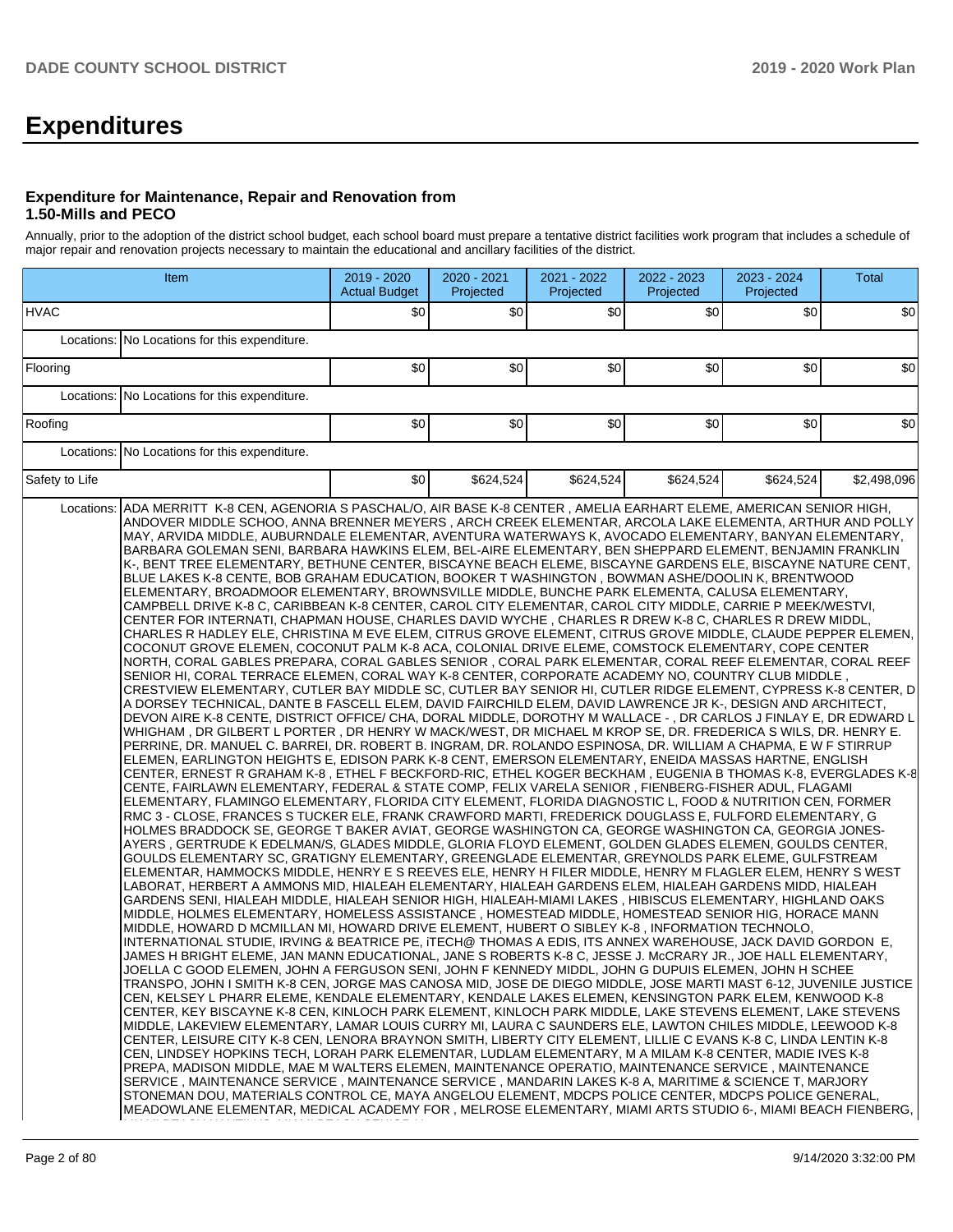|                                  | , MIAMI BEACH SOUTH PO, MIAMI CAROL CITY SEN, MIAMI CENTRAL SENIOR, MIAMI CORAL PARK SEN, MIAMI EDISON SENIOR <br>MIAMI GARDENS ELEMEN, MIAMI HEIGHTS ELEMEN, MIAMI JACKSON SENIOR, MIAMI KILLIAN SENIOR, MIAMI LAKES EDUCATIO,<br>MIAMI LAKES K-8 CENT, MIAMI LAKES MIDDLE, MIAMI LAKES TECHNOLO, MIAMI MACARTHUR EDUC, MIAMI NORLAND SENIOR,<br>MIAMI NORTHWESTERN S, MIAMI PALMETTO SENIO, MIAMI SENIOR HIGH, MIAMI SHORES ELEMENT, MIAMI SOUTHRIDGE SEN,<br>MIAMI SPRINGS ELEMEN, MIAMI SPRINGS MIDDLE, MIAMI SPRINGS SENIOR, MIAMI SUNSET SENIOR, MILL ANNEX - CLOSED,<br>MORNINGSIDE K-8 CENT, MYRTLE GROVE K-8 CEN, NATHAN B YOUNG ELEME, NATHANIEL TRAZ POWEL, NATURAL BRIDGE<br>ELEME, NEVA KING COOPER EDU, NORLAND ELEMENTARY, NORLAND MIDDLE, NORMA BUTLER BOSSARD, NORMAN S.<br>EDELCUP/SU, NORTH BEACH ELEMENTA, NORTH COUNTY K-8 CEN, NORTH DADE CENTER FO, NORTH DADE MIDDLE, NORTH<br>GLADE ELEMENTA, NORTH HIALEAH ELEMEN, NORTH MIAMI BEACH SE, NORTH MIAMI ELEMENTA, NORTH MIAMI MIDDLE, NORTH<br>MIAMI SENIOR H, NORTH MIAMI STADIUM, NORTH REGION OFFICE, NORTH TWIN LAKES ELE, NORWOOD ELEMENTARY, OAK<br>GROVE ELEMENTARY, OJUS ELEMENTARY, OLIVER HOOVER ELEMEN, OLYMPIA HEIGHTS ELEM, ORCHARD VILLA ELEMEN, PALM<br>LAKES ELEMENTAR, PALM SPRINGS ELEMENT, PALM SPRINGS MIDDLE, PALM SPRINGS NORTH E, PALMETTO ELEMENTARY,<br>PALMETTO MIDDLE, PARKVIEW ELEMENTARY, PARKWAY ELEMENTARY, PARKWAY MIDDLE, PAUL LAURENCE DUNBAR, PAUL W<br>BELL MIDDLE, PHILLIS WHEATLEY ELE, PHYLLIS R MILLER ELE, PINE LAKE ELEMENTARY, PINE VILLA ELEMENTAR, PINECREST<br>ELEMENTARY, POINCIANA PARK ELEME, PONCE DE LEON MIDDLE, RAINBOW PARK ELEMENT, REDLAND ELEMENTARY, REDLAND<br>MIDDLE, REDONDO ELEMENTARY, RICHMOND HEIGHTS MID, RIVERSIDE ELEMENTARY, RIVIERA MIDDLE, ROBERT MORGAN<br>EDUCAT, ROBERT MORGAN EDUCAT, ROBERT RENICK EDUCAT, ROBERT RUSSA MOTON E, ROCKWAY ELEMENTARY, ROCKWAY<br>MIDDLE, RONALD W. REAGAN/DOR, ROYAL GREEN ELEMENTA, ROYAL PALM ELEMENTAR, RUBEN DARIO MIDDLE, RUTH K<br>BROAD-BAY HAR, RUTH OWENS KRUSE EDU, SANTA CLARA ELEMENTA, SCHOOL BOARD ADMINIS, SCHOOL BOARD WAREHOU,<br>SCOTT LAKE ELEMENTAR, SEMINOLE ELEMENTARY, SHADOWLAWN ELEMENTAR, SHENANDOAH ELEMENTAR, SHENANDOAH<br>MIDDLE, SILVER BLUFF ELEMENT, SNAPPER CREEK ELEMEN, SOUTH DADE ADULT EDU, SOUTH DADE MIDDLE SC, SOUTH DADE<br>SENIOR HI, SOUTH HIALEAH ELEME, SOUTH MIAMI MIDDLE, SOUTH MIAMI HEIGHTS, SOUTH MIAMI K-8 CENT, SOUTH MIAMI<br>SENIOR H, SOUTH REGION OFFICE, SOUTHSIDE ELEMENTARY, SOUTHWEST MIAMI SENI, SOUTHWOOD MIDDLE, SPANISH LAKE<br>ELEMENT, SPRINGVIEW ELEMENTAR, STORES AND DISTRIBUT, SUNSET ELEMENTARY, SUNSET PARK ELEMENTA, SWEETWATER<br>ELEMENTAR, SYLVANIA HEIGHTS ELE, TERRA ENVIRONMENTAL, THE 500 ROLE MODELS, THENA CROWDER EARLY, THOMAS<br>JEFFERSON MID, TOUSSAINT L'OUVERTUR, TRANSPORTATION CENTE, TRANSPORTATION CENTE, TRANSPORTATION CENTE,<br>TRANSPORTATION CENTE, TRANSPORTATION CENTE, TRANSPORTATION CENTE, TRANSPORTATION CENTE, TRANSPORTATION<br>CENTE, TRANSPORTATION CENTE, TRANSPORTATION REDLA, TREASURE ISLAND ELEM, TROPICAL ELEMENTARY, TWIN LAKES<br>ELEMENTAR, VAN E BLANTON ELEMEN, VILLAGE GREEN ELEMEN, VINELAND K-8 CENTER, VIRGINIA A BOONE HIG, W J BRYAN<br>ELEMENTARY, W R THOMAS MIDDLE, WESLEY MATTHEWS ELEM, WEST HIALEAH GARDENS, WEST HOMESTEAD K-8 C, WEST<br>LAKES PREPARATO, WEST MIAMI MIDDLE, WESTLAND HIALEAH SEN, WESTVIEW MIDDLE, WHISPERING PINES ELE, WILLIAM H<br>TURNER TEC, WILLIAM H. LEHMAN EL, WINSTON PARK K-8 CEN, YOUNG MEN'S PREPARAT, YOUNG WOMEN'S ACADEM, YWAACD<br>@ JRE LEE EDU, ZORA NEALE HURSTON E |     |             |             |             |             |              |
|----------------------------------|----------------------------------------------------------------------------------------------------------------------------------------------------------------------------------------------------------------------------------------------------------------------------------------------------------------------------------------------------------------------------------------------------------------------------------------------------------------------------------------------------------------------------------------------------------------------------------------------------------------------------------------------------------------------------------------------------------------------------------------------------------------------------------------------------------------------------------------------------------------------------------------------------------------------------------------------------------------------------------------------------------------------------------------------------------------------------------------------------------------------------------------------------------------------------------------------------------------------------------------------------------------------------------------------------------------------------------------------------------------------------------------------------------------------------------------------------------------------------------------------------------------------------------------------------------------------------------------------------------------------------------------------------------------------------------------------------------------------------------------------------------------------------------------------------------------------------------------------------------------------------------------------------------------------------------------------------------------------------------------------------------------------------------------------------------------------------------------------------------------------------------------------------------------------------------------------------------------------------------------------------------------------------------------------------------------------------------------------------------------------------------------------------------------------------------------------------------------------------------------------------------------------------------------------------------------------------------------------------------------------------------------------------------------------------------------------------------------------------------------------------------------------------------------------------------------------------------------------------------------------------------------------------------------------------------------------------------------------------------------------------------------------------------------------------------------------------------------------------------------------------------------------------------------------------------------------------------------------------------------------------------------------------------------------------------------------------------------------------------------------------------------------------------------------------------------------------------------------------------------------------------------------------------------------------------------------------------------------------------------------------------|-----|-------------|-------------|-------------|-------------|--------------|
| Fencing                          |                                                                                                                                                                                                                                                                                                                                                                                                                                                                                                                                                                                                                                                                                                                                                                                                                                                                                                                                                                                                                                                                                                                                                                                                                                                                                                                                                                                                                                                                                                                                                                                                                                                                                                                                                                                                                                                                                                                                                                                                                                                                                                                                                                                                                                                                                                                                                                                                                                                                                                                                                                                                                                                                                                                                                                                                                                                                                                                                                                                                                                                                                                                                                                                                                                                                                                                                                                                                                                                                                                                                                                                                                                  | \$0 | \$0         | \$0         | \$0         | \$0         | \$0          |
|                                  | Locations: No Locations for this expenditure.                                                                                                                                                                                                                                                                                                                                                                                                                                                                                                                                                                                                                                                                                                                                                                                                                                                                                                                                                                                                                                                                                                                                                                                                                                                                                                                                                                                                                                                                                                                                                                                                                                                                                                                                                                                                                                                                                                                                                                                                                                                                                                                                                                                                                                                                                                                                                                                                                                                                                                                                                                                                                                                                                                                                                                                                                                                                                                                                                                                                                                                                                                                                                                                                                                                                                                                                                                                                                                                                                                                                                                                    |     |             |             |             |             |              |
| Parking                          |                                                                                                                                                                                                                                                                                                                                                                                                                                                                                                                                                                                                                                                                                                                                                                                                                                                                                                                                                                                                                                                                                                                                                                                                                                                                                                                                                                                                                                                                                                                                                                                                                                                                                                                                                                                                                                                                                                                                                                                                                                                                                                                                                                                                                                                                                                                                                                                                                                                                                                                                                                                                                                                                                                                                                                                                                                                                                                                                                                                                                                                                                                                                                                                                                                                                                                                                                                                                                                                                                                                                                                                                                                  | \$0 | \$0         | \$0         | \$0         | \$0         | \$0          |
|                                  | Locations: No Locations for this expenditure.                                                                                                                                                                                                                                                                                                                                                                                                                                                                                                                                                                                                                                                                                                                                                                                                                                                                                                                                                                                                                                                                                                                                                                                                                                                                                                                                                                                                                                                                                                                                                                                                                                                                                                                                                                                                                                                                                                                                                                                                                                                                                                                                                                                                                                                                                                                                                                                                                                                                                                                                                                                                                                                                                                                                                                                                                                                                                                                                                                                                                                                                                                                                                                                                                                                                                                                                                                                                                                                                                                                                                                                    |     |             |             |             |             |              |
| Electrical                       |                                                                                                                                                                                                                                                                                                                                                                                                                                                                                                                                                                                                                                                                                                                                                                                                                                                                                                                                                                                                                                                                                                                                                                                                                                                                                                                                                                                                                                                                                                                                                                                                                                                                                                                                                                                                                                                                                                                                                                                                                                                                                                                                                                                                                                                                                                                                                                                                                                                                                                                                                                                                                                                                                                                                                                                                                                                                                                                                                                                                                                                                                                                                                                                                                                                                                                                                                                                                                                                                                                                                                                                                                                  | \$0 | \$0         | \$0         | \$0         | \$0         | \$0          |
|                                  | Locations: No Locations for this expenditure.                                                                                                                                                                                                                                                                                                                                                                                                                                                                                                                                                                                                                                                                                                                                                                                                                                                                                                                                                                                                                                                                                                                                                                                                                                                                                                                                                                                                                                                                                                                                                                                                                                                                                                                                                                                                                                                                                                                                                                                                                                                                                                                                                                                                                                                                                                                                                                                                                                                                                                                                                                                                                                                                                                                                                                                                                                                                                                                                                                                                                                                                                                                                                                                                                                                                                                                                                                                                                                                                                                                                                                                    |     |             |             |             |             |              |
| Fire Alarm                       |                                                                                                                                                                                                                                                                                                                                                                                                                                                                                                                                                                                                                                                                                                                                                                                                                                                                                                                                                                                                                                                                                                                                                                                                                                                                                                                                                                                                                                                                                                                                                                                                                                                                                                                                                                                                                                                                                                                                                                                                                                                                                                                                                                                                                                                                                                                                                                                                                                                                                                                                                                                                                                                                                                                                                                                                                                                                                                                                                                                                                                                                                                                                                                                                                                                                                                                                                                                                                                                                                                                                                                                                                                  | \$0 | \$0         | \$0         | \$0         | \$0         | \$0          |
|                                  | Locations: No Locations for this expenditure.                                                                                                                                                                                                                                                                                                                                                                                                                                                                                                                                                                                                                                                                                                                                                                                                                                                                                                                                                                                                                                                                                                                                                                                                                                                                                                                                                                                                                                                                                                                                                                                                                                                                                                                                                                                                                                                                                                                                                                                                                                                                                                                                                                                                                                                                                                                                                                                                                                                                                                                                                                                                                                                                                                                                                                                                                                                                                                                                                                                                                                                                                                                                                                                                                                                                                                                                                                                                                                                                                                                                                                                    |     |             |             |             |             |              |
| Telephone/Intercom System        |                                                                                                                                                                                                                                                                                                                                                                                                                                                                                                                                                                                                                                                                                                                                                                                                                                                                                                                                                                                                                                                                                                                                                                                                                                                                                                                                                                                                                                                                                                                                                                                                                                                                                                                                                                                                                                                                                                                                                                                                                                                                                                                                                                                                                                                                                                                                                                                                                                                                                                                                                                                                                                                                                                                                                                                                                                                                                                                                                                                                                                                                                                                                                                                                                                                                                                                                                                                                                                                                                                                                                                                                                                  | \$0 | \$0         | \$0         | \$0         | \$0         | \$0          |
|                                  | Locations: No Locations for this expenditure.                                                                                                                                                                                                                                                                                                                                                                                                                                                                                                                                                                                                                                                                                                                                                                                                                                                                                                                                                                                                                                                                                                                                                                                                                                                                                                                                                                                                                                                                                                                                                                                                                                                                                                                                                                                                                                                                                                                                                                                                                                                                                                                                                                                                                                                                                                                                                                                                                                                                                                                                                                                                                                                                                                                                                                                                                                                                                                                                                                                                                                                                                                                                                                                                                                                                                                                                                                                                                                                                                                                                                                                    |     |             |             |             |             |              |
| <b>Closed Circuit Television</b> |                                                                                                                                                                                                                                                                                                                                                                                                                                                                                                                                                                                                                                                                                                                                                                                                                                                                                                                                                                                                                                                                                                                                                                                                                                                                                                                                                                                                                                                                                                                                                                                                                                                                                                                                                                                                                                                                                                                                                                                                                                                                                                                                                                                                                                                                                                                                                                                                                                                                                                                                                                                                                                                                                                                                                                                                                                                                                                                                                                                                                                                                                                                                                                                                                                                                                                                                                                                                                                                                                                                                                                                                                                  | \$0 | \$0         | \$0         | \$0         | \$0         | \$0          |
|                                  | Locations: No Locations for this expenditure.                                                                                                                                                                                                                                                                                                                                                                                                                                                                                                                                                                                                                                                                                                                                                                                                                                                                                                                                                                                                                                                                                                                                                                                                                                                                                                                                                                                                                                                                                                                                                                                                                                                                                                                                                                                                                                                                                                                                                                                                                                                                                                                                                                                                                                                                                                                                                                                                                                                                                                                                                                                                                                                                                                                                                                                                                                                                                                                                                                                                                                                                                                                                                                                                                                                                                                                                                                                                                                                                                                                                                                                    |     |             |             |             |             |              |
| Paint                            |                                                                                                                                                                                                                                                                                                                                                                                                                                                                                                                                                                                                                                                                                                                                                                                                                                                                                                                                                                                                                                                                                                                                                                                                                                                                                                                                                                                                                                                                                                                                                                                                                                                                                                                                                                                                                                                                                                                                                                                                                                                                                                                                                                                                                                                                                                                                                                                                                                                                                                                                                                                                                                                                                                                                                                                                                                                                                                                                                                                                                                                                                                                                                                                                                                                                                                                                                                                                                                                                                                                                                                                                                                  | \$0 | \$0         | \$0         | \$0         | \$0         | \$0          |
|                                  | Locations: No Locations for this expenditure.                                                                                                                                                                                                                                                                                                                                                                                                                                                                                                                                                                                                                                                                                                                                                                                                                                                                                                                                                                                                                                                                                                                                                                                                                                                                                                                                                                                                                                                                                                                                                                                                                                                                                                                                                                                                                                                                                                                                                                                                                                                                                                                                                                                                                                                                                                                                                                                                                                                                                                                                                                                                                                                                                                                                                                                                                                                                                                                                                                                                                                                                                                                                                                                                                                                                                                                                                                                                                                                                                                                                                                                    |     |             |             |             |             |              |
| Maintenance/Repair               |                                                                                                                                                                                                                                                                                                                                                                                                                                                                                                                                                                                                                                                                                                                                                                                                                                                                                                                                                                                                                                                                                                                                                                                                                                                                                                                                                                                                                                                                                                                                                                                                                                                                                                                                                                                                                                                                                                                                                                                                                                                                                                                                                                                                                                                                                                                                                                                                                                                                                                                                                                                                                                                                                                                                                                                                                                                                                                                                                                                                                                                                                                                                                                                                                                                                                                                                                                                                                                                                                                                                                                                                                                  | \$0 | \$5,620,712 | \$5,620,712 | \$5,620,712 | \$5,620,712 | \$22,482,848 |
|                                  | Locations: ADA MERRITT K-8 CEN, AGENORIA S PASCHAL/O, AIR BASE K-8 CENTER, AMELIA EARHART ELEME, AMERICAN SENIOR HIGH,<br>ANDOVER MIDDLE SCHOO, ANNA BRENNER MEYERS, ARCH CREEK ELEMENTAR, ARCOLA LAKE ELEMENTA, ARTHUR AND POLLY<br>MAY, ARVIDA MIDDLE, AUBURNDALE ELEMENTAR, AVENTURA WATERWAYS K, AVOCADO ELEMENTARY, BANYAN ELEMENTARY,<br>BARBARA GOLEMAN SENI, BARBARA HAWKINS ELEM, BEL-AIRE ELEMENTARY, BEN SHEPPARD ELEMENT, BENJAMIN FRANKLIN<br>K-, BENT TREE ELEMENTARY, BETHUNE CENTER, BISCAYNE BEACH ELEME, BISCAYNE GARDENS ELE, BISCAYNE NATURE CENT,<br>BLUE LAKES K-8 CENTE, BOB GRAHAM EDUCATION, BOOKER T WASHINGTON, BOWMAN ASHE/DOOLIN K, BRENTWOOD<br>ELEMENTARY, BROADMOOR ELEMENTARY, BROWNSVILLE MIDDLE, BUNCHE PARK ELEMENTA, CALUSA ELEMENTARY,<br>CAMPBELL DRIVE K-8 C, CARIBBEAN K-8 CENTER, CAROL CITY ELEMENTAR, CAROL CITY MIDDLE, CARRIE P MEEK/WESTVI,                                                                                                                                                                                                                                                                                                                                                                                                                                                                                                                                                                                                                                                                                                                                                                                                                                                                                                                                                                                                                                                                                                                                                                                                                                                                                                                                                                                                                                                                                                                                                                                                                                                                                                                                                                                                                                                                                                                                                                                                                                                                                                                                                                                                                                                                                                                                                                                                                                                                                                                                                                                                                                                                                                                                       |     |             |             |             |             |              |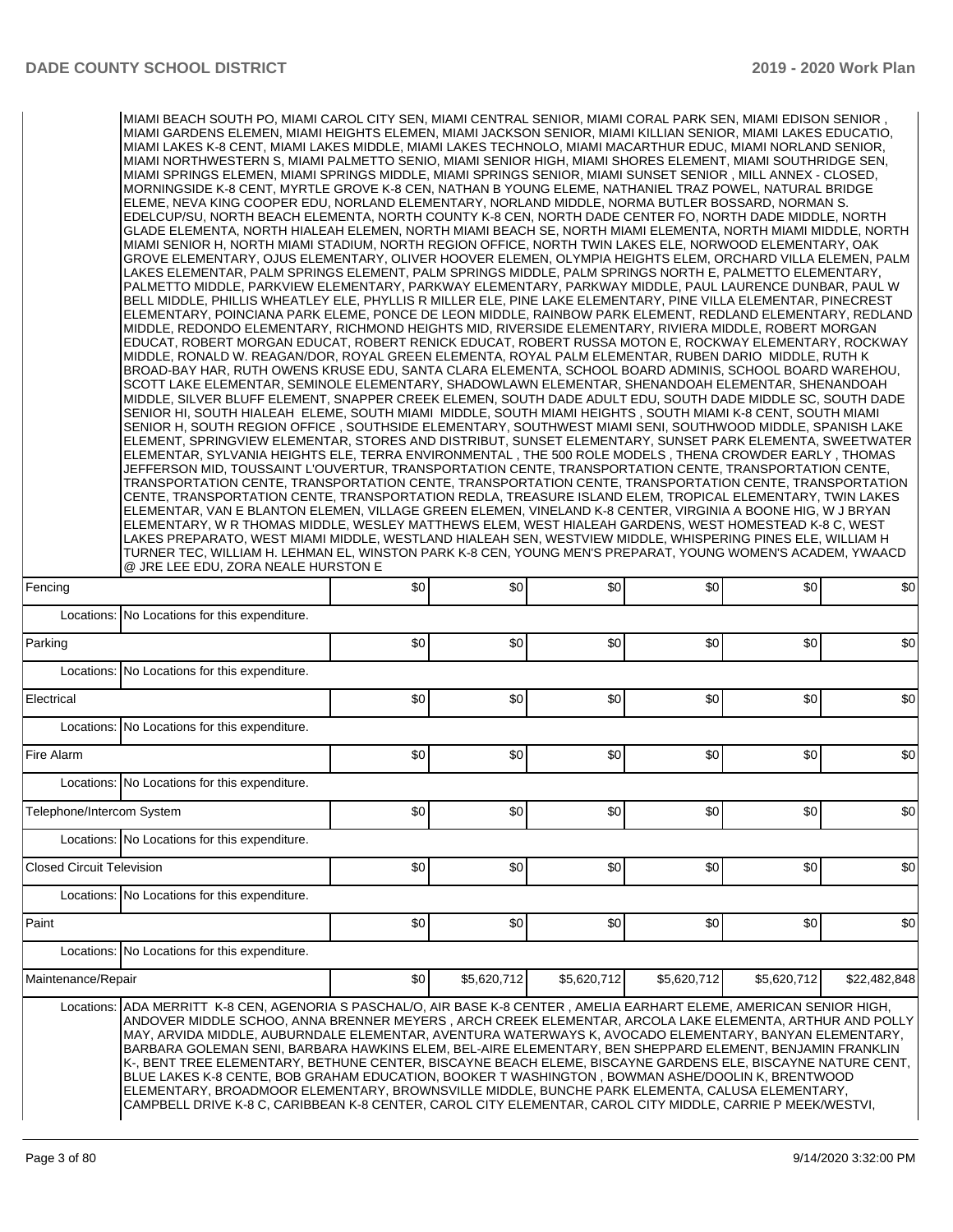CENTER FOR INTERNATI, CHAPMAN HOUSE, CHARLES DAVID WYCHE , CHARLES R DREW K-8 C, CHARLES R DREW MIDDL, CHARLES R HADLEY ELE, CHRISTINA M EVE ELEM, CITRUS GROVE ELEMENT, CITRUS GROVE MIDDLE, CLAUDE PEPPER ELEMEN, COCONUT GROVE ELEMEN, COCONUT PALM K-8 ACA, COLONIAL DRIVE ELEME, COMSTOCK ELEMENTARY, COPE CENTER NORTH, CORAL GABLES PREPARA, CORAL GABLES SENIOR , CORAL PARK ELEMENTAR, CORAL REEF ELEMENTAR, CORAL REEF SENIOR HI, CORAL TERRACE ELEMEN, CORAL WAY K-8 CENTER, CORPORATE ACADEMY NO, COUNTRY CLUB MIDDLE , CRESTVIEW ELEMENTARY, CUTLER BAY MIDDLE SC, CUTLER BAY SENIOR HI, CUTLER RIDGE ELEMENT, CYPRESS K-8 CENTER, D A DORSEY TECHNICAL, DANTE B FASCELL ELEM, DAVID FAIRCHILD ELEM, DAVID LAWRENCE JR K-, DESIGN AND ARCHITECT, DEVON AIRE K-8 CENTE, DISTRICT OFFICE/ CHA, DORAL MIDDLE, DOROTHY M WALLACE - , DR CARLOS J FINLAY E, DR EDWARD L WHIGHAM , DR GILBERT L PORTER , DR HENRY W MACK/WEST, DR MICHAEL M KROP SE, DR. FREDERICA S WILS, DR. HENRY E. PERRINE, DR. MANUEL C. BARREI, DR. ROBERT B. INGRAM, DR. ROLANDO ESPINOSA, DR. WILLIAM A CHAPMA, E W F STIRRUP ELEMEN, EARLINGTON HEIGHTS E, EDISON PARK K-8 CENT, EMERSON ELEMENTARY, ENEIDA MASSAS HARTNE, ENGLISH CENTER, ERNEST R GRAHAM K-8 , ETHEL F BECKFORD-RIC, ETHEL KOGER BECKHAM , EUGENIA B THOMAS K-8, EVERGLADES K-8 CENTE, FAIRLAWN ELEMENTARY, FEDERAL & STATE COMP, FELIX VARELA SENIOR , FIENBERG-FISHER ADUL, FLAGAMI ELEMENTARY, FLAMINGO ELEMENTARY, FLORIDA CITY ELEMENT, FLORIDA DIAGNOSTIC L, FOOD & NUTRITION CEN, FORMER RMC 3 - CLOSE, FRANCES S TUCKER ELE, FRANK CRAWFORD MARTI, FREDERICK DOUGLASS E, FULFORD ELEMENTARY, G HOLMES BRADDOCK SE, GEORGE T BAKER AVIAT, GEORGE WASHINGTON CA, GEORGE WASHINGTON CA, GEORGIA JONES-AYERS GERTRUDE K EDELMAN/S, GLADES MIDDLE, GLORIA FLOYD ELEMENT, GOLDEN GLADES ELEMEN, GOULDS CENTER, GOULDS ELEMENTARY SC, GRATIGNY ELEMENTARY, GREENGLADE ELEMENTAR, GREYNOLDS PARK ELEME, GULFSTREAM ELEMENTAR, HAMMOCKS MIDDLE, HENRY E S REEVES ELE, HENRY H FILER MIDDLE, HENRY M FLAGLER ELEM, HENRY S WEST LABORAT, HERBERT A AMMONS MID, HIALEAH ELEMENTARY, HIALEAH GARDENS ELEM, HIALEAH GARDENS MIDD, HIALEAH GARDENS SENI, HIALEAH MIDDLE, HIALEAH SENIOR HIGH, HIALEAH-MIAMI LAKES , HIBISCUS ELEMENTARY, HIGHLAND OAKS MIDDLE, HOLMES ELEMENTARY, HOMELESS ASSISTANCE , HOMESTEAD MIDDLE, HOMESTEAD SENIOR HIG, HORACE MANN MIDDLE, HOWARD D MCMILLAN MI, HOWARD DRIVE ELEMENT, HUBERT O SIBLEY K-8 , INFORMATION TECHNOLO, INTERNATIONAL STUDIE, IRVING & BEATRICE PE, iTECH@ THOMAS A EDIS, ITS ANNEX WAREHOUSE, JACK DAVID GORDON E, JAMES H BRIGHT ELEME, JAN MANN EDUCATIONAL, JANE S ROBERTS K-8 C, JESSE J. McCRARY JR., JOE HALL ELEMENTARY, JOELLA C GOOD ELEMEN, JOHN A FERGUSON SENI, JOHN F KENNEDY MIDDL, JOHN G DUPUIS ELEMEN, JOHN H SCHEE TRANSPO, JOHN I SMITH K-8 CEN, JORGE MAS CANOSA MID, JOSE DE DIEGO MIDDLE, JOSE MARTI MAST 6-12, JUVENILE JUSTICE CEN, KELSEY L PHARR ELEME, KENDALE ELEMENTARY, KENDALE LAKES ELEMEN, KENSINGTON PARK ELEM, KENWOOD K-8 CENTER, KEY BISCAYNE K-8 CEN, KINLOCH PARK ELEMENT, KINLOCH PARK MIDDLE, LAKE STEVENS ELEMENT, LAKE STEVENS MIDDLE, LAKEVIEW ELEMENTARY, LAMAR LOUIS CURRY MI, LAURA C SAUNDERS ELE, LAWTON CHILES MIDDLE, LEEWOOD K-8 CENTER, LEISURE CITY K-8 CEN, LENORA BRAYNON SMITH, LIBERTY CITY ELEMENT, LILLIE C EVANS K-8 C, LINDA LENTIN K-8 CEN, LINDSEY HOPKINS TECH, LORAH PARK ELEMENTAR, LUDLAM ELEMENTARY, M A MILAM K-8 CENTER, MADIE IVES K-8 PREPA, MADISON MIDDLE, MAE M WALTERS ELEMEN, MAINTENANCE OPERATIO, MAINTENANCE SERVICE , MAINTENANCE SERVICE , MAINTENANCE SERVICE , MAINTENANCE SERVICE , MANDARIN LAKES K-8 A, MARITIME & SCIENCE T, MARJORY STONEMAN DOU, MATERIALS CONTROL CE, MAYA ANGELOU ELEMENT, MDCPS POLICE CENTER, MDCPS POLICE GENERAL, MEADOWLANE ELEMENTAR, MEDICAL ACADEMY FOR , MELROSE ELEMENTARY, MIAMI ARTS STUDIO 6-, MIAMI BEACH FIENBERG, MIAMI BEACH NAUTILUS, MIAMI BEACH SENIOR H, MIAMI BEACH SOUTH PO, MIAMI CAROL CITY SEN, MIAMI CENTRAL SENIOR, MIAMI CORAL PARK SEN, MIAMI EDISON SENIOR , MIAMI GARDENS ELEMEN, MIAMI HEIGHTS ELEMEN, MIAMI JACKSON SENIOR, MIAMI KILLIAN SENIOR, MIAMI LAKES EDUCATIO, MIAMI LAKES K-8 CENT, MIAMI LAKES MIDDLE, MIAMI LAKES TECHNOLO, MIAMI MACARTHUR EDUC, MIAMI NORLAND SENIOR, MIAMI NORTHWESTERN S, MIAMI PALMETTO SENIO, MIAMI SENIOR HIGH, MIAMI SHORES ELEMENT, MIAMI SOUTHRIDGE SEN, MIAMI SPRINGS ELEMEN, MIAMI SPRINGS MIDDLE, MIAMI SPRINGS SENIOR, MIAMI SUNSET SENIOR , MILL ANNEX - CLOSED, MORNINGSIDE K-8 CENT, MYRTLE GROVE K-8 CEN, NATHAN B YOUNG ELEME, NATHANIEL TRAZ POWEL, NATURAL BRIDGE ELEME, NEVA KING COOPER EDU, NORLAND ELEMENTARY, NORLAND MIDDLE, NORMA BUTLER BOSSARD, NORMAN S. EDELCUP/SU, NORTH BEACH ELEMENTA, NORTH COUNTY K-8 CEN, NORTH DADE CENTER FO, NORTH DADE MIDDLE, NORTH GLADE ELEMENTA, NORTH HIALEAH ELEMEN, NORTH MIAMI BEACH SE, NORTH MIAMI ELEMENTA, NORTH MIAMI MIDDLE, NORTH MIAMI SENIOR H, NORTH MIAMI STADIUM, NORTH REGION OFFICE, NORTH TWIN LAKES ELE, NORWOOD ELEMENTARY, OAK GROVE ELEMENTARY, OJUS ELEMENTARY, OLIVER HOOVER ELEMEN, OLYMPIA HEIGHTS ELEM, ORCHARD VILLA ELEMEN, PALM LAKES ELEMENTAR, PALM SPRINGS ELEMENT, PALM SPRINGS MIDDLE, PALM SPRINGS NORTH E, PALMETTO ELEMENTARY, PALMETTO MIDDLE, PARKVIEW ELEMENTARY, PARKWAY ELEMENTARY, PARKWAY MIDDLE, PAUL LAURENCE DUNBAR, PAUL W BELL MIDDLE, PHILLIS WHEATLEY ELE, PHYLLIS R MILLER ELE, PINE LAKE ELEMENTARY, PINE VILLA ELEMENTAR, PINECREST ELEMENTARY, POINCIANA PARK ELEME, PONCE DE LEON MIDDLE, RAINBOW PARK ELEMENT, REDLAND ELEMENTARY, REDLAND MIDDLE, REDONDO ELEMENTARY, RICHMOND HEIGHTS MID, RIVERSIDE ELEMENTARY, RIVIERA MIDDLE, ROBERT MORGAN EDUCAT, ROBERT MORGAN EDUCAT, ROBERT RENICK EDUCAT, ROBERT RUSSA MOTON E, ROCKWAY ELEMENTARY, ROCKWAY MIDDLE, RONALD W. REAGAN/DOR, ROYAL GREEN ELEMENTA, ROYAL PALM ELEMENTAR, RUBEN DARIO MIDDLE, RUTH K BROAD-BAY HAR, RUTH OWENS KRUSE EDU, SANTA CLARA ELEMENTA, SCHOOL BOARD ADMINIS, SCHOOL BOARD WAREHOU, SCOTT LAKE ELEMENTAR, SEMINOLE ELEMENTARY, SHADOWLAWN ELEMENTAR, SHENANDOAH ELEMENTAR, SHENANDOAH MIDDLE, SILVER BLUFF ELEMENT, SNAPPER CREEK ELEMEN, SOUTH DADE ADULT EDU, SOUTH DADE MIDDLE SC, SOUTH DADE SENIOR HI, SOUTH HIALEAH ELEME, SOUTH MIAMI MIDDLE, SOUTH MIAMI HEIGHTS , SOUTH MIAMI K-8 CENT, SOUTH MIAMI SENIOR H, SOUTH REGION OFFICE , SOUTHSIDE ELEMENTARY, SOUTHWEST MIAMI SENI, SOUTHWOOD MIDDLE, SPANISH LAKE ELEMENT, SPRINGVIEW ELEMENTAR, STORES AND DISTRIBUT, SUNSET ELEMENTARY, SUNSET PARK ELEMENTA, SWEETWATER ELEMENTAR, SYLVANIA HEIGHTS ELE, TERRA ENVIRONMENTAL , THE 500 ROLE MODELS , THENA CROWDER EARLY , THOMAS JEFFERSON MID, TOUSSAINT L'OUVERTUR, TRANSPORTATION CENTE, TRANSPORTATION CENTE, TRANSPORTATION CENTE, TRANSPORTATION CENTE, TRANSPORTATION CENTE, TRANSPORTATION CENTE, TRANSPORTATION CENTE, TRANSPORTATION CENTE, TRANSPORTATION CENTE, TRANSPORTATION REDLA, TREASURE ISLAND ELEM, TROPICAL ELEMENTARY, TWIN LAKES ELEMENTAR, VAN E BLANTON ELEMEN, VILLAGE GREEN ELEMEN, VINELAND K-8 CENTER, VIRGINIA A BOONE HIG, W J BRYAN ELEMENTARY, W R THOMAS MIDDLE, WESLEY MATTHEWS ELEM, WEST HIALEAH GARDENS, WEST HOMESTEAD K-8 C, WEST LAKES PREPARATO, WEST MIAMI MIDDLE, WESTLAND HIALEAH SEN, WESTVIEW MIDDLE, WHISPERING PINES ELE, WILLIAM H TURNER TEC, WILLIAM H. LEHMAN EL, WINSTON PARK K-8 CEN, YOUNG MEN'S PREPARAT, YOUNG WOMEN'S ACADEM, YWAACD @ JRE LEE EDU, ZORA NEALE HURSTON E **Sub Total: \$0 \$6,245,236 \$6,245,236 \$6,245,236 \$6,245,236 \$24,980,944**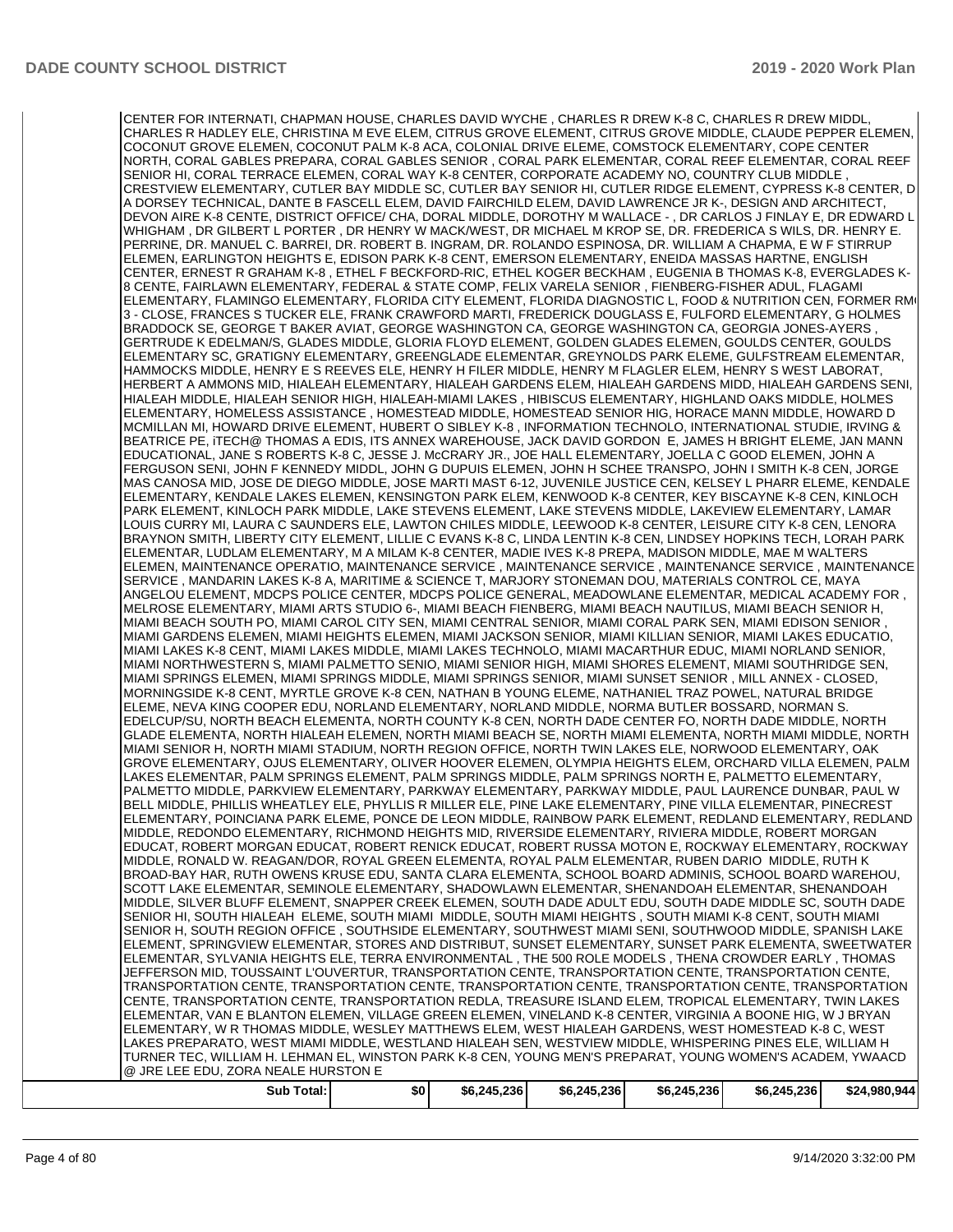| <b>IPECO Maintenance Expenditures</b> | \$0 | \$6.245.236 | \$6,245,236 | \$6,245,236 | \$6,245,236 | \$24,980,944 |
|---------------------------------------|-----|-------------|-------------|-------------|-------------|--------------|
| 1.50 Mill Sub Total:1                 | \$0 | ا 30        | \$0         | \$0         | \$0         | \$0          |

No items have been specified.

| <b>Total:</b> | \$0 | .45.236 <sup> </sup><br>\$6.24F | \$6.245.236 | \$6.245.236 | \$6.245.236 | \$24.980.944 |
|---------------|-----|---------------------------------|-------------|-------------|-------------|--------------|
|---------------|-----|---------------------------------|-------------|-------------|-------------|--------------|

#### **Local 1.50 Mill Expenditure For Maintenance, Repair and Renovation**

Anticipated expenditures expected from local funding sources over the years covered by the current work plan.

| Item                                                         | 2019 - 2020<br><b>Actual Budget</b> | 2020 - 2021<br>Projected | 2021 - 2022<br>Projected | 2022 - 2023<br>Projected | 2023 - 2024<br>Projected | <b>Total</b>    |
|--------------------------------------------------------------|-------------------------------------|--------------------------|--------------------------|--------------------------|--------------------------|-----------------|
| Remaining Maint and Repair from 1.5 Mills                    | \$0                                 | \$0                      | \$0                      | \$0                      | \$0                      | \$0             |
| Maintenance/Repair Salaries                                  | \$118,304,035                       | \$90,192,612             | \$95,702,981             | \$95,702,981             | \$95,702,981             | \$495,605,590   |
| <b>School Bus Purchases</b>                                  | \$0                                 | \$0                      | \$0                      | \$0                      | \$0                      | \$0             |
| <b>Other Vehicle Purchases</b>                               | \$0                                 | \$0                      | \$0                      | \$0                      | \$0                      | \$0             |
| <b>Capital Outlay Equipment</b>                              | \$500,000                           | \$500,000                | \$500,000                | \$500,000                | \$500,000                | \$2,500,000     |
| Rent/Lease Payments                                          | \$2,647,385                         | \$2,647,385              | \$2,647,385              | \$2,647,385              | \$2,647,385              | \$13,236,925    |
| <b>COP Debt Service</b>                                      | \$252,596,226                       | \$254,341,678            | \$242,476,985            | \$238,347,144            | \$236,117,278            | \$1,223,879,311 |
| Rent/Lease Relocatables                                      | \$0                                 | \$0                      | \$0                      | \$0                      | \$0                      | \$0             |
| <b>Environmental Problems</b>                                | \$0                                 | \$0                      | \$0                      | \$0                      | \$0                      | \$0             |
| s.1011.14 Debt Service                                       | \$0                                 | \$0                      | \$0                      | \$0                      | \$0                      | \$0             |
| Special Facilities Construction Account                      | \$0                                 | \$0                      | \$0                      | \$0                      | \$0                      | \$0             |
| Premiums for Property Casualty Insurance - 1011.71<br>(4a,b) | \$19,605,631                        | \$19,605,631             | \$19,605,631             | \$19,605,631             | \$19,605,631             | \$98,028,155    |
| Qualified School Construction Bonds (QSCB)                   | \$0                                 | \$0                      | \$0                      | \$0                      | \$0                      | \$0             |
| Qualified Zone Academy Bonds (QZAB)                          | \$0                                 | \$0                      | \$0                      | \$0                      | \$0                      | \$0             |
| Safety to Life                                               | \$6,605,490                         | \$6,143,087              | \$6,312,719              | \$6,312,719              | \$6,312,719              | \$31,686,734    |
| Off Site Road Improvements                                   | \$0                                 | \$0                      | \$0                      | \$220,000                | \$220,000                | \$440,000       |
| <b>LCIR Charter Capital Sharing</b>                          | \$0                                 | \$39,469,807             | \$42,479,379             | \$45,718,432             | \$49,204,462             | \$176,872,080   |
| <b>GO Bonds Issuance Reserves</b>                            | \$10,183,827                        | \$0                      | \$0                      | \$0                      | \$0                      | \$10,183,827    |
| <b>Critical Systems Lifecycle Needs</b>                      | \$19,622,642                        | \$15,352,305             | \$21,590,170             | \$21,590,170             | \$21,590,170             | \$99,745,457    |
| Maintenance Service Contracts                                | \$8,000,000                         | \$8,000,000              | \$8,000,000              | \$8,000,000              | \$8,000,000              | \$40,000,000    |
| <b>Construction Management</b>                               | \$10,000,000                        | \$10,000,000             | \$10,000,000             | \$10,000,000             | \$10,000,000             | \$50,000,000    |
| <b>PECO Reserve</b>                                          | \$0                                 | \$6,245,236              | \$6,245,236              | \$6,245,236              | \$6,245,236              | \$24,980,944    |
| Millage Reserve                                              | \$9,365,996                         | \$5,184,819              | \$5,507,896              | \$5,857,980              | \$6,219,570              | \$32,136,261    |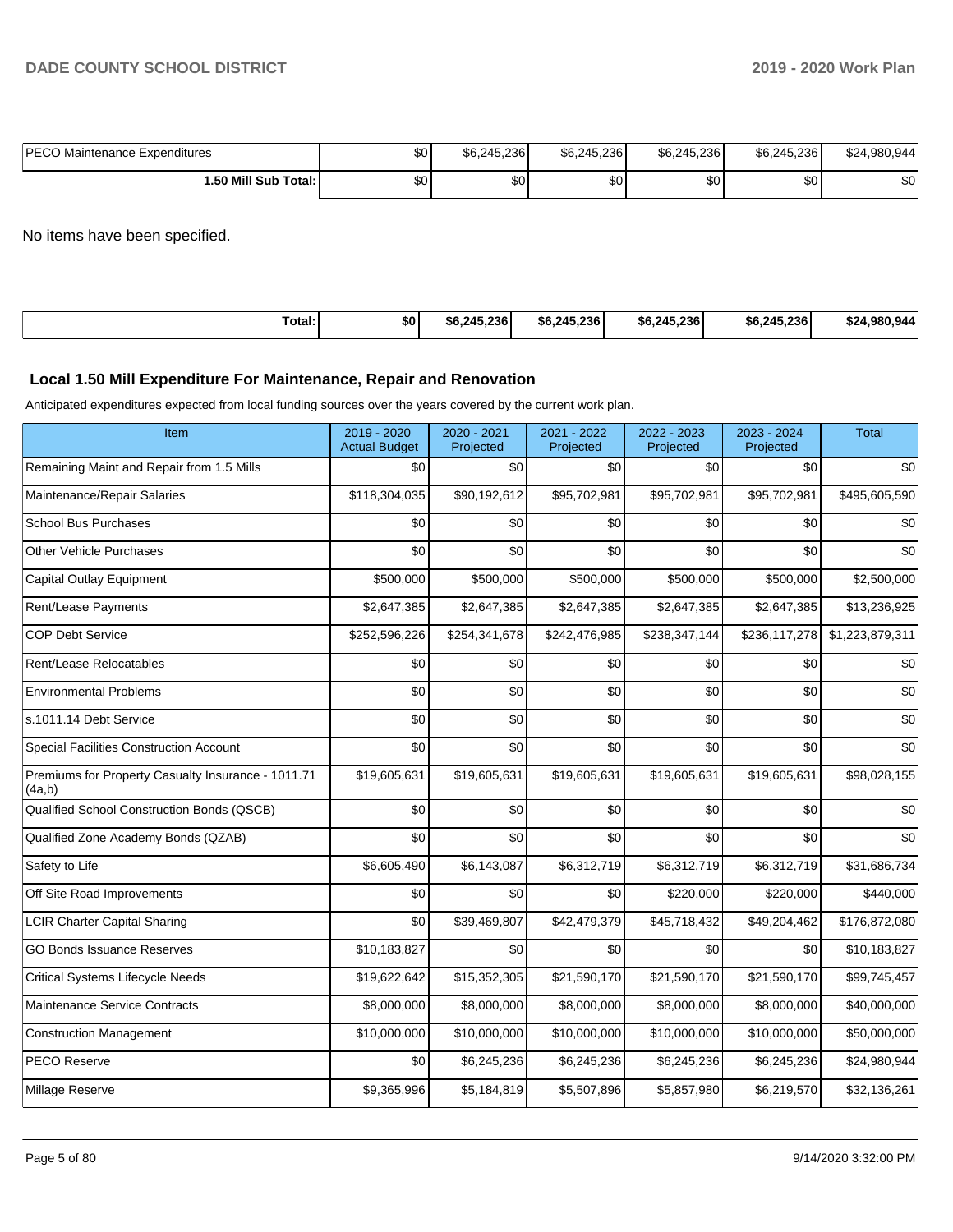| MEL Technology                                              | \$30,930,579    | \$2,616,451   | \$0           | \$0           | \$0           | \$33,547,030    |
|-------------------------------------------------------------|-----------------|---------------|---------------|---------------|---------------|-----------------|
| Roofing projects                                            | \$2,265,026     | \$2,265,026   | \$2,265,026   | \$2,265,026   | \$5,483,948   | \$14,544,052    |
| <b>ADA Lawsuit Projects</b>                                 | \$8,000,000     | \$8,000,000   | \$8,000,000   | \$8,000,000   | \$8,000,000   | \$40,000,000    |
| Comprehensive Needs                                         | \$5,693,490     | \$8,566,528   | \$6,605,875   | \$58,526,843  | \$12,000,000  | \$91,392,736    |
| Technology                                                  | \$500,000       | \$500,000     | \$500,000     | \$500,000     | \$500,000     | \$2,500,000     |
| Impact Fee Audit                                            | \$8,900         | \$8,900       | \$8,900       | \$8,900       | \$8,900       | \$44,500        |
| Change Order Reserves                                       | \$1,400,000     | \$0           | \$1,191,592   | \$0           | \$0           | \$2,591,592     |
| GOB Reserve from interest for projects                      | \$750,250       | \$89,500      | \$1,881,000   | \$1,881,000   | \$1,881,000   | \$6,482,750     |
| MAST @ FIU                                                  | \$0             | \$0           | \$0           | \$7,563,790   | \$0           | \$7,563,790     |
| Capital Projects                                            | \$0             | \$0           | \$0           | \$0           | \$131,164,385 | \$131,164,385   |
| Carryforward Balance                                        | \$752,701,980   | \$0           | \$0           | \$0           | \$0           | \$752,701,980   |
| Transfer from PECO to Charter Schools for Capital<br>Outlay | \$37,970,387    | \$0           | \$0           | \$0           | \$0           | \$37,970,387    |
| <b>Local Expenditure Totals:</b>                            | \$1,297,651,844 | \$479,728,965 | \$481,520,775 | \$539,493,237 | \$621,403,665 | \$3,419,798,486 |

# **Revenue**

#### **1.50 Mill Revenue Source**

Schedule of Estimated Capital Outlay Revenue from each currently approved source which is estimated to be available for expenditures on the projects included in the tentative district facilities work program. All amounts are NET after considering carryover balances, interest earned, new COP's, 1011.14 and 1011.15 loans, etc. Districts cannot use 1.5-Mill funds for salaries except for those explicitly associated with maintenance/repair projects. (1011.71 (5), F.S.)

| Item                                                                                | Fund | $2019 - 2020$<br><b>Actual Value</b> | $2020 - 2021$<br>Projected | $2021 - 2022$<br>Projected | $2022 - 2023$<br>Projected | $2023 - 2024$<br>Projected | Total               |
|-------------------------------------------------------------------------------------|------|--------------------------------------|----------------------------|----------------------------|----------------------------|----------------------------|---------------------|
| $(1)$ Non-exempt property<br>lassessed valuation                                    |      | \$339,593,182,438                    | \$360,056,900,000          | \$382,492,800,000          | \$406,804,200,000          | \$431,914,600,000          | \$1,920,861,682,438 |
| (2) The Millage projected for<br>discretionary capital outlay per<br>ls.1011.71     |      | 1.50                                 | 1.50                       | 1.50 <sub>1</sub>          | 1.50                       | 1.50                       |                     |
| $(3)$ Full value of the 1.50-Mill<br>discretionary capital outlay per<br>ls.1011.71 |      | \$570,516,546                        | \$604,895,592              | \$642,587,904              | \$683,431,056              | \$725,616,528              | \$3,227,047,626     |
| $(4)$ Value of the portion of the 1.50<br>-Mill ACTUALLY levied                     | 370  | \$489,014,183                        | \$518,481,936              | \$550,789,632              | \$585,798,048              | \$621,957,024              | \$2,766,040,823     |
| $(5)$ Difference of lines $(3)$ and $(4)$                                           |      | \$81,502,363                         | \$86,413,656               | \$91,798,272               | \$97,633,008               | \$103,659,504              | \$461,006,803       |

#### **PECO Revenue Source**

The figure in the row designated "PECO Maintenance" will be subtracted from funds available for new construction because PECO maintenance dollars cannot be used for new construction.

| Item                          | Fund | $2019 - 2020$<br><b>Actual Budget</b> | $2020 - 2021$<br>Projected | 2021 - 2022<br>Projected | 2022 - 2023<br>Projected | $2023 - 2024$<br>Projected | Total        |
|-------------------------------|------|---------------------------------------|----------------------------|--------------------------|--------------------------|----------------------------|--------------|
| <b>PECO New Construction</b>  | 340  | \$0                                   | \$0                        | \$0                      | \$0                      | \$0                        | \$0          |
| PECO Maintenance Expenditures |      | \$0 <sub>1</sub>                      | \$6,245,236                | \$6,245,236              | \$6.245.236              | \$6,245,236                | \$24,980,944 |
|                               |      | \$0                                   | \$6,245,236                | \$6,245,236              | \$6.245.236              | \$6,245,236                | \$24,980,944 |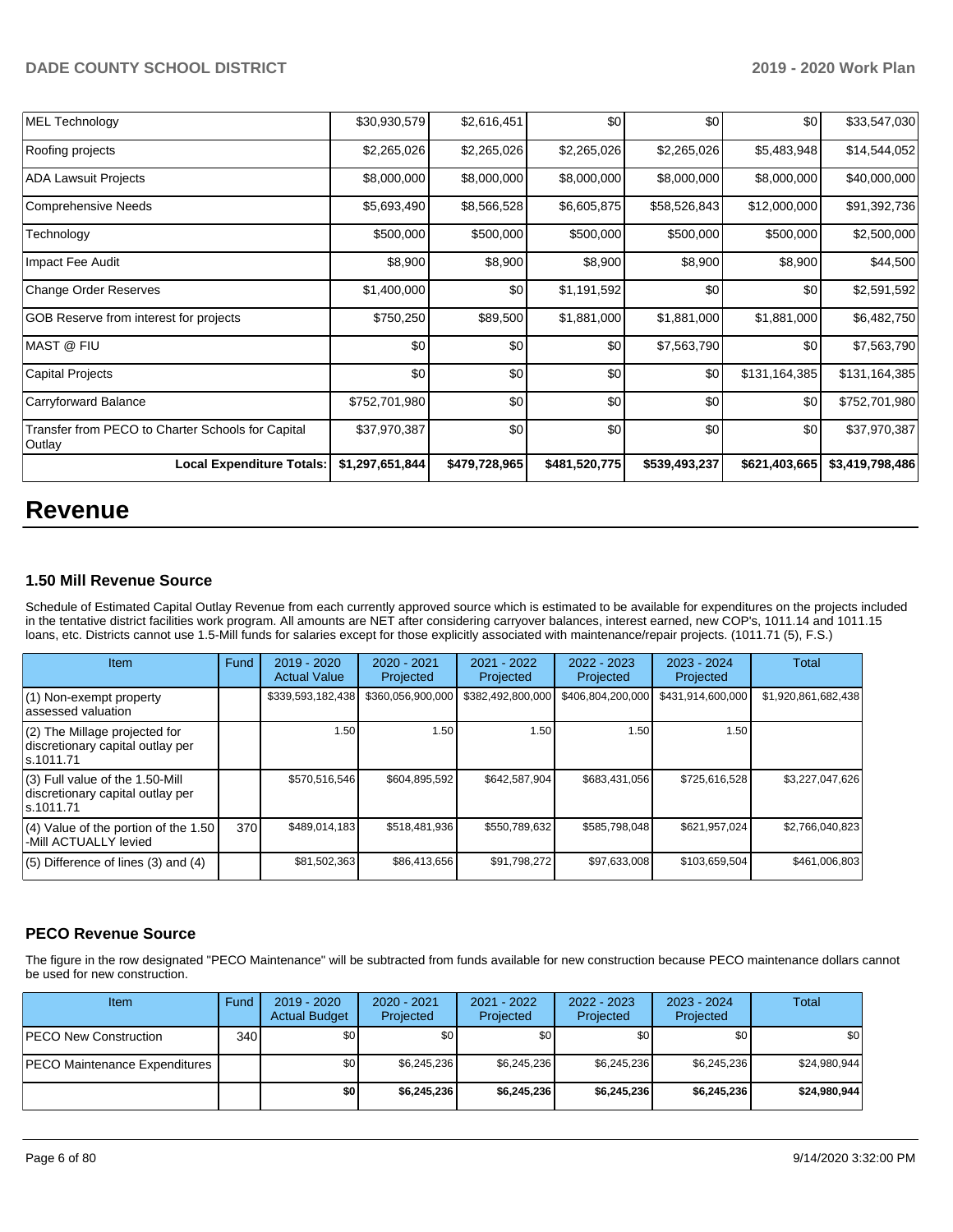#### **CO & DS Revenue Source**

Revenue from Capital Outlay and Debt Service funds.

| Item                                            | Fund | $2019 - 2020$<br><b>Actual Budget</b> | $2020 - 2021$<br>Projected | 2021 - 2022<br>Projected | $2022 - 2023$<br>Projected | $2023 - 2024$<br>Projected | Total        |
|-------------------------------------------------|------|---------------------------------------|----------------------------|--------------------------|----------------------------|----------------------------|--------------|
| CO & DS Cash Flow-through<br><b>Distributed</b> | 360  | \$13,152,893                          | \$13,152,893               | \$13,152,893             | \$13,152,893               | \$13,152,893               | \$65,764,465 |
| CO & DS Interest on<br>Undistributed CO         | 360  | \$263.373                             | \$263.373                  | \$263,373                | \$263.373                  | \$263,373                  | \$1,316,865  |
|                                                 |      | \$13,416,266                          | \$13.416.266               | \$13,416,266             | \$13,416,266               | \$13.416.266               | \$67,081,330 |

#### **Fair Share Revenue Source**

Nothing reported for this section. All legally binding commitments for proportionate fair-share mitigation for impacts on public school facilities must be included in the 5-year district work program.

#### **Sales Surtax Referendum**

Specific information about any referendum for a 1-cent or 1/2-cent surtax referendum during the previous year.

**Did the school district hold a surtax referendum during the past fiscal year 2018 - 2019?**

No

#### **Additional Revenue Source**

Any additional revenue sources

| Item                                                                                                   | $2019 - 2020$<br><b>Actual Value</b> | $2020 - 2021$<br>Projected | $2021 - 2022$<br>Projected | $2022 - 2023$<br>Projected | $2023 - 2024$<br>Projected | Total        |
|--------------------------------------------------------------------------------------------------------|--------------------------------------|----------------------------|----------------------------|----------------------------|----------------------------|--------------|
| Proceeds from a s.1011.14/15 F.S. Loans                                                                | \$0                                  | \$0                        | \$0                        | \$0                        | \$0                        | \$0          |
| District Bonds - Voted local bond<br>referendum proceeds per s.9, Art VII<br><b>State Constitution</b> | \$31,183,827                         | \$9,000,000                | \$0                        | \$0                        | \$0                        | \$40,183,827 |
| Proceeds from Special Act Bonds                                                                        | \$0                                  | \$0                        | \$0                        | \$0                        | \$0                        | \$0          |
| Estimated Revenue from CO & DS Bond<br>Sale                                                            | \$0                                  | \$0                        | \$0                        | \$0                        | \$0                        | \$0          |
| Proceeds from Voted Capital<br>Improvements millage                                                    | \$0                                  | \$0                        | \$0                        | \$0                        | \$0                        | \$0          |
| Other Revenue for Other Capital Projects                                                               | \$0                                  | \$0                        | \$0                        | \$0                        | \$0                        | \$0          |
| Proceeds from 1/2 cent sales surtax<br>authorized by school board                                      | \$0                                  | \$0                        | \$0                        | \$0                        | \$0                        | \$0          |
| Proceeds from local governmental<br>infrastructure sales surtax                                        | \$0                                  | \$0                        | \$0                        | \$0                        | \$0                        | \$0          |
| Proceeds from Certificates of<br>Participation (COP's) Sale                                            | \$0                                  | \$0                        | \$0                        | \$0                        | \$0                        | \$0          |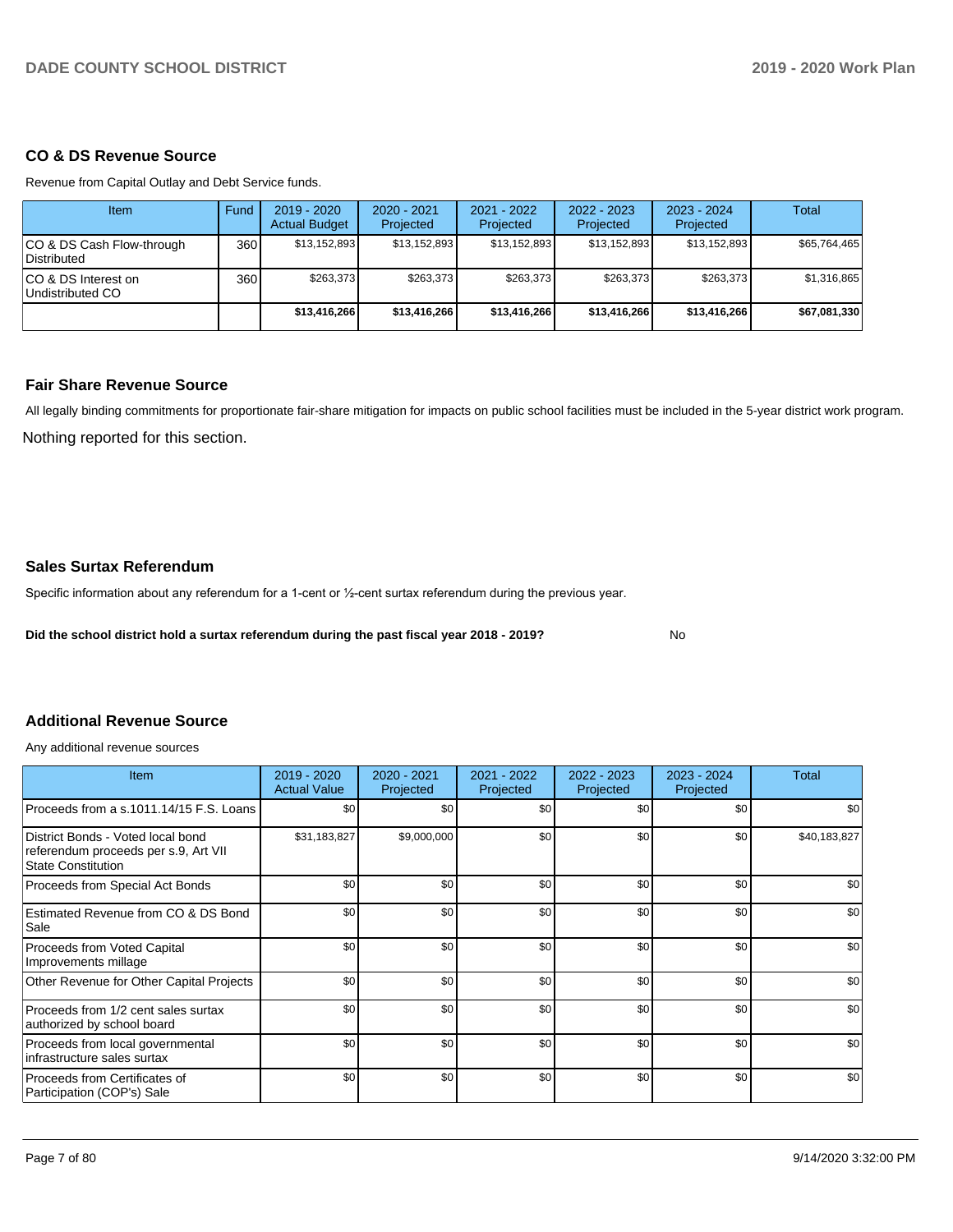| Classrooms First Bond proceeds amount<br>authorized in FY 1997-98                                                         | \$0           | \$0          | \$0          | \$0          | \$0          | \$0             |
|---------------------------------------------------------------------------------------------------------------------------|---------------|--------------|--------------|--------------|--------------|-----------------|
| <b>Classrooms for Kids</b>                                                                                                | \$0           | \$0          | \$0          | \$0          | \$0          | \$0             |
| <b>District Equity Recognition</b>                                                                                        | \$0           | \$0          | \$0          | \$0          | \$0          | \$0             |
| <b>Federal Grants</b>                                                                                                     | \$0           | \$0          | \$0          | \$0          | \$0          | \$0             |
| Proportionate share mitigation (actual<br>cash revenue only, not in kind donations)                                       | \$0           | \$0          | \$0          | \$0          | \$0          | \$0             |
| Impact fees received                                                                                                      | \$19,900,000  | \$19,900,000 | \$19,900,000 | \$19,900,000 | \$19,900,000 | \$99,500,000    |
| Private donations                                                                                                         | \$0           | \$0          | \$0          | \$0          | \$0          | \$0             |
| Grants from local governments or not-for-<br>profit organizations                                                         | \$0           | \$0          | \$0          | \$0          | \$0          | \$0             |
| Interest, Including Profit On Investment                                                                                  | \$4,152,900   | \$2,786,000  | \$2,508,000  | \$2,508,000  | \$2,508,000  | \$14,462,900    |
| Revenue from Bonds pledging proceeds<br>from 1 cent or 1/2 cent Sales Surtax                                              | \$0           | \$0          | \$0          | \$0          | \$0          | \$0             |
| <b>Total Fund Balance Carried Forward</b>                                                                                 | \$0           | \$0          | \$0          | \$0          | \$0          | \$0             |
| General Capital Outlay Obligated Fund<br><b>Balance Carried Forward From Total</b><br><b>Fund Balance Carried Forward</b> | \$0           | \$0          | \$0          | \$0          | \$0          | \$0             |
| Special Facilities Construction Account                                                                                   | \$0           | \$0          | \$0          | \$0          | \$0          | \$0             |
| One Cent - 1/2 Cent Sales Surtax Debt<br>Service From Total Fund Balance Carried<br>Forward                               | \$0           | \$0          | \$0          | \$0          | \$0          | \$0             |
| Capital Outlay Projects Funds Balance<br>Carried Forward From Total Fund<br><b>Balance Carried Forward</b>                | (\$353,546)   | (\$353,546)  | (\$353,546)  | (\$353,546)  | (\$353,546)  | (\$1,767,730)   |
| <b>Beginning Fund Balance</b>                                                                                             | \$520,115,773 | \$0          | \$0          | \$0          | \$0          | \$520.115.773   |
| Deferred GO Bonds                                                                                                         | \$230,616,173 | \$0          | \$0          | \$0          | \$0          | \$230,616,173   |
| Deferred Doral Ground Lease                                                                                               | \$3,796,875   | \$0          | \$0          | \$0          | \$0          | \$3,796,875     |
| <b>IRS ARRA Rebate</b>                                                                                                    | \$6,756,921   | \$6,756,921  | \$6,756,921  | \$6,756,921  | \$6,756,921  | \$33,784,605    |
| <b>Charter School Capital Outlay</b>                                                                                      | \$37,970,387  | \$0          | \$0          | \$0          | \$0          | \$37,970,387    |
| <b>Fuel Tax Rebates</b>                                                                                                   | \$220,000     | \$220,000    | \$220,000    | \$220,000    | \$220,000    | \$1,100,000     |
| Deposits/Donations                                                                                                        | \$2,945,372   | \$0          | \$0          | \$0          | \$0          | \$2,945,372     |
| <b>Master Equipment Lease</b>                                                                                             | \$24,700,000  | \$0          | \$0          | \$0          | \$0          | \$24.700.000    |
| Item description not specified                                                                                            | \$0           | \$0          | \$0          | \$0          | \$0          | \$0             |
| <b>Subtotal</b>                                                                                                           | \$882,004,682 | \$38,309,375 | \$29,031,375 | \$29,031,375 | \$29,031,375 | \$1,007,408,182 |

# **Total Revenue Summary**

| Item Name                                                   | $2019 - 2020$<br><b>Budget</b> | $2020 - 2021$<br>Projected | $2021 - 2022$<br>Projected | $2022 - 2023$<br>Projected | $2023 - 2024$<br>Projected | <b>Five Year Total</b> |
|-------------------------------------------------------------|--------------------------------|----------------------------|----------------------------|----------------------------|----------------------------|------------------------|
| Local 1.5 Mill Discretionary Capital Outlay<br>Revenue      | \$489,014,183                  | \$518.481.936              | \$550,789,632              | \$585.798.048              | \$621.957.024              | \$2,766,040,823        |
| IPECO and 1.5 Mill Maint and Other 1.5<br>Mill Expenditures | (\$1,297,651,844)              | (\$479,728,965)            | (\$481,520,775)            | $(\$539,493,237)$          | $(\$621,403,665)$          | (\$3,419,798,486)      |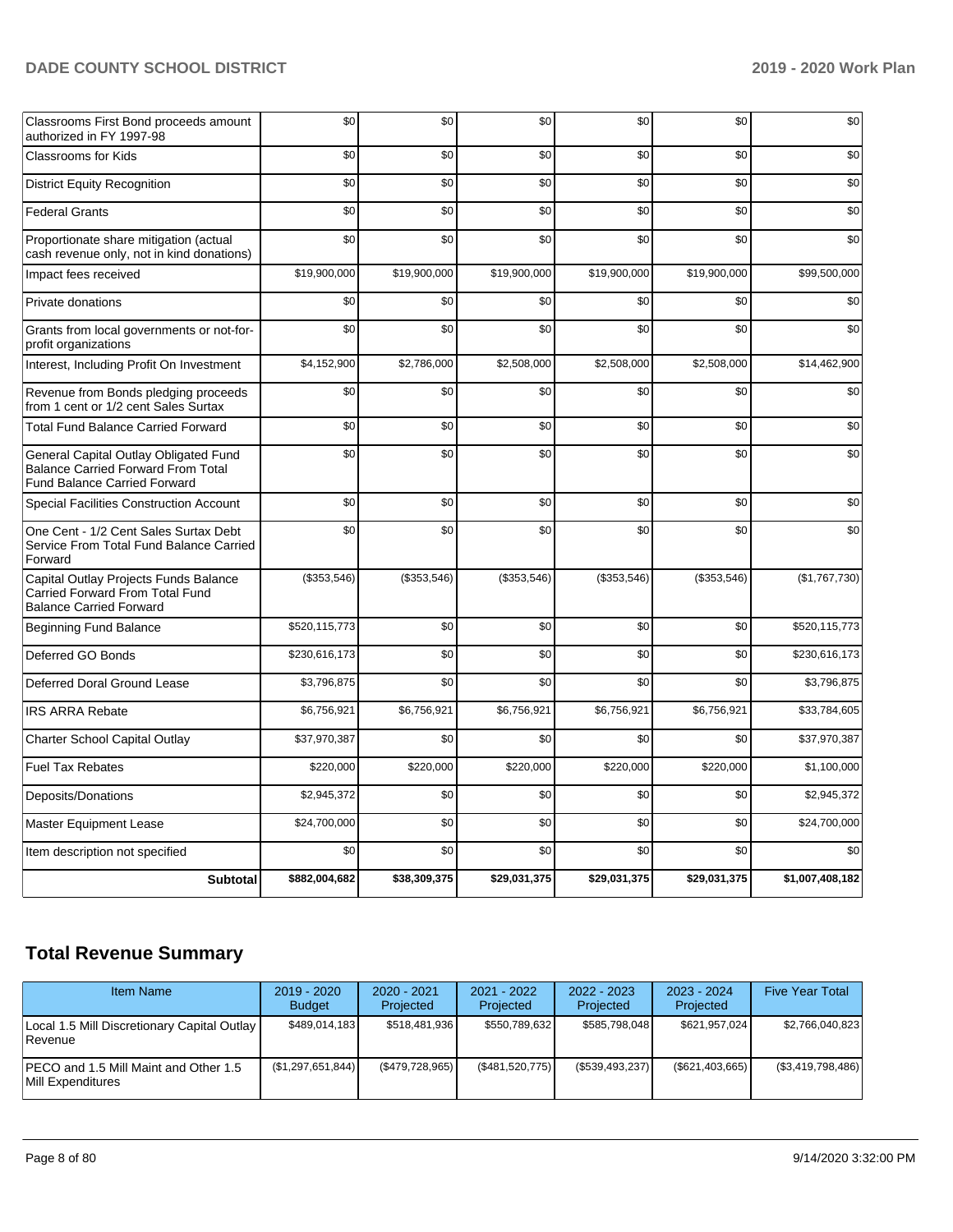| <b>IPECO Maintenance Revenue</b>                          | \$0 <sub>1</sub>             | \$6,245,236              | \$6,245,236              | \$6,245,236              | \$6,245,236                | \$24,980,944           |
|-----------------------------------------------------------|------------------------------|--------------------------|--------------------------|--------------------------|----------------------------|------------------------|
| <b>Available 1.50 Mill for New</b><br><b>Construction</b> | $($ \$808,637,661)           | \$38,752,971             | \$69,268,857             | \$46,304,811             | \$553,359                  | (\$653,757,663)        |
| <b>Item Name</b>                                          | 2019 - 2020<br><b>Budget</b> | 2020 - 2021<br>Projected | 2021 - 2022<br>Projected | 2022 - 2023<br>Projected | $2023 - 2024$<br>Projected | <b>Five Year Total</b> |
| ICO & DS Revenue                                          | \$13,416,266                 | \$13,416,266             | \$13,416,266             | \$13,416,266             | \$13,416,266               | \$67,081,330           |
| <b>PECO New Construction Revenue</b>                      | \$0                          | \$0                      | \$0                      | \$0                      | \$0                        | \$0                    |
| Other/Additional Revenue                                  | \$882,004,682                | \$38,309,375             | \$29,031,375             | \$29,031,375             | \$29,031,375               | \$1,007,408,182        |
| <b>Total Additional Revenuel</b>                          | \$895,420,948                | \$51,725,641             | \$42,447,641             | \$42,447,641             | \$42,447,641               | \$1,074,489,512        |
| <b>Total Available Revenue</b>                            | \$86,783,287                 | \$90,478,612             | \$111,716,498            | \$88,752,452             | \$43,001,000               | \$420,731,849          |

# **Project Schedules**

#### **Capacity Project Schedules**

A schedule of capital outlay projects necessary to ensure the availability of satisfactory classrooms for the projected student enrollment in K-12 programs.

| <b>Project Description</b>                                     | Location                              |                          | 2019 - 2020    | 2020 - 2021    | 2021 - 2022 | 2022 - 2023    | 2023 - 2024 | Total            | Funded |
|----------------------------------------------------------------|---------------------------------------|--------------------------|----------------|----------------|-------------|----------------|-------------|------------------|--------|
| NEW K-5 @ Coral<br>Way and SW 149<br>Ave,<br>(Planning/Design) | Location not<br>specified             | Planned<br>Cost:         | \$0            | \$1,200,000    | \$6,000,000 | \$0            | \$0         | \$7,200,000 Yes  |        |
|                                                                |                                       | <b>Student Stations:</b> | 0              | 0              | 240         | 0              | 0           | 240              |        |
|                                                                |                                       | <b>Total Classrooms:</b> | $\mathbf 0$    | 0              | 12          | $\overline{0}$ | $\mathbf 0$ | 12               |        |
|                                                                |                                       | Gross Sq Ft:             | 0              | 15,000         | 20,000      | 0              | $\mathbf 0$ | 35,000           |        |
| Addition                                                       | <b>SOUTHSIDE</b><br><b>ELEMENTARY</b> | Planned<br>Cost:         | \$0            | \$5,111,207    | \$0         | \$0            | \$0         | \$5,111,207 Yes  |        |
|                                                                |                                       | <b>Student Stations:</b> | 0              | 200            | 0           | $\mathbf 0$    | $\mathbf 0$ | 200              |        |
|                                                                |                                       | <b>Total Classrooms:</b> | 0              | 10             | 0           | $\mathbf 0$    | $\mathbf 0$ | 10               |        |
|                                                                |                                       | Gross Sq Ft:             | $\overline{0}$ | 12,500         | 0           | $\overline{0}$ | 0           | 12,500           |        |
| New K-8 @ NW 77<br>Terrace and NW102<br>Ave (Phase I)          | Location not<br>specified             | Planned<br>Cost:         | \$2,970,000    | \$0            | \$0         | \$9,000,000    | \$2,955,150 | \$14,925,150 Yes |        |
|                                                                |                                       | <b>Student Stations:</b> | 160            | $\mathbf 0$    | $\mathbf 0$ | 338            | $\mathbf 0$ | 498              |        |
|                                                                |                                       | <b>Total Classrooms:</b> | 8              | 0              | 0           | 15             | 0           | 23               |        |
|                                                                |                                       | Gross Sq Ft:             | 10,000         | $\overline{0}$ | $\mathbf 0$ | 15,075         | $\mathbf 0$ | 25,075           |        |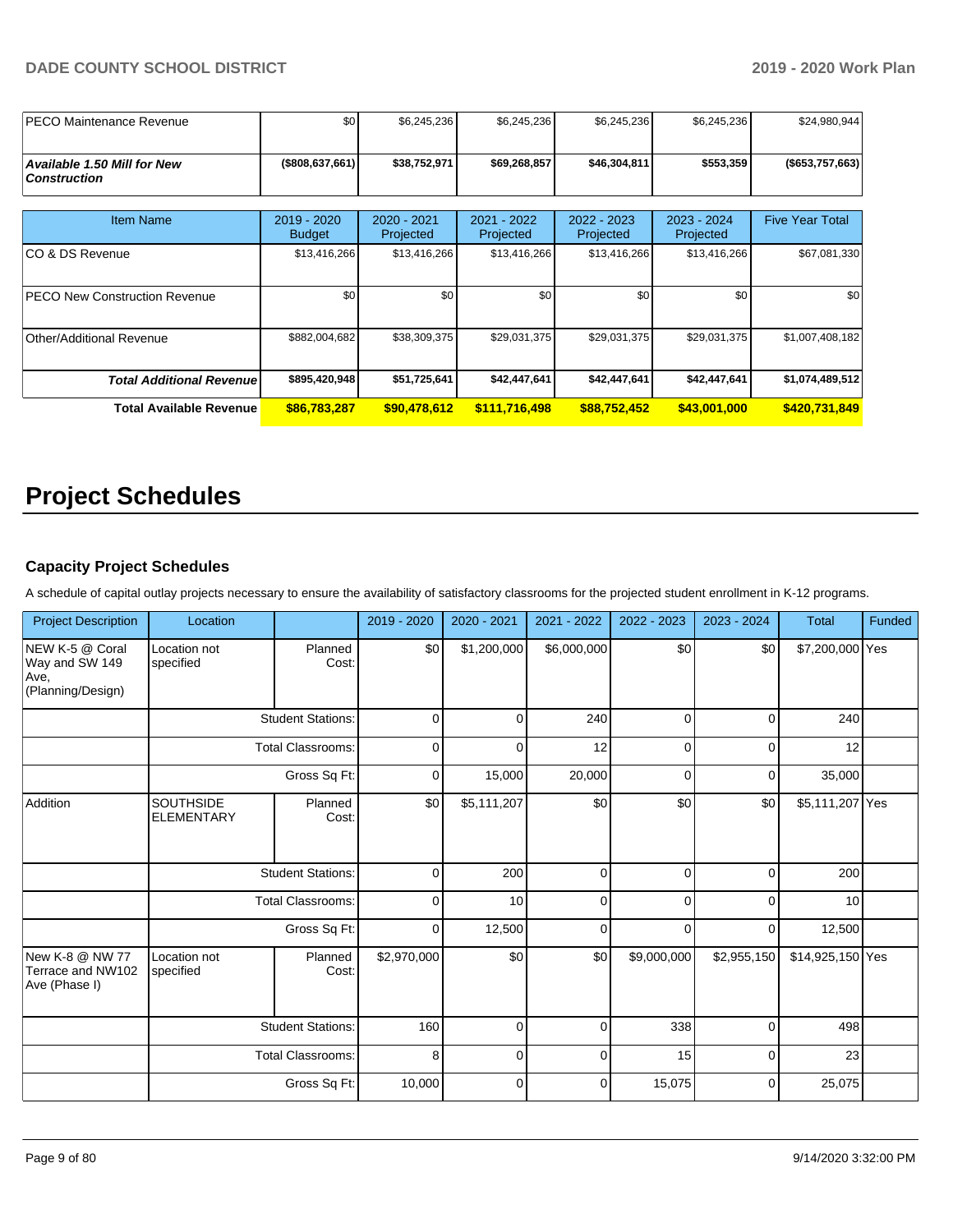| Replacement                                            | <b>DESIGN AND</b><br><b>ARCHITECTURE</b><br><b>SENIOR HIGH</b> | Planned<br>Cost:         | \$0          | \$10,000,000 | \$0          | \$0            | \$0            | \$10,000,000 Yes |  |
|--------------------------------------------------------|----------------------------------------------------------------|--------------------------|--------------|--------------|--------------|----------------|----------------|------------------|--|
|                                                        |                                                                | <b>Student Stations:</b> | 0            | 297          | $\mathbf 0$  | 0              | $\mathbf 0$    | 297              |  |
|                                                        |                                                                | Total Classrooms:        | 0            | 12           | $\mathbf 0$  | 0              | $\mathbf 0$    | 12               |  |
|                                                        |                                                                | Gross Sq Ft:             | 0            | 14,000       | $\mathbf 0$  | 0              | $\mathbf 0$    | 14,000           |  |
| Replacement                                            | <b>HERBERT A</b><br>AMMONS MIDDLE                              | Planned<br>Cost:         | \$950,000    | \$0          | \$19,361,628 | \$11,000,000   | \$0            | \$31,311,628 Yes |  |
|                                                        |                                                                | <b>Student Stations:</b> | $\mathbf 0$  | 0            | 650          | 413            | $\pmb{0}$      | 1,063            |  |
|                                                        |                                                                | <b>Total Classrooms:</b> | 0            | 0            | 30           | 18             | 0              | 48               |  |
|                                                        |                                                                | Gross Sq Ft:             | $\mathbf 0$  | $\mathbf 0$  | 60,000       | 30,000         | 0              | 90,000           |  |
| Capacity (Brickell<br>Growth south of river) specified | Location not                                                   | Planned<br>Cost:         | \$15,500,000 | \$0          | \$8,100,000  | \$0            | \$0            | \$23,600,000 Yes |  |
|                                                        |                                                                | <b>Student Stations:</b> | 660          | 0            | $\mathbf 0$  | 0              | $\mathbf 0$    | 660              |  |
|                                                        |                                                                | <b>Total Classrooms:</b> | 30           | 0            | $\mathbf 0$  | 0              | $\mathbf 0$    | 30               |  |
|                                                        |                                                                | Gross Sq Ft:             | 65,000       | 0            | $\mathbf 0$  | $\mathbf 0$    | $\mathbf 0$    | 65,000           |  |
| Addition                                               | <b>NORMAN S.</b><br>EDELCUP/SUNNY<br><b>ISLES BEACH K-8</b>    | Planned<br>Cost:         | \$0          | \$3,500,000  | \$8,923,600  | \$8,000,000    | \$15,563,790   | \$35,987,390 Yes |  |
|                                                        |                                                                | <b>Student Stations:</b> | $\mathbf 0$  | 0            | 500          | 450            | 573            | 1,523            |  |
|                                                        |                                                                | <b>Total Classrooms:</b> | 0            | 0            | 25           | 23             | 26             | 74               |  |
|                                                        |                                                                | Gross Sq Ft:             | $\mathbf 0$  | 0            | 30,000       | 28,000         | 32,000         | 90,000           |  |
| Addition                                               | <b>WEST LAKES</b><br><b>PREPARATORY</b><br><b>ACADEMY</b>      | Planned<br>Cost:         | \$9,000,000  | \$2,970,000  | \$0          | \$0            | \$0            | \$11,970,000 Yes |  |
|                                                        |                                                                | <b>Student Stations:</b> | 640          | $\Omega$     | $\mathbf 0$  | $\overline{0}$ | $\overline{0}$ | 640              |  |
|                                                        |                                                                | <b>Total Classrooms:</b> | 32           | 0            | $\mathbf 0$  | $\mathbf 0$    | $\pmb{0}$      | 32               |  |
|                                                        |                                                                | Gross Sq Ft:             | 40,000       | 0            | $\mathbf 0$  | $\pmb{0}$      | 0              | 40,000           |  |
| Addition                                               | DR. TONI BILBAO<br>PREPARATORY<br><b>ACADEMY</b>               | Planned<br>Cost:         | \$9,000,000  | \$0          | \$2,970,000  | \$0            | \$0            | \$11,970,000 Yes |  |
|                                                        |                                                                | <b>Student Stations:</b> | 350          | 0            | $\pmb{0}$    | $\mathbf 0$    | $\mathbf 0$    | 350              |  |
|                                                        |                                                                | <b>Total Classrooms:</b> | 14           | 0            | 0            | 0              | 0              | 14               |  |
|                                                        |                                                                | Gross Sq Ft:             | 35,000       | 0            | 15,000       | $\mathbf 0$    | 0              | 50,000           |  |
| New K-5 @ SW 157<br>Ave. and SW 174 St.                | Location not<br>specified                                      | Planned<br>Cost:         | \$2,650,000  | \$8,456,390  | \$11,159,155 | \$4,400,982    | \$0            | \$26,666,527 Yes |  |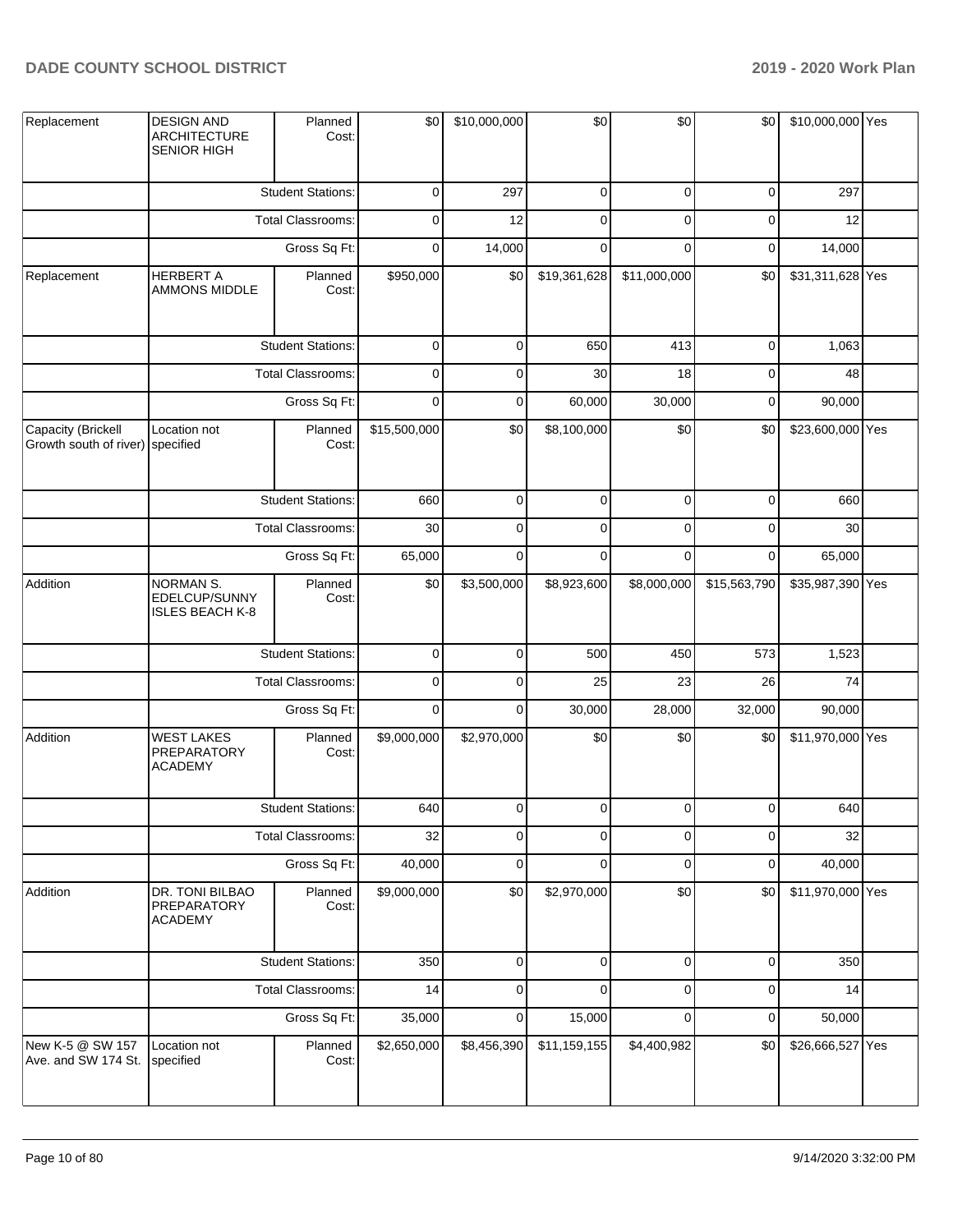|                                                   |                                                                  | <b>Student Stations:</b> | 108         | 332          | 460          | $\mathbf 0$ | $\mathbf 0$ | 900                                                                                                                                                                                                                                                                                                                       |  |
|---------------------------------------------------|------------------------------------------------------------------|--------------------------|-------------|--------------|--------------|-------------|-------------|---------------------------------------------------------------------------------------------------------------------------------------------------------------------------------------------------------------------------------------------------------------------------------------------------------------------------|--|
|                                                   |                                                                  | <b>Total Classrooms:</b> | 6           | 15           | 23           | 0           | $\mathbf 0$ | 44                                                                                                                                                                                                                                                                                                                        |  |
|                                                   |                                                                  | Gross Sq Ft:             | 12,000      | 30,000       | 42,000       | $\mathbf 0$ | 0           | 84,000                                                                                                                                                                                                                                                                                                                    |  |
| Addition                                          | <b>GATEWAY</b><br>ENVIRONMENTAL<br>K-8 LEARNING<br><b>CENTER</b> | Planned<br>Cost:         | \$0         | \$0          | \$9,576,400  | \$0         | \$0         |                                                                                                                                                                                                                                                                                                                           |  |
|                                                   |                                                                  | <b>Student Stations:</b> | 0           | 0            | 380          | $\mathbf 0$ | $\mathbf 0$ | 380                                                                                                                                                                                                                                                                                                                       |  |
|                                                   |                                                                  | <b>Total Classrooms:</b> | $\mathbf 0$ | $\Omega$     | 19           | $\mathbf 0$ | $\mathbf 0$ | 19                                                                                                                                                                                                                                                                                                                        |  |
|                                                   |                                                                  | Gross Sq Ft:             | $\mathbf 0$ | 0            | 40,000       | $\mathbf 0$ | $\mathbf 0$ | 40,000                                                                                                                                                                                                                                                                                                                    |  |
| Capacity Project<br>(North of the river)          | Location not<br>specified                                        | Planned<br>Cost:         | \$1,000,000 | \$12,000,000 | \$4,625,715  | \$0         | \$0         |                                                                                                                                                                                                                                                                                                                           |  |
|                                                   |                                                                  | <b>Student Stations:</b> | 0           | 616          | $\mathbf 0$  | 0           | 0           | 616                                                                                                                                                                                                                                                                                                                       |  |
|                                                   |                                                                  | <b>Total Classrooms:</b> | $\mathbf 0$ | 28           | $\mathbf 0$  | $\mathbf 0$ | $\mathbf 0$ | 28                                                                                                                                                                                                                                                                                                                        |  |
|                                                   |                                                                  | Gross Sq Ft:             | 0           | 55,000       | $\mathbf 0$  | $\mathbf 0$ | 0           | 55,000                                                                                                                                                                                                                                                                                                                    |  |
| Addition                                          | <b>FREDERICK</b><br><b>DOUGLASS</b><br><b>ELEMENTARY</b>         | Planned<br>Cost:         | \$4,419,993 | \$0          | \$0          | \$0         | \$0         |                                                                                                                                                                                                                                                                                                                           |  |
|                                                   |                                                                  | <b>Student Stations:</b> | 186         | 0            | $\mathbf 0$  | $\mathbf 0$ | $\mathbf 0$ | 186                                                                                                                                                                                                                                                                                                                       |  |
|                                                   |                                                                  | Total Classrooms:        | 9           | $\mathbf 0$  | $\mathbf 0$  | 0           | $\mathbf 0$ | 9                                                                                                                                                                                                                                                                                                                         |  |
|                                                   |                                                                  | Gross Sq Ft:             | 50,000      | $\Omega$     | $\Omega$     | $\mathbf 0$ | $\mathbf 0$ | 50,000                                                                                                                                                                                                                                                                                                                    |  |
| Replacement                                       | <b>ENGLISH CENTER</b>                                            | Planned<br>Cost:         | \$0         | \$60,000     | \$10,000,000 | \$0         | \$0         | \$9,576,400 Yes<br>\$17,625,715 Yes<br>\$4,419,993 Yes<br>\$10,060,000 Yes<br>$\mathbf 0$<br>$\mathbf 0$<br>0<br>0<br>50,000<br>0<br>\$11,000,000 Yes<br>\$0<br>$\mathbf 0$<br>455<br>22<br>$\mathbf 0$<br>44,000<br>$\mathbf 0$<br>\$2,182,060 Yes<br>$\mathbf 0$<br>$\mathbf 0$<br>$\mathbf 0$<br>$\mathbf 0$<br>30,000 |  |
|                                                   |                                                                  | <b>Student Stations:</b> | 0           | $\Omega$     | $\mathbf 0$  | $\mathbf 0$ |             |                                                                                                                                                                                                                                                                                                                           |  |
|                                                   |                                                                  | Total Classrooms:        | 0           | 0            | $\mathbf 0$  | $\mathbf 0$ |             |                                                                                                                                                                                                                                                                                                                           |  |
|                                                   |                                                                  | Gross Sq Ft:             | 0           | $\Omega$     | 50,000       | $\mathbf 0$ |             |                                                                                                                                                                                                                                                                                                                           |  |
| Addition                                          | KENDALL SQUARE<br>K-8 CENTER                                     | Planned<br>Cost:         | \$0         | \$9,000,000  | \$0          | \$2,000,000 |             |                                                                                                                                                                                                                                                                                                                           |  |
|                                                   |                                                                  | <b>Student Stations:</b> | 0           | 380          | 0            | 75          |             |                                                                                                                                                                                                                                                                                                                           |  |
|                                                   |                                                                  | Total Classrooms:        | 0           | 19           | $\mathbf 0$  | 3           |             |                                                                                                                                                                                                                                                                                                                           |  |
|                                                   |                                                                  | Gross Sq Ft:             | 0           | 40,000       | 0            | 4,000       |             |                                                                                                                                                                                                                                                                                                                           |  |
| New K-12 @ SW 149<br>Ave and 160 St.<br>(Phase I) | Location not<br>specified                                        | Planned<br>Cost:         | \$0         | \$0          | \$0          | \$1,000,000 | \$1,182,060 |                                                                                                                                                                                                                                                                                                                           |  |
|                                                   |                                                                  | <b>Student Stations:</b> | 0           | 0            | 0            | $\mathbf 0$ |             |                                                                                                                                                                                                                                                                                                                           |  |
|                                                   |                                                                  | Total Classrooms:        | 0           | 0            | $\mathbf 0$  | 0           |             |                                                                                                                                                                                                                                                                                                                           |  |
|                                                   |                                                                  | Gross Sq Ft:             | 0           | 0            | 0            | $\mathbf 0$ | 30,000      |                                                                                                                                                                                                                                                                                                                           |  |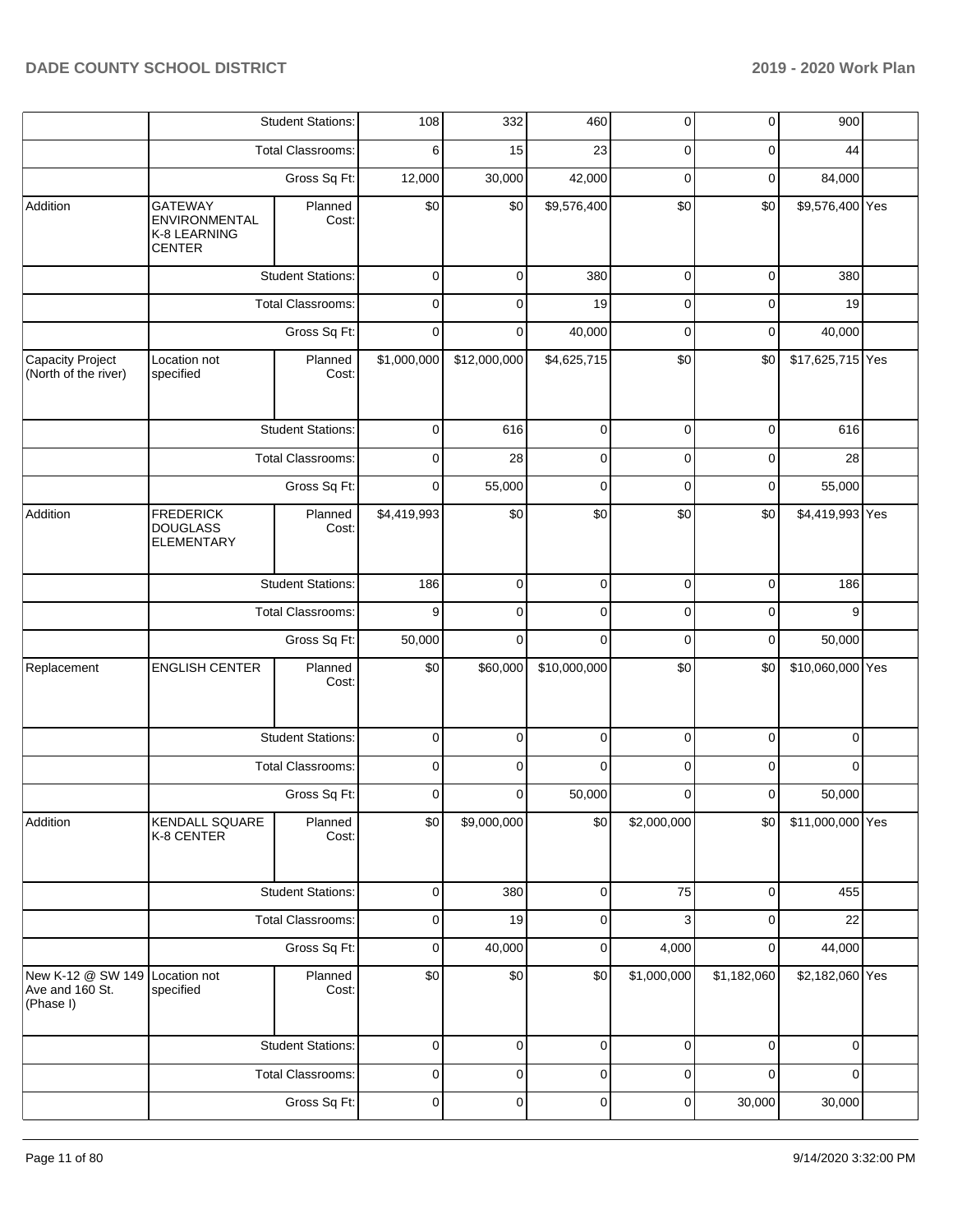| Addition | DORAL MIDDLE | Planned<br>Cost:         | \$0 | \$0 | \$0 | \$0 | \$17,000,000 | \$17,000,000 Yes |  |
|----------|--------------|--------------------------|-----|-----|-----|-----|--------------|------------------|--|
|          |              | <b>Student Stations:</b> |     |     |     |     | 475          | 475              |  |
|          |              | Total Classrooms:        |     |     |     |     | 19           | 19 <sub>l</sub>  |  |
|          |              | Gross Sq Ft:             |     |     |     |     | 30,000       | 30,000           |  |

| <b>Planned Cost:</b>       | \$45,489,993 | \$52,297,597 | \$80,716,498 | \$35,400,982 |        | \$36,701,000 \$250,606,070 |
|----------------------------|--------------|--------------|--------------|--------------|--------|----------------------------|
| <b>Student Stations: I</b> | 2,104        | 1,825        | 2,230        | 1,276        | 1.048  | 8,483                      |
| <b>Total Classrooms:</b>   | 99           | 84           | 109          | 59           | 45     | 396                        |
| Gross Sq Ft:               | 212,000      | 166,500      | 257,000      | 77,075       | 92.000 | 804,575                    |

# **Other Project Schedules**

Major renovations, remodeling, and additions of capital outlay projects that do not add capacity to schools.

| <b>Project Description</b>    | Location                                                                                       | $2019 - 2020$<br><b>Actual Budget</b> | 2020 - 2021<br>Projected | 2021 - 2022<br>Projected | 2022 - 2023<br>Projected | 2023 - 2024<br>Projected | <b>Total</b>    | Funded |
|-------------------------------|------------------------------------------------------------------------------------------------|---------------------------------------|--------------------------|--------------------------|--------------------------|--------------------------|-----------------|--------|
| Improvements/Renovations      | <b>AVOCADO</b><br><b>ELEMENTARY</b>                                                            | \$506,373                             | \$1,686,611              | \$856,417                | \$1.344.574              | \$887,583                | \$5,281,558 No  |        |
| Improvements/Renovations      | <b>AGENORIA S</b><br>PASCHAL/OLINDA<br><b>ELEMENTARY</b>                                       | \$0                                   | \$1,685,704              | \$1,066,840              | \$1,299,932              | \$506,253                | \$4,558,729 No  |        |
| Improvements/Renovations      | <b>ARTHUR AND POLLY</b><br><b>MAYS CONSERVATORY</b><br>OF THE ARTS                             | \$823,447                             | \$3,078,154              | \$1,937,472              | \$2,268,732              | \$520,881                | \$8,628,686 No  |        |
| Renovations to convert to SHS | <b>DORAL MIDDLE</b>                                                                            | \$3,000,000                           | \$0                      | \$0                      | \$2,955,150              | \$0                      | \$5,955,150 Yes |        |
| Improvements/Renovations      | <b>NORLAND MIDDLE</b>                                                                          | \$2,500,000                           | \$0                      | \$0                      | \$0                      | \$0                      | \$2,500,000 Yes |        |
| Improvements/Renovations      | <b>CARRIE P</b><br>MEEK/WESTVIEW K-8<br><b>CENTER</b>                                          | \$310,259                             | \$654,947                | \$929,528                | \$2,957,344              | \$363,613                | \$5,215,691 No  |        |
| Improvements/Renovations      | <b>JOHN F KENNEDY</b><br><b>MIDDLE</b>                                                         | \$2,000,000                           | \$0                      | \$1,000,000              | \$0                      | \$0                      | \$3,000,000 Yes |        |
| Improvements/Renovations      | <b>NORTH MIAMI BEACH</b><br><b>SENIOR HIGH</b>                                                 | \$0                                   | \$0                      | \$4,000,000              | \$0                      | \$0                      | \$4,000,000 Yes |        |
| Improvements/Renovations      | <b>BENT TREE</b><br><b>ELEMENTARY</b>                                                          | \$8,698                               | \$2,513,629              | \$1,061,290              | \$2,209,632              | \$980,704                | \$6,773,953 No  |        |
| Improvements/Renovations      | <b>CYPRESS K-8 CENTER</b>                                                                      | \$1,000,000                           | \$0                      | \$0                      | \$0                      | \$0                      | \$1,000,000 Yes |        |
| Improvements/Renovations      | <b>AUBURNDALE</b><br><b>ELEMENTARY</b>                                                         | \$644,304                             | \$1,663,360              | \$1,504,804              | \$1,126,457              | \$64,916                 | \$5,003,841 No  |        |
| Improvements/Renovations      | <b>BISCAYNE GARDENS</b><br><b>ELEMENTARY</b>                                                   | \$2,000,000                           | \$0                      | \$2,000,000              | \$0                      | \$0                      | \$4,000,000 Yes |        |
| Improvements/Renovations      | <b>ALONZO AND TRACY</b><br><b>MOURNING SENIOR</b><br><b>HIGH BISCAYNE BAY</b><br><b>CAMPUS</b> | \$0                                   | \$3,071                  | \$1,373                  | \$11,369                 | \$0                      | \$15,813 No     |        |
| Improvements/Renovations      | <b>ANDOVER MIDDLE</b><br><b>SCHOOL</b>                                                         | \$0                                   | \$216,879                | \$121                    | \$0                      | \$554,749                | \$771,749 No    |        |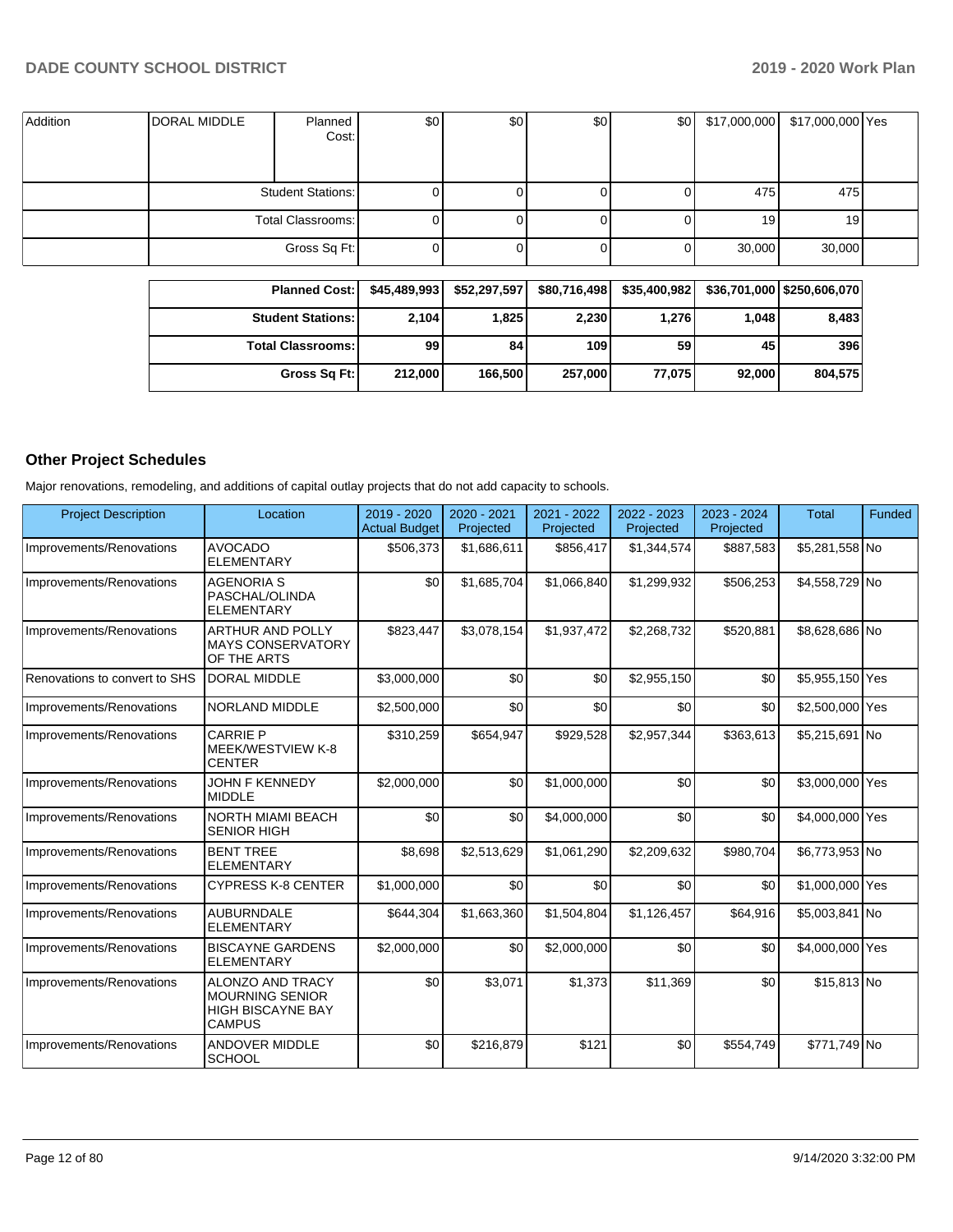| Improvements/Renovations | <b>ANNA BRENNER</b><br><b>MEYERS</b><br><b>TELECOMMUNICATION</b><br><b>COMPLEX</b>                          | \$20,570    | \$178,294   | \$214,482   | \$0         | \$46,534    | \$459,880 No    |  |
|--------------------------|-------------------------------------------------------------------------------------------------------------|-------------|-------------|-------------|-------------|-------------|-----------------|--|
| Improvements/Renovations | AVENTURA<br>WATERWAYS K-8<br>CENTER                                                                         | \$0         | \$0         | \$74,882    | \$231,295   | \$7,575     | \$313,752 No    |  |
| Improvements/Renovations | AIR BASE K-8 CENTER<br>FOR INTERNATIONAL<br><b>EDUCATION</b>                                                | \$241,237   | \$273,743   | \$1,441,667 | \$724,117   | \$3,872     | \$2,684,636 No  |  |
| Improvements/Renovations | AMELIA EARHART<br>ELEMENTARY                                                                                | \$396       | \$148,939   | \$857,928   | \$316,071   | \$29,290    | \$1,352,624 No  |  |
| Improvements/Renovations | <b>AMERICAN SENIOR</b><br>HIGH                                                                              | \$0         | \$163,072   | \$324,543   | \$12.131    | \$1.011.256 | \$1,511,002 No  |  |
| Improvements/Renovations | ARCOLA LAKE<br>ELEMENTARY                                                                                   | \$0         | \$3,171,644 | \$876,152   | \$750,344   | \$439,411   | \$5,237,551 No  |  |
| Improvements/Renovations | ARVIDA MIDDLE                                                                                               | \$0         | \$1,452,219 | \$496,704   | \$2,562,627 | \$106,411   | \$4,617,961 No  |  |
| Improvements/Renovations | <b>BANYAN ELEMENTARY</b>                                                                                    | \$0         | \$1,120,164 | \$1,652,362 | \$805,500   | \$211,333   | \$3,789,359 No  |  |
| Improvements/Renovations | <b>BARBARA GOLEMAN</b><br><b>SENIOR HIGH</b>                                                                | \$1,345,066 | \$3,748,487 | \$596,182   | \$3,961,835 | \$2,235,316 | \$11,886,886 No |  |
| Improvements/Renovations | <b>BARBARA HAWKINS</b><br><b>ELEMENTARY</b>                                                                 | \$268,896   | \$463,928   | \$348,823   | \$1,075,108 | \$4,902     | \$2,161,657 No  |  |
| Improvements/Renovations | <b>BEL-AIRE ELEMENTARY</b>                                                                                  | \$3,883     | \$2,053,186 | \$2,361,307 | \$1,582,538 | \$384,278   | \$6,385,192 No  |  |
| Improvements/Renovations | <b>BEN SHEPPARD</b><br>ELEMENTARY                                                                           | \$754,868   | \$350,951   | \$750,953   | \$1,042,276 | \$1,131,243 | \$4,030,291 No  |  |
| Improvements/Renovations | <b>BENJAMIN FRANKLIN K-</b><br>8 CENTER                                                                     | \$261,905   | \$124,869   | \$770,725   | \$1,385,917 | \$21,737    | \$2,565,153 No  |  |
| Improvements/Renovations | <b>BISCAYNE GARDENS</b><br><b>ELEMENTARY</b>                                                                | \$15,800    | \$1,818,420 | \$1,491,767 | \$1,652,388 | \$662,953   | \$5,641,328 No  |  |
| Improvements/Renovations | <b>BISCAYNE NATURE</b><br>CENTER                                                                            | \$0         | \$350,569   | \$22,500    | \$38,510    | \$3,300     | \$414,879 No    |  |
| Improvements/Renovations | <b>BLUE LAKES K-8</b><br>CENTER                                                                             | \$96,915    | \$1,693,425 | \$455,976   | \$210,909   | \$3,416     | \$2,460,641 No  |  |
| Improvements/Renovations | <b>BOOKER T</b><br><b>WASHINGTON SENIOR</b><br>HIGH                                                         | \$1,959,740 | \$6,119,028 | \$5,753,166 | \$1,786,968 | \$455,111   | \$16,074,013 No |  |
| Improvements/Renovations | <b>BRENTWOOD</b><br>ELEMENTARY                                                                              | \$624,153   | \$266,496   | \$2,784,854 | \$287,976   | \$41,960    | \$4,005,439 No  |  |
| Improvements/Renovations | <b>BROADMOOR</b><br>ELEMENTARY                                                                              | \$0         | \$319,432   | \$255,665   | \$1,002,957 | \$14,387    | \$1,592,441 No  |  |
| Improvements/Renovations | <b>BROWNSVILLE MIDDLE</b>                                                                                   | \$928,408   | \$1,456,978 | \$2,581,863 | \$1,812,818 | \$464,349   | \$7,244,416 No  |  |
| Improvements/Renovations | <b>BUNCHE PARK</b><br><b>ELEMENTARY</b>                                                                     | \$0         | \$17,142    | \$0         | \$33,096    | \$0         | \$50,238 No     |  |
| Improvements/Renovations | <b>CALUSA ELEMENTARY</b>                                                                                    | \$632,581   | \$1,148,553 | \$260,056   | \$1,177,178 | \$10,330    | \$3,228,698 No  |  |
| Improvements/Renovations | <b>CENTER FOR</b><br><b>INTERNATIONAL</b><br><b>EDUCATION: A</b><br><b>CAMBRIDGE ASSOC</b><br><b>SCHOOL</b> | \$425,129   | \$981,570   | \$786,989   | \$2,928,496 | \$1,487,822 | \$6,610,006 No  |  |
| Improvements/Renovations | <b>CAROL CITY</b><br><b>ELEMENTARY</b>                                                                      | \$657,051   | \$60,783    | \$1,746,542 | \$1,015,059 | \$293,128   | \$3,772,563 No  |  |
| Improvements/Renovations | CAROL CITY MIDDLE                                                                                           | \$0         | \$550,425   | \$1,106,176 | \$2,224,112 | \$175,092   | \$4,055,805 No  |  |
| Improvements/Renovations | <b>CHAPMAN HOUSE</b>                                                                                        | \$0         | \$3,301     | \$0         | \$0         | \$0         | \$3,301 No      |  |
| Improvements/Renovations | <b>CHARLES DAVID</b><br><b>WYCHE JR</b><br>ELEMENTARY                                                       | \$0         | \$28,142    | \$113,611   | \$649,071   | \$905,099   | \$1,695,923 No  |  |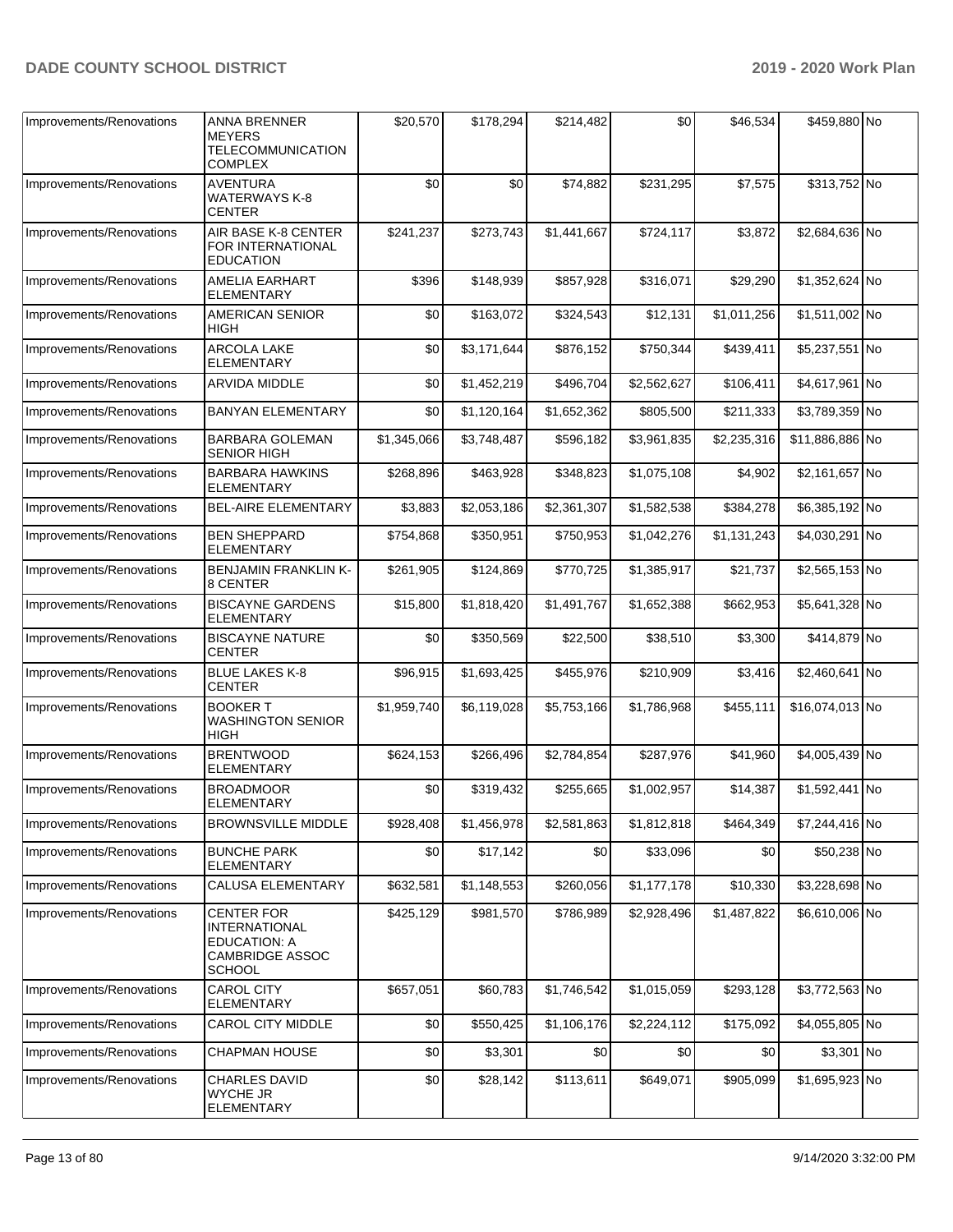| Improvements/Renovations | <b>CHARLES R DREW</b><br><b>MIDDLE</b>                           | \$205,705   | \$733,356   | \$775,099   | \$595,509   | \$347,369   | \$2,657,038 No  |  |
|--------------------------|------------------------------------------------------------------|-------------|-------------|-------------|-------------|-------------|-----------------|--|
| Improvements/Renovations | <b>CHARLES R HADLEY</b><br><b>ELEMENTARY</b>                     | \$125,576   | \$48,783    | \$143,701   | \$335,312   | \$16,855    | \$670,227 No    |  |
| Improvements/Renovations | <b>CLAUDE PEPPER</b><br><b>ELEMENTARY</b>                        | \$0         | \$546,406   | \$97,758    | \$568,164   | \$316,329   | \$1,528,657 No  |  |
| Improvements/Renovations | <b>COCONUT GROVE</b><br><b>ELEMENTARY</b>                        | \$222,850   | \$583,963   | \$434,618   | \$381,398   | \$5,381     | \$1,628,210 No  |  |
| Improvements/Renovations | <b>COCONUT PALM K-8</b><br><b>ACADEMY</b>                        | \$235,911   | \$987,490   | \$942,014   | \$1,831,105 | \$63,301    | \$4,059,821 No  |  |
| Improvements/Renovations | <b>COMSTOCK</b><br><b>ELEMENTARY</b>                             | \$791,854   | \$4,557,795 | \$1,841,729 | \$576,044   | \$1,454,605 | \$9,222,027 No  |  |
| Improvements/Renovations | <b>COPE CENTER NORTH</b>                                         | \$410,217   | \$1,504,305 | \$369,515   | \$940,120   | \$5,093     | \$3,229,250 No  |  |
| Improvements/Renovations | <b>CORAL GABLES</b><br><b>PREPARATORY</b><br><b>ACADEMY</b>      | \$324,782   | \$554,566   | \$1,662,700 | \$1,241,268 | \$364,503   | \$4,147,819 No  |  |
| Improvements/Renovations | <b>CORAL GABLES SENIOR</b><br>HIGH                               | \$0         | \$4,421,354 | \$3,709,685 | \$2,619,431 | \$969,938   | \$11,720,408 No |  |
| Improvements/Renovations | <b>CORAL PARK</b><br>ELEMENTARY                                  | \$0         | \$951,092   | \$942,832   | \$402,573   | \$671,688   | \$2,968,185 No  |  |
| Improvements/Renovations | <b>CORAL REEF</b><br><b>ELEMENTARY</b>                           | \$0         | \$444,691   | \$570,372   | \$754,704   | \$618,233   | \$2,388,000 No  |  |
| Improvements/Renovations | <b>CORAL REEF SENIOR</b><br>HIGH                                 | \$2,181,453 | \$693,336   | \$775,296   | \$5,852,914 | \$5,256,660 | \$14,759,659 No |  |
| Improvements/Renovations | <b>CORAL TERRACE</b><br><b>ELEMENTARY</b>                        | \$0         | \$501,951   | \$285,490   | \$574,049   | \$161,261   | \$1,522,751 No  |  |
| Improvements/Renovations | DR. HENRY E. PERRINE<br><b>ACADEMY OF THE ARTS</b>               | \$0         | \$761,959   | \$485,229   | \$2,128,993 | \$906,522   | \$4,282,703 No  |  |
| Improvements/Renovations | DR. MANUEL C.<br><b>BARREIRO</b><br><b>ELEMENTARY</b>            | \$11,413    | \$53,945    | \$10,581    | \$148,318   | \$0         | \$224,257 No    |  |
| Improvements/Renovations | DR. ROLANDO<br><b>ESPINOSA K-8 CENTER</b>                        | \$0         | \$10,407    | \$12,580    | \$149,785   | \$0         | \$172,772 No    |  |
| Improvements/Renovations | <b>EWF STIRRUP</b><br><b>ELEMENTARY</b>                          | \$4,659     | \$1,020,770 | \$1,720,074 | \$1,513,260 | \$126,463   | \$4,385,226 No  |  |
| Improvements/Renovations | <b>EARLINGTON HEIGHTS</b><br><b>ELEMENTARY</b>                   | \$333,840   | \$1,577,248 | \$1,009,782 | \$943,018   | \$51,878    | \$3,915,766 No  |  |
| Improvements/Renovations | EDISON PARK K-8<br><b>CENTER</b>                                 | \$0         | \$329,954   | \$1,434,278 | \$932,631   | \$534       | \$2,697,397 No  |  |
| Improvements/Renovations | <b>EMERSON</b><br>ELEMENTARY                                     | \$0         | \$498,941   | \$488,684   | \$647,299   | \$239,951   | \$1,874,875 No  |  |
| Improvements/Renovations | <b>ENEIDA MASSAS</b><br><b>HARTNER</b><br><b>ELEMENTARY</b>      | \$581,954   | \$121,998   | \$628,728   | \$228,321   | \$83,830    | \$1,644,831 No  |  |
| Improvements/Renovations | <b>ERNEST R GRAHAM K-8</b><br><b>ACADEMY</b>                     | \$23,966    | \$446,144   | \$322,659   | \$1,164,383 | \$2,136,577 | \$4,093,729 No  |  |
| Improvements/Renovations | <b>ETHEL F BECKFORD-</b><br><b>RICHMOND</b><br><b>ELEMENTARY</b> | \$277,936   | \$689,787   | \$482,268   | \$1,368,378 | \$361,207   | \$3,179,576 No  |  |
| Improvements/Renovations | <b>ETHEL KOGER</b><br><b>BECKHAM</b><br><b>ELEMENTARY</b>        | \$11,858    | \$768,259   | \$1,455,108 | \$2,891,890 | \$410,385   | \$5,537,500 No  |  |
| Improvements/Renovations | EUGENIA B THOMAS K-8<br><b>CENTER</b>                            | \$167,617   | \$1,121,220 | \$542,011   | \$1,349,784 | \$1,201,382 | \$4,382,014 No  |  |
| Improvements/Renovations | <b>EVERGLADES K-8</b><br><b>CENTER</b>                           | \$0         | \$1,045,898 | \$1,294,446 | \$437,814   | \$209,031   | \$2,987,189 No  |  |
| Improvements/Renovations | <b>FAIRLAWN</b><br><b>ELEMENTARY</b>                             | \$1,852     | \$272,811   | \$562,985   | \$310,471   | \$6,428     | \$1,154,547 No  |  |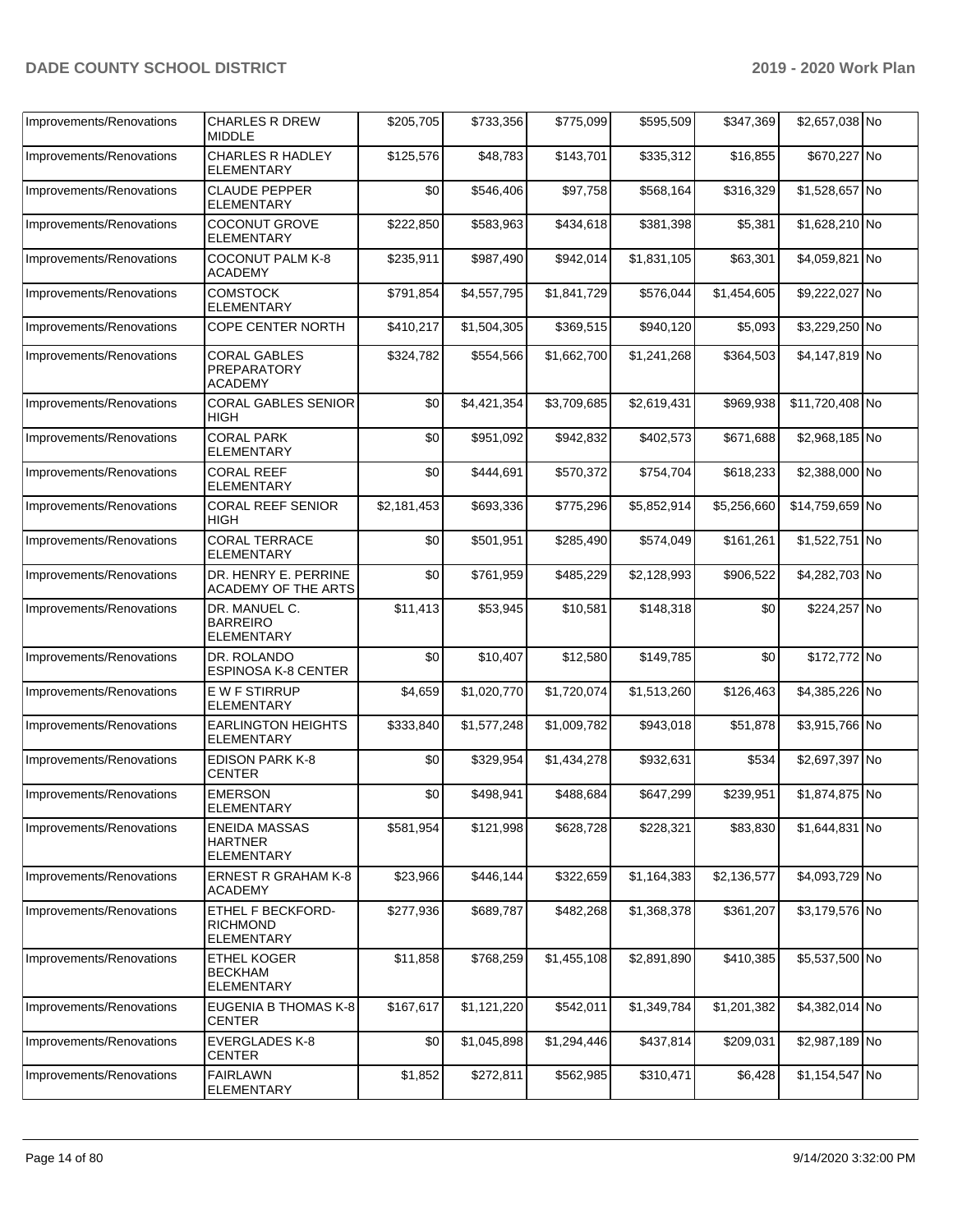| Improvements/Renovations | FELIX VARELA SENIOR<br><b>HIGH</b>                | \$2,196,989 | \$207,071   | \$342,167    | \$2,958,364 | \$1,259,779 | \$6,964,370 No  |  |
|--------------------------|---------------------------------------------------|-------------|-------------|--------------|-------------|-------------|-----------------|--|
| Improvements/Renovations | <b>MIAMI BEACH</b><br>FIENBERG-FISHER K-8         | \$731,397   | \$1,503,937 | \$661,574    | \$1,562,982 | \$9,899     | \$4,469,789 No  |  |
| Improvements/Renovations | <b>FLAMINGO</b><br><b>ELEMENTARY</b>              | \$0         | \$211,681   | \$14,380,718 | \$108,933   | \$20,101    | \$14,721,433 No |  |
| Improvements/Renovations | <b>HAMMOCKS MIDDLE</b>                            | \$18,637    | \$277,509   | \$2,092,936  | \$1,833,180 | \$385,047   | \$4,607,309 No  |  |
| Improvements/Renovations | HENRY E S REEVES<br><b>ELEMENTARY</b>             | \$663,242   | \$3,728,981 | \$1,224,991  | \$1,090,148 | \$533,678   | \$7,241,040 No  |  |
| Improvements/Renovations | HENRY H FILER MIDDLE                              | \$0         | \$3,643,756 | \$1,051,461  | \$1,275,526 | \$1,008,714 | \$6,979,457 No  |  |
| Improvements/Renovations | <b>HENRY M FLAGLER</b><br><b>ELEMENTARY</b>       | \$0         | \$411,755   | \$790,461    | \$485,806   | \$2,657     | \$1,690,679 No  |  |
| Improvements/Renovations | <b>HERBERT A AMMONS</b><br><b>MIDDLE</b>          | \$10,086    | \$183,544   | \$847,664    | \$2,447,142 | \$77,228    | \$3,565,664 No  |  |
| Improvements/Renovations | HIALEAH ELEMENTARY                                | \$0         | \$1,151,025 | \$826,203    | \$174,949   | \$89,591    | \$2,241,768 No  |  |
| Improvements/Renovations | <b>HIALEAH GARDENS</b><br>ELEMENTARY              | \$120,919   | \$842,578   | \$1,109,709  | \$1,522,357 | \$75,066    | \$3,670,629 No  |  |
| Improvements/Renovations | <b>HIALEAH GARDENS</b><br>MIDDLE SCHOOL           | \$0         | \$15,281    | \$0          | \$46.811    | \$0         | \$62,092 No     |  |
| Improvements/Renovations | <b>HIALEAH GARDENS</b><br>SENIOR HIGH SCHOOL      | \$0         | \$10,389    | \$551,036    | \$917,165   | \$17,015    | \$1,495,605 No  |  |
| Improvements/Renovations | <b>HIALEAH MIDDLE</b>                             | \$0         | \$576,580   | \$209,519    | \$20,670    | \$3,144     | \$809,913 No    |  |
| Improvements/Renovations | <b>HIALEAH SENIOR HIGH</b>                        | \$38,640    | \$690,027   | \$137,251    | \$969,623   | \$1,085,753 | \$2,921,294 No  |  |
| Improvements/Renovations | HIALEAH-MIAMI LAKES<br><b>SENIOR HIGH</b>         | \$1,276,522 | \$2,015,250 | \$3,654,285  | \$2,420,262 | \$1,150,476 | \$10,516,795 No |  |
| Improvements/Renovations | <b>HIBISCUS ELEMENTARY</b>                        | \$50,588    | \$788,117   | \$562,076    | \$471,602   | \$168,321   | \$2,040,704 No  |  |
| Improvements/Renovations | <b>HIGHLAND OAKS</b><br><b>MIDDLE</b>             | \$0         | \$568,475   | \$636,173    | \$455,181   | \$76,255    | \$1,736,084 No  |  |
| Improvements/Renovations | <b>HOMELESS</b><br><b>ASSISTANCE CENTER</b><br>#1 | \$0         | \$0         | \$4,428      | \$0         | \$0         | \$4,428 No      |  |
| Improvements/Renovations | HOMESTEAD MIDDLE                                  | \$891,665   | \$3,708,559 | \$3,507,421  | \$1,440,382 | \$447,609   | \$9,995,636 No  |  |
| Improvements/Renovations | <b>HOMESTEAD SENIOR</b><br><b>HIGH</b>            | \$0         | \$324,009   | \$1,550,101  | \$4,445,774 | \$2,656,698 | \$8,976,582 No  |  |
| Improvements/Renovations | JOSE DE DIEGO MIDDLE                              | \$0         | \$525,304   | \$178,722    | \$302,575   | \$37,409    | \$1,044,010 No  |  |
| Improvements/Renovations | JOSE MARTI MAST 6-12<br><b>ACADEMY</b>            | \$987,768   | \$777,231   | \$784,889    | \$1,323,143 | \$553,338   | \$4,426,369 No  |  |
| Improvements/Renovations | <b>JUVENILE JUSTICE</b><br><b>CENTER</b>          | \$21,114    | \$363,421   | \$1,104,156  | \$713,522   | \$101,028   | \$2,303,241 No  |  |
| Improvements/Renovations | KENDALE ELEMENTARY                                | \$5,088     | \$647,840   | \$374,239    | \$1,000,830 | \$297,289   | \$2,325,286 No  |  |
| Improvements/Renovations | <b>KENDALE LAKES</b><br><b>ELEMENTARY</b>         | \$241,237   | \$1,072,333 | \$1,300,111  | \$157,564   | \$432,966   | \$3,204,211 No  |  |
| Improvements/Renovations | <b>KENSINGTON PARK</b><br>ELEMENTARY              | \$761,696   | \$456,001   | \$2,435,559  | \$3,051,647 | \$60,360    | \$6,765,263 No  |  |
| Improvements/Renovations | KENWOOD K-8 CENTER                                | \$364,014   | \$1,138,427 | \$767,162    | \$2,071,528 | \$537,599   | \$4,878,730 No  |  |
| Improvements/Renovations | LAKE STEVENS<br>ELEMENTARY                        | \$451,850   | \$1,249,418 | \$448,889    | \$1,596,806 | \$910,960   | \$4,657,923 No  |  |
| Improvements/Renovations | LAKE STEVENS MIDDLE                               | \$4,508     | \$129,674   | \$550,425    | \$1,533,300 | \$501,039   | \$2,718,946 No  |  |
| Improvements/Renovations | LAKEVIEW<br><b>ELEMENTARY</b>                     | \$0         | \$163,231   | \$170,544    | \$502,574   | \$317,690   | \$1,154,039 No  |  |
| Improvements/Renovations | <b>LAMAR LOUIS CURRY</b><br><b>MIDDLE</b>         | \$662,887   | \$116,796   | \$49,040     | \$297,900   | \$1,181,747 | \$2,308,370 No  |  |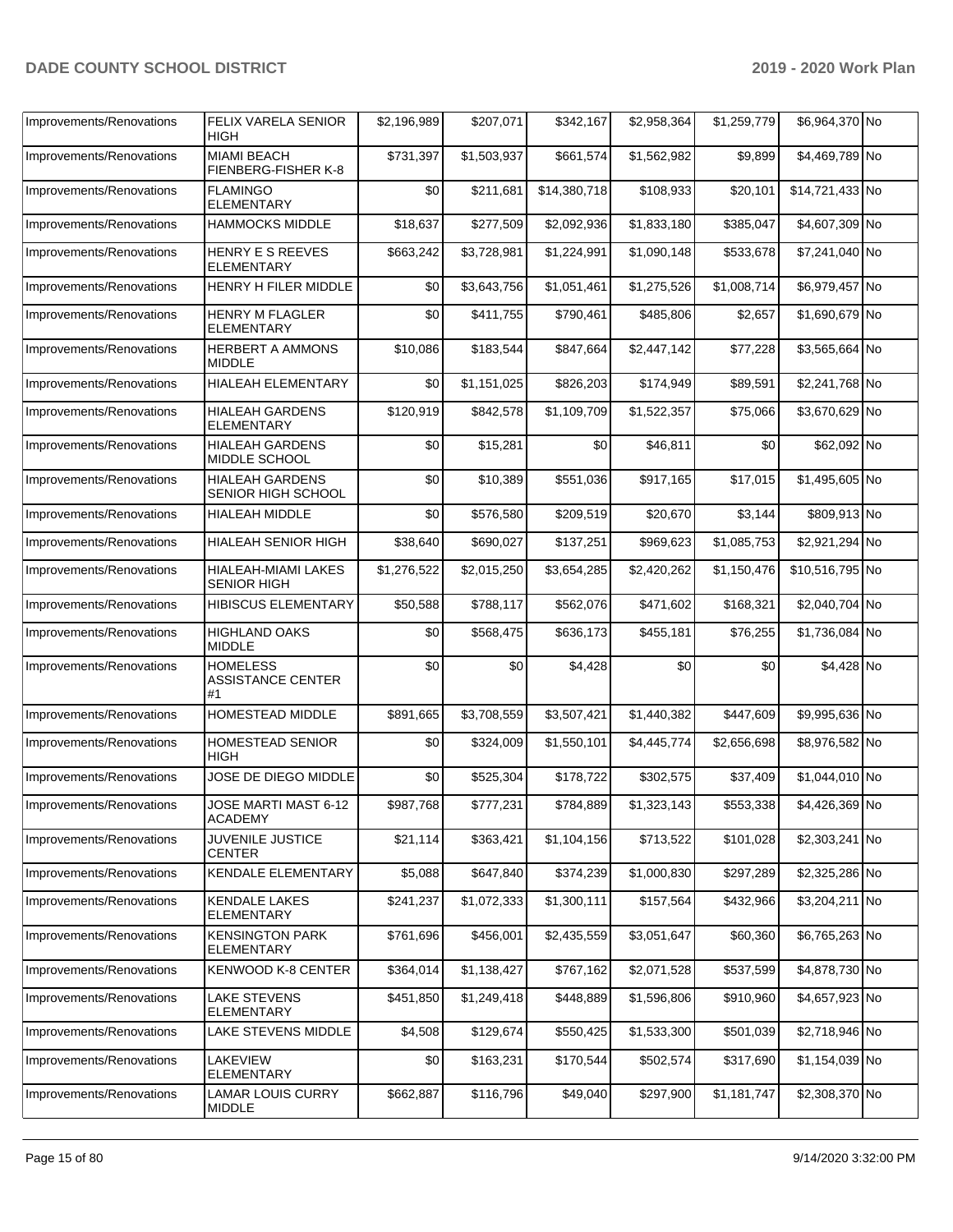| Improvements/Renovations | <b>LAWTON CHILES</b><br><b>MIDDLE</b>                                              | \$0         | \$4,659     | \$71,953    | \$932,410   | \$936,982   | \$1,946,004 No  |  |
|--------------------------|------------------------------------------------------------------------------------|-------------|-------------|-------------|-------------|-------------|-----------------|--|
| Improvements/Renovations | <b>LEEWOOD K-8 CENTER</b>                                                          | \$206,571   | \$959,897   | \$174,185   | \$1,623,494 | \$1,421,924 | \$4,386,071 No  |  |
| Improvements/Renovations | LEISURE CITY K-8<br><b>CENTER</b>                                                  | \$399,831   | \$1,554,133 | \$619,583   | \$1,492,390 | \$333,687   | \$4,399,624 No  |  |
| Improvements/Renovations | LILLIE C EVANS K-8<br><b>CENTER</b>                                                | \$401,102   | \$985,983   | \$1,119,740 | \$549,609   | \$63,722    | \$3.120.156 No  |  |
| Improvements/Renovations | <b>LINDA LENTIN K-8</b><br>CENTER                                                  | \$0         | \$99,639    | \$410,631   | \$754,490   | \$526,966   | \$1,791,726 No  |  |
| Improvements/Renovations | <b>LINDSEY HOPKINS</b><br>TECHNICAL COLLEGE                                        | \$833       | \$3,883     | \$4,652,383 | \$365,519   | \$46,642    | \$5,069,260 No  |  |
| Improvements/Renovations | <b>MIAMI KILLIAN SENIOR</b><br>HIGH                                                | \$0         | \$14,313    | \$1,699,155 | \$2,503,991 | \$1,298,490 | \$5,515,949 No  |  |
| Improvements/Renovations | <b>MIAMI LAKES</b><br><b>EDUCATIONAL CENTER</b><br><b>AND TECHNICAL</b><br>COLLEGE | \$0         | \$343,353   | \$381,561   | \$1,850,391 | \$1,219,341 | \$3,794,646 No  |  |
| Improvements/Renovations | MIAMI LAKES K-8<br><b>CENTER</b>                                                   | \$852,334   | \$130,704   | \$129,011   | \$798,682   | \$346,398   | \$2,257,129 No  |  |
| Improvements/Renovations | <b>MIAMI LAKES MIDDLE</b>                                                          | \$131,102   | \$343,209   | \$1,850,945 | \$2,967,591 | \$990,451   | \$6,283,298 No  |  |
| Improvements/Renovations | <b>MIAMI MACARTHUR</b><br>EDUCATIONAL CENTER                                       | \$79,210    | \$853,680   | \$1,071,903 | \$1.111.262 | \$265,637   | \$3,381,692 No  |  |
| Improvements/Renovations | <b>MIAMI NORTHWESTERN</b><br><b>SENIOR HIGH</b>                                    | \$646,268   | \$0         | \$0         | \$0         | \$0         | \$646,268 Yes   |  |
| Improvements/Renovations | <b>MIAMI PALMETTO</b><br><b>SENIOR HIGH</b>                                        | \$4,006     | \$498,937   | \$1,012,203 | \$110,414   | \$625,303   | \$2,250,863 No  |  |
| Improvements/Renovations | <b>MIAMI SENIOR HIGH</b>                                                           | \$2,090,610 | \$758,991   | \$17,374    | \$0         | \$1,727     | \$2,868,702 No  |  |
| Improvements/Renovations | <b>MIAMI SHORES</b><br><b>ELEMENTARY</b>                                           | \$0         | \$718,650   | \$2,013,196 | \$862,544   | \$28,411    | \$3,622,801 No  |  |
| Improvements/Renovations | MIAMI SOUTHRIDGE<br><b>SENIOR HIGH</b>                                             | \$397,481   | \$128,355   | \$349,697   | \$145,597   | \$1,097,756 | \$2,118,886 No  |  |
| Improvements/Renovations | <b>MIAMI SPRINGS</b><br><b>ELEMENTARY</b>                                          | \$21,665    | \$234,962   | \$683,328   | \$1,879,766 | \$6,858     | \$2,826,579 No  |  |
| Improvements/Renovations | <b>MIAMI SPRINGS MIDDLE</b>                                                        | \$8,420     | \$3,759,369 | \$1,774,931 | \$1,546,156 | \$414,098   | \$7,502,974 No  |  |
| Improvements/Renovations | <b>MIAMI SPRINGS SENIOR</b><br>HIGH                                                | \$34,888    | \$119,487   | \$4,043,102 | \$13,475    | \$1,092,430 | \$5,303,382 No  |  |
| Improvements/Renovations | <b>MIAMI SUNSET SENIOR</b><br>HIGH                                                 | \$11,458    | \$3,574,310 | \$4,862,934 | \$2,754,183 | \$2,263,669 | \$13,466,554 No |  |
| Improvements/Renovations | MORNINGSIDE K-8<br><b>CENTER</b>                                                   | \$490,984   | \$916,324   | \$1,247,340 | \$642,991   | \$0         | \$3,297,639 No  |  |
| Improvements/Renovations | NATHAN B YOUNG<br>ELEMENTARY                                                       | \$0         | \$925,389   | \$635,131   | \$750,891   | \$87,931    | \$2,399,342 No  |  |
| Improvements/Renovations | <b>OAK GROVE</b><br><b>ELEMENTARY</b>                                              | \$409,864   | \$201,765   | \$372,194   | \$97,807    | \$19,309    | \$1,100,939 No  |  |
| Improvements/Renovations | <b>OJUS ELEMENTARY</b>                                                             | \$168,971   | \$477,864   | \$371,214   | \$847,552   | \$296,231   | \$2,161,832 No  |  |
| Improvements/Renovations | OLIVER HOOVER<br><b>ELEMENTARY</b>                                                 | \$125,048   | \$625,349   | \$290,838   | \$799,258   | \$313,844   | \$2,154,337 No  |  |
| Improvements/Renovations | <b>OLYMPIA HEIGHTS</b><br>ELEMENTARY                                               | \$9,393     | \$598,686   | \$533,102   | \$665,403   | \$32,964    | \$1,839,548 No  |  |
| Improvements/Renovations | <b>ORCHARD VILLA</b><br>ELEMENTARY                                                 | \$4,659     | \$2,259,976 | \$921,939   | \$807,536   | \$665,205   | \$4,659,315 No  |  |
| Improvements/Renovations | <b>RAINBOW PARK</b><br><b>ELEMENTARY</b>                                           | \$0         | \$239,510   | \$921,081   | \$29,279    | \$6,912     | \$1,196,782 No  |  |
| Improvements/Renovations | REDLAND MIDDLE                                                                     | \$1,142,444 | \$2,171,106 | \$1,578,985 | \$2,198,270 | \$685,394   | \$7,776,199 No  |  |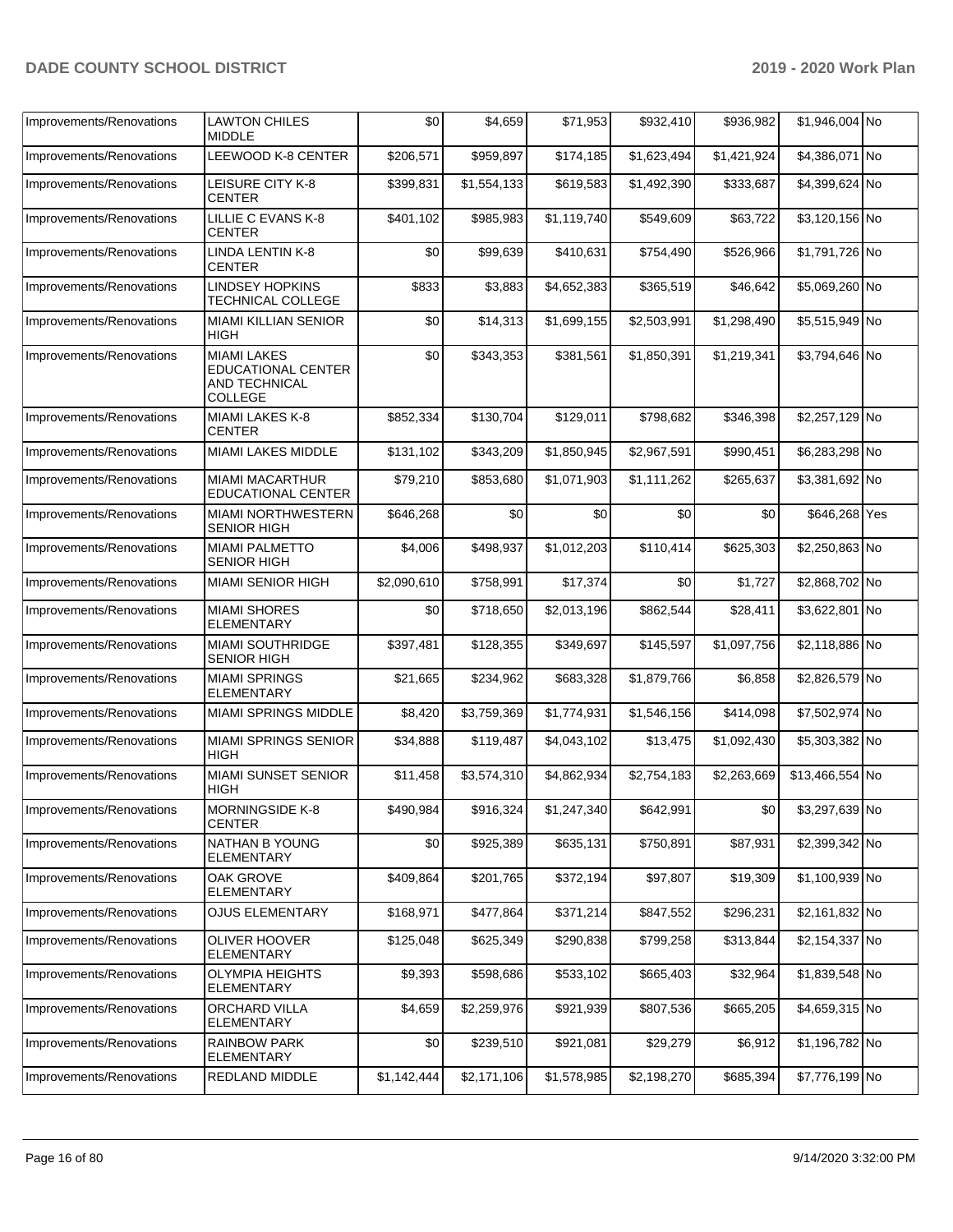| Improvements/Renovations | <b>REDONDO</b><br><b>ELEMENTARY</b>                                           | \$0         | \$729,329   | \$2,125,805 | \$278,772   | \$355,357   | \$3,489,263 No  |  |
|--------------------------|-------------------------------------------------------------------------------|-------------|-------------|-------------|-------------|-------------|-----------------|--|
| Improvements/Renovations | <b>MAINTENANCE</b><br><b>SERVICE CENTER 1</b>                                 | \$174,829   | \$2,377,182 | \$333,036   | \$441,118   | \$1,001,455 | \$4,327,620 No  |  |
| Improvements/Renovations | FORMER RMC 3 -<br><b>CLOSED</b>                                               | \$208,938   | \$0         | \$0         | \$0         | \$0         | \$208,938 No    |  |
| Improvements/Renovations | <b>MAINTENANCE</b><br><b>SERVICE CENTER 2</b>                                 | \$12,761    | \$2,019,039 | \$44,576    | \$2,105,746 | \$241,068   | \$4,423,190 No  |  |
| Improvements/Renovations | <b>MAINTENANCE</b><br><b>SERVICE CENTER 3</b>                                 | \$7,316     | \$13,448    | \$24,153    | \$3,528     | \$0         | \$48,445 No     |  |
| Improvements/Renovations | <b>MAINTENANCE</b><br><b>SERVICE CENTER 4</b>                                 | \$296,073   | \$484,352   | \$96,421    | \$192,408   | \$34,413    | \$1,103,667 No  |  |
| Improvements/Renovations | RICHMOND HEIGHTS<br><b>MIDDLE</b>                                             | \$54,075    | \$4,552,075 | \$1,783,873 | \$4,604,826 | \$934,249   | \$11,929,098 No |  |
| Improvements/Renovations | <b>RIVERSIDE</b><br>ELEMENTARY                                                | \$13,955    | \$534,664   | \$738,995   | \$1,576,041 | \$482,414   | \$3,346,069 No  |  |
| Improvements/Renovations | RIVIERA MIDDLE                                                                | \$644,394   | \$2,523,822 | \$3,309,717 | \$3,143,517 | \$1,185,267 | \$10,806,717 No |  |
| Improvements/Renovations | <b>ROBERT MORGAN</b><br>EDUCATIONAL CENTER<br>AND TECHNICAL<br><b>COLLEGE</b> | \$0         | \$13,978    | \$4,733,522 | \$3,165,268 | \$1,343,180 | \$9,255,948 No  |  |
| Improvements/Renovations | <b>SOUTH DADE SENIOR</b><br><b>HIGH</b>                                       | \$3,417     | \$780.754   | \$164,225   | \$24,849    | \$0         | \$973,245 No    |  |
| Improvements/Renovations | <b>SOUTH HIALEAH</b><br><b>ELEMENTARY</b>                                     | \$0         | \$119,439   | \$163,489   | \$887,418   | \$6,388     | \$1,176,734 No  |  |
| Improvements/Renovations | SOUTH MIAMI MIDDLE                                                            | \$608,286   | \$3,772,410 | \$2,391,055 | \$2,214,146 | \$884,051   | \$9,869,948 No  |  |
| Improvements/Renovations | SOUTH MIAMI HEIGHTS<br><b>ELEMENTARY</b>                                      | \$129,849   | \$2,176,844 | \$617,151   | \$1,035,055 | \$834,547   | \$4,793,446 No  |  |
| Improvements/Renovations | SOUTH MIAMI K-8<br><b>CENTER</b>                                              | \$757,653   | \$2,862,199 | \$2,185,227 | \$525,258   | \$543,867   | \$6,874,204 No  |  |
| Improvements/Renovations | <b>SOUTH MIAMI SENIOR</b><br><b>HIGH</b>                                      | \$0         | \$210,063   | \$6,791,201 | \$2,218,873 | \$124,206   | \$9,344,343 No  |  |
| Improvements/Renovations | MIAMI BEACH SOUTH<br>POINTE ELEMENTARY<br><b>SCHOOL</b>                       | \$0         | \$1,649,373 | \$482,751   | \$626,445   | \$316,634   | \$3,075,203 No  |  |
| Improvements/Renovations | <b>SOUTHSIDE</b><br><b>ELEMENTARY</b>                                         | \$68,759    | \$1,010,251 | \$170,701   | \$0         | \$0         | \$1,249,711 No  |  |
| Improvements/Renovations | <b>SOUTHWEST MIAMI</b><br><b>SENIOR HIGH</b>                                  | \$2,050,106 | \$418,299   | \$497,213   | \$98,554    | \$125,713   | \$3,189,885 No  |  |
| Improvements/Renovations | SOUTHWOOD MIDDLE                                                              | \$59,666    | \$1,267,762 | \$1,725,284 | \$4,867,319 | \$3,015,335 | \$10,935,366 No |  |
| Improvements/Renovations | <b>SPANISH LAKE</b><br>ELEMENTARY SCHOOL                                      | \$0         | \$310,270   | \$243,120   | \$441,278   | \$171,637   | \$1,166,305 No  |  |
| Improvements/Renovations | SPRINGVIEW<br>ELEMENTARY                                                      | \$6,808     | \$692,225   | \$198,025   | \$614,575   | \$10,633    | \$1,522,266 No  |  |
| Improvements/Renovations | <b>STORES AND</b><br><b>DISTRIBUTION</b><br><b>COMPLEX</b>                    | \$466,692   | \$309,434   | \$840,589   | \$1,630,829 | \$344,873   | \$3,592,417 No  |  |
| Improvements/Renovations | <b>FEDERAL &amp; STATE</b><br><b>COMPLIANCE OFFICE</b>                        | \$0         | \$85,407    | \$76,745    | \$156,092   | \$17,763    | \$336,007 No    |  |
| Improvements/Renovations | <b>SUNSET PARK</b><br>ELEMENTARY                                              | \$16,381    | \$1,240,823 | \$2,178,053 | \$3,802,969 | \$1,173,471 | \$8,411,697 No  |  |
| Improvements/Renovations | <b>SWEETWATER</b><br>ELEMENTARY                                               | \$0         | \$522,765   | \$641,886   | \$1,043,735 | \$222,731   | \$2,431,117 No  |  |
| Improvements/Renovations | <b>SYLVANIA HEIGHTS</b><br><b>ELEMENTARY</b>                                  | \$10,437    | \$648,707   | \$574,067   | \$1,339,977 | \$481,999   | \$3,055,187 No  |  |
| Improvements/Renovations | W J BRYAN<br>ELEMENTARY                                                       | \$0         | \$669,385   | \$1,080,274 | \$204,537   | \$18,406    | \$1,972,602 No  |  |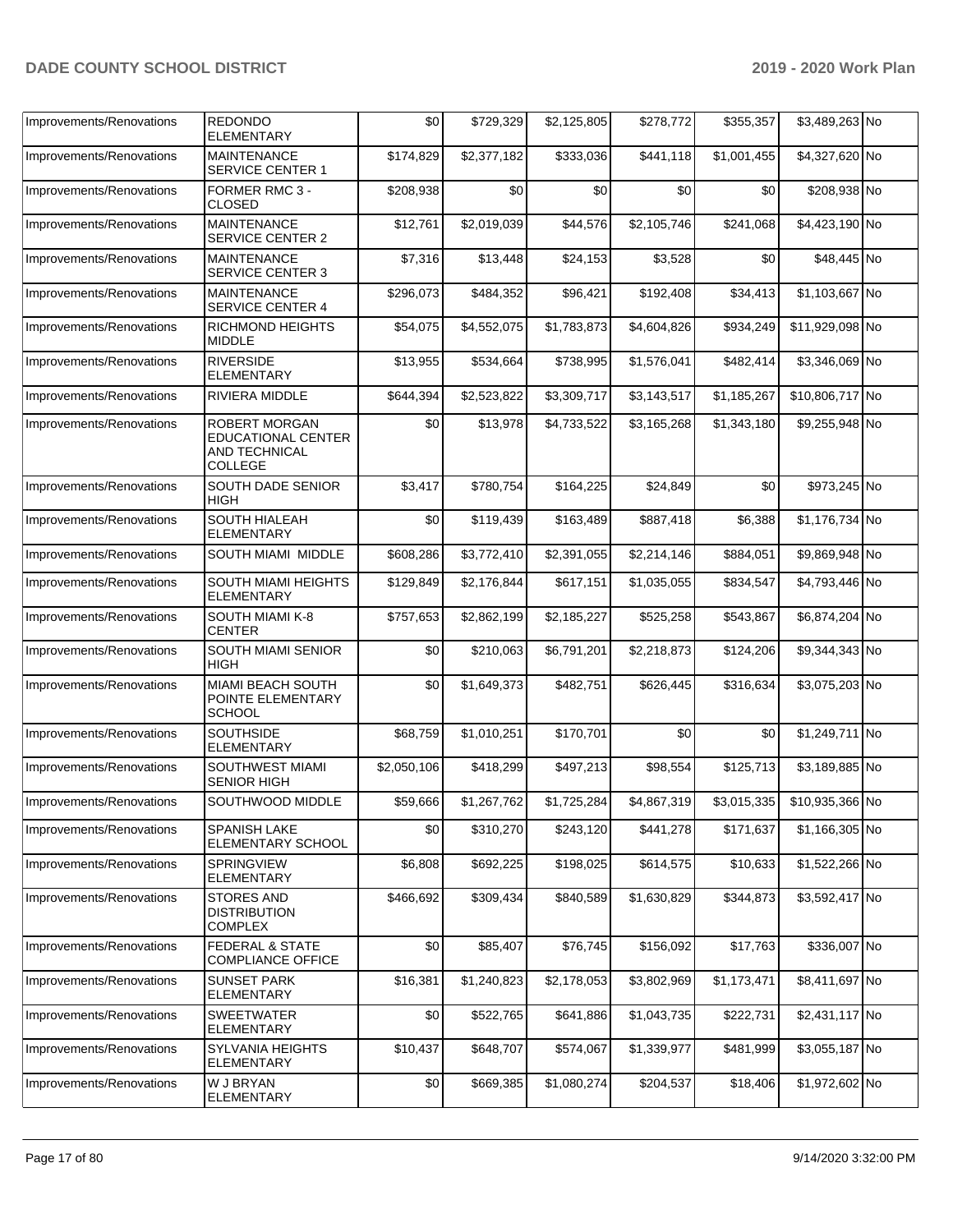| Improvements/Renovations | W R THOMAS MIDDLE                                          | \$106,222   | \$1,288,747 | \$1,162,986 | \$3,897,130 | \$2,544,588 | \$8,999,673 No  |  |
|--------------------------|------------------------------------------------------------|-------------|-------------|-------------|-------------|-------------|-----------------|--|
| Improvements/Renovations | <b>WESLEY MATTHEWS</b><br>ELEMENTARY                       | \$498,096   | \$316,640   | \$315,343   | \$1,549,170 | \$1,212,774 | \$3,892,023 No  |  |
| Improvements/Renovations | <b>WEST HIALEAH</b><br><b>GARDENS</b><br>ELEMENTARY SCHOOL | \$47,069    | \$295,936   | \$1,847     | \$420,684   | \$0         | \$765,536 No    |  |
| Improvements/Renovations | WEST HOMESTEAD K-8<br><b>CENTER</b>                        | \$624,552   | \$608,525   | \$791,518   | \$990,703   | \$517,801   | \$3,533,099 No  |  |
| Improvements/Renovations | HENRY S WEST<br><b>LABORATORY SCHOOL</b>                   | \$0         | \$1,000,000 | \$1,750,000 | \$0         | \$0         | \$2,750,000 Yes |  |
| Improvements/Renovations | <b>WEST MIAMI MIDDLE</b>                                   | \$0         | \$2,004,335 | \$1,162,795 | \$1,468,455 | \$448,919   | \$5,084,504 No  |  |
| Improvements/Renovations | WESTLAND HIALEAH<br>SENIOR HIGH SCHOOL                     | \$0         | \$178       | \$101,460   | \$171,475   | \$0         | \$273,113 No    |  |
| Improvements/Renovations | <b>WHISPERING PINES</b><br><b>ELEMENTARY</b>               | \$663,236   | \$1,528,304 | \$869,017   | \$3,245,223 | \$720,093   | \$7,025,873 No  |  |
| Improvements/Renovations | DR. WILLIAM A<br><b>CHAPMAN</b><br><b>ELEMENTARY</b>       | \$183,182   | \$953,582   | \$653,490   | \$1,379,064 | \$257,104   | \$3,426,422 No  |  |
| Improvements/Renovations | WILLIAM H. LEHMAN<br><b>ELEMENTARY</b>                     | \$0         | \$1,679,255 | \$175,165   | \$1,669,467 | \$405,582   | \$3,929,469 No  |  |
| Improvements/Renovations | <b>WINSTON PARK K-8</b><br><b>CENTER</b>                   | \$729,564   | \$516,628   | \$1,158,022 | \$2,140,045 | \$584,587   | \$5,128,846 No  |  |
| Improvements/Renovations | YOUNG MEN'S<br><b>PREPARATORY</b><br><b>ACADEMY</b>        | \$324,742   | \$11,780    | \$575,473   | \$5,112     | \$0         | \$917,107 No    |  |
| Improvements/Renovations | YOUNG WOMEN'S<br><b>ACADEMY</b>                            | \$0         | \$26,917    | \$20,938    | \$2,656     | \$763       | \$51,274 No     |  |
| Improvements/Renovations | YWAACD @ JRE LEE<br>EDUCATIONAL CENTER                     | \$391,550   | \$665,778   | \$58,837    | \$0         | \$0         | \$1,116,165 No  |  |
| Improvements/Renovations | MIAMI ARTS STUDIO 6-<br>12 @ ZELDA GLAZER                  | \$0         | \$350,624   | \$4,614     | \$258,886   | \$0         | \$614,124 No    |  |
| Improvements/Renovations | ZORA NEALE HURSTON<br><b>ELEMENTARY</b>                    | \$819,765   | \$950,587   | \$2,228,243 | \$2,585,203 | \$2,083,747 | \$8,667,545 No  |  |
| Improvements/Renovations | <b>BOB GRAHAM</b><br><b>EDUCATION CENTER</b>               | \$1,084,192 | \$599,095   | \$359,622   | \$1,145,062 | \$1,021,431 | \$4,209,402 No  |  |
| Improvements/Renovations | <b>PINECREST</b><br><b>ELEMENTARY</b>                      | \$77,139    | \$1,464,424 | \$888,971   | \$1,049,749 | \$839,832   | \$4,320,115 No  |  |
| Improvements/Renovations | <b>CHRISTINA M EVE</b><br><b>ELEMENTARY</b>                | \$747,948   | \$336,628   | \$221,841   | \$1,783,240 | \$671,126   | \$3,760,783 No  |  |
| Improvements/Renovations | <b>CITRUS GROVE</b><br><b>ELEMENTARY</b>                   | \$0         | \$1,346,554 | \$825,081   | \$1,561,079 | \$134,725   | \$3,867,439 No  |  |
| Improvements/Renovations | <b>CITRUS GROVE MIDDLE</b>                                 | \$2,176,288 | \$1,196,790 | \$2,726,318 | \$1,543,745 | \$63,010    | \$7,706,151 No  |  |
| Improvements/Renovations | KINLOCH PARK MIDDLE                                        | \$208,348   | \$642,918   | \$1,319,064 | \$401,825   | \$274,580   | \$2,846,735 No  |  |
| Improvements/Renovations | <b>ENGLISH CENTER</b>                                      | \$428,001   | \$188,378   | \$170,118   | \$94,574    | \$2,315     | \$883,386 No    |  |
| Improvements/Renovations | MIAMI NORTHWESTERN<br><b>SENIOR HIGH</b>                   | \$0         | \$6,076,578 | \$1,738,463 | \$1,680,209 | \$38,781    | \$9,534,031 No  |  |
| Improvements/Renovations | SHENANDOAH MIDDLE                                          | \$1,000,000 | \$4,840,233 | \$0         | \$0         | \$0         | \$5,840,233 Yes |  |
| Improvements/Renovations | <b>CORAL GABLES</b><br>PREPARATORY<br><b>ACADEMY</b>       | \$223,607   | \$1,200,000 | \$8,000,000 | \$0         | \$0         | \$9,423,607 Yes |  |
| Improvements/Renovations | BETHUNE CENTER                                             | \$0         | \$3,973,666 | \$658,223   | \$193,998   | \$112,693   | \$4,938,580 No  |  |
| Improvements/Renovations | BOWMAN ASHE/DOOLIN<br>K-8 ACADEMY                          | \$960,453   | \$2,482,678 | \$1,608,013 | \$6,040,517 | \$939,032   | \$12,030,693 No |  |
| Improvements/Renovations | CAMPBELL DRIVE K-8<br>CENTER                               | \$538,105   | \$764,800   | \$414,692   | \$2,058,678 | \$353,919   | \$4,130,194 No  |  |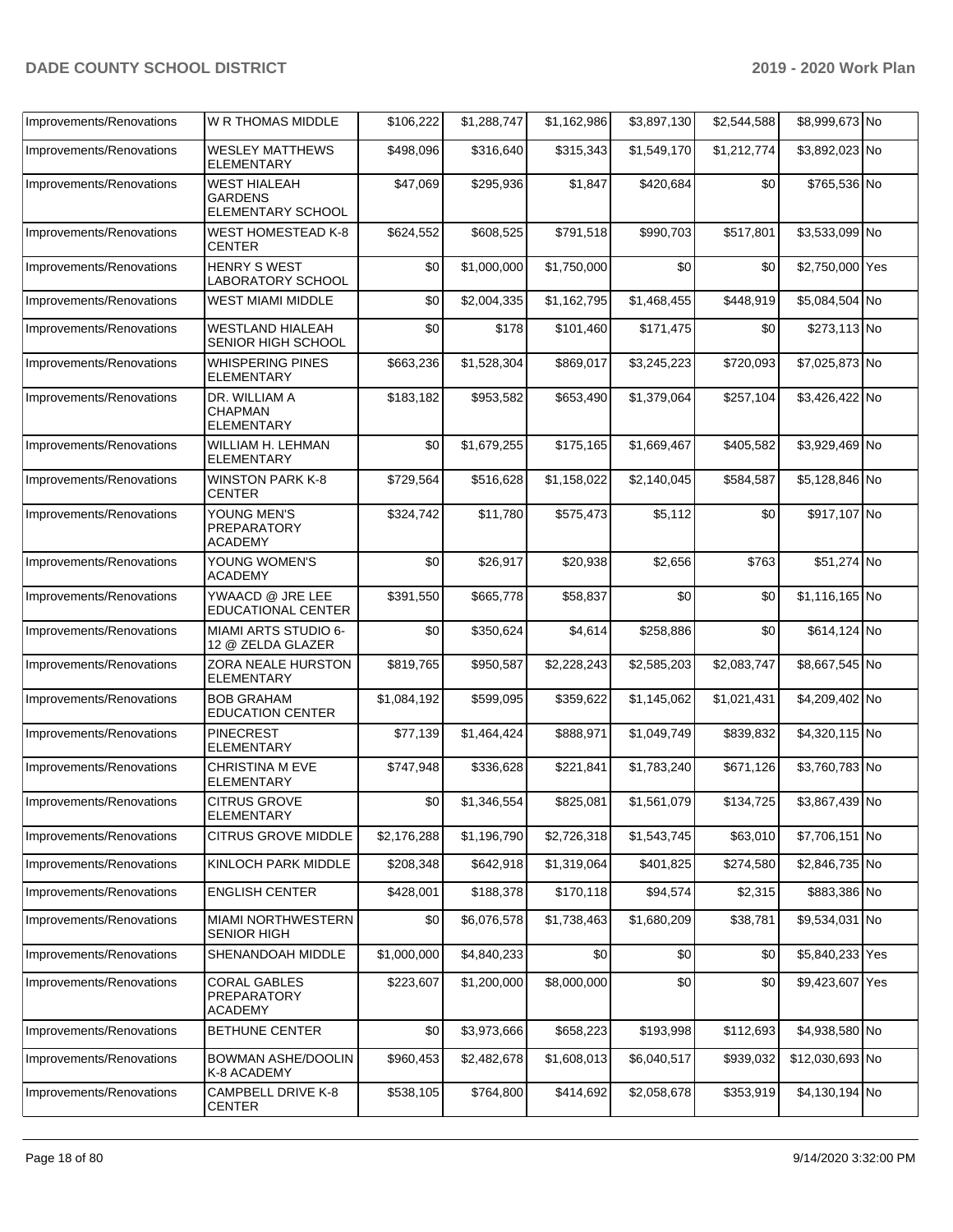| Improvements/Renovations | CARIBBEAN K-8<br><b>CENTER</b>                                                    | \$5,257     | \$846,496   | \$451,426   | \$1,620,005 | \$401,845   | \$3,325,029 No |  |
|--------------------------|-----------------------------------------------------------------------------------|-------------|-------------|-------------|-------------|-------------|----------------|--|
| Improvements/Renovations | <b>DISTRICT OFFICE/</b><br><b>CHARTER SCHOOL</b>                                  | \$394,872   | \$1,179,738 | \$738,792   | \$670,185   | \$39,908    | \$3,023,495 No |  |
| Improvements/Renovations | CHARLES R DREW K-8<br><b>CENTER</b>                                               | \$114,929   | \$1,626,723 | \$1,082,154 | \$910,922   | \$124,320   | \$3,859,048 No |  |
| Improvements/Renovations | <b>COLONIAL DRIVE</b><br><b>ELEMENTARY</b>                                        | \$570,672   | \$863,143   | \$588,247   | \$1,915,040 | \$535,096   | \$4,472,198 No |  |
| Improvements/Renovations | DOROTHY M WALLACE -<br>COPE CENTER SOUTH                                          | \$301,443   | \$361,430   | \$95,025    | \$1,214,247 | \$178,719   | \$2,150,864 No |  |
| Improvements/Renovations | DR EDWARD L<br>WHIGHAM<br>ELEMENTARY                                              | \$9,984     | \$1,370,560 | \$741,180   | \$2,173,638 | \$500,456   | \$4,795,818 No |  |
| Improvements/Renovations | DR. ROBERT B. INGRAM<br><b>ELEMENTARY</b>                                         | \$333,538   | \$256,687   | \$38,667    | \$453,745   | \$17,137    | \$1,099,774 No |  |
| Improvements/Renovations | FLAGAMI ELEMENTARY                                                                | \$15,655    | \$454,958   | \$273,713   | \$889,014   | \$11,661    | \$1,645,001 No |  |
| Improvements/Renovations | FULFORD ELEMENTARY                                                                | \$10,122    | \$346,857   | \$336,930   | \$469,397   | \$175,379   | \$1,338,685 No |  |
| Improvements/Renovations | <b>GERTRUDE K</b><br>EDELMAN/SABAL PALM<br><b>ELEMENTARY</b>                      | \$270,288   | \$849,125   | \$595,117   | \$888,532   | \$307,674   | \$2,910,736 No |  |
| Improvements/Renovations | <b>ITECH@ THOMAS A</b><br><b>EDISON EDUCATION</b><br><b>CENTER</b>                | \$256,483   | \$168,221   | \$187,541   | \$89,464    | \$0         | \$701,709 No   |  |
| Improvements/Renovations | <b>JAN MANN</b><br><b>EDUCATIONAL CENTER</b>                                      | \$0         | \$968,479   | \$214,707   | \$683,321   | \$184,185   | \$2,050,692 No |  |
| Improvements/Renovations | <b>KELSEY L PHARR</b><br><b>ELEMENTARY</b>                                        | \$0         | \$689,742   | \$1,169,202 | \$334,381   | \$243,981   | \$2,437,306 No |  |
| Improvements/Renovations | <b>KEY BISCAYNE K-8</b><br><b>CENTER</b>                                          | \$56,198    | \$1,091,208 | \$446,590   | \$686,968   | \$479,828   | \$2,760,792 No |  |
| Improvements/Renovations | <b>KINLOCH PARK</b><br><b>ELEMENTARY</b>                                          | \$146,862   | \$765,989   | \$796,998   | \$423,959   | \$10,348    | \$2,144,156 No |  |
| Improvements/Renovations | LAURA C SAUNDERS<br>ELEMENTARY                                                    | \$217,857   | \$883,461   | \$531,503   | \$1,433,631 | \$403,324   | \$3,469,776 No |  |
| Improvements/Renovations | <b>LENORA BRAYNON</b><br>SMITH ELEMENTARY                                         | \$475,134   | \$675,910   | \$985,610   | \$195,699   | \$167,451   | \$2,499,804 No |  |
| Improvements/Renovations | LORAH PARK<br><b>ELEMENTARY</b>                                                   | \$0         | \$1,158,016 | \$595,046   | \$867,044   | \$568,752   | \$3,188,858 No |  |
| Improvements/Renovations | M A MILAM K-8 CENTER                                                              | \$0         | \$537,503   | \$122,388   | \$65,056    | \$281,828   | \$1,006,775 No |  |
| Improvements/Renovations | <b>MARITIME &amp; SCIENCE</b><br><b>TECHNOLOGY</b><br><b>ACADEMY</b>              | \$0         | \$904,806   | \$836,143   | \$668,340   | \$1,056,917 | \$3,466,206 No |  |
| Improvements/Renovations | <b>FIENBERG-FISHER</b><br><b>ADULT &amp; COMMUNITY</b><br><b>EDUCATION CENTER</b> | \$60,615    | \$529,045   | \$304,575   | \$555,418   | \$74,995    | \$1,524,648 No |  |
| Improvements/Renovations | <b>MIAMI BEACH SENIOR</b><br>HIGH                                                 | \$1,876,059 | \$909,876   | \$78,923    | \$0         | \$70,768    | \$2,935,626 No |  |
| Improvements/Renovations | MIAMI CORAL PARK<br><b>SENIOR HIGH</b>                                            | \$1,273,622 | \$577,691   | \$3,744,663 | \$2,444,547 | \$1,032,134 | \$9,072,657 No |  |
| Improvements/Renovations | <b>KENWOOD K-8 CENTER</b>                                                         | \$493,798   | \$0         | \$0         | \$0         | \$0         | \$493,798 Yes  |  |
| Improvements/Renovations | CORAL WAY K-8<br><b>CENTER</b>                                                    | \$6,151     | \$4,756,356 | \$1,185,970 | \$1,177,003 | \$449,969   | \$7,575,449 No |  |
| Improvements/Renovations | CORPORATE ACADEMY<br>NORTH AT FLORAL<br><b>HEIGHTS COMPLEX</b>                    | \$698,835   | \$2,508,329 | \$1,381,694 | \$719,198   | \$45,575    | \$5,353,631 No |  |
| Improvements/Renovations | <b>COUNTRY CLUB</b><br>MIDDLE SCHOOL                                              | \$0         | \$17,752    | \$100,321   | \$2,417     | \$0         | \$120,490 No   |  |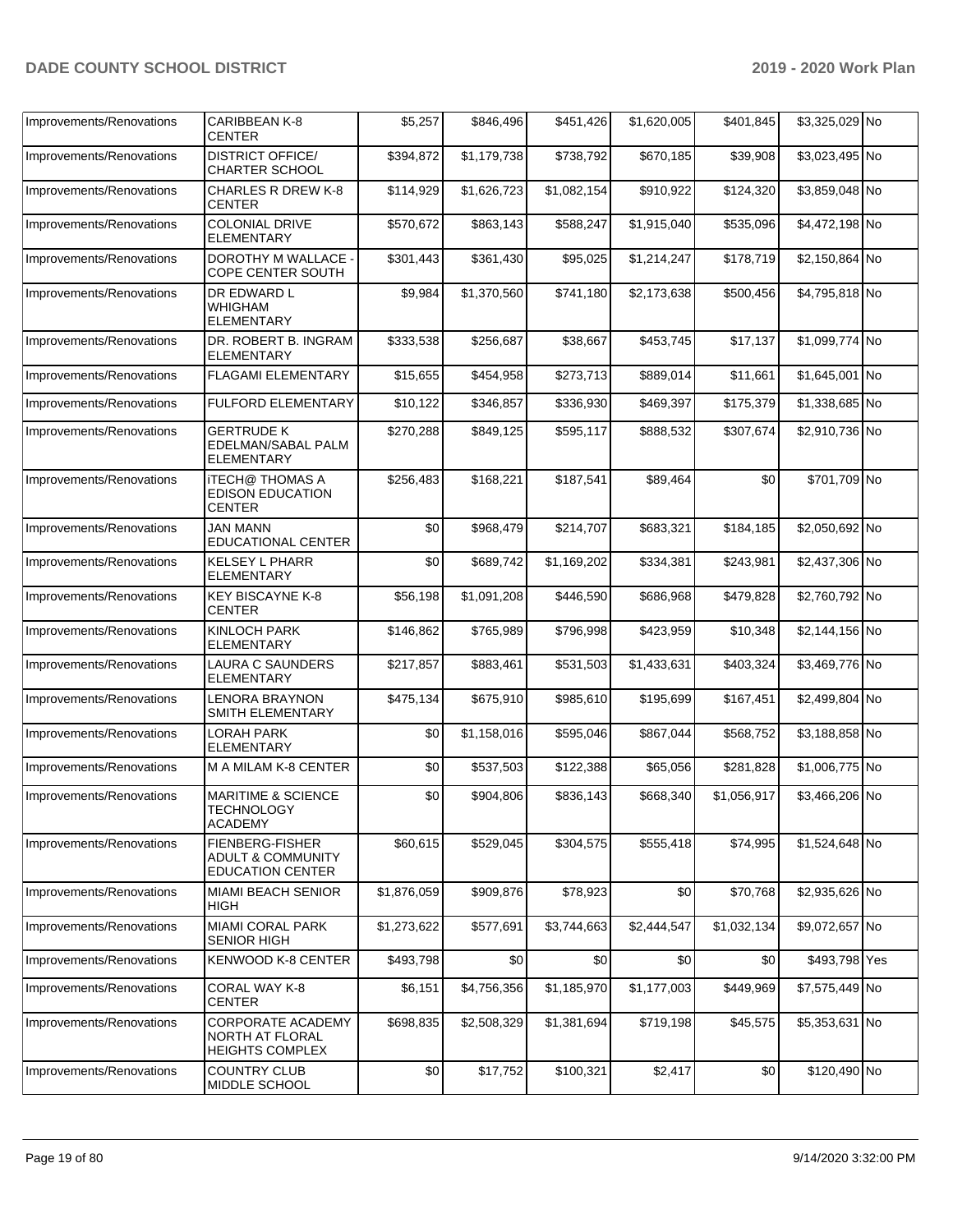| Improvements/Renovations | <b>CRESTVIEW</b><br><b>ELEMENTARY</b>                                  | \$450,363   | \$621,422   | \$945,831    | \$831,789   | \$585,040   | \$3,434,445 No  |  |
|--------------------------|------------------------------------------------------------------------|-------------|-------------|--------------|-------------|-------------|-----------------|--|
| Improvements/Renovations | <b>CUTLER BAY SENIOR</b><br><b>HIGH SCHOOL</b>                         | \$274,521   | \$1,197,117 | \$2,634,774  | \$3,642,031 | \$652,165   | \$8,400,608 No  |  |
| Improvements/Renovations | <b>CUTLER BAY MIDDLE</b><br><b>SCHOOL</b>                              | \$314,331   | \$460,598   | \$1,773,523  | \$539,753   | \$277,900   | \$3,366,105 No  |  |
| Improvements/Renovations | <b>CUTLER RIDGE</b><br><b>ELEMENTARY</b>                               | \$175       | \$1,440,638 | \$1,277,509  | \$1,065,429 | \$991,943   | \$4,775,694 No  |  |
| Improvements/Renovations | <b>CYPRESS K-8 CENTER</b>                                              | \$107,999   | \$979,981   | \$1,388,548  | \$1,112,526 | \$275,403   | \$3,864,457 No  |  |
| Improvements/Renovations | <b>D A DORSEY</b><br><b>TECHNICAL COLLEGE</b>                          | \$0         | \$203,264   | \$48,084     | \$190,301   | \$0         | \$441,649 No    |  |
| Improvements/Renovations | <b>DANTE B FASCELL</b><br><b>ELEMENTARY</b>                            | \$586,392   | \$321,297   | \$122,268    | \$1,146,245 | \$598,272   | \$2,774,474 No  |  |
| Improvements/Renovations | <b>DAVID FAIRCHILD</b><br>ELEMENTARY                                   | \$389,072   | \$251,510   | \$310,836    | \$150,465   | \$214,756   | \$1,316,639 No  |  |
| Improvements/Renovations | DAVID LAWRENCE JR K-<br>8 CENTER                                       | \$765,957   | \$161,736   | \$70,421     | \$56,827    | \$0         | \$1,054,941 No  |  |
| Improvements/Renovations | <b>DESIGN AND</b><br><b>ARCHITECTURE</b><br><b>SENIOR HIGH</b>         | \$0         | \$56,162    | \$975,077    | \$456,745   | \$248,490   | \$1,736,474 No  |  |
| Improvements/Renovations | DEVON AIRE K-8<br><b>CENTER</b>                                        | \$991,673   | \$1,092,182 | \$1,323,035  | \$718,556   | \$47,370    | \$4,172,816 No  |  |
| Improvements/Renovations | DR CARLOS J FINLAY<br><b>ELEMENTARY</b>                                | \$205,222   | \$2,410,776 | \$1,719,403  | \$2,480,675 | \$988,360   | \$7,804,436 No  |  |
| Improvements/Renovations | DR GILBERT L PORTER<br>ELEMENTARY                                      | \$118,143   | \$13,880    | \$1,308,127  | \$1,028,065 | \$443,847   | \$2,912,062 No  |  |
| Improvements/Renovations | DR HENRY W<br><b>MACK/WEST LITTLE</b><br><b>RIVER K-8 CENTER</b>       | \$54,981    | \$4,719,608 | \$1,445,361  | \$2,423,157 | \$7,622     | \$8,650,729 No  |  |
| Improvements/Renovations | DR MICHAEL M KROP<br><b>SENIOR HIGH</b>                                | \$2,497,590 | \$163,394   | \$1,511,134  | \$1,062,731 | \$189,363   | \$5,424,212 No  |  |
| Improvements/Renovations | <b>MIAMI BEACH NAUTILUS</b><br><b>MIDDLE SCHOOL</b>                    | \$500,000   | \$0         | \$0          | \$0         | \$0         | \$500,000 Yes   |  |
| Improvements/Renovations | PALM SPRINGS NORTH<br><b>ELEMENTARY</b>                                | \$5,840,233 | \$0         | \$0          | \$0         | \$0         | \$5,840,233 Yes |  |
| Improvements/Renovations | <b>FLORIDA CITY</b><br><b>ELEMENTARY</b>                               | \$653,818   | \$1,548,640 | \$864,321    | \$1,630,610 | \$570,022   | \$5,267,411 No  |  |
| Improvements/Renovations | <b>FLORIDA DIAGNOSTIC</b><br><b>LEARNING RESOURCE</b><br><b>SYSTEM</b> | \$164,781   | \$0         | \$0          | \$0         | \$0         | \$164,781 No    |  |
| Improvements/Renovations | <b>FOOD &amp; NUTRITION</b><br><b>CENTER</b>                           | \$236,626   | \$99,053    | \$23,048     | \$37,647    | \$8,666     | \$405,040 No    |  |
| Improvements/Renovations | <b>FRANCES S TUCKER</b><br><b>ELEMENTARY</b>                           | \$0         | \$251,627   | \$405,551    | \$1,607,271 | \$262,114   | \$2,526,563 No  |  |
| Improvements/Renovations | <b>FRANK CRAWFORD</b><br><b>MARTIN K-8 CENTER</b>                      | \$1,106,632 | \$910,333   | \$1,295,916  | \$1,536,920 | \$630,475   | \$5,480,276 No  |  |
| Improvements/Renovations | <b>FREDERICK DOUGLASS</b><br><b>ELEMENTARY</b>                         | \$0         | \$34,910    | \$69,065     | \$0         | \$0         | \$103,975 No    |  |
| Improvements/Renovations | <b>G HOLMES BRADDOCK</b><br><b>SENIOR HIGH</b>                         | \$12,425    | \$5,536,973 | \$10,723,306 | \$7,015,190 | \$3,068,243 | \$26,356,137 No |  |
| Improvements/Renovations | GATEWAY<br><b>ENVIRONMENTAL K-8</b><br><b>LEARNING CENTER</b>          | \$0         | \$6,825     | \$2,052      | \$124,980   | \$434,138   | \$567,995 No    |  |
| Improvements/Renovations | <b>GEORGE T BAKER</b><br><b>AVIATION TECHNICAL</b><br>COLLEGE          | \$557       | \$50,034    | \$39,171     | \$861,836   | \$224,327   | \$1,175,925 No  |  |
| Improvements/Renovations | <b>GEORGE WASHINGTON</b><br><b>CARVER ELEMENTARY</b>                   | \$6,929     | \$508,588   | \$767,968    | \$633,212   | \$611       | \$1,917,308 No  |  |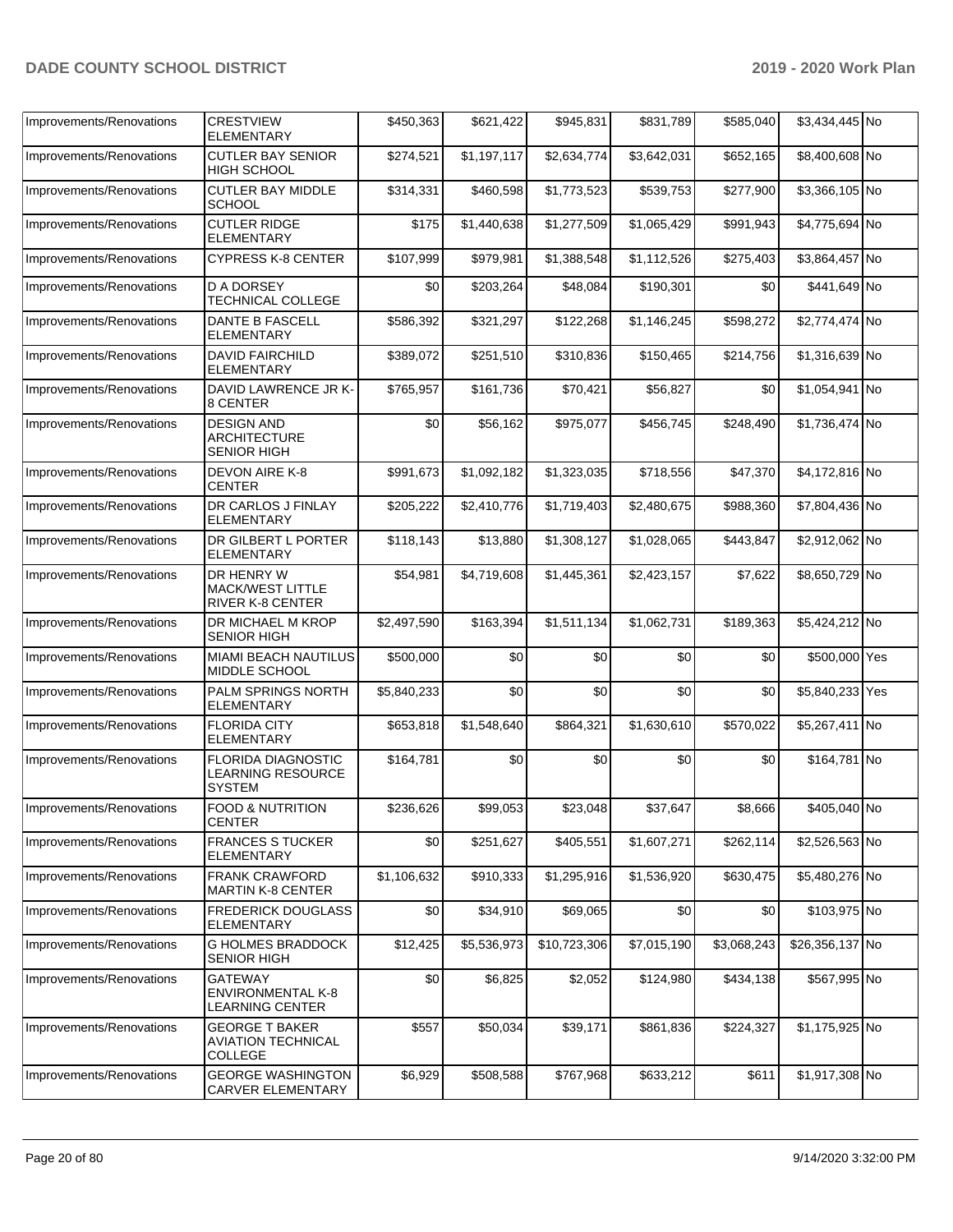| Improvements/Renovations | <b>GEORGE WASHINGTON</b><br><b>CARVER MIDDLE</b>           | \$762,700        | \$1,892,422 | \$390,229   | \$265,410   | \$545,397   | \$3,856,158 No  |  |
|--------------------------|------------------------------------------------------------|------------------|-------------|-------------|-------------|-------------|-----------------|--|
| Improvements/Renovations | <b>GLADES MIDDLE</b>                                       | \$0              | \$402,709   | \$5,092,580 | \$2,107,862 | \$844,896   | \$8,448,047 No  |  |
| Improvements/Renovations | <b>GLORIA FLOYD</b><br><b>ELEMENTARY</b>                   | \$404,134        | \$116,658   | \$404,864   | \$1,045,372 | \$69,888    | \$2,040,916 No  |  |
| Improvements/Renovations | <b>GOLDEN GLADES</b><br><b>ELEMENTARY</b>                  | \$0              | \$0         | \$0         | \$3,000,000 | \$0         | \$3,000,000 Yes |  |
| Improvements/Renovations | <b>GOULDS ELEMENTARY</b><br><b>SCHOOL</b>                  | \$0              | \$0         | \$166,772   | \$0         | \$0         | \$166,772 No    |  |
| Improvements/Renovations | <b>GRATIGNY</b><br><b>ELEMENTARY</b>                       | \$399            | \$513,766   | \$858,317   | \$281,640   | \$13,235    | \$1,667,357 No  |  |
| Improvements/Renovations | <b>GREENGLADE</b><br><b>ELEMENTARY</b>                     | \$337,159        | \$958,419   | \$1,779,619 | \$1,430,984 | \$800,597   | \$5,306,778 No  |  |
| Improvements/Renovations | <b>GREYNOLDS PARK</b><br><b>ELEMENTARY</b>                 | \$336,052        | \$321,809   | \$452,450   | \$362,272   | \$302,345   | \$1,774,928 No  |  |
| Improvements/Renovations | <b>GULFSTREAM</b><br><b>ELEMENTARY</b>                     | \$352,668        | \$1,521,529 | \$562,013   | \$1,248,191 | \$331,140   | \$4,015,541 No  |  |
| Improvements/Renovations | <b>ARVIDA MIDDLE</b>                                       | \$550,000        | \$550,000   | \$550,000   | \$1,500,000 | \$0         | \$3,150,000 Yes |  |
| Improvements/Renovations | HORACE MANN MIDDLE                                         | \$10,285         | \$108,266   | \$2,553,210 | \$2,164,450 | \$273,061   | \$5,109,272 No  |  |
| Improvements/Renovations | HOWARD D MCMILLAN<br><b>MIDDLE</b>                         | \$1,304,921      | \$144,692   | \$2,658,547 | \$5,645,578 | \$2,824,615 | \$12,578,353 No |  |
| Improvements/Renovations | <b>HOWARD DRIVE</b><br><b>ELEMENTARY</b>                   | \$61,840         | \$1,011,836 | \$568,147   | \$986,707   | \$317,921   | \$2,946,451 No  |  |
| Improvements/Renovations | <b>HUBERT O SIBLEY K-8</b><br><b>ACADEMY</b>               | \$652,299        | \$512,080   | \$847,744   | \$123,779   | \$318,982   | \$2,454,884 No  |  |
| Improvements/Renovations | <b>INFORMATION</b><br>TECHNOLOGY<br><b>COMPUTER CENTER</b> | \$2,057          | \$152,252   | \$17,915    | \$29,967    | \$1,477     | \$203,668 No    |  |
| Improvements/Renovations | <b>IRVING &amp; BEATRICE</b><br>PESKOE K-8 CENTER          | \$0              | \$742,216   | \$447,119   | \$1,657,681 | \$324,137   | \$3,171,153 No  |  |
| Improvements/Renovations | <b>ITS ANNEX</b><br><b>WAREHOUSE</b>                       | \$246,511        | \$586,340   | \$78,798    | \$895,490   | \$101,044   | \$1,908,183 No  |  |
| Improvements/Renovations | JACK DAVID GORDON<br><b>ELEMENTARY</b>                     | \$834,553        | \$1,579,342 | \$584,261   | \$2,453,499 | \$495,792   | \$5,947,447 No  |  |
| Improvements/Renovations | <b>JAMES H BRIGHT</b><br><b>ELEMENTARY</b>                 | \$556            | \$687,085   | \$1,608,948 | \$390,933   | \$37,792    | \$2,725,314 No  |  |
| Improvements/Renovations | JANE S ROBERTS K-8<br><b>CENTER</b>                        | \$305,520        | \$103,956   | \$1,335,457 | \$295,176   | \$32,492    | \$2,072,601 No  |  |
| Improvements/Renovations | JESSE J. McCRARY JR.<br><b>ELEMENTARY SCHOOL</b>           | \$0 <sub>1</sub> | \$214,343   | \$1,307,706 | \$404,961   | \$16,284    | \$1,943,294 No  |  |
| Improvements/Renovations | <b>JOE HALL ELEMENTARY</b>                                 | \$461,279        | \$1,379,410 | \$1,409,096 | \$1,735,965 | \$1,169,009 | \$6,154,759 No  |  |
| Improvements/Renovations | JOELLA C GOOD<br><b>ELEMENTARY</b>                         | \$0              | \$737,222   | \$174,434   | \$435,667   | \$52,638    | \$1,399,961 No  |  |
| Improvements/Renovations | JOHN A FERGUSON<br>SENIOR HIGH                             | \$2,618,590      | \$289,570   | \$470,474   | \$2,999,036 | \$3,127,747 | \$9,505,417 No  |  |
| Improvements/Renovations | JOHN F KENNEDY<br>MIDDLE                                   | \$132,244        | \$257,608   | \$1,300,486 | \$2,004,486 | \$361,725   | \$4,056,549 No  |  |
| Improvements/Renovations | JOHN G DUPUIS<br><b>ELEMENTARY</b>                         | \$0              | \$522,348   | \$326,259   | \$141,459   | \$77,392    | \$1,067,458 No  |  |
| Improvements/Renovations | JOHN H SCHEE<br><b>TRANSPORTATION</b><br><b>CENTER</b>     | \$4,308          | \$4,443     | \$136,152   | \$656,304   | \$109,149   | \$910,356 No    |  |
| Improvements/Renovations | JOHN I SMITH K-8<br><b>CENTER</b>                          | \$0              | \$1,252,927 | \$206,120   | \$208,391   | \$1,240,611 | \$2,908,049 No  |  |
| Improvements/Renovations | JORGE MAS CANOSA<br>MIDDLE SCHOOL                          | \$0              | \$0         | \$89,621    | \$446,611   | \$0         | \$536,232 No    |  |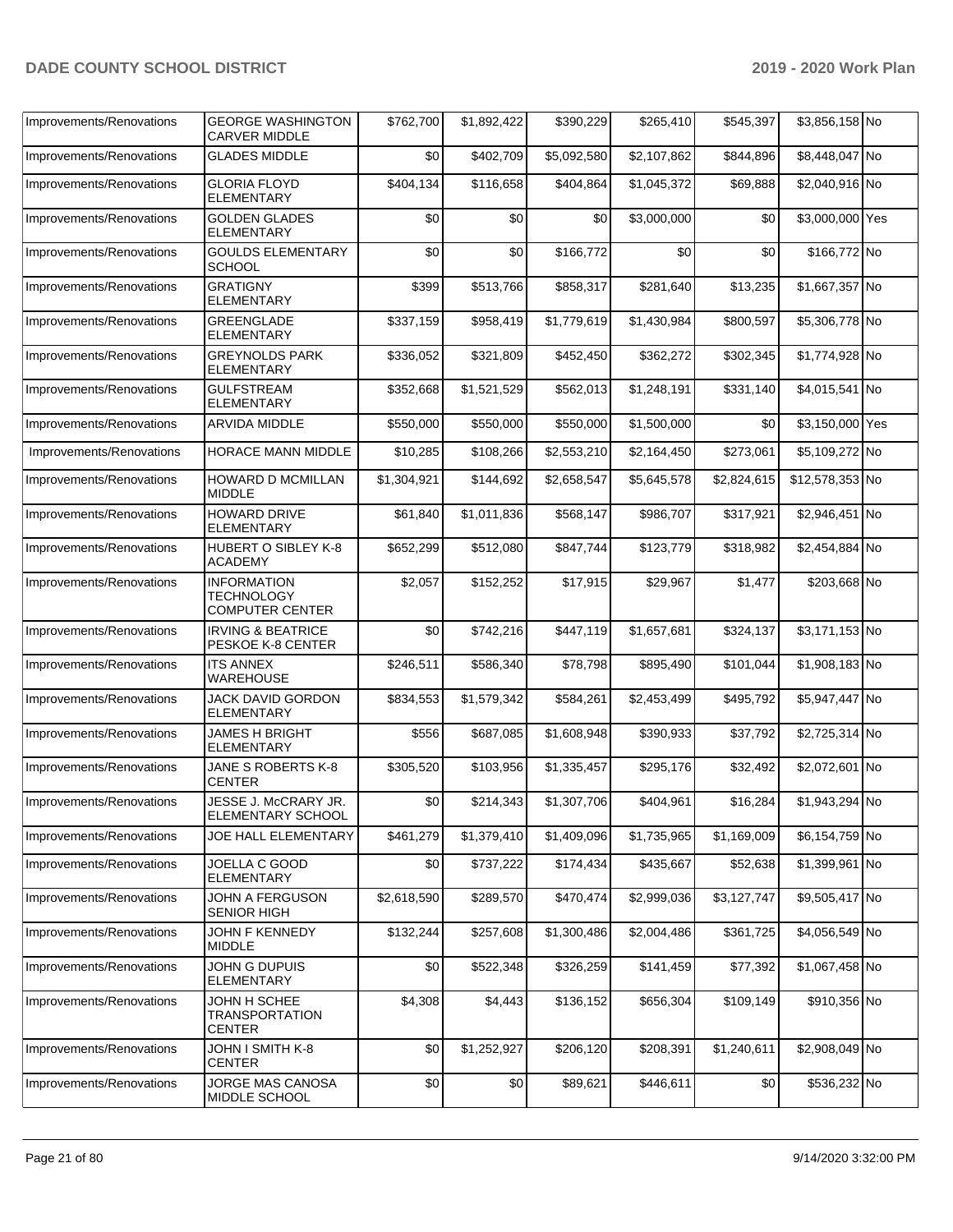| Improvements/Renovations | LUDLAM ELEMENTARY                                                  | \$397,622   | \$974,895   | \$490,090   | \$305,639   | \$203,202   | \$2,371,448 No |  |
|--------------------------|--------------------------------------------------------------------|-------------|-------------|-------------|-------------|-------------|----------------|--|
| Improvements/Renovations | MADIE IVES K-8<br><b>PREPARATORY</b><br><b>ACADEMY</b>             | \$633,687   | \$1.033.825 | \$714,028   | \$454,351   | \$2,517,343 | \$5,353,234 No |  |
| Improvements/Renovations | <b>MADISON MIDDLE</b>                                              | \$381,825   | \$1,926,943 | \$2,093,089 | \$1,230,024 | \$1,518,902 | \$7,150,783 No |  |
| Improvements/Renovations | <b>MAE M WALTERS</b><br><b>ELEMENTARY</b>                          | \$415,630   | \$219,143   | \$637,453   | \$611,623   | \$10,566    | \$1,894,415 No |  |
| Improvements/Renovations | <b>MAINTENANCE</b><br><b>OPERATIONS PLANT</b><br>OPERATIONS CENTER | \$99,726    | \$4,422,706 | \$539,730   | \$2,512,286 | \$77,228    | \$7,651,676 No |  |
| Improvements/Renovations | <b>MANDARIN LAKES K-8</b><br><b>ACADEMY</b>                        | \$0         | \$9,528     | \$303       | \$340,680   | \$744,877   | \$1,095,388 No |  |
| Improvements/Renovations | <b>MARJORY STONEMAN</b><br><b>DOUGLAS</b><br><b>ELEMENTARY</b>     | \$0         | \$33,075    | \$435,170   | \$569,834   | \$587,252   | \$1,625,331 No |  |
| Improvements/Renovations | <b>LIBERTY CITY</b><br>ELEMENTARY                                  | \$47,327    | \$330,839   | \$1,297,080 | \$2,885,259 | \$132,910   | \$4,693,415 No |  |
| Improvements/Renovations | MATERIALS CONTROL<br><b>CENTER</b>                                 | \$25,713    | \$46,936    | \$30,632    | \$19,308    | \$26,334    | \$148,923 No   |  |
| Improvements/Renovations | <b>MAYA ANGELOU</b><br><b>ELEMENTARY</b>                           | \$498,024   | \$33,476    | \$291,609   | \$0         | \$47,195    | \$870,304 No   |  |
| Improvements/Renovations | <b>MDCPS POLICE</b><br>CENTER                                      | \$23,902    | \$359,621   | \$131,589   | \$73,697    | \$13,395    | \$602,204 No   |  |
| Improvements/Renovations | MDCPS POLICE<br><b>GENERAL</b><br><b>INVESTIGATIONS UNIT</b>       | \$0         | \$44,328    | \$0         | \$0         | \$0         | \$44,328 No    |  |
| Improvements/Renovations | <b>MEADOWLANE</b><br>ELEMENTARY                                    | \$92,106    | \$398,394   | \$258,554   | \$363,852   | \$77,813    | \$1,190,719 No |  |
| Improvements/Renovations | <b>MELROSE</b><br><b>ELEMENTARY</b>                                | \$15,841    | \$645,932   | \$1,237,472 | \$372,360   | \$165,450   | \$2,437,055 No |  |
| Improvements/Renovations | <b>MIAMI CAROL CITY</b><br><b>SENIOR HIGH</b>                      | \$0         | \$333,040   | \$61,904    | \$23,996    | \$0         | \$418,940 No   |  |
| Improvements/Renovations | <b>WEST LAKES</b><br>PREPARATORY<br><b>ACADEMY</b>                 | \$716,908   | \$2,906,646 | \$991,487   | \$636,880   | \$48,189    | \$5,300,110 No |  |
| Improvements/Renovations | <b>MIAMI GARDENS</b><br><b>ELEMENTARY</b>                          | \$0         | \$37,068    | \$1,343,429 | \$956,287   | \$36,108    | \$2,372,892 No |  |
| Improvements/Renovations | <b>MIAMI HEIGHTS</b><br><b>ELEMENTARY</b>                          | \$696,831   | \$3,088,837 | \$1,095,569 | \$1,822,092 | \$640,884   | \$7,344,213 No |  |
| Improvements/Renovations | <b>MIAMI JACKSON</b><br>SENIOR HIGH                                | \$0         | \$189,421   | \$186,489   | \$839,478   | \$24,345    | \$1,239,733 No |  |
| Improvements/Renovations | NATHANIEL TRAZ<br>POWELL FOOTBALL<br><b>STADIUM</b>                | \$1,970,464 | \$1,654,149 | \$312,669   | \$2,966,295 | \$67,282    | \$6,970,859 No |  |
| Improvements/Renovations | NATURAL BRIDGE<br>ELEMENTARY                                       | \$391,323   | \$281,243   | \$192,427   | \$165,392   | \$188,938   | \$1,219,323 No |  |
| Improvements/Renovations | <b>MIAMI BEACH NAUTILUS</b><br>MIDDLE SCHOOL                       | \$680,546   | \$25,626    | \$669,315   | \$975,019   | \$432,298   | \$2,782,804 No |  |
| Improvements/Renovations | <b>NEVA KING COOPER</b><br><b>EDUCATIONAL CENTER</b>               | \$294,497   | \$1,195,199 | \$86,446    | \$135,017   | \$245,096   | \$1,956,255 No |  |
| Improvements/Renovations | NORLAND MIDDLE                                                     | \$0         | \$234,436   | \$3,190,082 | \$1,037,801 | \$1,105,002 | \$5,567,321 No |  |
| Improvements/Renovations | <b>NORLAND</b><br><b>ELEMENTARY</b>                                | \$338,560   | \$342,599   | \$80,839    | \$0         | \$5,588     | \$767,586 No   |  |
| Improvements/Renovations | <b>NORMA BUTLER</b><br>BOSSARD<br><b>ELEMENTARY</b>                | \$0         | \$0         | \$41,872    | \$0         | \$1,496     | \$43,368 No    |  |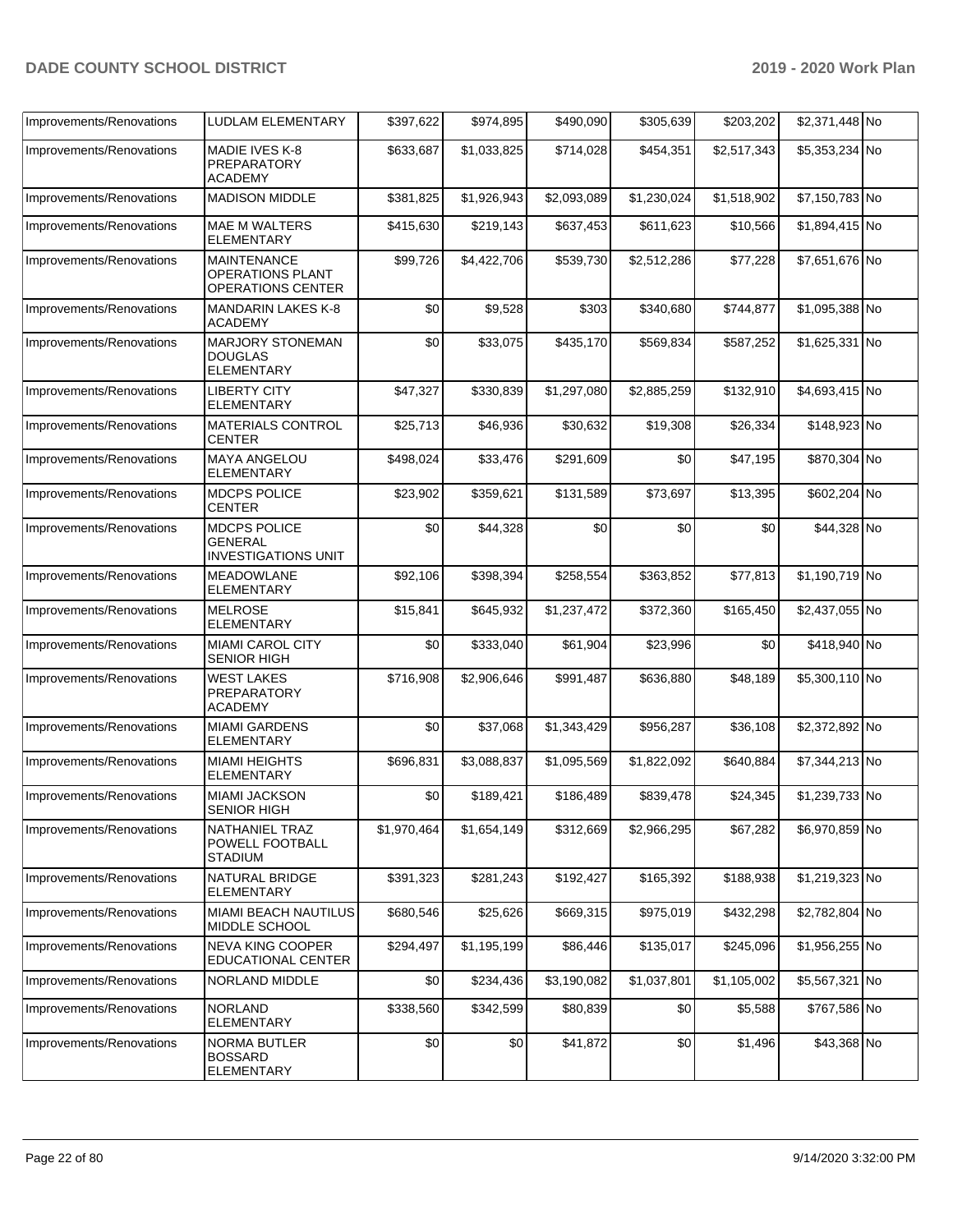| Improvements/Renovations | <b>NORMAN S.</b><br><b>EDELCUP/SUNNY ISLES</b><br><b>BEACH K-8</b> | \$0         | \$3,712     | \$0         | \$0         | \$0         | \$3,712 No      |  |
|--------------------------|--------------------------------------------------------------------|-------------|-------------|-------------|-------------|-------------|-----------------|--|
| Improvements/Renovations | <b>NORTH COUNTY K-8</b><br><b>CENTER</b>                           | \$38,327    | \$2,054,896 | \$639,500   | \$1,130,839 | \$706,114   | \$4,569,676 No  |  |
| Improvements/Renovations | NORTH GLADE<br>ELEMENTARY                                          | \$0         | \$108,722   | \$958,826   | \$1,318,168 | \$10,302    | \$2,396,018 No  |  |
| Improvements/Renovations | <b>NORTH HIALEAH</b><br><b>ELEMENTARY</b>                          | \$1,586     | \$115,818   | \$1,047,199 | \$283,319   | \$3,470     | \$1,451,392 No  |  |
| Improvements/Renovations | NORTH MIAMI BEACH<br><b>SENIOR HIGH</b>                            | \$2,226,771 | \$2,825,998 | \$2,725,684 | \$6,642,199 | \$3,542,162 | \$17,962,814 No |  |
| Improvements/Renovations | NORTH MIAMI<br><b>ELEMENTARY</b>                                   | \$0         | \$1,183,085 | \$184,282   | \$12,823    | \$60,148    | \$1,440,338 No  |  |
| Improvements/Renovations | <b>NORTH MIAMI MIDDLE</b>                                          | \$0         | \$37,741    | \$52,447    | \$13,118    | \$10,250    | \$113,556 No    |  |
| Improvements/Renovations | NORTH MIAMI SENIOR<br>HIGH                                         | \$0         | \$38,191    | \$124,799   | \$121,661   | \$1,274,744 | \$1,559,395 No  |  |
| Improvements/Renovations | NORTH MIAMI STADIUM                                                | \$8,930     | \$27,955    | \$24,739    | \$0         | \$0         | \$61,624 No     |  |
| Improvements/Renovations | NORTH REGION OFFICE                                                | \$97,524    | \$119,439   | \$75,929    | \$95,087    | \$2,779     | \$390,758 No    |  |
| Improvements/Renovations | <b>NORTH TWIN LAKES</b><br><b>ELEMENTARY</b>                       | \$103,590   | \$180,274   | \$445,111   | \$1,199,763 | \$89,744    | \$2,018,482 No  |  |
| Improvements/Renovations | <b>NORWOOD</b><br><b>ELEMENTARY</b>                                | \$0         | \$369,348   | \$36,007    | \$531,519   | \$418,389   | \$1,355,263 No  |  |
| Improvements/Renovations | <b>MYRTLE GROVE K-8</b><br><b>CENTER</b>                           | \$327,698   | \$958,988   | \$958,081   | \$954,394   | \$33,773    | \$3,232,934 No  |  |
| Improvements/Renovations | <b>PALM LAKES</b><br><b>ELEMENTARY</b>                             | \$0         | \$734,018   | \$561,652   | \$1,522,256 | \$480,574   | \$3,298,500 No  |  |
| Improvements/Renovations | <b>PALM SPRINGS</b><br><b>ELEMENTARY</b>                           | \$0         | \$183,182   | \$297,387   | \$370,835   | \$9,904     | \$861,308 No    |  |
| Improvements/Renovations | <b>PALM SPRINGS MIDDLE</b>                                         | \$303       | \$1,398,801 | \$802,132   | \$1,048,189 | \$843,494   | \$4,092,919 No  |  |
| Improvements/Renovations | PALM SPRINGS NORTH<br><b>ELEMENTARY</b>                            | \$59,936    | \$525,118   | \$1,302,811 | \$1,728,527 | \$557,753   | \$4,174,145 No  |  |
| Improvements/Renovations | <b>PALMETTO</b><br><b>ELEMENTARY</b>                               | \$428,773   | \$1,728,194 | \$1,166,661 | \$245,614   | \$10,041    | \$3,579,283 No  |  |
| Improvements/Renovations | PALMETTO MIDDLE                                                    | \$15,655    | \$641,102   | \$245,388   | \$1,123,931 | \$411,956   | \$2,438,032 No  |  |
| Improvements/Renovations | <b>PARKVIEW</b><br><b>ELEMENTARY</b>                               | \$308,091   | \$482,189   | \$533,110   | \$1,682,421 | \$194,829   | \$3,200,640 No  |  |
| Improvements/Renovations | <b>PARKWAY</b><br><b>ELEMENTARY</b>                                | \$0         | \$2,348,138 | \$517,215   | \$530,718   | \$164,198   | \$3,560,269 No  |  |
| Improvements/Renovations | PARKWAY MIDDLE                                                     | \$6,219,450 | \$2,531,500 | \$848,737   | \$991,954   | \$0         | \$10,591,641 No |  |
| Improvements/Renovations | PAUL LAURENCE<br>DUNBAR K-8 CENTER                                 | \$0         | \$227,857   | \$1,005,374 | \$937,030   | \$10,990    | \$2,181,251 No  |  |
| Improvements/Renovations | PAUL W BELL MIDDLE                                                 | \$915,740   | \$3,269,609 | \$1,717,840 | \$1,278,807 | \$1,068,747 | \$8,250,743 No  |  |
| Improvements/Renovations | PHILLIS WHEATLEY<br><b>ELEMENTARY</b>                              | \$405,406   | \$699,704   | \$431,615   | \$739,896   | \$12,454    | \$2,289,075 No  |  |
| Improvements/Renovations | PHYLLIS R MILLER<br><b>ELEMENTARY</b>                              | \$509,650   | \$100,953   | \$434,144   | \$699,298   | \$92,114    | \$1,836,159 No  |  |
| Improvements/Renovations | PINE LAKE<br><b>ELEMENTARY</b>                                     | \$675,869   | \$2,549,350 | \$1,113,809 | \$1,347,105 | \$304,532   | \$5,990,665 No  |  |
| Improvements/Renovations | <b>PINE VILLA</b><br>ELEMENTARY                                    | \$225,038   | \$1,145,903 | \$1,586,515 | \$1,778,693 | \$633,463   | \$5,369,612 No  |  |
| Improvements/Renovations | POINCIANA PARK<br>ELEMENTARY                                       | \$3,426     | \$85,968    | \$2,028,405 | \$1,414,160 | \$3,313     | \$3,535,272 No  |  |
| Improvements/Renovation  | MIAMI EDISON SENIOR<br>HIGH                                        | \$31,981    | \$2,033,214 | \$381,259   | \$36,860    | \$180,556   | \$2,663,870 No  |  |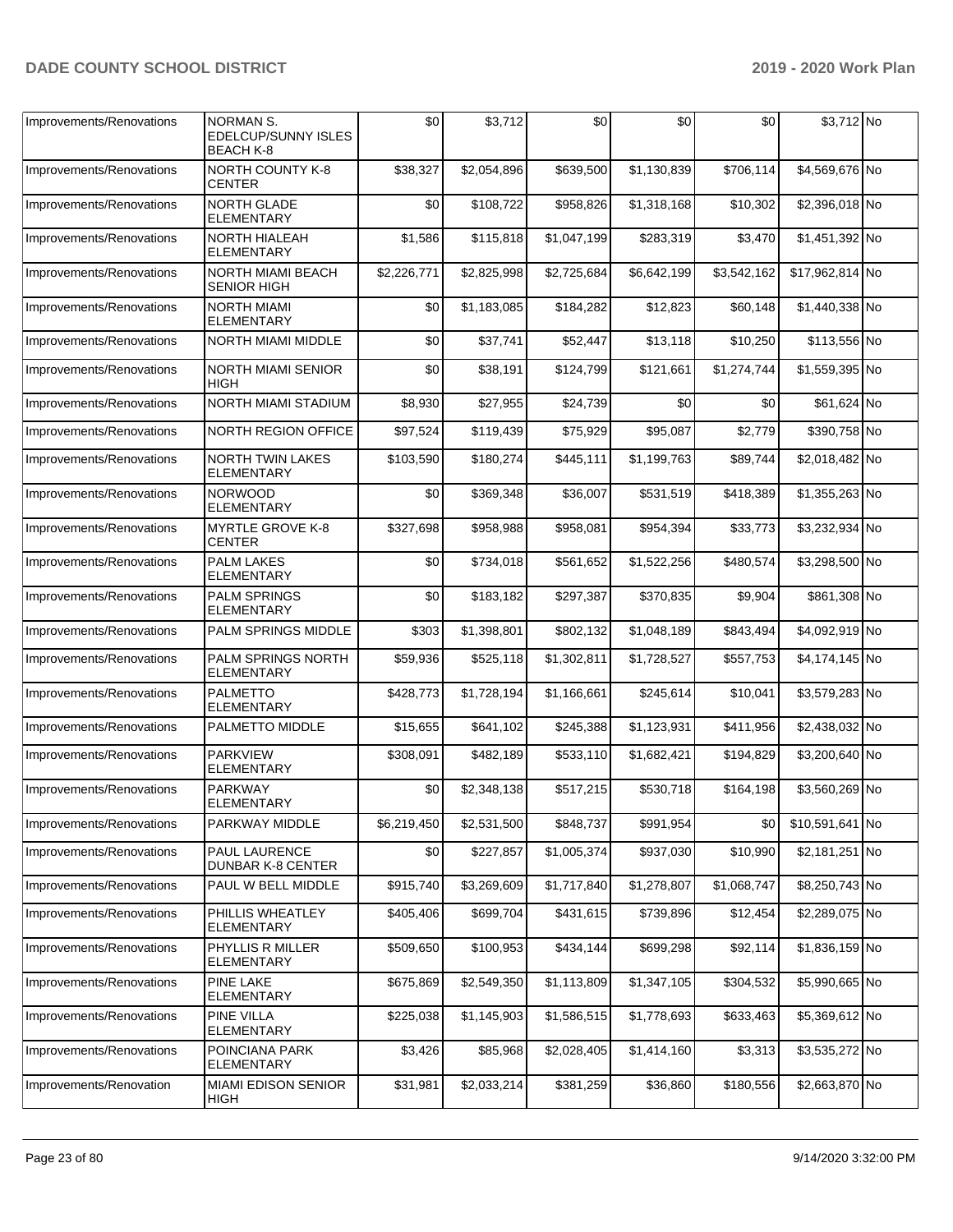| Improvements/Renovations | MILL ANNEX - CLOSED                                                    | \$128,154   | \$135,822   | \$188,836   | \$65,510    | \$0         | \$518,322 No    |  |
|--------------------------|------------------------------------------------------------------------|-------------|-------------|-------------|-------------|-------------|-----------------|--|
| Improvements/Renovations | NORTH BEACH<br><b>ELEMENTARY</b>                                       | \$52,183    | \$355,942   | \$54,860    | \$327,339   | \$0         | \$790,324 No    |  |
| Improvements/Renovations | PONCE DE LEON<br><b>MIDDLE</b>                                         | \$0         | \$381,061   | \$581,929   | \$251,957   | \$184,762   | \$1,399,709 No  |  |
| Improvements/Renovations | <b>REDLAND ELEMENTARY</b>                                              | \$748,691   | \$1,456,535 | \$326,456   | \$2,262,296 | \$815,599   | \$5,609,577 No  |  |
| Improvements/Renovations | ROBERT RENICK<br><b>EDUCATION CENTER</b>                               | \$620,457   | \$470,182   | \$373,018   | \$133,535   | \$605,073   | \$2,202,265 No  |  |
| Improvements/Renovations | RUTH K BROAD-BAY<br><b>HARBOR K-8 CENTER</b>                           | \$759,527   | \$568,918   | \$197,104   | \$650,668   | \$359,187   | \$2,535,404 No  |  |
| Improvements/Renovations | <b>RUTH OWENS KRUSE</b><br><b>EDUCATION CENTER</b>                     | \$0         | \$962,844   | \$1,234,399 | \$1,997,187 | \$1,440,477 | \$5,634,907 No  |  |
| Improvements/Renovations | <b>SNAPPER CREEK</b><br>ELEMENTARY                                     | \$50,883    | \$1,054,643 | \$344,174   | \$475,057   | \$1,101,388 | \$3,026,145 No  |  |
| Improvements/Renovations | SUNSET ELEMENTARY                                                      | \$197,122   | \$1,030,802 | \$899,747   | \$925,567   | \$421,853   | \$3,475,091 No  |  |
| Improvements/Renovations | <b>TOUSSAINT</b><br><b>L'OUVERTURE</b><br><b>ELEMENTARY</b>            | \$0         | \$91,259    | \$199,458   | \$214,427   | \$54,026    | \$559,170 No    |  |
| Improvements/Renovations | <b>VINELAND K-8 CENTER</b>                                             | \$708,303   | \$722,797   | \$210,974   | \$1,174,807 | \$873,375   | \$3,690,256 No  |  |
| Improvements/Renovations | <b>WESTVIEW MIDDLE</b>                                                 | \$0         | \$777,381   | \$1,941,771 | \$1,544,020 | \$40,304    | \$4,303,476 No  |  |
| Improvements/Renovations | <b>WILLIAM H TURNER</b><br><b>TECHNICAL ARTS</b><br><b>SENIOR HIGH</b> | \$0         | \$2,426,585 | \$3,192,815 | \$3,943,183 | \$3,795,374 | \$13,357,957 No |  |
| Improvements/Renovations | <b>GOULDS CENTER</b>                                                   | \$236,466   | \$755,792   | \$459,358   | \$344,418   | \$26,006    | \$1,822,040 No  |  |
| Improvements/Renovations | <b>MIAMI NORLAND</b><br><b>SENIOR</b>                                  | \$0         | \$2,363     | \$909       | \$345       | \$0         | \$3,617 No      |  |
| Improvements/Renovations | <b>ROBERT MORGAN</b><br>EDUCATIONAL CENTER<br>- SHS                    | \$0         | \$10,788    | \$2,625,765 | \$2,095,510 | \$853,548   | \$5,585,611 No  |  |
| Improvements/Renovations | ROBERT RUSSA MOTON<br><b>ELEMENTARY</b>                                | \$643,761   | \$1,048,055 | \$829,652   | \$3,497,428 | \$982,200   | \$7,001,096 No  |  |
| Improvements/Renovations | <b>ROCKWAY</b><br><b>ELEMENTARY</b>                                    | \$1,259     | \$345,189   | \$396,295   | \$445,751   | \$12,725    | \$1,201,219 No  |  |
| Improvements/Renovations | <b>ROCKWAY MIDDLE</b>                                                  | \$764,933   | \$185,578   | \$909,201   | \$1,132,142 | \$375,909   | \$3,367,763 No  |  |
| Improvements/Renovations | RONALD W.<br>REAGAN/DORAL<br>SENIOR HIGH SCHOOL                        | \$9,318     | \$3,918     | \$33,430    | \$3,928     | \$676,276   | \$726,870 No    |  |
| Improvements/Renovations | ROYAL GREEN<br><b>ELEMENTARY</b>                                       | \$13,091    | \$3,320,604 | \$2,198,689 | \$3,176,197 | \$897,056   | \$9,605,637 No  |  |
| Improvements/Renovations | ROYAL PALM<br>ELEMENTARY                                               | \$47,390    | \$1,489,000 | \$1,517,492 | \$907,076   | \$817,364   | \$4,778,322 No  |  |
| Improvements/Renovations | RUBEN DARIO MIDDLE                                                     | \$0         | \$92,563    | \$1,963,307 | \$2,411,831 | \$55,129    | \$4,522,830 No  |  |
| Improvements/Renovations | <b>SANTA CLARA</b><br><b>ELEMENTARY</b>                                | \$584,906   | \$216,333   | \$89,359    | \$317,928   | \$526,004   | \$1,734,530 No  |  |
| Improvements/Renovations | <b>SCHOOL BOARD</b><br>ADMINISTRATION<br>COMPLEX                       | \$1,291,778 | \$5,374,728 | \$3,072,599 | \$943,733   | \$334,092   | \$11,016,930 No |  |
| Improvements/Renovations | <b>SCOTT LAKE</b><br>ELEMENTARY                                        | \$491,968   | \$699,509   | \$115,805   | \$250,231   | \$29,902    | \$1,587,415 No  |  |
| Improvements/Renovations | <b>SEMINOLE</b><br>ELEMENTARY                                          | \$83,866    | \$535,776   | \$956,731   | \$1,328,633 | \$132,314   | \$3,037,320 No  |  |
| Improvements/Renovations | SHADOWLAWN<br>ELEMENTARY                                               | \$68,894    | \$205,785   | \$494,706   | \$944,828   | \$2,888     | \$1,717,101 No  |  |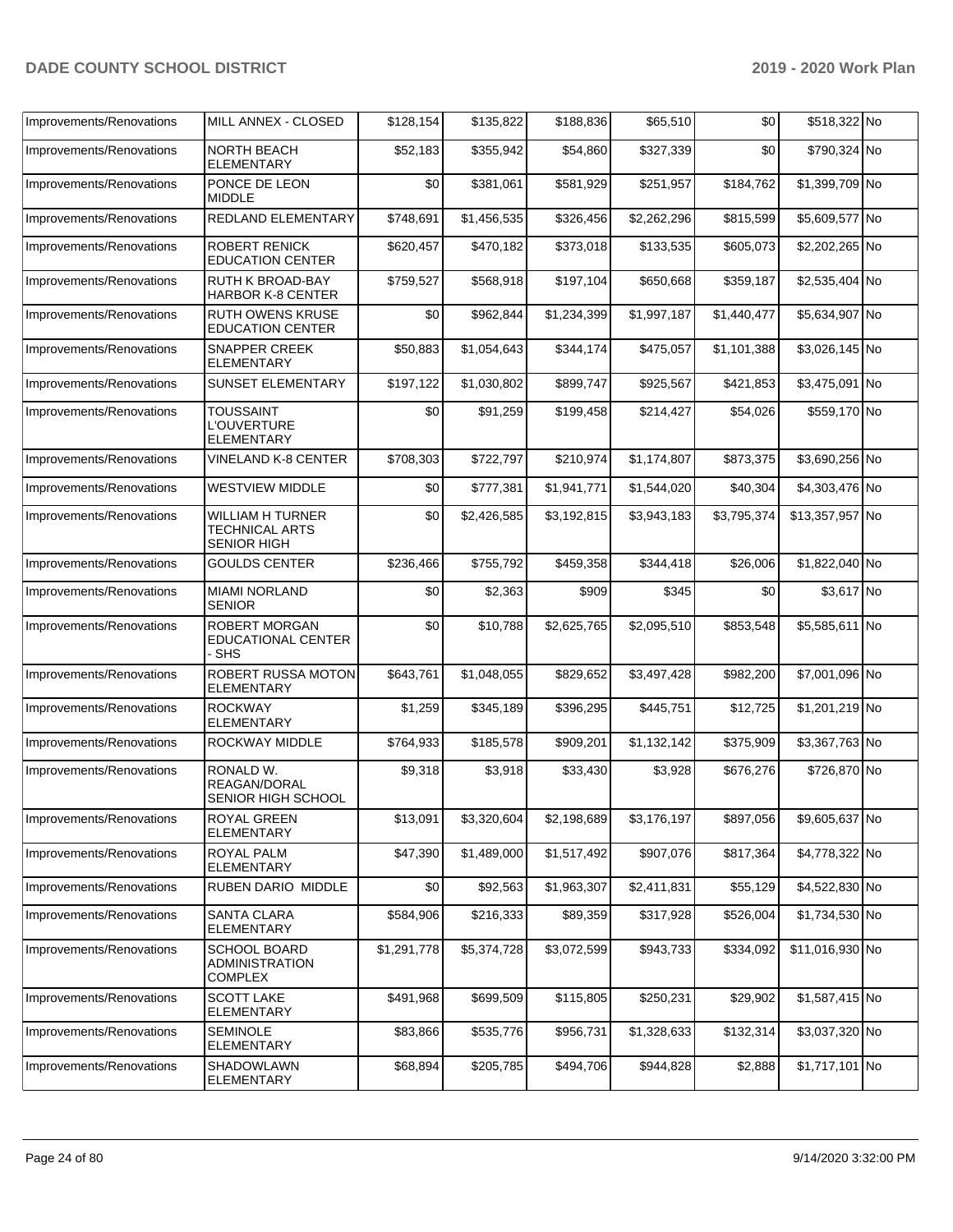| Improvements/Renovations | <b>SHENANDOAH</b><br><b>ELEMENTARY</b>                                            | \$191,056   | \$1,747,106           | \$1,439,043 | \$543,828   | \$34,672  | \$3,955,705 No |        |
|--------------------------|-----------------------------------------------------------------------------------|-------------|-----------------------|-------------|-------------|-----------|----------------|--------|
| Improvements/Renovations | SHENANDOAH MIDDLE                                                                 | \$1,126,144 | \$439,086             | \$794,133   | \$1,013,382 | \$90,571  | \$3,463,316 No |        |
| Improvements/Renovations | <b>SILVER BLUFF</b><br><b>ELEMENTARY</b>                                          | \$400,966   | \$170,696             | \$1,468,511 | \$566,909   | \$6,878   | \$2,613,960 No |        |
| Improvements/Renovations | <b>DR. FREDERICA S</b><br><b>WILSON/SKYWAY</b><br>ELEMENTARY SCHOOL               | \$491,487   | \$208,248             | \$659,693   | \$1,073,087 | \$283,442 | \$2,715,957 No |        |
| Improvements/Renovations | SOUTH DADE ADULT<br><b>EDUCATION CENTER</b>                                       | \$275,010   | \$242,608             | \$415,997   | \$365,809   | \$15,753  | \$1,315,177 No |        |
| Improvements/Renovations | SOUTH DADE MIDDLE<br><b>SCHOOL</b>                                                | \$3,417     | \$54,895              | \$142,427   | \$345,537   | \$0       | \$546,276 No   |        |
| Improvements/Renovations | THE 500 ROLE MODELS<br><b>ACADEMY OF</b><br><b>EXCELLENCE</b>                     | \$0         | \$1,006,352           | \$192,188   | \$779,469   | \$115,275 | \$2,093,284 No |        |
| Improvements/Renovations | <b>THENA CROWDER</b><br>EARLY CHILDHOOD<br><b>DIAGNOSTIC SPECIAL</b><br>ED CTR    | \$0         | \$76,249              | \$551,500   | \$494,470   | \$145,351 | \$1,267,570 No |        |
| Improvements/Renovations | <b>THOMAS JEFFERSON</b><br><b>MIDDLE</b>                                          | \$6,880     | \$849,604             | \$1,038,459 | \$1,076,754 | \$592,151 | \$3,563,848 No |        |
| Improvements/Renovations | <b>TRANSPORTATION</b><br><b>CENTER</b><br><b>ADMINISTRATIVE</b><br><b>OFFICES</b> | \$303,604   | \$36,830              | \$110,493   | \$941,830   | \$458     | \$1,393,215 No |        |
| Improvements/Renovations | <b>TRANSPORTATION</b><br><b>CENTER CENTRAL</b><br><b>EAST</b>                     | \$51,426    | \$62,550              | \$60,073    | \$24,750    | \$88,247  | \$287,046 No   |        |
| Improvements/Renovations | <b>TRANSPORTATION</b><br><b>CENTER CENTRAL</b><br><b>WEST</b>                     | \$0         | \$0                   | \$0         | \$0         | \$0       |                | \$0 No |
| Improvements/Renovations | <b>TRANSPORTATION</b><br><b>CENTER NORTH</b>                                      | \$210,072   | \$362,827             | \$363,356   | \$97,114    | \$48,815  | \$1,082,184 No |        |
| Improvements/Renovations | <b>TRANSPORTATION</b><br><b>CENTER NORTHEAST</b>                                  | \$464,213   | \$1,807,076           | \$536,729   | \$1,004,434 | \$315,090 | \$4,127,542 No |        |
| Improvements/Renovations | <b>TRANSPORTATION</b><br><b>CENTER NORTHWEST</b>                                  | \$380,129   | \$334,334             | \$125,830   | \$401,131   | \$2,273   | \$1,243,697 No |        |
| Improvements/Renovations | <b>TRANSPORTATION</b><br><b>CENTER SOUTH</b>                                      | \$615,546   | \$34,413              | \$88,442    | \$228,148   | \$115,481 | \$1,082,030 No |        |
| Improvements/Renovations | <b>TRANSPORTATION</b><br><b>CENTER SOUTHWEST</b>                                  | \$167,078   | \$346,379             | \$508,874   | \$52,145    | \$29,046  | \$1,103,522 No |        |
| Improvements/Renovations | <b>TRANSPORTATION</b><br><b>CENTER VEHICLE</b><br><b>MAINTENANCE</b>              | \$241,237   | $\overline{$183,115}$ | \$532,204   | \$942,415   | \$107,683 | \$2,006,654 No |        |
| Improvements/Renovations | <b>TRANSPORTATION</b><br>REDLAND VEHICLE<br><b>MAINTENANCE</b>                    | \$0         | \$81,615              | \$77,284    | \$461,819   | \$4,136   | \$624,854 No   |        |
| Improvements/Renovations | <b>TREASURE ISLAND</b><br><b>ELEMENTARY</b>                                       | \$0         | \$212,916             | \$229,391   | \$89,398    | \$325,948 | \$857,653 No   |        |
| Improvements/Renovations | <b>TROPICAL</b><br><b>ELEMENTARY</b>                                              | \$67,053    | \$285,224             | \$666,864   | \$90,559    | \$3,711   | \$1,113,411 No |        |
| Improvements/Renovations | <b>TWIN LAKES</b><br><b>ELEMENTARY</b>                                            | \$59,397    | \$642,445             | \$927,042   | \$593,390   | \$924,734 | \$3,147,008 No |        |
| Improvements/Renovations | VAN E BLANTON<br><b>ELEMENTARY</b>                                                | \$0         | \$935,758             | \$801,358   | \$1,015,919 | \$716,201 | \$3,469,236 No |        |
| Improvements/Renovations | <b>VILLAGE GREEN</b><br><b>ELEMENTARY</b>                                         | \$304,674   | \$1,016,839           | \$502,222   | \$668,712   | \$413,142 | \$2,905,589 No |        |
| Improvements/Renovations | VIRGINIA A BOONE<br><b>HIGHLAND OAKS</b><br><b>ELEMENTARY</b>                     | \$0         | \$742,027             | \$494,646   | \$502,952   | \$438,731 | \$2,178,356 No |        |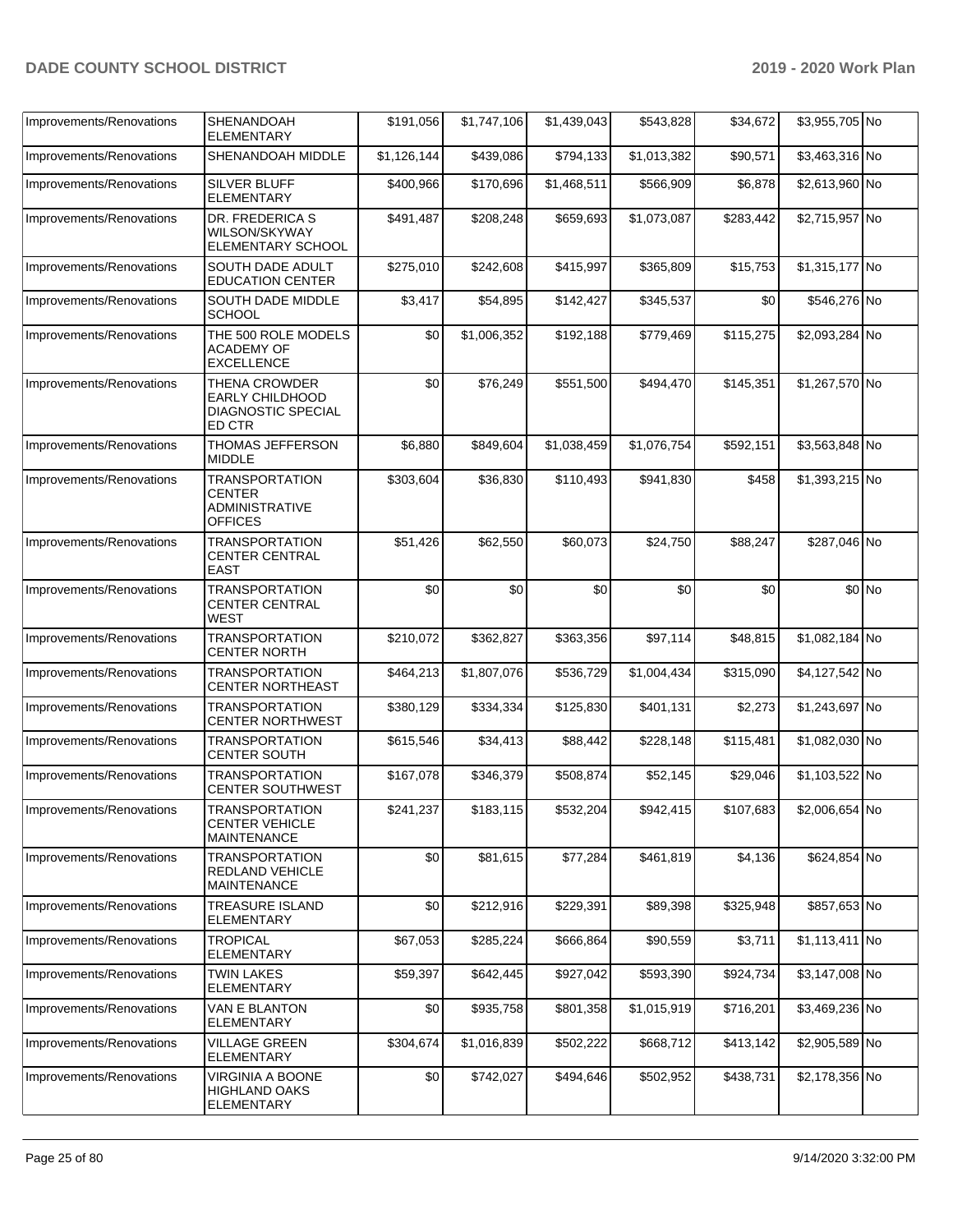| Improvements/Renovations      | <b>SOUTH REGION OFFICE</b><br><b>ANNEX</b>                    | \$241,752   | \$178,610   | \$1,607     | \$12,384    | \$45,025  | \$479,378 No    |  |
|-------------------------------|---------------------------------------------------------------|-------------|-------------|-------------|-------------|-----------|-----------------|--|
| Renovations to convert to SHS | <b>DORAL MIDDLE</b>                                           | \$0         | \$352,875   | \$691,582   | \$72,807    | \$688,260 | \$1,805,524 No  |  |
| Improvements/Renovations      | ADA MERRITT K-8<br><b>CENTER</b>                              | \$621,887   | \$318,979   | \$361,165   | \$53,199    | \$57,469  | \$1,412,699 No  |  |
| Improvements/Renovations      | <b>COMSTOCK</b><br>ELEMENTARY                                 | \$500,000   | \$0         | \$2,000,000 | \$2,000,000 | \$0       | \$4,500,000 Yes |  |
| Improvements/Renovations      | <b>HENRY S WEST</b><br>LABORATORY SCHOOL                      | \$0         | \$260,175   | \$299,482   | \$997,680   | \$127,424 | \$1,684,761 No  |  |
| Improvements/Renovations      | NATHAN B YOUNG<br><b>ELEMENTARY</b>                           | \$1,750,000 | \$650,000   | \$0         | \$0         | \$0       | \$2,400,000 Yes |  |
| Improvements/Renovations      | <b>GOLDEN GLADES</b><br><b>ELEMENTARY</b>                     | \$266,914   | \$205,274   | \$1,028,305 | \$1,602,985 | \$57,832  | \$3,161,310 No  |  |
| Improvements/Renovations      | <b>MYRTLE GROVE K-8</b><br>CENTER                             | \$0         | \$1,000,000 | \$0         | \$0         | \$0       | \$1,000,000 Yes |  |
| Improvements/Renovations      | <b>LENORA BRAYNON</b><br>SMITH ELEMENTARY                     | \$0         | \$1,200,000 | \$0         | \$1,750,000 | \$0       | \$2,950,000 Yes |  |
| Improvements/Renovations      | LILLIE C EVANS K-8<br><b>CENTER</b>                           | \$0         | \$0         | \$0         | \$4,000,000 | \$0       | \$4,000,000 Yes |  |
| Improvements/Renovations      | <b>MIAMI BEACH</b><br>FIENBERG-FISHER K-8                     | \$400,000   | \$0         | \$0         | \$1,000,000 | \$0       | \$1,400,000 Yes |  |
| Improvements/Renovations      | VIRGINIA A BOONE<br><b>HIGHLAND OAKS</b><br><b>ELEMENTARY</b> | \$0         | \$0         | \$0         | \$5,300,000 | \$0       | \$5,300,000 Yes |  |
| Improvements/Renovations      | <b>AMERICAN SENIOR</b><br>HIGH                                | \$0         | \$0         | \$0         | \$5,000,000 | \$0       | \$5,000,000 Yes |  |
| Improvements/Renovations      | <b>MIAMI SPRINGS MIDDLE</b>                                   | \$100,000   | \$3,000,000 | \$1,000,000 | \$0         | \$0       | \$4,100,000 Yes |  |
| Improvements/Renovations      | <b>CITRUS GROVE</b><br><b>ELEMENTARY</b>                      | \$0         | \$0         | \$3,500,000 | \$0         | \$0       | \$3,500,000 Yes |  |
| Improvements/Renovations      | <b>CORAL GABLES SENIOR</b><br>HIGH                            | \$766,642   | \$4,500,000 | \$0         | \$3,218,922 | \$0       | \$8,485,564 Yes |  |
| Improvements/Renovations      | MIAMI ARTS STUDIO 6-<br>12 @ ZELDA GLAZER                     | \$1,200,000 | \$0         | \$0         | \$0         | \$0       | \$1,200,000 Yes |  |
| Improvements/Renovations      | <b>SYLVANIA HEIGHTS</b><br><b>ELEMENTARY</b>                  | \$1,000,000 | \$0         | \$0         | \$0         | \$0       | \$1,000,000 Yes |  |
| Improvements/Renovations      | <b>CUTLER BAY MIDDLE</b><br><b>SCHOOL</b>                     | \$0         | \$850,000   | \$0         | \$0         | \$0       | \$850,000 Yes   |  |
| Improvements/Renovations      | <b>CUTLER BAY SENIOR</b><br>HIGH SCHOOL                       | \$0         | \$0         | \$0         | \$1,500,000 | \$0       | \$1,500,000 Yes |  |
| Improvements/Renovations      | NEVA KING COOPER<br>EDUCATIONAL CENTER                        | \$0         | \$0         | \$0         | \$750,000   | \$0       | \$750,000 Yes   |  |
| Improvements/Renovations      | HOMESTEAD MIDDLE                                              | \$500,000   | \$1,000,000 | \$0         | \$0         | \$0       | \$1,500,000 Yes |  |
| Improvements/Renovations      | <b>MIAMI PALMETTO</b><br><b>SENIOR HIGH</b>                   | \$3,000,000 | \$0         | \$0         | \$0         | \$0       | \$3,000,000 Yes |  |
| Improvements/Renovations      | SOUTH MIAMI MIDDLE                                            | \$1,250,000 | \$2,750,000 | \$0         | \$0         | \$0       | \$4,000,000 Yes |  |
| Improvements/Renovations      | <b>PINE VILLA</b><br><b>ELEMENTARY</b>                        | \$0         | \$1,000,000 | \$0         | \$877,398   | \$0       | \$1,877,398 Yes |  |
| Improvements/Renovations      | <b>ARCH CREEK</b><br>ELEMENTARY SCHOOL                        | \$0         | \$0         | \$0         | \$43,486    | \$0       | \$43,486 No     |  |
| Improvements/Renovations      | <b>GEORGIA JONES-</b><br><b>AYERS MIDDLE</b><br><b>SCHOOL</b> | \$0         | \$183,391   | \$1,739,154 | \$336,880   | \$285,704 | \$2,545,129 No  |  |
| Improvements/Renovations      | HOLMES ELEMENTARY                                             | \$388,017   | \$76,249    | \$207,882   | \$250,265   | \$16,037  | \$938,450 No    |  |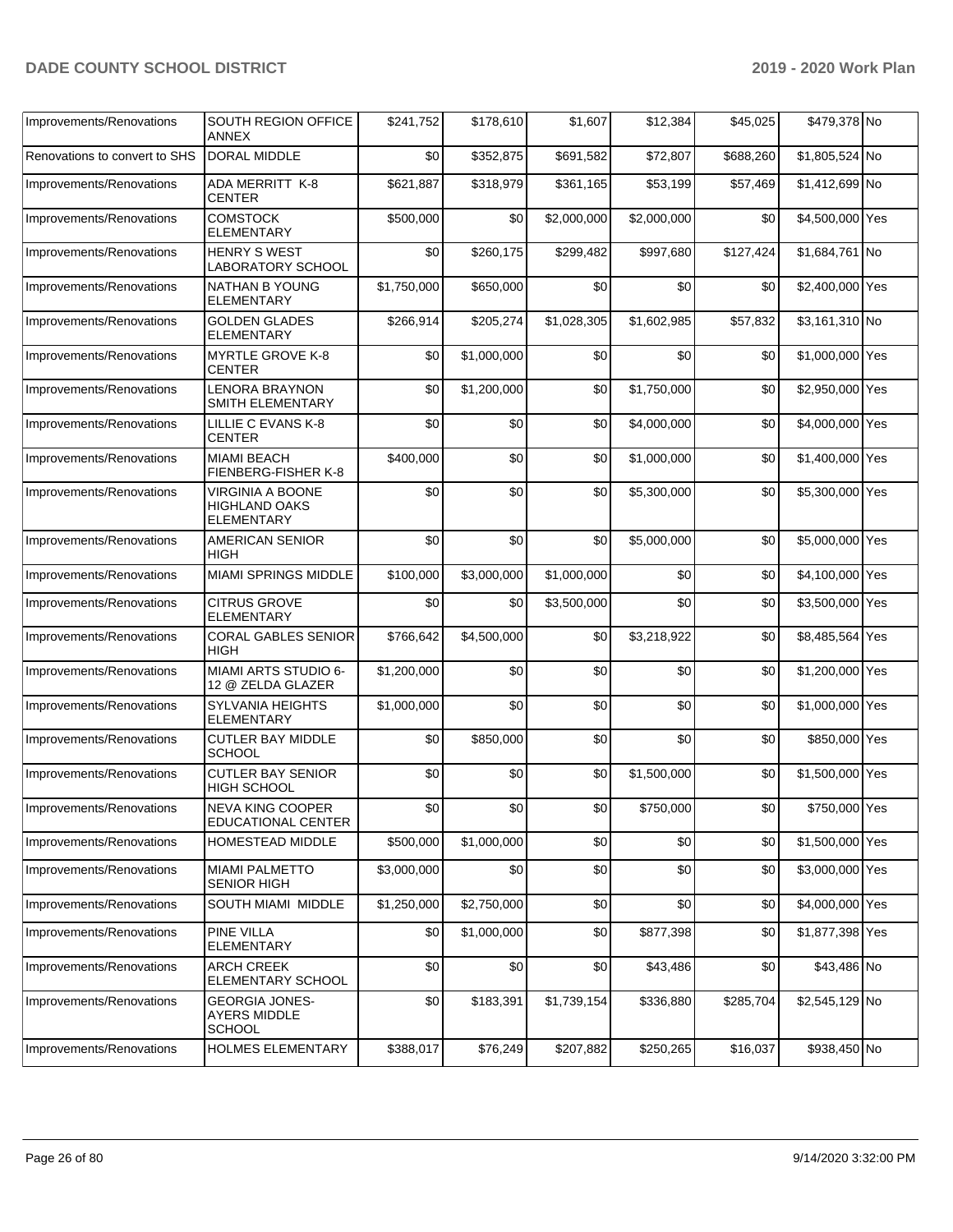| Improvements/Renovations | <b>INTERNATIONAL</b><br><b>STUDIES</b><br>PREPARATORY<br><b>ACADEMY AT GABLES</b> | \$0       | \$0         | \$85,187    | \$0         | \$0         | \$85,187 No     |  |
|--------------------------|-----------------------------------------------------------------------------------|-----------|-------------|-------------|-------------|-------------|-----------------|--|
| Improvements/Renovations | <b>MEDICAL ACADEMY</b><br>FOR SCIENCE AND<br>TECHNOLOGY AT<br><b>HOMESTEAD</b>    | \$0       | \$594,884   | \$199,515   | \$2,125,930 | \$266,500   | \$3,186,829 No  |  |
| Improvements/Renovations | <b>MIAMI CENTRAL</b><br><b>SENIOR HIGH</b>                                        | \$83,504  | \$1,481,131 | \$996,810   | \$2,489,305 | \$116,291   | \$5,167,041 No  |  |
| Improvements/Renovations | <b>NORTH DADE CENTER</b><br>FOR MODERN<br>LANGUAGES                               | \$0       | \$495       | \$125,208   | \$238,346   | \$374,062   | \$738,111 No    |  |
| Improvements/Renovations | NORTH DADE MIDDLE                                                                 | \$0       | \$554,321   | \$601,814   | \$1,004,976 | \$176,615   | \$2,337,726 No  |  |
| Improvements/Renovations | <b>TERRA</b><br><b>ENVIRONMENTAL</b><br><b>RESEARCH INSTITUTE</b>                 | \$0       | \$617,304   | \$200,671   | \$2,636,341 | \$678,676   | \$4,132,992 No  |  |
| Improvements/Renovations | <b>MIAMI LAKES</b><br><b>TECHNOLOGICAL</b><br><b>SENIOR HIGH</b>                  | \$0       | \$6,322,522 | \$2,853,847 | \$1,603,990 | \$1,722,240 | \$12,502,599 No |  |
| Improvements/Renovations | ARCOLA LAKE<br><b>ELEMENTARY</b>                                                  | \$0       | \$1,600,000 | \$0         | \$0         | \$0         | \$1,600,000 Yes |  |
| Improvements/Renovations | <b>BANYAN ELEMENTARY</b>                                                          | \$0       | \$0         | \$2,000,000 | \$0         | \$0         | \$2,000,000 Yes |  |
| Improvements/Renovations | <b>BLUE LAKES K-8</b><br><b>CENTER</b>                                            | \$0       | \$1,200,000 | \$0         | \$0         | \$0         | \$1,200,000 Yes |  |
| Improvements/Renovations | <b>CHAPMAN HOUSE</b>                                                              | \$0       | \$500,000   | \$0         | \$0         | \$0         | \$500,000 Yes   |  |
| Improvements/Renovations | <b>COCONUT GROVE</b><br><b>ELEMENTARY</b>                                         | \$400,000 | \$0         | \$0         | \$0         | \$0         | \$400,000 Yes   |  |
| Improvements/Renovations | <b>COCONUT PALM K-8</b><br><b>ACADEMY</b>                                         | \$450,000 | \$0         | \$0         | \$0         | \$0         | \$450,000 Yes   |  |
| Improvements/Renovations | <b>CORAL PARK</b><br><b>ELEMENTARY</b>                                            | \$245,000 | \$0         | \$0         | \$0         | \$0         | \$245,000 Yes   |  |
| Improvements/Renovations | <b>CORAL TERRACE</b><br><b>ELEMENTARY</b>                                         | \$200,000 | \$0         | \$0         | \$0         | \$0         | \$200,000 Yes   |  |
| Improvements/Renovations | CORAL WAY K-8<br><b>CENTER</b>                                                    | \$0       | \$2,200,000 | \$0         | \$0         | \$0         | \$2,200,000 Yes |  |
| Improvements/Renovations | <b>CUTLER RIDGE</b><br><b>ELEMENTARY</b>                                          | \$0       | \$0         | \$0         | \$1,500,000 | \$0         | \$1,500,000 Yes |  |
| Improvements/Renovations | DEVON AIRE K-8<br><b>CENTER</b>                                                   | \$475,000 | \$0         | \$0         | \$0         | \$0         | \$475,000 Yes   |  |
| Improvements/Renovations | DR. HENRY E. PERRINE<br>ACADEMY OF THE ARTS                                       | \$100,000 | \$0         | \$0         | \$0         | \$0         | \$100,000 Yes   |  |
| Improvements/Renovations | DR. WILLIAM A<br>CHAPMAN<br><b>ELEMENTARY</b>                                     | \$0       | \$500,000   | \$0         | \$0         | \$0         | \$500,000 Yes   |  |
| Improvements/Renovations | <b>EARLINGTON HEIGHTS</b><br>ELEMENTARY                                           | \$0       | \$0         | \$0         | \$0         | \$6,300,000 | \$6,300,000 Yes |  |
| Improvements/Renovations | <b>EMERSON</b><br><b>ELEMENTARY</b>                                               | \$0       | \$0         | \$0         | \$5,000,000 | \$0         | \$5,000,000 Yes |  |
| Improvements/Renovations | <b>EVERGLADES K-8</b><br><b>CENTER</b>                                            | \$0       | \$1,000,000 | \$0         | \$0         | \$0         | \$1,000,000 Yes |  |
| Improvements/Renovations | FELIX VARELA SENIOR<br><b>HIGH</b>                                                | \$920,000 | \$0         | \$0         | \$0         | \$0         | \$920,000 Yes   |  |
| Improvements/Renovations | <b>FLORIDA CITY</b><br>ELEMENTARY                                                 | \$0       | \$1,200,000 | \$0         | \$0         | \$0         | \$1,200,000 Yes |  |
| Improvements/Renovations | <b>FRANCES S TUCKER</b><br>ELEMENTARY                                             | \$0       | \$0         | \$2,200,000 | \$0         | \$0         | \$2,200,000 Yes |  |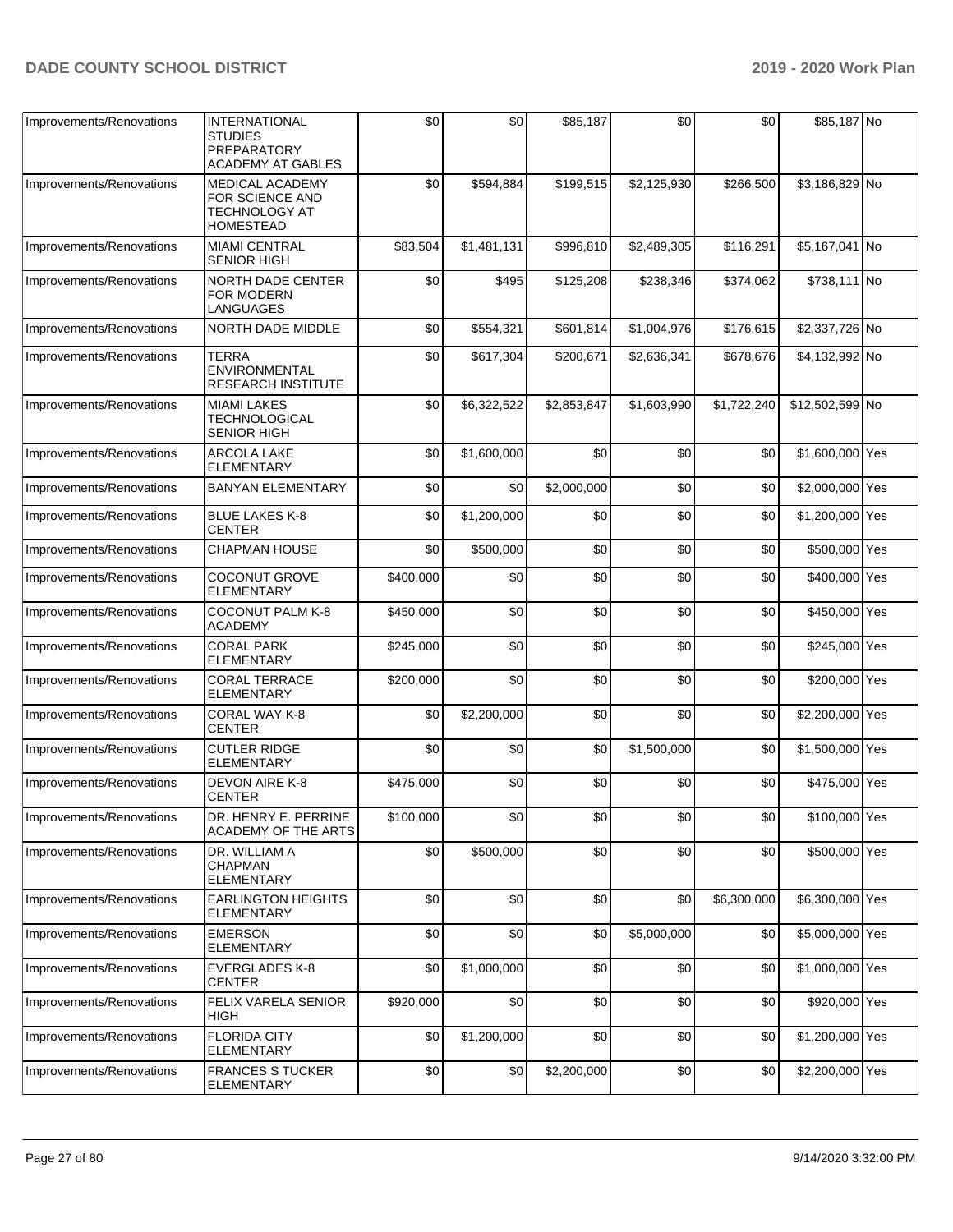| Improvements/Renovations | GEORGE WASHINGTON<br><b>CARVER MIDDLE</b>           | \$0           | \$0         | \$0                                                     | \$3,500,000 | \$0       | \$3,500,000 Yes     |  |
|--------------------------|-----------------------------------------------------|---------------|-------------|---------------------------------------------------------|-------------|-----------|---------------------|--|
| Improvements/Renovations | <b>GLADES MIDDLE</b>                                | \$0           | \$2,000,000 | \$1,000,000                                             | \$0         | \$0       | \$3,000,000 Yes     |  |
| Improvements/Renovations | <b>GULFSTREAM</b><br><b>ELEMENTARY</b>              | \$0           | \$500,000   | \$0                                                     | \$0         | \$0       | \$500,000 Yes       |  |
| Improvements/Renovations | <b>HENRY E S REEVES</b><br><b>ELEMENTARY</b>        | \$0           | \$2,365,500 | \$0                                                     | \$0         | \$0       | \$2,365,500 Yes     |  |
| Improvements/Renovations | HIALEAH MIDDLE                                      | \$1,337,374   | \$1,000,282 | \$0                                                     | \$0         | \$0       | \$2,337,656 Yes     |  |
| Improvements/Renovations | JOSE DE DIEGO MIDDLE                                | \$250,000     | \$0         | \$0                                                     | \$0         | \$0       | \$250,000 Yes       |  |
| Improvements/Renovations | <b>LAMAR LOUIS CURRY</b><br><b>MIDDLE</b>           | \$425,000     | \$0         | \$0                                                     | \$0         | \$0       | \$425,000 Yes       |  |
| Improvements/Renovations | M A MILAM K-8 CENTER                                | \$1,300,000   | \$0         | \$0                                                     | \$0         | \$0       | \$1,300,000 Yes     |  |
| Improvements/Renovations | <b>MANDARIN LAKES K-8</b><br><b>ACADEMY</b>         | \$450,000     | \$0         | \$0                                                     | \$0         | \$0       | \$450,000 Yes       |  |
| Improvements/Renovations | <b>MIAMI BEACH SENIOR</b><br><b>HIGH</b>            | \$645,372     | \$0         | \$0                                                     | \$0         | \$0       | \$645,372 Yes       |  |
| Improvements/Renovations | <b>MIAMI EDISON SENIOR</b><br><b>HIGH</b>           | \$0           | \$0         | \$0                                                     | \$5,000,000 | \$0       | \$5,000,000 Yes     |  |
| Improvements/Renovations | <b>MIAMI MACARTHUR</b><br><b>EDUCATIONAL CENTER</b> | \$250,000     | \$0         | \$0                                                     | \$0         | \$0       | \$250,000 Yes       |  |
| Improvements/Renovations | NORTH HIALEAH<br><b>ELEMENTARY</b>                  | \$0           | \$0         | \$1,000,000                                             | \$0         | \$0       | \$1,000,000 Yes     |  |
| Improvements/Renovations | <b>OJUS ELEMENTARY</b>                              | \$100,000     | \$0         | \$0                                                     | \$0         | \$0       | \$100,000 Yes       |  |
| Improvements/Renovations | <b>RICHMOND HEIGHTS</b><br><b>MIDDLE</b>            | \$850,000     | \$0         | \$0                                                     | \$0         | \$0       | \$850,000 Yes       |  |
| Improvements/Renovations | <b>SOUTHSIDE</b><br><b>ELEMENTARY</b>               | \$300,000     | \$0         | \$0                                                     | \$0         | \$0       | \$300,000 Yes       |  |
| Improvements/Renovations | <b>SUNSET ELEMENTARY</b>                            | \$0           | \$0         | \$1,000,000                                             | \$5,500,000 | \$0       | \$6,500,000 Yes     |  |
| Improvements/Renovations | <b>SWEETWATER</b><br><b>ELEMENTARY</b>              | \$0           | \$575,000   | \$0                                                     | \$0         | \$0       | \$575,000 Yes       |  |
| Improvements/Renovations | <b>WESTVIEW MIDDLE</b>                              | \$2,300,000   | \$0         | \$0                                                     | \$0         | \$0       | \$2,300,000 Yes     |  |
| Improvements/Renovations | <b>WHISPERING PINES</b><br><b>ELEMENTARY</b>        | \$75,000      | \$0         | \$0                                                     | \$0         | \$0       | \$75,000 Yes        |  |
| Improvements/Renovations | <b>BISCAYNE BEACH</b><br><b>ELEMENTARY</b>          | \$428,061     | \$280,671   | \$2,073,549                                             | \$593,827   | \$187,642 | \$3,563,750 No      |  |
|                          |                                                     | \$150,502,572 |             | \$378,116,460 \$382,770,952 \$456,204,273 \$169,447,631 |             |           | \$1,537,041,8<br>88 |  |

#### **Additional Project Schedules**

Any projects that are not identified in the last approved educational plant survey.

Nothing reported for this section.

**Non Funded Growth Management Project Schedules**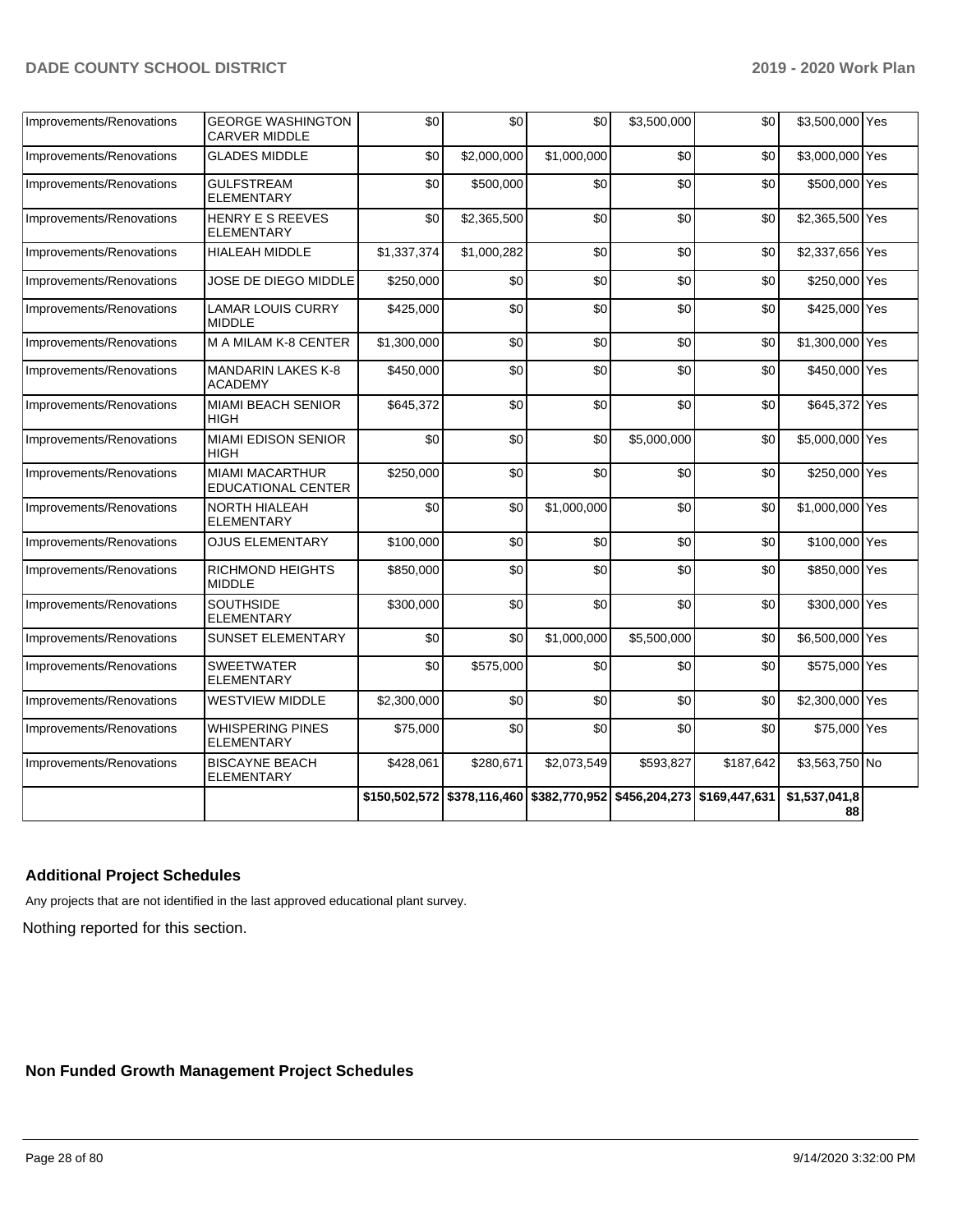Schedule indicating which projects, due to planned development, that CANNOT be funded from current revenues projected over the next five years.

Nothing reported for this section.

# **Tracking**

# **Capacity Tracking**

| Location                                                     | $2019 -$<br>2020 Satis.<br>Stu. Sta. | Actual<br>$2019 -$<br><b>2020 FISH</b><br>Capacity | Actual<br>$2018 -$<br>2019<br><b>COFTE</b> | # Class<br><b>Rooms</b> | Actual<br>Average<br>$2019 -$<br>2020 Class<br><b>Size</b> | Actual<br>$2019 -$<br>2020<br><b>Utilization</b> | <b>New</b><br>Stu.<br>Capacity | <b>New</b><br>Rooms to<br>be<br>Added/Re<br>moved | Projected<br>$2023 -$<br>2024<br><b>COFTE</b> | Projected<br>$2023 -$<br>2024<br><b>Utilization</b> | Projected<br>$2023 -$<br>2024 Class<br><b>Size</b> |
|--------------------------------------------------------------|--------------------------------------|----------------------------------------------------|--------------------------------------------|-------------------------|------------------------------------------------------------|--------------------------------------------------|--------------------------------|---------------------------------------------------|-----------------------------------------------|-----------------------------------------------------|----------------------------------------------------|
| AIR BASE K-8 CENTER<br>FOR INTERNATIONAL<br><b>EDUCATION</b> | 1,409                                | 1,268                                              | 1,074                                      | 67                      | 16                                                         | 85.00 %                                          | $\Omega$                       | $\Omega$                                          | 951                                           | 75.00 %                                             | 14                                                 |
| <b>LENORA BRAYNON</b><br>SMITH ELEMENTARY                    | 754                                  | 754                                                | 414                                        | 39                      | 11                                                         | 55.00 %                                          | $\Omega$                       | $\Omega$                                          | 307                                           | 41.00%                                              | 8                                                  |
| <b>ARCOLA LAKE</b><br><b>ELEMENTARY</b>                      | 778                                  | 778                                                | 502                                        | 42                      | 12                                                         | 65.00 %                                          | 0                              | $\Omega$                                          | 421                                           | 54.00 %                                             | 10                                                 |
| <b>AUBURNDALE</b><br><b>ELEMENTARY</b>                       | 1,037                                | 1,037                                              | 805                                        | 56                      | 14                                                         | 78.00 %                                          | $\Omega$                       | $\Omega$                                          | 757                                           | 73.00 %                                             | 14                                                 |
| <b>AVOCADO</b><br><b>ELEMENTARY</b>                          | 869                                  | 869                                                | 554                                        | 44                      | 13                                                         | 64.00 %                                          | $\Omega$                       | $\Omega$                                          | 438                                           | 50.00 %                                             | 10                                                 |
| <b>BANYAN ELEMENTARY</b>                                     | 540                                  | 540                                                | 299                                        | 28                      | 11                                                         | 55.00 %                                          | 0                              | $\Omega$                                          | 298                                           | 55.00 %                                             | 11                                                 |
| <b>RUTH K BROAD-BAY</b><br><b>HARBOR K-8 CENTER</b>          | 1,474                                | 1,326                                              | 1,351                                      | 72                      | 19                                                         | 102.00%                                          | 0                              | $\Omega$                                          | 1.184                                         | 89.00 %                                             | 16                                                 |
| <b>ETHEL KOGER</b><br><b>BECKHAM</b><br><b>ELEMENTARY</b>    | 1.103                                | 1.103                                              | 745                                        | 57                      | 13                                                         | 68.00 %                                          | $\Omega$                       | $\Omega$                                          | 978                                           | 89.00 %                                             | 17                                                 |
| <b>BEL-AIRE ELEMENTARY</b>                                   | 750                                  | 750                                                | 265                                        | 33                      | 8                                                          | 35.00 %                                          | $-134$                         | $-7$                                              | 242                                           | 39.00 %                                             | 9                                                  |
| <b>BENT TREE</b><br><b>ELEMENTARY</b>                        | 641                                  | 641                                                | 394                                        | 34                      | 12                                                         | 61.00%                                           | $\Omega$                       | $\Omega$                                          | 384                                           | 60.00 %                                             | 11                                                 |
| <b>BISCAYNE BEACH</b><br><b>ELEMENTARY</b>                   | 822                                  | 822                                                | 667                                        | 43                      | 16                                                         | 81.00%                                           | $\Omega$                       | $\Omega$                                          | 600                                           | 73.00 %                                             | 14                                                 |
| <b>BISCAYNE GARDENS</b><br>ELEMENTARY                        | 699                                  | 699                                                | 506                                        | 37                      | 14                                                         | 72.00 %                                          | 0                              | $\mathbf 0$                                       | 471                                           | 67.00 %                                             | 13                                                 |
| VAN E BLANTON<br><b>ELEMENTARY</b>                           | 616                                  | 616                                                | 491                                        | 32                      | 15                                                         | 80.00 %                                          | $\Omega$                       | $\Omega$                                          | 461                                           | 75.00 %                                             | 14                                                 |
| BLUE LAKES K-8<br><b>CENTER</b>                              | 679                                  | 611                                                | 427                                        | 43                      | 10                                                         | 70.00%                                           | $\Omega$                       | $\Omega$                                          | 398                                           | 65.00 %                                             | 9                                                  |
| <b>BOWMAN ASHE/DOOLIN</b><br>K-8 ACADEMY                     | 2,142                                | 1,927                                              | 905                                        | 103                     | 9                                                          | 47.00 %                                          | $\Omega$                       | $\Omega$                                          | 874                                           | 45.00 %                                             | 8                                                  |
| <b>BRENTWOOD</b><br><b>ELEMENTARY</b>                        | 874                                  | 874                                                | 509                                        | 29                      | 18                                                         | 58.00 %                                          | $\Omega$                       | $\Omega$                                          | 478                                           | 55.00 %                                             | 16                                                 |
| JAMES H BRIGHT<br>ELEMENTARY                                 | 848                                  | 848                                                | 570                                        | 36                      | 16                                                         | 67.00 %                                          | $\mathbf 0$                    | $\Omega$                                          | 579                                           | 68.00 %                                             | 16                                                 |
| <b>BROADMOOR</b><br><b>ELEMENTARY</b>                        | 708                                  | 708                                                | 436                                        | 34                      | 13                                                         | 62.00 %                                          | 0                              | $\Omega$                                          | 405                                           | 57.00 %                                             | 12                                                 |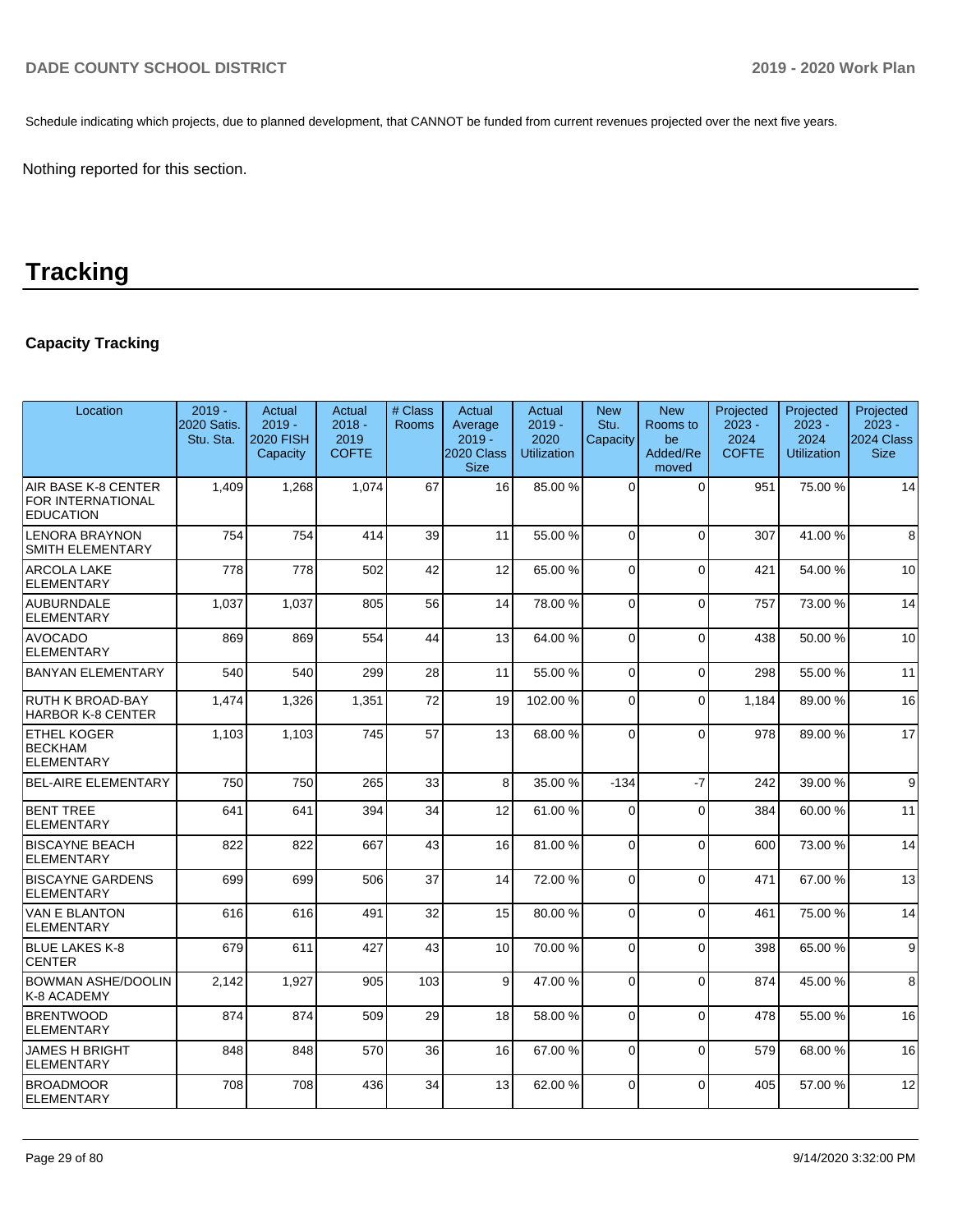| lw j bryan<br><b>ELEMENTARY</b>                      | 762   | 762   | 694   | 39 | 18             | 91.00 % | 0              | $\mathbf 0$ | 612   | 80.00 % | 16             |
|------------------------------------------------------|-------|-------|-------|----|----------------|---------|----------------|-------------|-------|---------|----------------|
| YOUNG MEN'S<br><b>PREPARATORY</b><br><b>ACADEMY</b>  | 486   | 486   | 211   | 20 | 11             | 43.00 % | $\Omega$       | $\Omega$    | 195   | 40.00%  | 10             |
| <b>BUNCHE PARK</b><br><b>ELEMENTARY</b>              | 388   | 388   | 344   | 22 | 16             | 89.00 % | $\Omega$       | $\mathbf 0$ | 336   | 87.00 % | 15             |
| <b>CAMPBELL DRIVE K-8</b><br><b>CENTER</b>           | 1,356 | 1,220 | 1,020 | 67 | 15             | 84.00 % | $-32$          | $-2$        | 923   | 78.00 % | 14             |
| CARIBBEAN K-8<br><b>CENTER</b>                       | 995   | 895   | 711   | 53 | 13             | 79.00 % | $\mathbf 0$    | $\mathbf 0$ | 726   | 81.00%  | 14             |
| <b>CALUSA ELEMENTARY</b>                             | 792   | 792   | 791   | 40 | 20             | 100.00% | $\Omega$       | $\mathbf 0$ | 679   | 86.00 % | 17             |
| <b>CAROL CITY</b><br><b>ELEMENTARY</b>               | 806   | 806   | 335   | 42 | 8              | 42.00%  | $\Omega$       | $\mathbf 0$ | 337   | 42.00 % | 8              |
| <b>GEORGE WASHINGTON</b><br><b>CARVER ELEMENTARY</b> | 486   | 486   | 419   | 25 | 17             | 86.00 % | -44            | $-2$        | 352   | 80.00 % | 15             |
| <b>MIAMI BEACH</b><br>FIENBERG-FISHER K-8            | 995   | 895   | 826   | 51 | 16             | 92.00%  | $\Omega$       | $\mathbf 0$ | 765   | 85.00 % | 15             |
| DR. WILLIAM A<br><b>CHAPMAN</b><br><b>ELEMENTARY</b> | 620   | 620   | 441   | 32 | 14             | 71.00 % | $\Omega$       | $\Omega$    | 404   | 65.00 % | 13             |
| <b>CITRUS GROVE</b><br><b>ELEMENTARY</b>             | 772   | 772   | 565   | 39 | 14             | 73.00 % | $\Omega$       | $\Omega$    | 539   | 70.00 % | 14             |
| <b>CLAUDE PEPPER</b><br><b>ELEMENTARY</b>            | 932   | 932   | 549   | 49 | 11             | 59.00 % | $\Omega$       | $\mathbf 0$ | 473   | 51.00 % | 10             |
| <b>COCONUT GROVE</b><br><b>ELEMENTARY</b>            | 458   | 458   | 436   | 23 | 19             | 95.00 % | $\Omega$       | $\mathbf 0$ | 408   | 89.00 % | 18             |
| <b>COLONIAL DRIVE</b><br><b>ELEMENTARY</b>           | 460   | 460   | 290   | 24 | 12             | 63.00 % | 0              | $\mathbf 0$ | 257   | 56.00 % | 11             |
| <b>COMSTOCK</b><br><b>ELEMENTARY</b>                 | 501   | 591   | 504   | 26 | 19             | 85.00 % | $\Omega$       | $\mathbf 0$ | 415   | 70.00 % | 16             |
| <b>NEVA KING COOPER</b><br><b>EDUCATIONAL CENTER</b> | 130   | 130   | 97    | 13 | $\overline{7}$ | 74.00 % | $\Omega$       | $\Omega$    | 88    | 68.00 % | $\overline{7}$ |
| <b>CORAL GABLES</b><br>PREPARATORY<br><b>ACADEMY</b> | 952   | 856   | 959   | 47 | 20             | 112.00% | $\Omega$       | $\Omega$    | 789   | 92.00 % | 17             |
| <b>CORAL PARK</b><br><b>ELEMENTARY</b>               | 1,060 | 1,060 | 979   | 54 | 18             | 92.00 % | $\Omega$       | $\Omega$    | 953   | 90.00 % | 18             |
| <b>CORAL REEF</b><br><b>ELEMENTARY</b>               | 932   | 932   | 850   | 49 | 17             | 91.00 % | $\Omega$       | $\Omega$    | 815   | 87.00 % | 17             |
| <b>CORAL TERRACE</b><br><b>ELEMENTARY</b>            | 614   | 614   | 403   | 31 | 13             | 66.00%  | $\mathbf{O}$   | $\mathbf 0$ | 362   | 59.00 % | 12             |
| CORAL WAY K-8<br><b>CENTER</b>                       | 1,527 | 1,503 | 1,227 | 76 | 16             | 82.00 % | 0              | $\mathbf 0$ | 1,205 | 80.00 % | 16             |
| <b>CRESTVIEW</b><br>ELEMENTARY                       | 884   | 884   | 285   | 44 | 6              | 32.00 % | $\mathbf 0$    | $\mathbf 0$ | 310   | 35.00 % | $\overline{7}$ |
| <b>CUTLER RIDGE</b><br>ELEMENTARY                    | 982   | 982   | 387   | 48 | 8 <sup>1</sup> | 39.00 % | $\overline{0}$ | $\mathbf 0$ | 393   | 40.00 % | 8              |
| CYPRESS K-8 CENTER                                   | 550   | 495   | 355   | 29 | 12             | 72.00 % | $\mathbf 0$    | $\mathbf 0$ | 329   | 66.00 % | 11             |
| <b>DEVON AIRE K-8</b><br><b>CENTER</b>               | 1,546 | 1,391 | 1,442 | 71 | 20             | 104.00% | 0              | $\mathbf 0$ | 1,288 | 93.00 % | 18             |
| <b>FREDERICK DOUGLASS</b><br><b>ELEMENTARY</b>       | 275   | 275   | 252   | 15 | 17             | 92.00 % | 186            | 9           | 392   | 85.00 % | 16             |
| MARJORY STONEMAN<br>DOUGLAS<br>ELEMENTARY            | 1,321 | 1,321 | 798   | 72 | 11             | 60.00 % | $\mathbf 0$    | $\mathbf 0$ | 776   | 59.00 % | 11             |
| CHARLES R DREW K-8<br><b>CENTER</b>                  | 658   | 592   | 509   | 33 | 15             | 86.00 % | $\mathbf 0$    | $\mathbf 0$ | 473   | 80.00 % | 14             |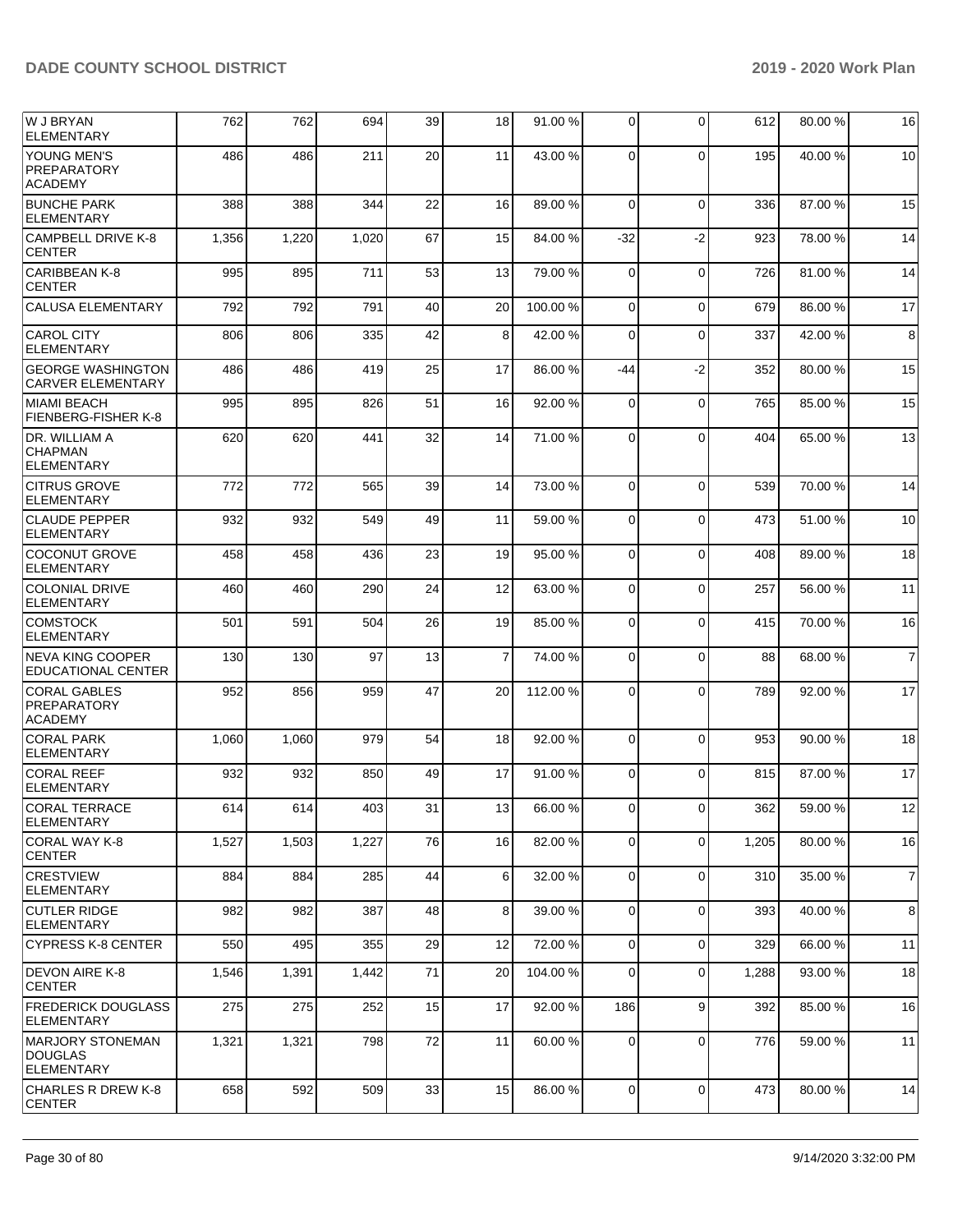| <b>PAUL LAURENCE</b><br><b>DUNBAR K-8 CENTER</b>                     | 875   | 787   | 309 | 49 | 6  | 39.00 % | $\Omega$       | $\Omega$    | 280 | 36.00 % | 6              |
|----------------------------------------------------------------------|-------|-------|-----|----|----|---------|----------------|-------------|-----|---------|----------------|
| JOHN G DUPUIS<br><b>ELEMENTARY</b>                                   | 739   | 739   | 451 | 38 | 12 | 61.00%  | $-116$         | $-5$        | 407 | 65.00 % | 12             |
| <b>AMELIA EARHART</b><br><b>ELEMENTARY</b>                           | 518   | 518   | 426 | 31 | 14 | 82.00 % | 0              | $\mathbf 0$ | 411 | 79.00 % | 13             |
| <b>EARLINGTON HEIGHTS</b><br><b>ELEMENTARY</b>                       | 656   | 656   | 433 | 34 | 13 | 66.00 % | $\Omega$       | $\mathbf 0$ | 387 | 59.00 % | 11             |
| <b>EDISON PARK K-8</b><br><b>CENTER</b>                              | 682   | 613   | 476 | 36 | 13 | 78.00 % | $\Omega$       | $\Omega$    | 436 | 71.00 % | 12             |
| <b>EMERSON</b><br><b>ELEMENTARY</b>                                  | 576   | 576   | 337 | 30 | 11 | 59.00 % | $\mathbf 0$    | $\mathbf 0$ | 322 | 56.00 % | 11             |
| LILLIE C EVANS K-8<br><b>CENTER</b>                                  | 721   | 648   | 340 | 37 | 9  | 52.00 % | $\Omega$       | $\mathbf 0$ | 255 | 39.00 % | $\overline{7}$ |
| <b>EVERGLADES K-8</b><br><b>CENTER</b>                               | 1,320 | 1,188 | 950 | 63 | 15 | 80.00 % | $-101$         | $-4$        | 896 | 82.00 % | 15             |
| <b>DAVID FAIRCHILD</b><br><b>ELEMENTARY</b>                          | 728   | 728   | 558 | 36 | 15 | 77.00 % | $-18$          | $-1$        | 511 | 72.00 % | 15             |
| FAIRLAWN<br><b>ELEMENTARY</b>                                        | 612   | 612   | 588 | 30 | 20 | 96.00 % | $\Omega$       | $\mathbf 0$ | 522 | 85.00 % | 17             |
| <b>FLAGAMI ELEMENTARY</b>                                            | 504   | 504   | 357 | 26 | 14 | 71.00 % | $\mathbf 0$    | $\mathbf 0$ | 382 | 76.00 % | 15             |
| <b>HENRY M FLAGLER</b><br><b>ELEMENTARY</b>                          | 938   | 938   | 643 | 47 | 14 | 69.00 % | 0              | $\mathbf 0$ | 663 | 71.00 % | 14             |
| <b>FLAMINGO</b><br><b>ELEMENTARY</b>                                 | 884   | 884   | 569 | 44 | 13 | 64.00%  | $-18$          | $-1$        | 537 | 62.00 % | 12             |
| <b>FLORIDA CITY</b><br><b>ELEMENTARY</b>                             | 848   | 848   | 744 | 42 | 18 | 88.00 % | $\Omega$       | $\mathbf 0$ | 691 | 81.00 % | 16             |
| <b>GLORIA FLOYD</b><br><b>ELEMENTARY</b>                             | 772   | 772   | 460 | 40 | 12 | 60.00%  | $\Omega$       | $\Omega$    | 461 | 60.00 % | 12             |
| <b>BENJAMIN FRANKLIN K-</b><br>8 CENTER                              | 802   | 721   | 531 | 39 | 14 | 74.00 % | 0              | $\mathbf 0$ | 493 | 68.00 % | 13             |
| FULFORD ELEMENTARY                                                   | 503   | 503   | 497 | 27 | 18 | 99.00 % | $\Omega$       | $\mathbf 0$ | 461 | 92.00 % | 17             |
| <b>JACK DAVID GORDON</b><br><b>ELEMENTARY</b>                        | 1,213 | 1,213 | 962 | 66 | 15 | 79.00 % | $-162$         | -9          | 967 | 92.00 % | 17             |
| <b>GOLDEN GLADES</b><br><b>ELEMENTARY</b>                            | 438   | 438   | 190 | 23 | 8  | 43.00 % | $-18$          | $-1$        | 188 | 45.00 % | 9              |
| JOELLA C GOOD<br><b>ELEMENTARY</b>                                   | 963   | 963   | 959 | 51 | 19 | 100.00% | $\mathbf 0$    | $\mathbf 0$ | 866 | 90.00 % | 17             |
| GRATIGNY<br>ELEMENTARY                                               | 686   | 686   | 457 | 37 | 12 | 67.00%  | $\Omega$       | $\Omega$    | 465 | 68.00 % | 13             |
| <b>GREENGLADE</b><br><b>ELEMENTARY</b>                               | 560   | 560   | 447 | 30 | 15 | 80.00 % | 0              | $\Omega$    | 444 | 79.00 % | 15             |
| <b>GREYNOLDS PARK</b><br>ELEMENTARY                                  | 742   | 742   | 668 | 41 | 16 | 90.00 % | $\mathbf 0$    | $\mathbf 0$ | 616 | 83.00 % | 15             |
| GULFSTREAM<br><b>ELEMENTARY</b>                                      | 897   | 897   | 660 | 48 | 14 | 74.00 % | $\Omega$       | $\mathbf 0$ | 607 | 68.00 % | 13             |
| <b>CHARLES R HADLEY</b><br><b>ELEMENTARY</b>                         | 986   | 986   | 836 | 52 | 16 | 85.00 % | $-196$         | -9          | 742 | 94.00 % | 17             |
| <b>JOE HALL ELEMENTARY</b>                                           | 653   | 653   | 427 | 34 | 13 | 65.00 % | $-18$          | $-1$        | 421 | 66.00 % | 13             |
| HIALEAH ELEMENTARY                                                   | 886   | 886   | 605 | 47 | 13 | 68.00 % | 0              | $\mathbf 0$ | 536 | 60.00 % | 11             |
| <b>HIBISCUS ELEMENTARY</b>                                           | 643   | 643   | 489 | 33 | 15 | 76.00 % | $\mathbf 0$    | $\mathbf 0$ | 467 | 73.00 % | 14             |
| <b>VIRGINIA A BOONE</b><br><b>HIGHLAND OAKS</b><br><b>ELEMENTARY</b> | 636   | 636   | 573 | 35 | 16 | 90.00 % | $\mathbf 0$    | $\mathbf 0$ | 482 | 76.00 % | 14             |
| <b>HOLMES ELEMENTARY</b>                                             | 572   | 572   | 413 | 30 | 14 | 72.00 % | $\overline{0}$ | 0           | 454 | 79.00 % | 15             |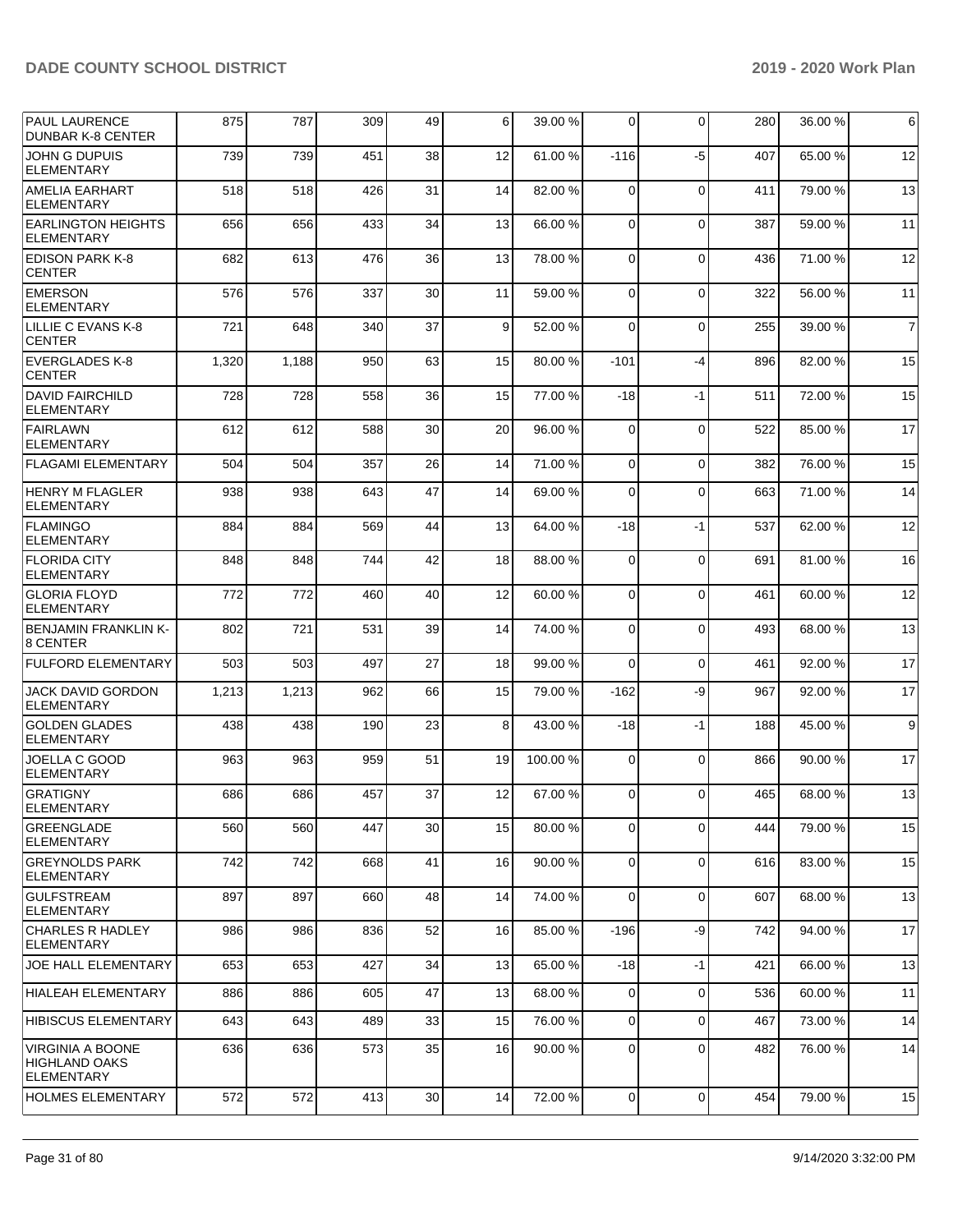| <b>ZORA NEALE HURSTON</b><br>ELEMENTARY                                               | 1,039 | 1,039 | 502   | 53 | 9  | 48.00 % | 0              | $\Omega$    | 487   | 47.00 % | 9           |
|---------------------------------------------------------------------------------------|-------|-------|-------|----|----|---------|----------------|-------------|-------|---------|-------------|
| <b>OLIVER HOOVER</b><br><b>ELEMENTARY</b>                                             | 1,008 | 1,008 | 671   | 52 | 13 | 67.00 % | $-154$         | $-7$        | 644   | 75.00 % | 14          |
| <b>THENA CROWDER</b><br><b>EARLY CHILDHOOD</b><br><b>DIAGNOSTIC SPECIAL</b><br>ED CTR | 197   | 197   | 47    | 8  | 6  | 24.00 % | 0              | $\Omega$    | 41    | 21.00 % | $\,$ 5 $\,$ |
| <b>HOWARD DRIVE</b><br><b>ELEMENTARY</b>                                              | 771   | 771   | 477   | 39 | 12 | 62.00 % | $\Omega$       | $\Omega$    | 506   | 66.00 % | 13          |
| MADIE IVES K-8<br><b>PREPARATORY</b><br><b>ACADEMY</b>                                | 1,167 | 1,167 | 906   | 59 | 15 | 78.00 % | $\mathbf 0$    | $\Omega$    | 665   | 57.00 % | 11          |
| <b>KENDALE ELEMENTARY</b>                                                             | 724   | 724   | 495   | 36 | 14 | 68.00 % | 0              | $\mathbf 0$ | 476   | 66.00 % | 13          |
| <b>KENDALE LAKES</b><br>ELEMENTARY                                                    | 882   | 882   | 729   | 47 | 16 | 83.00 % | 0              | $\Omega$    | 694   | 79.00 % | 15          |
| <b>KENSINGTON PARK</b><br><b>ELEMENTARY</b>                                           | 1,424 | 1,424 | 1,083 | 77 | 14 | 76.00 % | $\mathbf 0$    | $\Omega$    | 954   | 67.00 % | 12          |
| <b>KENWOOD K-8 CENTER</b>                                                             | 1,308 | 1,177 | 1,057 | 64 | 17 | 90.00 % | $-16$          | $-1$        | 861   | 74.00 % | 14          |
| KEY BISCAYNE K-8<br><b>CENTER</b>                                                     | 1,277 | 1,149 | 1,229 | 62 | 20 | 107.00% | 0              | $\mathbf 0$ | 1,065 | 93.00 % | 17          |
| <b>KINLOCH PARK</b><br><b>ELEMENTARY</b>                                              | 818   | 818   | 572   | 39 | 15 | 70.00 % | $\mathbf 0$    | $\mathbf 0$ | 527   | 64.00 % | 14          |
| <b>LAKE STEVENS</b><br><b>ELEMENTARY</b>                                              | 476   | 476   | 254   | 22 | 12 | 53.00 % | $\mathbf 0$    | $\Omega$    | 232   | 49.00 % | 11          |
| <b>LAKEVIEW</b><br><b>ELEMENTARY</b>                                                  | 500   | 500   | 387   | 26 | 15 | 77.00 % | 0              | $\Omega$    | 334   | 67.00 % | 13          |
| LEEWOOD K-8 CENTER                                                                    | 1,130 | 1,017 | 732   | 41 | 18 | 72.00 % | $-36$          | $-2$        | 696   | 71.00 % | 18          |
| WILLIAM H. LEHMAN<br>ELEMENTARY                                                       | 935   | 935   | 614   | 49 | 13 | 66.00 % | 0              | $\mathbf 0$ | 592   | 63.00 % | 12          |
| <b>LEISURE CITY K-8</b><br><b>CENTER</b>                                              | 1,348 | 1,213 | 959   | 67 | 14 | 79.00 % | -81            | $-5$        | 832   | 73.00 % | 13          |
| LAURA C SAUNDERS<br><b>ELEMENTARY</b>                                                 | 819   | 819   | 597   | 45 | 13 | 73.00 % | 0              | $\Omega$    | 516   | 63.00 % | 11          |
| <b>LIBERTY CITY</b><br><b>ELEMENTARY</b>                                              | 830   | 830   | 254   | 43 | 6  | 31.00 % | 0              | $\Omega$    | 259   | 31.00 % | 6           |
| JESSE J. McCRARY JR.<br>ELEMENTARY SCHOOL                                             | 674   | 674   | 485   | 35 | 14 | 72.00 % | $\mathbf 0$    | $\Omega$    | 480   | 71.00 % | 14          |
| <b>LORAH PARK</b><br><b>ELEMENTARY</b>                                                | 564   | 564   | 303   | 15 | 20 | 54.00 % | 0              | $\Omega$    | 250   | 44.00 % | 17          |
| <b>TOUSSAINT</b><br>L'OUVERTURE<br><b>ELEMENTARY</b>                                  | 682   | 682   | 367   | 35 | 10 | 54.00 % | 0              | $\mathbf 0$ | 325   | 48.00 % | 9           |
| <b>LUDLAM ELEMENTARY</b>                                                              | 446   | 446   | 310   | 23 | 13 | 69.00 % | $\mathbf 0$    | $\Omega$    | 307   | 69.00 % | 13          |
| FRANK CRAWFORD<br> MARTIN K-8 CENTER                                                  | 1,470 | 1,323 | 1,043 | 71 | 15 | 79.00 % | $-16$          | $-1$        | 1,013 | 78.00 % | 14          |
| <b>WESLEY MATTHEWS</b><br><b>ELEMENTARY</b>                                           | 703   | 703   | 426   | 39 | 11 | 61.00%  | $\mathbf 0$    | $\mathbf 0$ | 408   | 58.00 % | 10          |
| <b>MEADOWLANE</b><br><b>ELEMENTARY</b>                                                | 976   | 976   | 727   | 50 | 15 | 74.00 % | 0              | $\mathbf 0$ | 683   | 70.00%  | 14          |
| MELROSE<br><b>ELEMENTARY</b>                                                          | 590   | 590   | 393   | 31 | 13 | 67.00 % | 0              | $\mathbf 0$ | 325   | 55.00 % | 10          |
| IMIAMI GARDENS<br><b>ELEMENTARY</b>                                                   | 412   | 412   | 249   | 20 | 12 | 60.00 % | $\mathbf 0$    | $\mathbf 0$ | 231   | 56.00 % | 12          |
| <b>MIAMI HEIGHTS</b><br><b>ELEMENTARY</b>                                             | 1,273 | 1,273 | 741   | 69 | 11 | 58.00 % | $\overline{0}$ | $\mathbf 0$ | 726   | 57.00 % | 11          |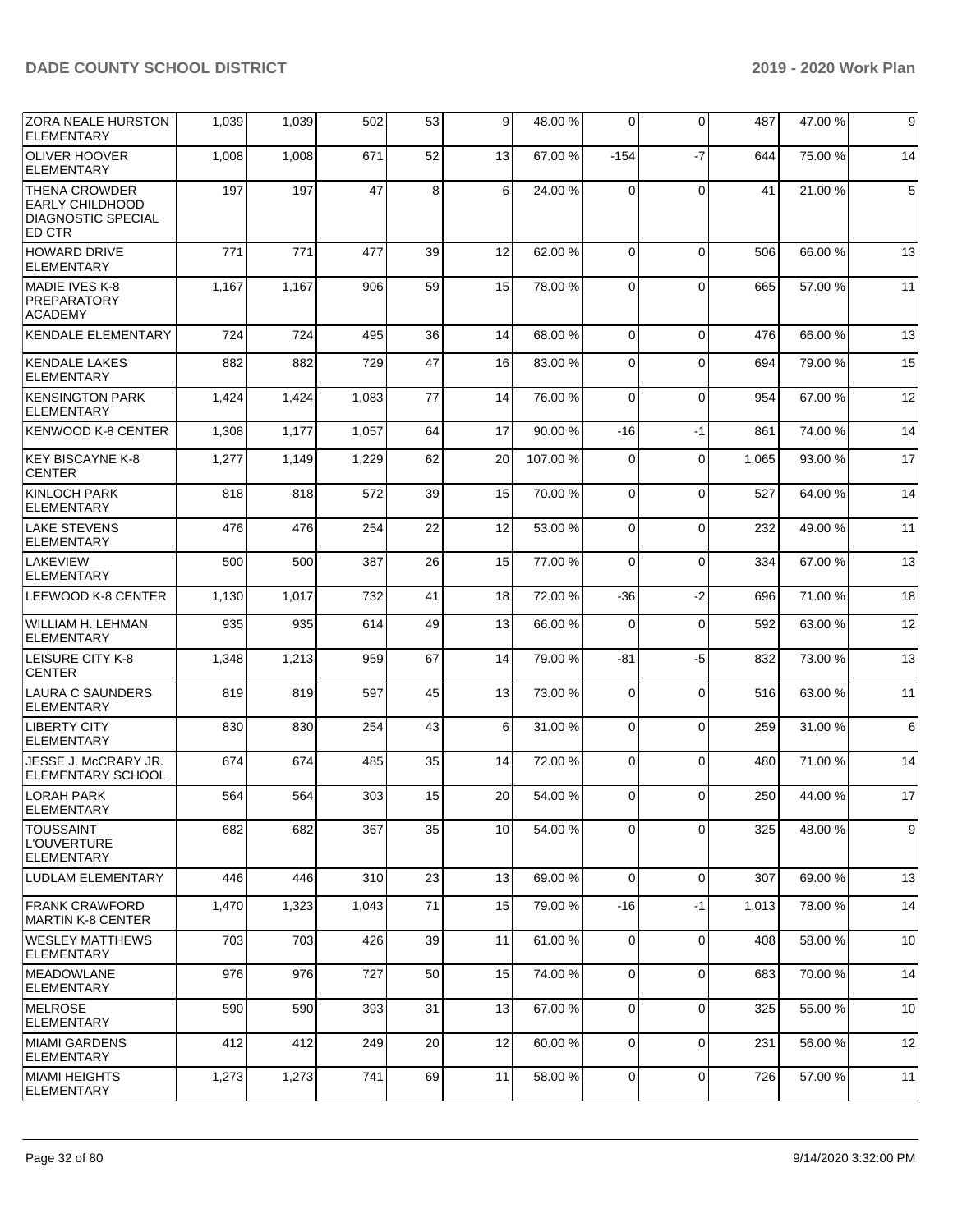| MIAMI LAKES K-8<br><b>CENTER</b>                         | 1,516 | 1,364 | 1,266 | 76 | 17           | 93.00 % | $\Omega$       | 0           | 1,136 | 83.00 % | 15             |
|----------------------------------------------------------|-------|-------|-------|----|--------------|---------|----------------|-------------|-------|---------|----------------|
| <b>MIAMI SHORES</b><br><b>ELEMENTARY</b>                 | 750   | 750   | 663   | 39 | 17           | 88.00%  | $-36$          | $-2$        | 620   | 87.00 % | 17             |
| <b>MIAMI SPRINGS</b><br><b>ELEMENTARY</b>                | 602   | 602   | 382   | 31 | 12           | 63.00 % | $\Omega$       | $\mathbf 0$ | 327   | 54.00 % | 11             |
| M A MILAM K-8 CENTER                                     | 1,058 | 1,024 | 878   | 54 | 16           | 86.00 % | $\Omega$       | 0           | 806   | 79.00 % | 15             |
| <b>PHYLLIS R MILLER</b><br><b>ELEMENTARY</b>             | 731   | 731   | 595   | 41 | 15           | 81.00%  | $\Omega$       | $\Omega$    | 573   | 78.00 % | 14             |
| MORNINGSIDE K-8<br><b>CENTER</b>                         | 740   | 666   | 499   | 38 | 13           | 75.00 % | $\Omega$       | $\Omega$    | 452   | 68.00 % | 12             |
| <b>ROBERT RUSSA MOTON</b><br><b>ELEMENTARY</b>           | 715   | 715   | 312   | 35 | 9            | 44.00 % | $\mathbf 0$    | $\mathbf 0$ | 267   | 37.00 % | 8              |
| MYRTLE GROVE K-8<br><b>CENTER</b>                        | 756   | 680   | 418   | 38 | 11           | 62.00 % | $\Omega$       | $\Omega$    | 447   | 66.00 % | 12             |
| MIAMI MACARTHUR<br><b>EDUCATIONAL CENTER</b>             | 714   | 714   | 105   | 33 | $\mathbf{3}$ | 15.00 % | $-159$         | $-7$        | 92    | 17.00 % | $\overline{4}$ |
| <b>NATURAL BRIDGE</b><br><b>ELEMENTARY</b>               | 668   | 668   | 629   | 34 | 19           | 94.00 % | $\mathbf 0$    | $\mathbf 0$ | 524   | 78.00 % | 15             |
| NORLAND<br><b>ELEMENTARY</b>                             | 708   | 708   | 662   | 36 | 18           | 94.00 % | $\Omega$       | $\Omega$    | 591   | 83.00 % | 16             |
| <b>NORTH BEACH</b><br><b>ELEMENTARY</b>                  | 891   | 891   | 1,034 | 47 | 22           | 116.00% | $\Omega$       | $\Omega$    | 819   | 92.00 % | 17             |
| <b>BARBARA HAWKINS</b><br><b>ELEMENTARY</b>              | 492   | 492   | 265   | 26 | 10           | 54.00 % | $\mathbf 0$    | $\mathbf 0$ | 233   | 47.00 % | 9              |
| NORTH COUNTY K-8<br><b>CENTER</b>                        | 724   | 651   | 392   | 32 | 12           | 60.00 % | $\Omega$       | $\Omega$    | 344   | 53.00 % | 11             |
| NORTH GLADE<br><b>ELEMENTARY</b>                         | 508   | 508   | 210   | 24 | 9            | 41.00 % | $\Omega$       | $\Omega$    | 226   | 44.00%  | 9              |
| <b>NORTH HIALEAH</b><br><b>ELEMENTARY</b>                | 688   | 688   | 500   | 31 | 16           | 73.00 % | $\mathbf 0$    | $\Omega$    | 474   | 69.00 % | 15             |
| NORTH MIAMI<br><b>ELEMENTARY</b>                         | 764   | 764   | 450   | 40 | 11           | 59.00 % | $\Omega$       | $\Omega$    | 415   | 54.00 % | 10             |
| <b>NORTH TWIN LAKES</b><br><b>ELEMENTARY</b>             | 551   | 551   | 451   | 29 | 16           | 82.00%  | $\Omega$       | $\Omega$    | 391   | 71.00 % | 13             |
| <b>NORWOOD</b><br><b>ELEMENTARY</b>                      | 611   | 611   | 441   | 28 | 16           | 72.00 % | $\Omega$       | $\mathbf 0$ | 409   | 67.00 % | 15             |
| OAK GROVE<br><b>ELEMENTARY</b>                           | 776   | 776   | 565   | 40 | 14           | 73.00 % | $-124$         | -6          | 490   | 75.00 % | 14             |
| <b>OJUS ELEMENTARY</b>                                   | 1,030 | 1,030 | 886   | 53 | 17           | 86.00 % | $\overline{0}$ | $\Omega$    | 843   | 82.00 % | 16             |
| <b>AGENORIA S</b><br>PASCHAL/OLINDA<br><b>ELEMENTARY</b> | 560   | 560   | 373   | 19 | 20           | 67.00 % | $\overline{0}$ | 0           | 320   | 57.00 % | 17             |
| OLYMPIA HEIGHTS<br> ELEMENTARY                           | 642   | 642   | 375   | 32 | 12           | 58.00 % | $-62$          | $-2$        | 392   | 68.00 % | 13             |
| DR. ROBERT B. INGRAM<br><b>ELEMENTARY</b>                | 558   | 558   | 364   | 29 | 13           | 65.00 % | $\Omega$       | 0           | 354   | 63.00 % | 12             |
| ORCHARD VILLA<br><b>ELEMENTARY</b>                       | 723   | 723   | 353   | 41 | 9            | 49.00 % | $\Omega$       | $\Omega$    | 346   | 48.00 % | 8              |
| <b>PALMETTO</b><br><b>ELEMENTARY</b>                     | 668   | 668   | 587   | 34 | 17           | 88.00 % | $\Omega$       | 0           | 545   | 82.00 % | 16             |
| <b>PALM LAKES</b><br>ELEMENTARY                          | 968   | 968   | 612   | 48 | 13           | 63.00 % | $\Omega$       | 0           | 592   | 61.00 % | 12             |
| <b>PALM SPRINGS</b><br>ELEMENTARY                        | 970   | 970   | 508   | 49 | 10           | 52.00 % | $-102$         | -5          | 589   | 68.00 % | 13             |
| <b>PALM SPRINGS NORTH</b><br>ELEMENTARY                  | 1,085 | 1,085 | 1,026 | 52 | 20           | 95.00 % | $\mathbf 0$    | 0           | 895   | 82.00 % | 17             |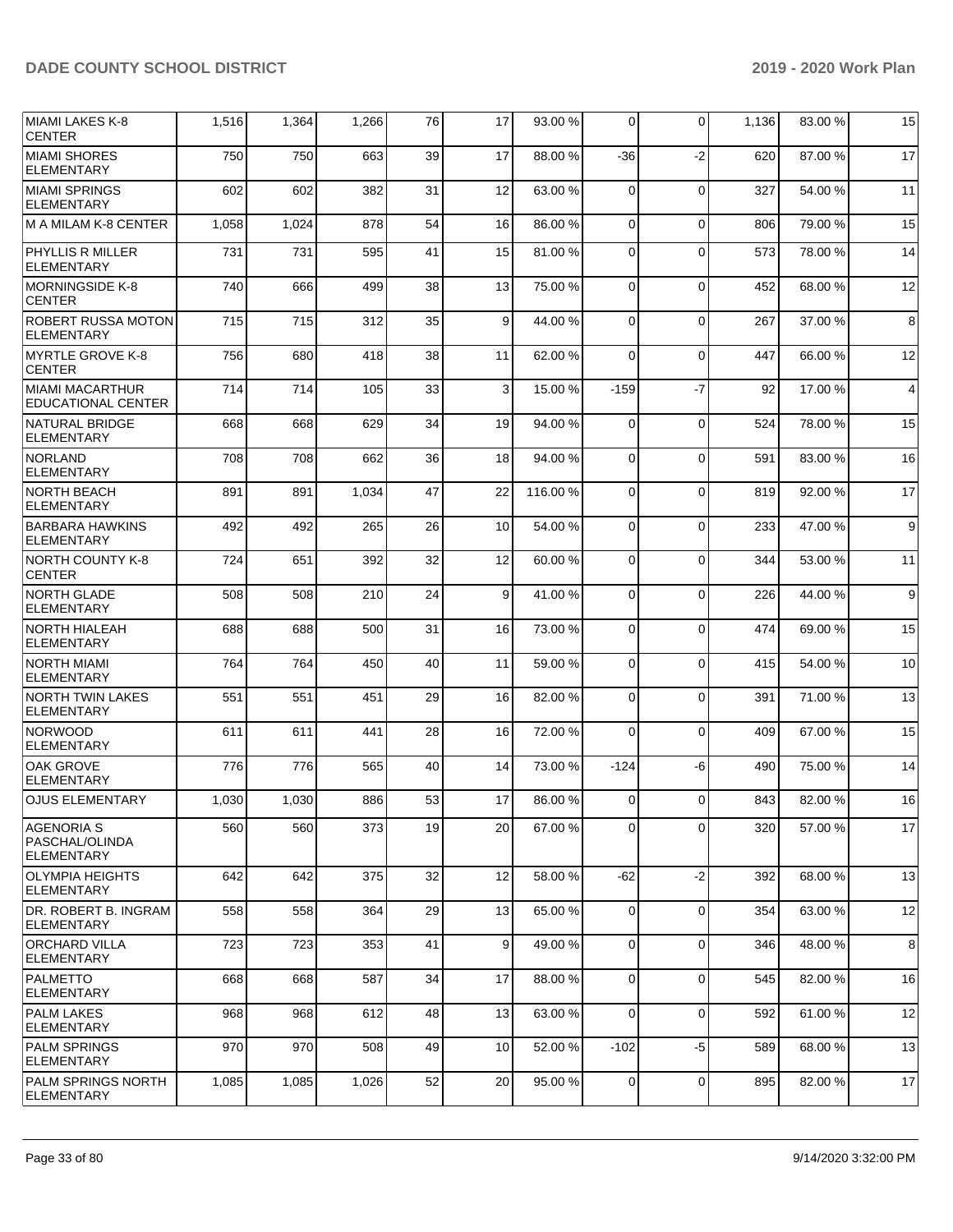| PARKVIEW<br><b>ELEMENTARY</b>                                    | 436   | 436   | 257   | 24 | 11       | 59.00 %  | $\Omega$       | $\Omega$     | 240            | 55.00 % | 10              |
|------------------------------------------------------------------|-------|-------|-------|----|----------|----------|----------------|--------------|----------------|---------|-----------------|
| <b>PARKWAY</b><br><b>ELEMENTARY</b>                              | 478   | 478   | 271   | 25 | 11       | 57.00 %  | $\Omega$       | $\Omega$     | 285            | 60.00%  | 11              |
| DR. HENRY E. PERRINE<br><b>ACADEMY OF THE ARTS</b>               | 840   | 840   | 673   | 42 | 16       | 80.00%   | $\Omega$       | $\Omega$     | 661            | 79.00 % | 16              |
| <b>KELSEY L PHARR</b><br>ELEMENTARY                              | 388   | 388   | 339   | 11 | 31       | 87.00 %  | $\Omega$       | 0            | 182            | 47.00 % | 17              |
| <b>PINECREST</b><br><b>ELEMENTARY</b>                            | 1,110 | 1,110 | 947   | 57 | 17       | 85.00 %  | $\Omega$       | $\Omega$     | 835            | 75.00 % | 15              |
| <b>PINE LAKE</b><br><b>ELEMENTARY</b>                            | 638   | 638   | 323   | 35 | 9        | 51.00%   | $\Omega$       | $\Omega$     | 334            | 52.00 % | 10              |
| <b>PINE VILLA</b><br><b>ELEMENTARY</b>                           | 834   | 834   | 243   | 41 | 6        | 29.00 %  | $\Omega$       | 0            | 226            | 27.00 % | $6 \,$          |
| POINCIANA PARK<br><b>ELEMENTARY</b>                              | 752   | 752   | 252   | 40 | 6        | 33.00 %  | $\Omega$       | $\mathbf 0$  | 259            | 34.00 % | $6 \mid$        |
| <b>DR GILBERT L PORTER</b><br><b>ELEMENTARY</b>                  | 937   | 937   | 646   | 52 | 12       | 69.00%   | $-18$          | -1           | 628            | 68.00 % | 12              |
| <b>RAINBOW PARK</b><br><b>ELEMENTARY</b>                         | 560   | 560   | 286   | 30 | 10       | 51.00 %  | -18            | -1           | 296            | 55.00 % | 10              |
| <b>REDONDO</b><br><b>ELEMENTARY</b>                              | 749   | 749   | 578   | 40 | 14       | 77.00 %  | $-40$          | $-2$         | 561            | 79.00 % | 15              |
| <b>ETHEL F BECKFORD-</b><br><b>RICHMOND</b><br><b>ELEMENTARY</b> | 504   | 504   | 13    | 26 | $\Omega$ | 2.00 %   | $\Omega$       | $\Omega$     | $\overline{7}$ | 1.00 %  | $\overline{0}$  |
| <b>RIVERSIDE</b><br><b>ELEMENTARY</b>                            | 856   | 856   | 1,138 | 50 | 23       | 133.00 % | $\Omega$       | $\mathbf 0$  | 790            | 92.00 % | 16              |
| JANE S ROBERTS K-8<br><b>CENTER</b>                              | 1,259 | 1,133 | 772   | 63 | 12       | 68.00 %  | $-184$         | $-10$        | 726            | 77.00 % | 14              |
| <b>ROCKWAY</b><br><b>ELEMENTARY</b>                              | 554   | 554   | 410   | 29 | 14       | 74.00 %  | $\Omega$       | $\mathbf 0$  | 387            | 70.00%  | 13              |
| <b>ROYAL GREEN</b><br><b>ELEMENTARY</b>                          | 722   | 722   | 427   | 39 | 11       | 59.00 %  | $\Omega$       | 0            | 416            | 58.00 % | 11              |
| ROYAL PALM<br><b>ELEMENTARY</b>                                  | 576   | 576   | 500   | 30 | 17       | 87.00%   | $-18$          | -1           | 476            | 85.00 % | 16              |
| <b>GERTRUDE K</b><br>EDELMAN/SABAL PALM<br><b>ELEMENTARY</b>     | 696   | 696   | 530   | 36 | 15       | 76.00 %  | $\Omega$       | $\mathbf{0}$ | 497            | 71.00 % | 14              |
| <b>SANTA CLARA</b><br><b>ELEMENTARY</b>                          | 713   | 713   | 595   | 40 | 15       | 83.00 %  | $\Omega$       | $\Omega$     | 539            | 76.00 % | 13              |
| <b>SCOTT LAKE</b><br>ELEMENTARY                                  | 678   | 678   | 417   | 33 | 13       | 62.00 %  | $\overline{0}$ | $\Omega$     | 414            | 61.00 % | 13              |
| <b>SEMINOLE</b><br><b>ELEMENTARY</b>                             | 832   | 832   | 534   | 42 | 13       | 64.00%   | $\overline{0}$ | 0            | 476            | 57.00 % | 11              |
| <b>SHADOWLAWN</b><br><b>ELEMENTARY</b>                           | 398   | 398   | 208   | 21 | 10       | 52.00 %  | 0              | 0            | 200            | 50.00 % | 10 <sup>1</sup> |
| <b>SHENANDOAH</b><br> ELEMENTARY                                 | 968   | 968   | 823   | 38 | 22       | 85.00 %  | $\Omega$       | 0            | 642            | 66.00 % | 17              |
| <b>BEN SHEPPARD</b><br><b>ELEMENTARY</b>                         | 1,088 | 1,088 | 868   | 56 | 16       | 80.00%   | $\overline{0}$ | 0            | 732            | 67.00 % | 13              |
| <b>SILVER BLUFF</b><br><b>ELEMENTARY</b>                         | 629   | 629   | 433   | 35 | 12       | 69.00 %  | 0              | 0            | 429            | 68.00 % | 12              |
| ERNEST R GRAHAM K-8<br><b>ACADEMY</b>                            | 1,654 | 1,488 | 1,194 | 90 | 13       | 80.00%   | $\overline{0}$ | 0            | 1,217          | 82.00 % | 14              |
| <b>IDR. FREDERICA S</b><br>WILSON/SKYWAY<br>ELEMENTARY SCHOOL    | 588   | 588   | 201   | 18 | 11       | 34.00 %  | $\overline{0}$ | 0            | 212            | 36.00 % | 12              |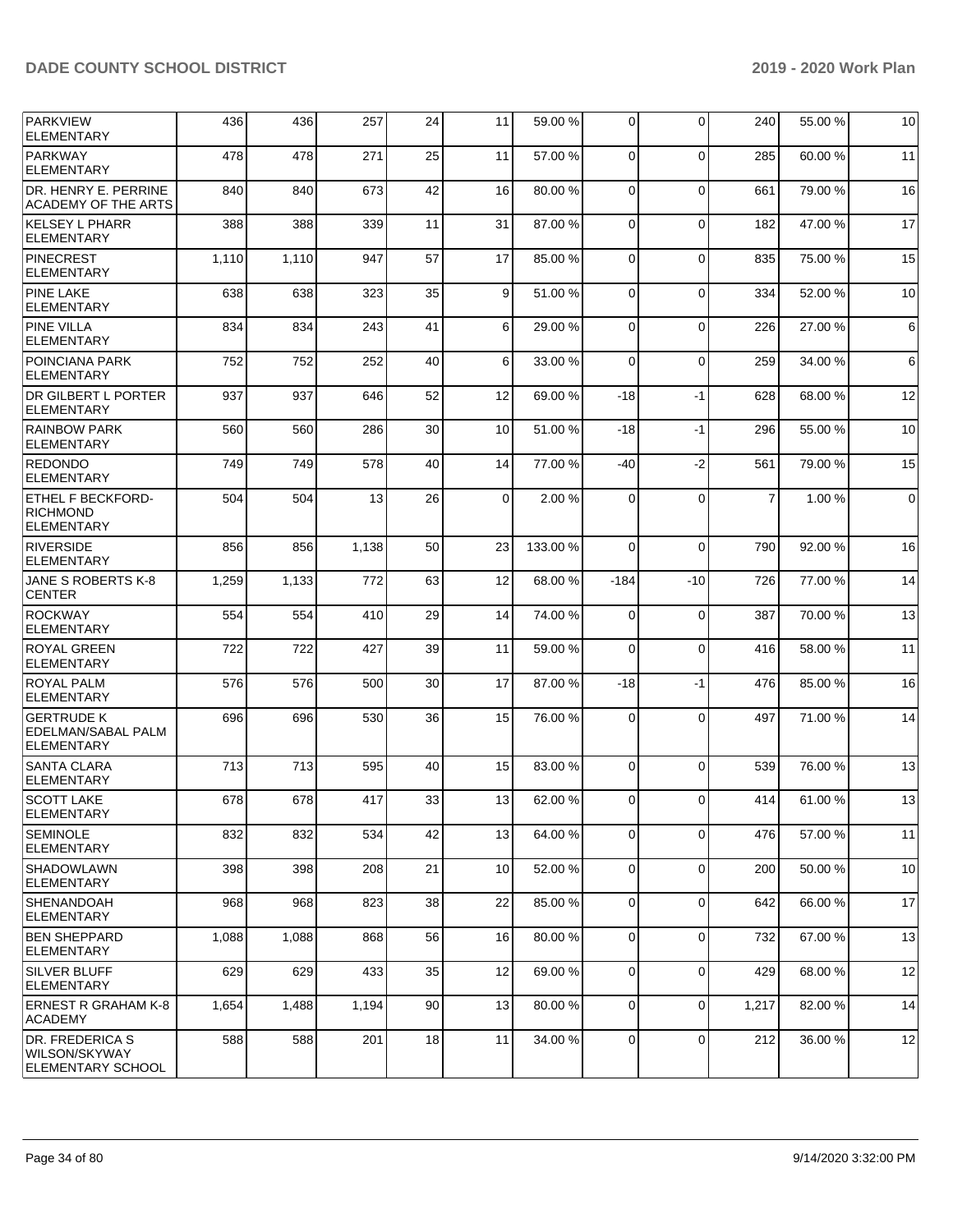| <b>MIAMI BEACH SOUTH</b><br>POINTE ELEMENTARY<br><b>SCHOOL</b> | 452   | 452         | 510      | 24 | 21              | 113.00 % | 0              | 0           | 397   | 88.00 % | 17             |
|----------------------------------------------------------------|-------|-------------|----------|----|-----------------|----------|----------------|-------------|-------|---------|----------------|
| <b>SNAPPER CREEK</b><br><b>ELEMENTARY</b>                      | 686   | 686         | 421      | 34 | 12              | 61.00%   | $\Omega$       | $\mathbf 0$ | 412   | 60.00 % | 12             |
| <b>NORTH DADE CENTER</b><br><b>FOR MODERN</b><br>LANGUAGES     | 436   | 436         | 360      | 22 | 16              | 83.00 %  | $\Omega$       | $\Omega$    | 360   | 83.00 % | 16             |
| <b>SOUTH HIALEAH</b><br><b>ELEMENTARY</b>                      | 1,292 | 1,292       | 861      | 64 | 13              | 67.00 %  | $\Omega$       | $\Omega$    | 750   | 58.00 % | 12             |
| SOUTH MIAMI K-8<br><b>CENTER</b>                               | 1,096 | 986         | 763      | 51 | 15              | 77.00 %  | $-198$         | $-10$       | 714   | 91.00 % | 17             |
| <b>SOUTH MIAMI HEIGHTS</b><br><b>ELEMENTARY</b>                | 692   | 692         | 489      | 36 | 14              | 71.00 %  | $\Omega$       | $\Omega$    | 491   | 71.00 % | 14             |
| <b>SOUTHSIDE</b><br><b>ELEMENTARY</b>                          | 832   | 832         | 790      | 44 | 18              | 95.00 %  | $\Omega$       | $\Omega$    | 685   | 82.00 % | 16             |
| <b>SPRINGVIEW</b><br><b>ELEMENTARY</b>                         | 510   | 510         | 421      | 27 | 16              | 83.00 %  | -58            | $-3$        | 369   | 82.00 % | 15             |
| E W F STIRRUP<br><b>ELEMENTARY</b>                             | 916   | 916         | 870      | 46 | 19              | 95.00 %  | $\Omega$       | $\Omega$    | 790   | 86.00 % | 17             |
| <b>SUNSET ELEMENTARY</b>                                       | 1,258 | 1,258       | 1,166    | 63 | 19              | 93.00 %  | $\Omega$       | $\mathbf 0$ | 1,071 | 85.00 % | 17             |
| <b>SUNSET PARK</b><br><b>ELEMENTARY</b>                        | 704   | 704         | 545      | 23 | 24              | 77.00 %  | $-58$          | -3          | 330   | 51.00 % | 17             |
| <b>SWEETWATER</b><br><b>ELEMENTARY</b>                         | 953   | 953         | 547      | 48 | 11              | 57.00 %  | $-22$          | $-1$        | 517   | 56.00 % | 11             |
| <b>SYLVANIA HEIGHTS</b><br><b>ELEMENTARY</b>                   | 826   | 826         | 477      | 41 | 12              | 58.00 %  | 0              | 0           | 417   | 50.00 % | 10             |
| <b>TREASURE ISLAND</b><br><b>ELEMENTARY</b>                    | 915   | 915         | 487      | 47 | 10 <sup>1</sup> | 53.00 %  | $\Omega$       | $\mathbf 0$ | 457   | 50.00 % | 10             |
| <b>TROPICAL</b><br><b>ELEMENTARY</b>                           | 802   | 802         | 327      | 43 | 8               | 41.00%   | $\Omega$       | $\Omega$    | 297   | 37.00 % | $\overline{7}$ |
| <b>FRANCES S TUCKER</b><br><b>ELEMENTARY</b>                   | 540   | 540         | 305      | 28 | 11              | 57.00 %  | $\Omega$       | $\Omega$    | 295   | 55.00 % | 11             |
| <b>TWIN LAKES</b><br><b>ELEMENTARY</b>                         | 668   | 668         | 389      | 36 | 11              | 58.00 %  | $\Omega$       | $\Omega$    | 375   | 56.00 % | 10             |
| <b>VILLAGE GREEN</b><br><b>ELEMENTARY</b>                      | 460   | 460         | 260      | 24 | 11              | 56.00 %  | $\Omega$       | $\Omega$    | 225   | 49.00 % | 9              |
| <b>VINELAND K-8 CENTER</b>                                     | 977   | 879         | 848      | 47 | 18              | 96.00 %  | 0              | $\Omega$    | 783   | 89.00 % | 17             |
| <b>MAE M WALTERS</b><br><b>ELEMENTARY</b>                      | 775   | 775         | 494      | 40 | 12              | 64.00%   | $-54$          | $-2$        | 459   | 64.00 % | 12             |
| WEST HOMESTEAD K-8<br><b>CENTER</b>                            | 860   | 774         | 821      | 44 | 19              | 106.00%  | $\overline{0}$ | 0           | 708   | 91.00%  | 16             |
| HENRY S WEST<br>LABORATORY SCHOOL                              | 493   | 443         | 368      | 26 | 14              | 83.00 %  | $\mathbf 0$    | $\mathbf 0$ | 290   | 65.00 % | 11             |
| DR HENRY W<br>IMACK/WEST LITTLE<br><b>RIVER K-8 CENTER</b>     | 628   | 565         | 373      | 32 | 12              | 66.00 %  | 0              | $\Omega$    | 370   | 65.00 % | 12             |
| <b>CARRIE P</b><br>MEEK/WESTVIEW K-8<br><b>CENTER</b>          | 653   | 587         | 414      | 35 | 12              | 71.00 %  | 16             | $\mathbf 1$ | 370   | 61.00%  | 10             |
| <b>PHILLIS WHEATLEY</b><br><b>ELEMENTARY</b>                   | 640   | $\mathbf 0$ | $\Omega$ | 34 | $\Omega$        | 0.00%    | $\Omega$       | $\mathbf 0$ | 250   | 0.00%   | $\overline{7}$ |
| WHISPERING PINES<br> ELEMENTARY                                | 724   | 724         | 513      | 38 | 14              | 71.00 %  | 0              | $\Omega$    | 466   | 64.00 % | 12             |
| <b>WINSTON PARK K-8</b><br><b>CENTER</b>                       | 1,274 | 1,146       | 1,418    | 61 | 23              | 124.00%  | $\mathbf 0$    | $\mathbf 0$ | 1,028 | 90.00 % | 17             |
| NATHAN B YOUNG<br><b>ELEMENTARY</b>                            | 482   | 482         | 274      | 25 | 11              | 57.00 %  | 0              | $\mathbf 0$ | 407   | 84.00 % | 16             |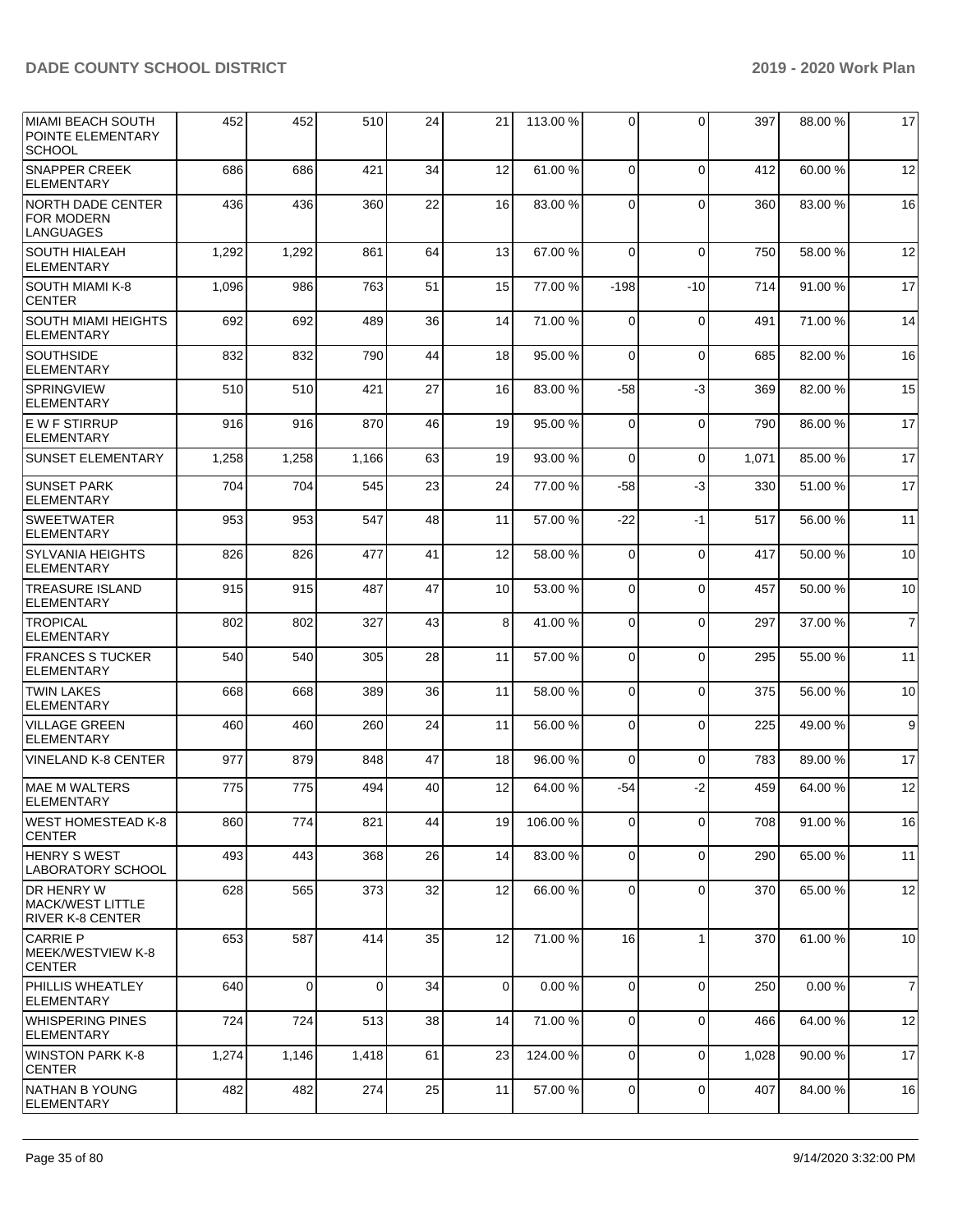| <b>GEORGIA JONES-</b><br>AYERS MIDDLE<br><b>SCHOOL</b>                                                      | 1,256 | 1,150 | 433      | 57 | 8              | 38.00 %  | $\overline{0}$ | $\Omega$       | 434      | 38.00 % | 8              |
|-------------------------------------------------------------------------------------------------------------|-------|-------|----------|----|----------------|----------|----------------|----------------|----------|---------|----------------|
| <b>ARVIDA MIDDLE</b>                                                                                        | 1,342 | 1,207 | 1,428    | 61 | 23             | 118.00%  | $-79$          | $-4$           | 1,086    | 96.00 % | 19             |
| <b>BROWNSVILLE MIDDLE</b>                                                                                   | 1,481 | 1,332 | 390      | 67 | 6              | 29.00 %  | 0              | $\Omega$       | 387      | 29.00 % | 6              |
| PAUL W BELL MIDDLE                                                                                          | 1,119 | 1,007 | 436      | 50 | 9              | 43.00 %  | $\mathbf 0$    | $\Omega$       | 422      | 42.00 % | 8              |
| <b>CAROL CITY MIDDLE</b>                                                                                    | 1,161 | 1,044 | 359      | 51 | $\overline{7}$ | 34.00 %  | $\mathbf 0$    | $\Omega$       | 312      | 30.00 % | 6              |
| <b>CENTER FOR</b><br><b>INTERNATIONAL</b><br><b>EDUCATION: A</b><br><b>CAMBRIDGE ASSOC</b><br><b>SCHOOL</b> | 1,188 | 1,069 | 309      | 54 | 6              | 29.00 %  | 0              | $\Omega$       | 256      | 24.00 % | 5              |
| <b>GEORGE WASHINGTON</b><br><b>CARVER MIDDLE</b>                                                            | 969   | 872   | 1,005    | 40 | 25             | 115.00 % | $\Omega$       | $\Omega$       | 807      | 93.00 % | 20             |
| <b>CUTLER BAY SENIOR</b><br><b>HIGH SCHOOL</b>                                                              | 1,611 | 1,530 | 454      | 72 | 6              | 30.00 %  | $\mathbf 0$    | $\Omega$       | 418      | 27.00 % | 6              |
| <b>CITRUS GROVE MIDDLE</b>                                                                                  | 1,686 | 1,517 | 737      | 76 | 10             | 49.00 %  | $\mathbf 0$    | $\Omega$       | 699      | 46.00 % | 9              |
| <b>CUTLER BAY MIDDLE</b><br><b>SCHOOL</b>                                                                   | 1,843 | 1,658 | 844      | 86 | 10             | 51.00 %  | $\mathbf 0$    | $\Omega$       | 816      | 49.00 % | 9              |
| <b>RUBEN DARIO MIDDLE</b>                                                                                   | 1,149 | 1,034 | 588      | 52 | 11             | 57.00 %  | $\Omega$       | $\Omega$       | 523      | 51.00 % | 10             |
| <b>CHARLES R DREW</b><br><b>MIDDLE</b>                                                                      | 990   | 0     | $\Omega$ | 44 | 0              | 0.00%    | $\Omega$       | $\Omega$       | $\Omega$ | 0.00%   | $\mathbf 0$    |
| <b>HENRY H FILER MIDDLE</b>                                                                                 | 1,259 | 1,133 | 618      | 55 | 11             | 55.00 %  | 0              | $\Omega$       | 667      | 59.00 % | 12             |
| <b>GLADES MIDDLE</b>                                                                                        | 924   | 831   | 824      | 41 | 20             | 99.00 %  | 238            | 12             | 821      | 77.00 % | 15             |
| <b>HAMMOCKS MIDDLE</b>                                                                                      | 1,639 | 1,475 | 693      | 73 | 9              | 47.00 %  | $\mathbf 0$    | $\Omega$       | 791      | 54.00 % | 11             |
| <b>HIALEAH MIDDLE</b>                                                                                       | 1,048 | 943   | 911      | 47 | 19             | 97.00 %  | $\overline{0}$ | $\Omega$       | 790      | 84.00 % | 17             |
| <b>HIGHLAND OAKS</b><br><b>MIDDLE</b>                                                                       | 1,110 | 999   | 996      | 52 | 19             | 100.00 % | $\mathbf 0$    | $\Omega$       | 922      | 92.00 % | 18             |
| <b>HOMESTEAD MIDDLE</b>                                                                                     | 927   | 834   | 630      | 42 | 15             | 76.00 %  | $\mathbf 0$    | $\Omega$       | 556      | 67.00 % | 13             |
| <b>THOMAS JEFFERSON</b><br><b>MIDDLE</b>                                                                    | 943   | 848   | 329      | 43 | 8              | 39.00 %  | $\mathbf 0$    | $\Omega$       | 299      | 35.00 % | $\overline{7}$ |
| JOHN F KENNEDY<br><b>MIDDLE</b>                                                                             | 1,495 | 1,345 | 1,028    | 66 | 16             | 76.00 %  | 0              | $\Omega$       | 1,011    | 75.00 % | 15             |
| KINLOCH PARK MIDDLE                                                                                         | 1,453 | 1,307 | 716      | 66 | 11             | 55.00 %  | 0              | $\Omega$       | 779      | 60.00 % | 12             |
| LAKE STEVENS MIDDLE                                                                                         | 999   | 899   | 539      | 44 | 12             | 60.00 %  | $\overline{0}$ | $\overline{0}$ | 508      | 57.00 % | 12             |
| JOSE DE DIEGO MIDDLE                                                                                        | 1,184 | 1,065 | 866      | 52 | 17             | 81.00 %  | $\overline{0}$ | $\Omega$       | 730      | 69.00 % | 14             |
| MADISON MIDDLE                                                                                              | 893   | 803   | 433      | 40 | 11             | 54.00 %  | $\overline{0}$ | $\Omega$       | 441      | 55.00 % | 11             |
| <b>HORACE MANN MIDDLE</b>                                                                                   | 1,599 | 1,439 | 598      | 71 | 8              | 42.00 %  | $\overline{0}$ | $\Omega$       | 584      | 41.00 % | 8              |
| JOSE MARTI MAST 6-12<br><b>ACADEMY</b>                                                                      | 1,203 | 1,082 | 912      | 53 | 17             | 84.00 %  | $\mathbf 0$    | $\Omega$       | 792      | 73.00 % | 15             |
| <b>ARTHUR AND POLLY</b><br><b>MAYS CONSERVATORY</b><br>OF THE ARTS                                          | 1,061 | 954   | 587      | 44 | 13             | 62.00 %  | $\overline{0}$ | $\Omega$       | 571      | 60.00 % | 13             |
| <b>HOWARD D MCMILLAN</b><br><b>MIDDLE</b>                                                                   | 1,337 | 1,242 | 1,019    | 59 | 17             | 82.00 %  | $\mathbf 0$    | $\Omega$       | 921      | 74.00 % | 16             |
| ADA MERRITT K-8<br><b>CENTER</b>                                                                            | 786   | 707   | 759      | 41 | 19             | 107.00%  | $\mathbf 0$    | $\mathbf 0$    | 663      | 94.00 % | 16             |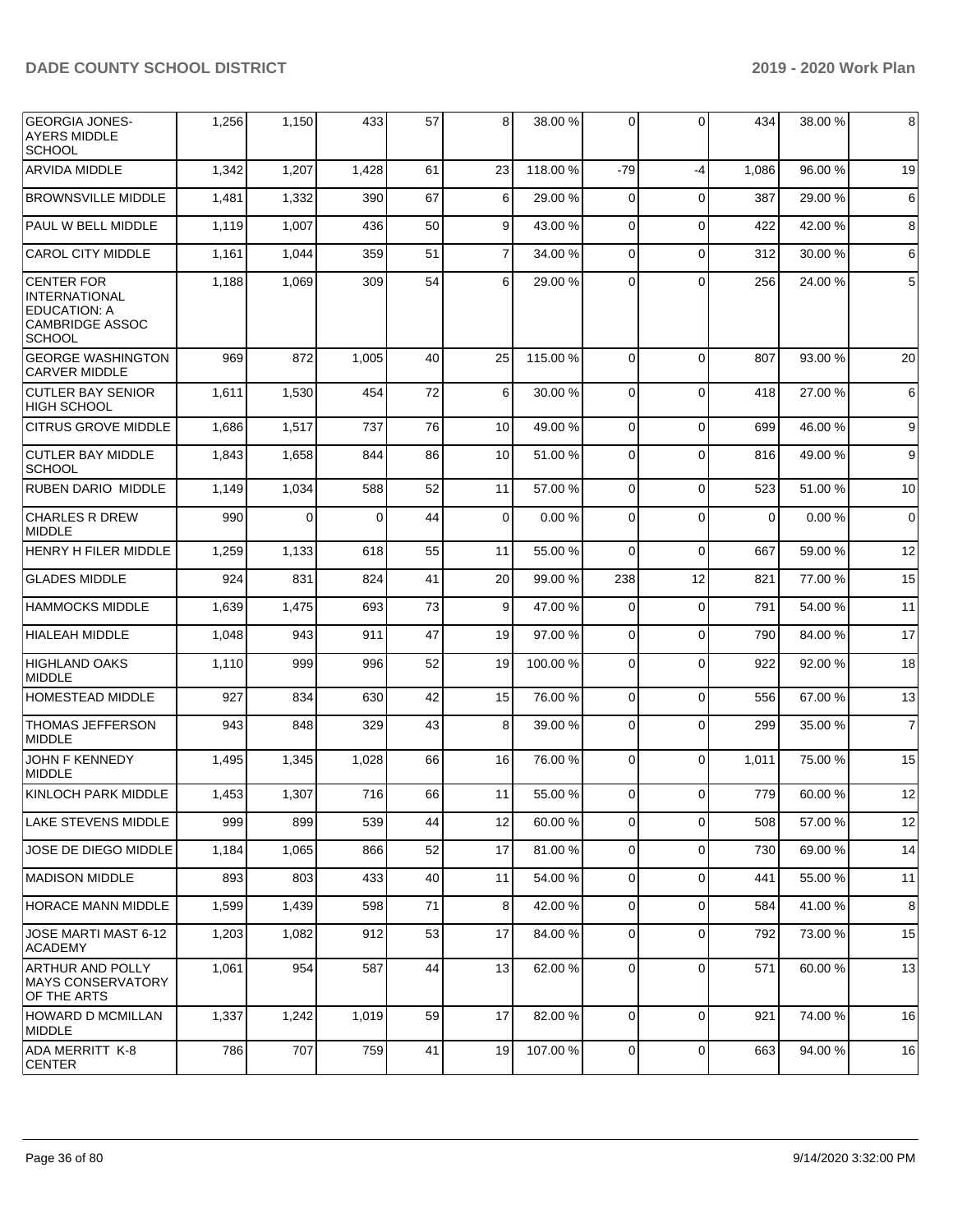| <b>ITECH@ THOMAS A</b><br><b>EDISON EDUCATION</b><br><b>CENTER</b> | 1,152 | 1,036    | 193      | 50  | 4           | 19.00 %  | $\overline{0}$ | $\Omega$    | 183      | 18.00 % | 4           |
|--------------------------------------------------------------------|-------|----------|----------|-----|-------------|----------|----------------|-------------|----------|---------|-------------|
| <b>MIAMI LAKES MIDDLE</b>                                          | 1,166 | 1,049    | 1,308    | 51  | 26          | 125.00 % | -79            | $-4$        | 898      | 93.00 % | 19          |
| MIAMI SPRINGS MIDDLE                                               | 1,785 | 1,606    | 832      | 72  | 12          | 52.00 %  | -317           | -10         | 885      | 69.00 % | 14          |
| <b>MIAMI BEACH NAUTILUS</b><br>MIDDLE SCHOOL                       | 1,167 | 1,050    | 1,053    | 53  | 20          | 100.00%  | 0              | $\Omega$    | 957      | 91.00 % | 18          |
| <b>NORLAND MIDDLE</b>                                              | 1,574 | 1,416    | 878      | 71  | 12          | 62.00 %  | $\mathbf 0$    | $\Omega$    | 616      | 44.00 % | 9           |
| <b>NORTH DADE MIDDLE</b>                                           | 882   | 793      | 296      | 37  | 8           | 37.00 %  | 0              | $\Omega$    | 368      | 46.00 % | 10          |
| <b>NORTH MIAMI MIDDLE</b>                                          | 1,061 | 954      | 846      | 44  | 19          | 89.00 %  | 0              | $\Omega$    | 786      | 82.00 % | 18          |
| <b>PALM SPRINGS MIDDLE</b>                                         | 1,483 | 1,334    | 933      | 66  | 14          | 70.00 %  | 0              | $\Omega$    | 961      | 72.00 % | 15          |
| <b>PALMETTO MIDDLE</b>                                             | 1,314 | 1,182    | 1,029    | 58  | 18          | 87.00 %  | $\mathbf 0$    | $\Omega$    | 1,050    | 89.00 % | 18          |
| <b>PARKWAY MIDDLE</b>                                              | 899   | 0        | 0        | 41  | $\mathbf 0$ | 0.00%    | 0              | $\Omega$    | $\Omega$ | 0.00%   | $\mathbf 0$ |
| PONCE DE LEON<br><b>MIDDLE</b>                                     | 1,404 | 1,263    | 1,227    | 60  | 20          | 97.00 %  | $\Omega$       | $\Omega$    | 1,088    | 86.00 % | 18          |
| <b>REDLAND MIDDLE</b>                                              | 1,363 | 1,226    | 504      | 56  | 9           | 41.00 %  | $\Omega$       | $\Omega$    | 451      | 37.00 % | 8           |
| <b>RICHMOND HEIGHTS</b><br><b>MIDDLE</b>                           | 1,247 | 1,122    | 691      | 56  | 12          | 62.00 %  | -40            | $-2$        | 766      | 71.00 % | 14          |
| RIVIERA MIDDLE                                                     | 1,149 | 1,034    | 499      | 53  | 9           | 48.00 %  | $\mathbf 0$    | $\Omega$    | 462      | 45.00 % | 9           |
| <b>ROCKWAY MIDDLE</b>                                              | 1,493 | 1,343    | 1,157    | 66  | 18          | 86.00 %  | $\mathbf 0$    | $\Omega$    | 1,057    | 79.00 % | 16          |
| SHENANDOAH MIDDLE                                                  | 1,308 | 1,177    | 1,312    | 61  | 22          | 111.00 % | 0              | $\Omega$    | 1,102    | 94.00 % | 18          |
| SOUTHWOOD MIDDLE                                                   | 1,878 | 1,690    | 1,315    | 82  | 16          | 78.00 %  | $\mathbf 0$    | $\Omega$    | 1,250    | 74.00 % | 15          |
| <b>SOUTH MIAMI MIDDLE</b>                                          | 888   | 799      | 872      | 41  | 21          | 109.00 % | -40            | $-2$        | 685      | 90.00 % | 18          |
| W R THOMAS MIDDLE                                                  | 1,021 | 918      | 1,068    | 46  | 23          | 116.00%  | 0              | $\Omega$    | 866      | 94.00 % | 19          |
| <b>BOOKER T</b><br><b>WASHINGTON SENIOR</b><br><b>HIGH</b>         | 2,196 | 2,086    | 929      | 91  | 10          | 45.00 %  | 0              | $\Omega$    | 881      | 42.00 % | 10          |
| <b>WEST MIAMI MIDDLE</b>                                           | 1,324 | 1,191    | 674      | 60  | 11          | 57.00 %  | $\mathbf 0$    | $\Omega$    | 633      | 53.00 % | 11          |
| <b>WESTVIEW MIDDLE</b>                                             | 1,112 | $\Omega$ | $\Omega$ | 51  | 0           | 0.00%    | $\Omega$       | $\Omega$    | $\Omega$ | 0.00%   | $\mathbf 0$ |
| <b>AMERICAN SENIOR</b><br><b>HIGH</b>                              | 2,301 | 2,185    | 1,736    | 96  | 18          | 79.00 %  | $-119$         | -5          | 1,785    | 86.00 % | 20          |
| <b>G HOLMES BRADDOCK</b><br><b>SENIOR HIGH</b>                     | 4,019 | 3,818    | 3,046    | 167 | 18          | 80.00 %  | 0              | $\Omega$    | 2,902    | 76.00 % | 17          |
| CORAL GABLES SENIOR<br>HIGH                                        | 3,078 | 2,924    | 3,164    | 123 | 26          | 108.00%  | $\mathbf 0$    | $\Omega$    | 2,712    | 93.00 % | 22          |
| <b>DESIGN AND</b><br><b>ARCHITECTURE</b><br><b>SENIOR HIGH</b>     | 363   | 272      | 403      | 22  | 18          | 148.00%  | 223            | 12          | 470      | 95.00 % | 14          |
| HIALEAH SENIOR HIGH                                                | 3,503 | 3,327    | 2,058    | 143 | 14          | 62.00 %  | $\mathbf 0$    | $\Omega$    | 2,083    | 63.00 % | 15          |
| HIALEAH-MIAMI LAKES<br><b>SENIOR HIGH</b>                          | 3,077 | 2,923    | 1,522    | 123 | 12          | 52.00 %  | $\mathbf 0$    | $\Omega$    | 1,449    | 50.00 % | 12          |
| <b>HOMESTEAD SENIOR</b><br>HIGH                                    | 3,046 | 2,893    | 1,983    | 126 | 16          | 69.00 %  | 0              | $\mathbf 0$ | 1,720    | 59.00 % | 14          |
| <b>MARITIME &amp; SCIENCE</b><br><b>TECHNOLOGY</b><br>ACADEMY      | 1,790 | 1,611    | 1,498    | 73  | 21          | 93.00 %  | $\mathbf 0$    | $\mathbf 0$ | 1,377    | 85.00 % | 19          |
| MIAMI BEACH SENIOR<br>HIGH                                         | 2,485 | 2,360    | 2,319    | 99  | 23          | 98.00 %  | $\overline{0}$ | $\mathbf 0$ | 2,034    | 86.00 % | 21          |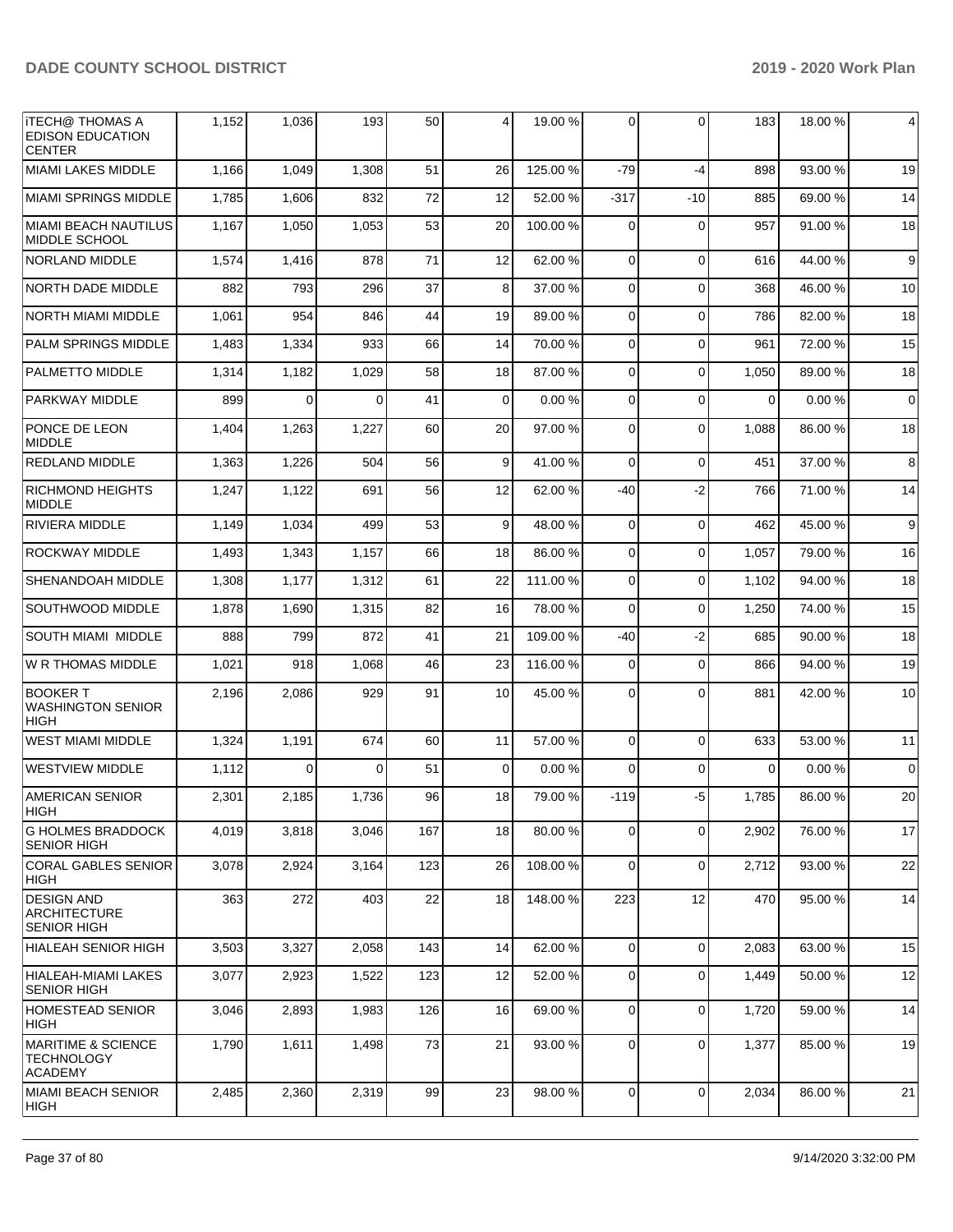| MIAMI CAROL CITY<br><b>SENIOR HIGH</b>                                 | 2,828 | 2,686 | 949      | 119 | 8              | 35.00 % | $\mathbf 0$    | $\mathbf 0$ | 939   | 35.00 % | 8              |
|------------------------------------------------------------------------|-------|-------|----------|-----|----------------|---------|----------------|-------------|-------|---------|----------------|
| <b>MIAMI CENTRAL</b><br><b>SENIOR HIGH</b>                             | 2,447 | 2,324 | 1,604    | 104 | 15             | 69.00 % | $\Omega$       | $\Omega$    | 1,512 | 65.00 % | 15             |
| <b>WEST LAKES</b><br>PREPARATORY<br><b>ACADEMY</b>                     | 695   | 0     | 295      | 35  | 8              | 0.00%   | 860            | 43          | 815   | 95.00 % | 10             |
| MIAMI CORAL PARK<br><b>SENIOR HIGH</b>                                 | 3,552 | 3,374 | 2,432    | 143 | 17             | 72.00 % | $-24$          | $-1$        | 2,250 | 67.00 % | 16             |
| MIAMI EDISON SENIOR<br><b>HIGH</b>                                     | 1,707 | 1,621 | 739      | 72  | 10             | 46.00%  | $\Omega$       | $\mathbf 0$ | 647   | 40.00%  | 9              |
| MIAMI JACKSON<br><b>SENIOR HIGH</b>                                    | 2,458 | 2,335 | 1,485    | 102 | 15             | 64.00%  | 0              | $\mathbf 0$ | 1,359 | 58.00 % | 13             |
| MIAMI KILLIAN SENIOR<br><b>HIGH</b>                                    | 3,351 | 3,420 | 1,604    | 135 | 12             | 47.00 % | $\mathbf 0$    | $\mathbf 0$ | 1,675 | 49.00 % | 12             |
| MIAMI NORLAND<br><b>SENIOR</b>                                         | 2,099 | 1,994 | 1,794    | 83  | 22             | 90.00 % | $\mathbf 0$    | $\Omega$    | 1,699 | 85.00 % | 20             |
| MIAMI NORTHWESTERN<br><b>SENIOR HIGH</b>                               | 2,445 | 2,322 | 1,469    | 106 | 14             | 63.00 % | 0              | $\mathbf 0$ | 1,419 | 61.00 % | 13             |
| MIAMI PALMETTO<br><b>SENIOR HIGH</b>                                   | 2,923 | 2,776 | 2,742    | 120 | 23             | 99.00 % | 47             | 3           | 2,593 | 92.00 % | 21             |
| <b>MIAMI SENIOR HIGH</b>                                               | 2,750 | 2,612 | 2,781    | 113 | 25             | 106.00% | 0              | $\mathbf 0$ | 2,438 | 93.00 % | 22             |
| MIAMI SPRINGS SENIOR<br><b>HIGH</b>                                    | 2,205 | 2,094 | 1,447    | 85  | 17             | 69.00 % | $\mathbf 0$    | $\Omega$    | 1,422 | 68.00 % | 17             |
| MIAMI SUNSET SENIOR<br><b>HIGH</b>                                     | 2,519 | 2,393 | 1,244    | 102 | 12             | 52.00 % | 0              | $\mathbf 0$ | 1,235 | 52.00 % | 12             |
| NORTH MIAMI BEACH<br><b>SENIOR HIGH</b>                                | 2,641 | 2,508 | 1,433    | 107 | 13             | 57.00 % | $\mathbf 0$    | $\mathbf 0$ | 1,370 | 55.00 % | 13             |
| NORTH MIAMI SENIOR<br><b>HIGH</b>                                      | 2,936 | 2,789 | 2,278    | 120 | 19             | 82.00%  | $\Omega$       | $\Omega$    | 2,300 | 82.00 % | 19             |
| <b>WILLIAM H TURNER</b><br><b>TECHNICAL ARTS</b><br><b>SENIOR HIGH</b> | 1,929 | 1,832 | 1,353    | 87  | 16             | 74.00 % | 0              | $\Omega$    | 1,244 | 68.00 % | 14             |
| <b>TERRA</b><br><b>ENVIRONMENTAL</b><br><b>RESEARCH INSTITUTE</b>      | 1,734 | 1,647 | 1,796    | 68  | 26             | 109.00% | $\Omega$       | $\Omega$    | 1,535 | 93.00 % | 23             |
| <b>SOUTH DADE SENIOR</b><br><b>HIGH</b>                                | 3,476 | 3,302 | 2,943    | 141 | 21             | 89.00 % | $\Omega$       | $\Omega$    | 2,732 | 83.00 % | 19             |
| <b>SOUTH MIAMI SENIOR</b><br><b>HIGH</b>                               | 2,583 | 2,453 | 1,931    | 104 | 19             | 79.00 % | $-142$         | -6          | 1,831 | 79.00 % | 19             |
| MIAMI SOUTHRIDGE<br><b>SENIOR HIGH</b>                                 | 2,581 | 2,451 | 1,834    | 106 | 17             | 75.00 % | $\overline{0}$ | $\pmb{0}$   | 1,705 | 70.00%  | 16             |
| SOUTHWEST MIAMI<br><b>SENIOR HIGH</b>                                  | 3,001 | 2,850 | 2,434    | 122 | 20             | 85.00 % | $\mathbf 0$    | $\Omega$    | 2,409 | 85.00 % | 20             |
| <b>BARBARA GOLEMAN</b><br><b>SENIOR HIGH</b>                           | 3,089 | 2,934 | 2,127    | 128 | 17             | 73.00 % | 0              | $\mathbf 0$ | 1,828 | 62.00 % | 14             |
| <b>GEORGE T BAKER</b><br><b>AVIATION TECHNICAL</b><br><b>COLLEGE</b>   | 440   | 660   | 133      | 21  | 6              | 20.00%  | $-113$         | $-3$        | 187   | 34.00 % | 10             |
| <b>ENGLISH CENTER</b>                                                  | 373   | 559   | $\Omega$ | 22  | $\Omega$       | 0.00%   | $\Omega$       | $\Omega$    | 0     | 0.00%   | $\mathbf 0$    |
| <b>LINDSEY HOPKINS</b><br><b>TECHNICAL COLLEGE</b>                     | 1,677 | 2,012 | 15       | 97  | $\overline{0}$ | 1.00 %  | $\mathbf 0$    | $\Omega$    | 20    | 1.00 %  | 0              |
| JAN MANN<br><b>EDUCATIONAL CENTER</b>                                  | 369   | 369   | 129      | 26  | 5              | 35.00 % | 0              | $\mathbf 0$ | 90    | 24.00 % | 3              |
| COPE CENTER NORTH                                                      | 353   | 353   | 52       | 27  | 2              | 15.00 % | $\mathbf 0$    | $\mathbf 0$ | 61    | 17.00 % | $\overline{c}$ |
| DOROTHY M WALLACE -<br>COPE CENTER SOUTH                               | 357   | 357   | 54       | 28  | 2              | 15.00 % | 0              | $\mathbf 0$ | 58    | 16.00%  | $\overline{c}$ |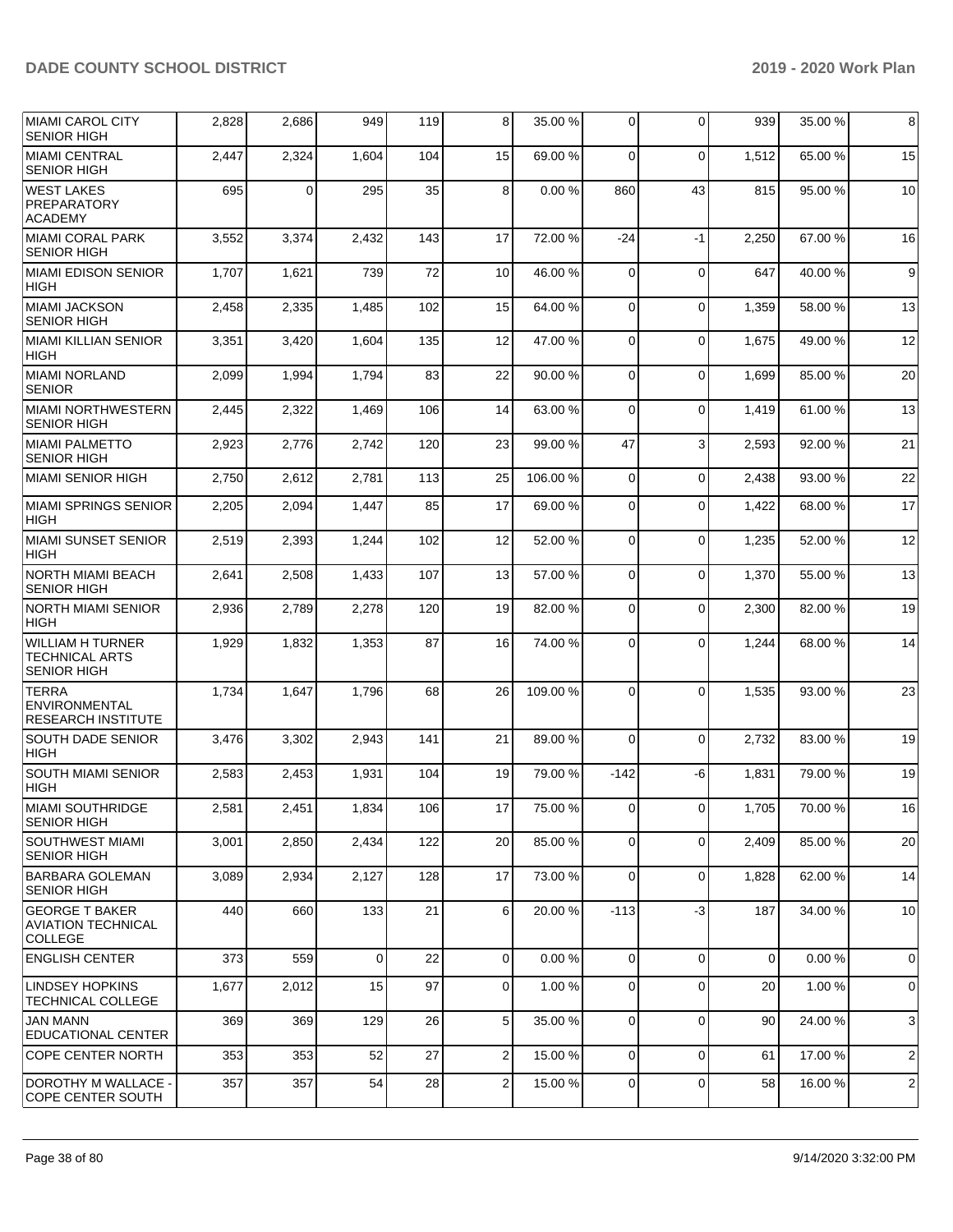| <b>D A DORSEY</b><br><b>TECHNICAL COLLEGE</b>                                        | 821   | 1,231       | 2        | 41  | $\Omega$       | 0.00%    | -36         | $-2$        | $\mathbf{1}$ | 0.00%   | 0              |
|--------------------------------------------------------------------------------------|-------|-------------|----------|-----|----------------|----------|-------------|-------------|--------------|---------|----------------|
| <b>JUVENILE JUSTICE</b><br><b>CENTER</b>                                             | 256   | 256         | 82       | 11  | $\overline{7}$ | 32.00 %  | 0           | $\mathbf 0$ | 89           | 35.00 % | 8              |
| <b>ROBERT RENICK</b><br><b>EDUCATION CENTER</b>                                      | 359   | 359         | 62       | 34  | $\overline{2}$ | 17.00 %  | 0           | $\mathbf 0$ | 63           | 18.00 % | $\overline{2}$ |
| <b>ENEIDA MASSAS</b><br><b>HARTNER</b><br><b>ELEMENTARY</b>                          | 713   | 713         | 407      | 40  | 10             | 57.00 %  | $\Omega$    | $\Omega$    | 398          | 56.00 % | 10             |
| <b>RUTH OWENS KRUSE</b><br><b>EDUCATION CENTER</b>                                   | 449   | 449         | 137      | 41  | 3              | 31.00 %  | $-50$       | $-4$        | 142          | 36.00 % | 4              |
| <b>MIAMI LAKES</b><br><b>EDUCATIONAL CENTER</b><br>AND TECHNICAL<br><b>COLLEGE</b>   | 768   | 921         | $\Omega$ | 39  | $\overline{0}$ | 0.00%    | $\Omega$    | $\Omega$    | 0            | 0.00%   | $\mathbf 0$    |
| <b>ROBERT MORGAN</b><br>EDUCATIONAL CENTER<br><b>AND TECHNICAL</b><br><b>COLLEGE</b> | 1,003 | 1,203       | 26       | 58  | $\Omega$       | 2.00 %   | $\Omega$    | $\Omega$    | 51           | 4.00 %  | $\mathbf{1}$   |
| <b>HIALEAH GARDENS</b><br>ELEMENTARY                                                 | 931   | 931         | 1,007    | 50  | 20             | 108.00%  | -66         | $-2$        | 790          | 91.00 % | 16             |
| <b>IRVING &amp; BEATRICE</b><br>PESKOE K-8 CENTER                                    | 963   | 866         | 884      | 51  | 17             | 102.00%  | $-16$       | $-1$        | 828          | 97.00 % | 17             |
| <b>CHARLES DAVID</b><br><b>WYCHE JR</b><br><b>IELEMENTARY</b>                        | 937   | 937         | 651      | 52  | 13             | 69.00 %  | $\Omega$    | $\Omega$    | 590          | 63.00 % | 11             |
| EUGENIA B THOMAS K-8<br><b>CENTER</b>                                                | 1,775 | 1,597       | 1,614    | 82  | 20             | 101.00%  | $-176$      | -6          | 1,326        | 93.00 % | 17             |
| JOHN I SMITH K-8<br><b>CENTER</b>                                                    | 1,242 | 1,242       | 1,115    | 62  | 18             | 90.00 %  | 0           | $\mathbf 0$ | 1,071        | 86.00 % | 17             |
| <b>MAYA ANGELOU</b><br><b>ELEMENTARY</b>                                             | 713   | 713         | 697      | 40  | 17             | 98.00 %  | $\Omega$    | $\mathbf 0$ | 639          | 90.00 % | 16             |
| DR EDWARD L<br><b>WHIGHAM</b><br><b>ELEMENTARY</b>                                   | 898   | 898         | 693      | 50  | 14             | 77.00 %  | $\Omega$    | $\Omega$    | 694          | 77.00 % | 14             |
| <b>CORAL REEF SENIOR</b><br><b>HIGH</b>                                              | 2,816 | 2,675       | 3,394    | 115 | 30             | 127.00 % | $\Omega$    | $\mathbf 0$ | 2,525        | 94.00 % | 22             |
| <b>HENRY E S REEVES</b><br><b>ELEMENTARY</b>                                         | 1,413 | 1,413       | 521      | 73  | $\overline{7}$ | 37.00 %  | $\mathbf 0$ | $\mathbf 0$ | 727          | 51.00 % | 10             |
| <b>DANTE B FASCELL</b><br>ELEMENTARY                                                 | 721   | 721         | 448      | 40  | 11             | 62.00 %  | 0           | $\mathbf 0$ | 453          | 63.00 % | 11             |
| DR CARLOS J FINLAY<br>ELEMENTARY                                                     | 626   | 626         | 483      | 35  | 14             | 77.00 %  | 0           | $\mathbf 0$ | 418          | 67.00 % | 12             |
| <b>CHRISTINA M EVE</b><br><b>ELEMENTARY</b>                                          | 890   | 890         | 715      | 49  | 15             | 80.00 %  | $\Omega$    | $\mathbf 0$ | 679          | 76.00 % | 14             |
| <b>DR MICHAEL M KROP</b><br><b>SENIOR HIGH</b>                                       | 2,909 | 2,763       | 2,474    | 119 | 21             | 90.00 %  | 0           | $\mathbf 0$ | 2,479        | 90.00 % | 21             |
| LINDA LENTIN K-8<br><b>CENTER</b>                                                    | 1,181 | 1,062       | 822      | 60  | 14             | 77.00 %  | $\Omega$    | $\mathbf 0$ | 702          | 66.00 % | 12             |
| REDLAND ELEMENTARY                                                                   | 903   | 903         | 745      | 47  | 16             | 82.00 %  | $\Omega$    | $\mathbf 0$ | 689          | 76.00 % | 15             |
| <b>FIENBERG-FISHER</b><br><b>ADULT &amp; COMMUNITY</b><br><b>EDUCATION CENTER</b>    | 62    | $\mathbf 0$ | $\Omega$ | 4   | $\overline{0}$ | 0.00%    | $\Omega$    | $\mathbf 0$ | $\mathbf 0$  | 0.00%   | 0              |
| DORAL MIDDLE                                                                         | 1,096 | 986         | 77       | 50  | $\overline{2}$ | 8.00 %   | $\mathbf 0$ | $\mathbf 0$ | 55           | 6.00%   | $\mathbf{1}$   |
| <b>HERBERT A AMMONS</b><br><b>MIDDLE</b>                                             | 1,100 | 990         | 1,059    | 13  | 81             | 107.00 % | $\mathbf 0$ | $\mathbf 0$ | 286          | 29.00 % | 22             |
| <b>LAWTON CHILES</b><br>MIDDLE                                                       | 1,449 | 1,304       | 802      | 64  | 13             | 61.00%   | 0           | $\mathbf 0$ | 787          | 60.00 % | 12             |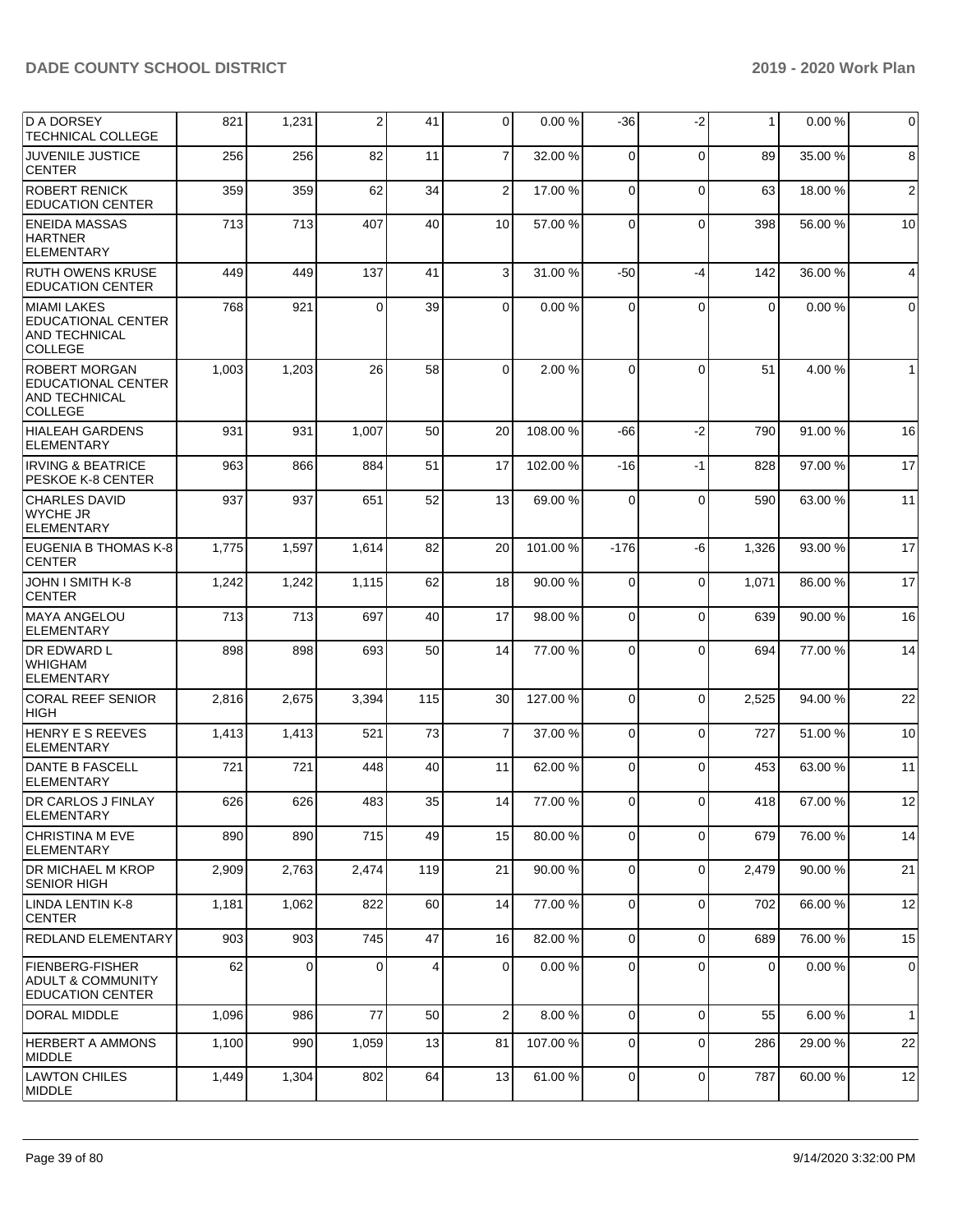| HUBERT O SIBLEY K-8<br><b>ACADEMY</b>                             | 1,072 | 964   | 713   | 54  | 13 | 74.00 %  | $\Omega$       | $\Omega$    | 712   | 74.00%  | 13 |
|-------------------------------------------------------------------|-------|-------|-------|-----|----|----------|----------------|-------------|-------|---------|----|
| <b>FELIX VARELA SENIOR</b><br><b>HIGH</b>                         | 2,942 | 2,794 | 2,362 | 118 | 20 | 85.00 %  | $\Omega$       | $\Omega$    | 2.362 | 85.00 % | 20 |
| <b>MIAMI LAKES</b><br><b>TECHNOLOGICAL</b><br><b>SENIOR HIGH</b>  | 1,308 | 1,177 | 922   | 51  | 18 | 78.00 %  | $\Omega$       | $\Omega$    | 785   | 67.00 % | 15 |
| <b>ROBERT MORGAN</b><br>EDUCATIONAL CENTER<br>- SHS               | 2,037 | 1,935 | 2,038 | 81  | 25 | 105.00%  | $\Omega$       | $\Omega$    | 1,886 | 97.00 % | 23 |
| <b>BOB GRAHAM</b><br><b>EDUCATION CENTER</b>                      | 2,180 | 1,962 | 1,589 | 107 | 15 | 81.00 %  | $\Omega$       | $\Omega$    | 1,426 | 73.00 % | 13 |
| <b>JOHN A FERGUSON</b><br><b>SENIOR HIGH</b>                      | 3,977 | 3,778 | 4,218 | 161 | 26 | 112.00 % | 0              | $\Omega$    | 3,687 | 98.00 % | 23 |
| LAMAR LOUIS CURRY<br>MIDDLE                                       | 1,173 | 1,055 | 1,197 | 52  | 23 | 113.00 % | $\Omega$       | $\Omega$    | 979   | 93.00 % | 19 |
| DAVID LAWRENCE JR K-<br>8 CENTER                                  | 1,513 | 1,361 | 1,443 | 77  | 19 | 106.00%  | $\Omega$       | $\Omega$    | 1,266 | 93.00 % | 16 |
| RONALD W.<br>REAGAN/DORAL<br>SENIOR HIGH SCHOOL                   | 1,860 | 1,767 | 2,196 | 74  | 30 | 124.00%  | 0              | $\Omega$    | 1,681 | 95.00 % | 23 |
| AVENTURA<br><b>WATERWAYS K-8</b><br><b>CENTER</b>                 | 1,650 | 1,485 | 1,752 | 82  | 21 | 118.00%  | $\Omega$       | $\Omega$    | 1,381 | 93.00 % | 17 |
| <b>HIALEAH GARDENS</b><br>MIDDLE SCHOOL                           | 1,672 | 1,504 | 1,684 | 73  | 23 | 112.00%  | $\Omega$       | $\Omega$    | 1,406 | 93.00 % | 19 |
| <b>WEST HIALEAH</b><br><b>GARDENS</b><br><b>ELEMENTARY SCHOOL</b> | 1,241 | 1,241 | 1,228 | 66  | 19 | 99.00 %  | 0              | $\Omega$    | 1,197 | 96.00 % | 18 |
| <b>HIALEAH GARDENS</b><br>SENIOR HIGH SCHOOL                      | 2,811 | 2,670 | 2,698 | 112 | 24 | 101.00%  | $\Omega$       | $\Omega$    | 2,194 | 82.00%  | 20 |
| <b>NORMA BUTLER</b><br><b>BOSSARD</b><br><b>ELEMENTARY</b>        | 1,032 | 1,032 | 1,103 | 55  | 20 | 107.00 % | $\Omega$       | $\Omega$    | 932   | 90.00 % | 17 |
| <b>JORGE MAS CANOSA</b><br><b>MIDDLE SCHOOL</b>                   | 2,188 | 1,969 | 1,726 | 96  | 18 | 88.00 %  | $\Omega$       | $\Omega$    | 1,653 | 84.00 % | 17 |
| <b>YOUNG WOMEN'S</b><br>ACADEMY                                   | 447   | 447   | 395   | 19  | 21 | 88.00 %  | $\Omega$       | $\Omega$    | 357   | 80.00%  | 19 |
| <b>WESTLAND HIALEAH</b><br><b>SENIOR HIGH SCHOOL</b>              | 1,841 | 1,748 | 1,552 | 72  | 22 | 89.00 %  | $\Omega$       | $\Omega$    | 1,498 | 86.00 % | 21 |
| COUNTRY CLUB<br> MIDDLE SCHOOL                                    | 1,659 | 1,493 | 673   | 72  | 9  | 45.00 %  | $\Omega$       | 0           | 594   | 40.00 % | 8  |
| <b>SOUTH DADE MIDDLE</b><br><b>SCHOOL</b>                         | 1,640 | 1,476 | 1,288 | 71  | 18 | 87.00 %  | $\Omega$       | 0           | 1,112 | 75.00 % | 16 |
| <b>SPANISH LAKE</b><br><b>ELEMENTARY SCHOOL</b>                   | 1,637 | 1,637 | 1,528 | 87  | 18 | 93.00 %  | $\overline{0}$ | 0           | 1,476 | 90.00 % | 17 |
| GOULDS ELEMENTARY<br> SCHOOL                                      | 824   | 824   | 341   | 44  | 8  | 41.00%   | $\mathbf{0}$   | 0           | 438   | 53.00 % | 10 |
| MIAMI ARTS STUDIO 6-<br>12 @ ZELDA GLAZER                         | 1,694 | 1,524 | 1,559 | 75  | 21 | 102.00%  | $\Omega$       | 0           | 1,351 | 89.00 % | 18 |
| ANDOVER MIDDLE<br><b>SCHOOL</b>                                   | 1,376 | 1,238 | 483   | 61  | 8  | 39.00 %  | $\Omega$       | $\Omega$    | 476   | 38.00 % | 8  |
| DR. MANUEL C.<br><b>BARREIRO</b><br><b>ELEMENTARY</b>             | 1,148 | 1,148 | 672   | 62  | 11 | 59.00 %  | $\overline{0}$ | 0           | 670   | 58.00 % | 11 |
| <b>ARCH CREEK</b><br><b>ELEMENTARY SCHOOL</b>                     | 752   | 676   | 606   | 39  | 16 | 90.00 %  | $\Omega$       | $\mathbf 0$ | 577   | 85.00 % | 15 |
| DR. ROLANDO<br><b>ESPINOSA K-8 CENTER</b>                         | 1,688 | 1,519 | 1,161 | 82  | 14 | 76.00 %  | $\overline{0}$ | 0           | 1,263 | 83.00 % | 15 |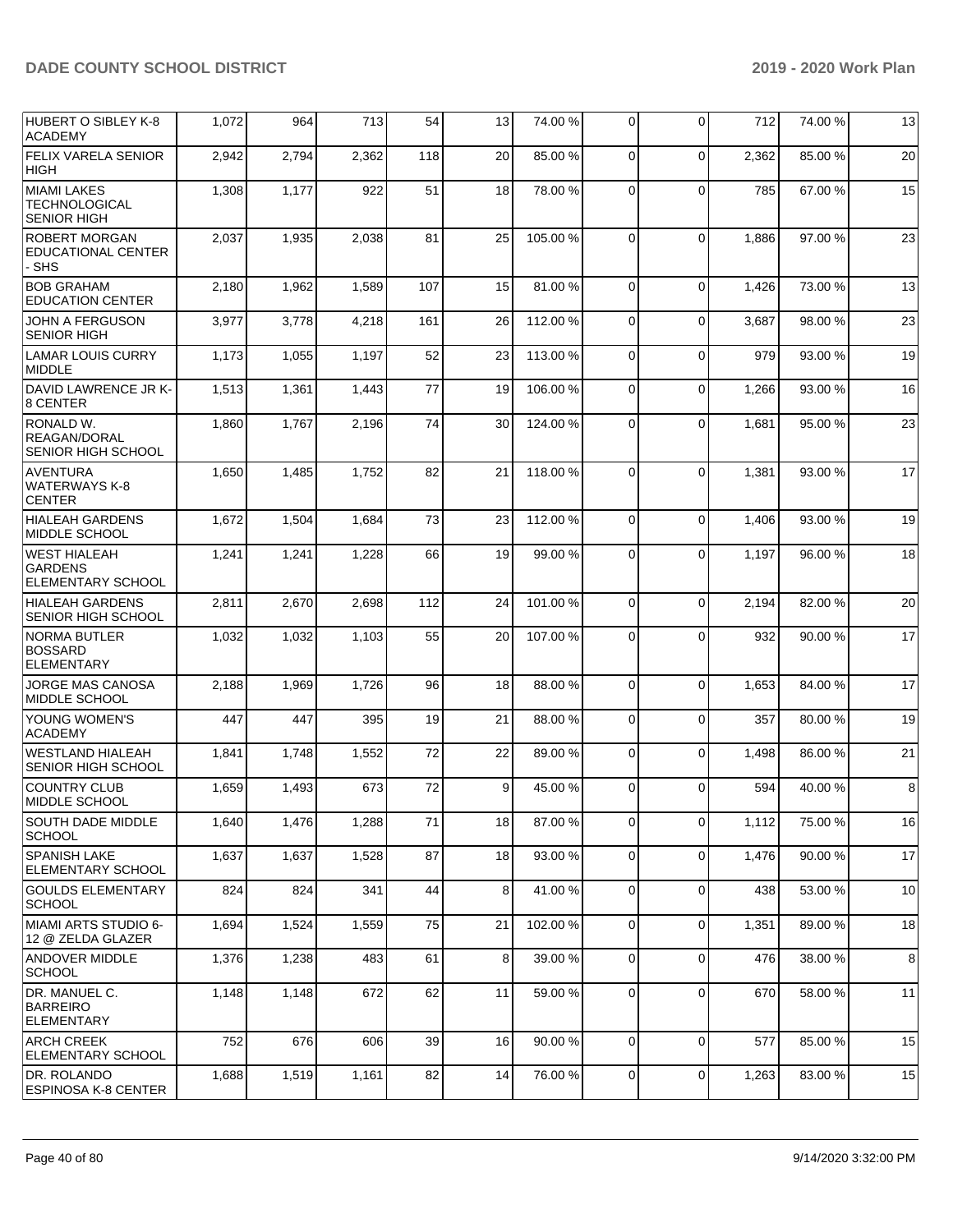|                                                                                                | 380,145 | 357,960  | 264,990 | 17,767 | 15       | 74.03%   | 15       | $-18$    | 245,399 | 68.55 % | 14 |
|------------------------------------------------------------------------------------------------|---------|----------|---------|--------|----------|----------|----------|----------|---------|---------|----|
| KENDALL SQUARE K-8<br><b>CENTER</b>                                                            | 750     | $\Omega$ |         | 39     | $\Omega$ | 0.00 %   | 1.084    | 17       | 1,025   | 95.00 % | 18 |
| <b>DR. TONI BILBAO</b><br><b>PREPARATORY</b><br><b>ACADEMY</b>                                 | 750     | 675      | 544     | 39     | 14       | 81.00 %  | 315      | 14       | 914     | 92.00 % | 17 |
| <b>GATEWAY</b><br>ENVIRONMENTAL K-8<br><b>LEARNING CENTER</b>                                  | 1,878   | 1,690    | 1,660   | 92     | 18       | 98.00 %  | 184      | 11       | 1,723   | 92.00%  | 17 |
| ALONZO AND TRACY<br><b>MOURNING SENIOR</b><br>HIGH BISCAYNE BAY<br><b>CAMPUS</b>               | 1,521   | 1,444    | 1,676   | 59     | 28       | 116.00 % | $\Omega$ | $\Omega$ | 1,347   | 93.00 % | 23 |
| <b>NORMAN S.</b><br>EDELCUP/SUNNY ISLES<br>BEACH K-8                                           | 1,926   | 1,733    | 2,108   | 94     | 22       | 122.00 % | 470      | 26       | 2,041   | 93.00 % | 17 |
| IMANDARIN LAKES K-8<br><b>ACADEMY</b>                                                          | 1,676   | 1,508    | 918     | 82     | 11       | 61.00%   | $\Omega$ | $\Omega$ | 900     | 60.00 % | 11 |
| <b>COCONUT PALM K-8</b><br><b>ACADEMY</b>                                                      | 1,666   | 1,499    | 1,432   | 82     | 17       | 96.00 %  | $\Omega$ | $\Omega$ | 1,382   | 92.00 % | 17 |
| <b>IMEDICAL ACADEMY</b><br><b>FOR SCIENCE AND</b><br><b>ITECHNOLOGY AT</b><br><b>HOMESTEAD</b> | 1,231   | 1,107    | 642     | 43     | 15       | 58.00 %  | $\Omega$ | $\Omega$ | 450     | 41.00%  | 10 |
| INTERNATIONAL<br><b>STUDIES</b><br><b>PREPARATORY</b><br>ACADEMY AT GABLES                     | 563     | 422      | 359     | 23     | 16       | 85.00 %  | $\Omega$ | $\Omega$ | 339     | 80.00%  | 15 |

The COFTE Projected Total (245,399) for 2023 - 2024 must match the Official Forecasted COFTE Total (245,399 ) for 2023 - 2024 before this section can be completed. In the event that the COFTE Projected Total does not match the Official forecasted COFTE, then the Balanced Projected COFTE Table should be used to balance COFTE.

| Projected COFTE for 2023 - 2024 |         |
|---------------------------------|---------|
| Elementary (PK-3)               | 78,015  |
| Middle (4-8)                    | 87,628  |
| High (9-12)                     | 79,756  |
|                                 | 245,399 |

| <b>Grade Level Type</b> | <b>Balanced Projected</b><br>COFTE for 2023 - 2024 |
|-------------------------|----------------------------------------------------|
|                         |                                                    |
|                         |                                                    |
| Elementary (PK-3)       |                                                    |
| Middle $(4-8)$          |                                                    |
| High (9-12)             |                                                    |
|                         | 245,399                                            |

# **Relocatable Replacement**

Number of relocatable classrooms clearly identified and scheduled for replacement in the school board adopted financially feasible 5-year district work program.

| Location                                        | $2019 - 2020$ | 2020 - 2021 | 2021 - 2022   2022 - 2023   2023 - 2024 | Year 5 Total |
|-------------------------------------------------|---------------|-------------|-----------------------------------------|--------------|
| AIR BASE K-8 CENTER FOR INTERNATIONAL EDUCATION |               |             |                                         |              |
| BEL-AIRE ELEMENTARY                             |               |             |                                         |              |
| CAMPBELL DRIVE K-8 CENTER                       |               |             |                                         |              |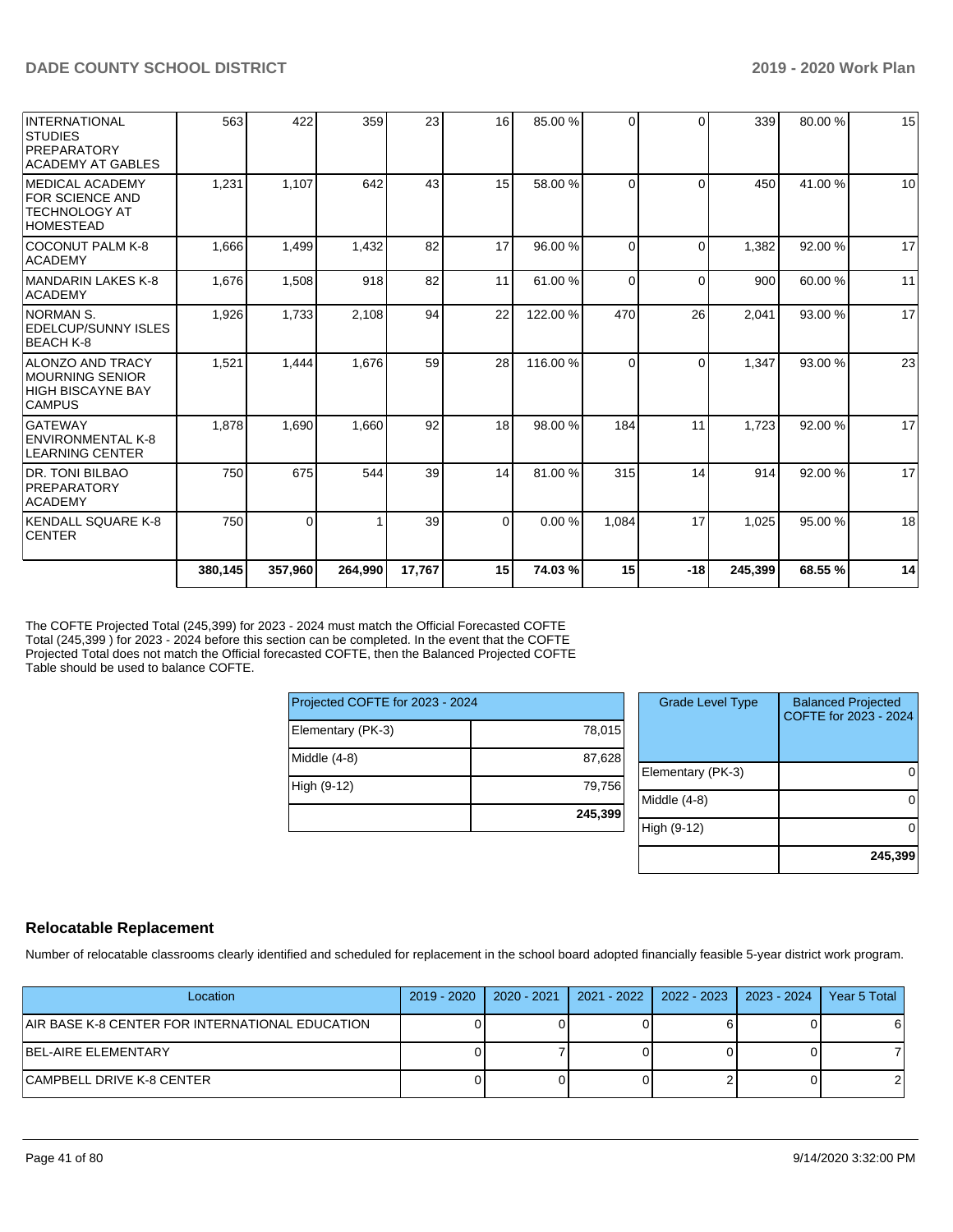| <b>GEORGE WASHINGTON CARVER ELEMENTARY</b> | $\overline{0}$ | 0        | 0              | 2              | 0        | 2            |
|--------------------------------------------|----------------|----------|----------------|----------------|----------|--------------|
| JOHN G DUPUIS ELEMENTARY                   | 0              | 0        | $\Omega$       | 5              | 0        | 5            |
| <b>EVERGLADES K-8 CENTER</b>               | 0              | $\Omega$ | $\Omega$       | 4              | 0        |              |
| <b>DAVID FAIRCHILD ELEMENTARY</b>          | 0              | 0        | $\Omega$       |                | 0        |              |
| <b>FLAMINGO ELEMENTARY</b>                 | 0              | 0        |                | $\Omega$       | 0        |              |
| <b>FLORIDA CITY ELEMENTARY</b>             | 0              | 0        | $\Omega$       | 2              | 0        | 2            |
| JACK DAVID GORDON ELEMENTARY               | 0              | 0        | $\Omega$       | 9              | 0        | 9            |
| GOLDEN GLADES ELEMENTARY                   | 0              | 0        | $\Omega$       | 1              | 0        |              |
| CHARLES R HADLEY ELEMENTARY                | 0              | 0        | $\Omega$       | $\Omega$       | 9        | 9            |
| JOE HALL ELEMENTARY                        | 0              | 0        |                | $\Omega$       | $\Omega$ |              |
| <b>OLIVER HOOVER ELEMENTARY</b>            | 0              | $\Omega$ | $\Omega$       | 7              | 0        | 7            |
| KENWOOD K-8 CENTER                         | 0              | 0        | $\Omega$       |                | $\Omega$ |              |
| LEEWOOD K-8 CENTER                         | 0              | 0        | $\Omega$       | 2              | 0        | 2            |
| LEISURE CITY K-8 CENTER                    | 0              | 0        | $\Omega$       | 5              | $\Omega$ | 5            |
| <b>FRANK CRAWFORD MARTIN K-8 CENTER</b>    | 0              | 0        | $\Omega$       |                | 0        |              |
| MIAMI SHORES ELEMENTARY                    | 0              | 0        | $\Omega$       | $\overline{2}$ | $\Omega$ | 2            |
| M A MILAM K-8 CENTER                       | 0              | 0        | 5              | $\Omega$       | $\Omega$ | 5            |
| MIAMI MACARTHUR EDUCATIONAL CENTER         | 0              | 7        | $\Omega$       | $\Omega$       | $\Omega$ | 7            |
| <b>OAK GROVE ELEMENTARY</b>                | 0              | $\Omega$ | $\Omega$       | 6              | $\Omega$ | 6            |
| <b>OLYMPIA HEIGHTS ELEMENTARY</b>          | 0              | 0        | $\overline{2}$ | $\Omega$       | $\Omega$ | 2            |
| DR. ROBERT B. INGRAM ELEMENTARY            | 0              | 0        | $\Omega$       | $\Omega$       |          |              |
| <b>PALM SPRINGS ELEMENTARY</b>             | 0              | 0        | 5              | $\Omega$       | $\Omega$ | 5            |
| DR GILBERT L PORTER ELEMENTARY             | 0              | 0        |                | $\Omega$       | $\Omega$ |              |
| RAINBOW PARK ELEMENTARY                    | 0              | 0        |                | $\Omega$       | 0        |              |
| <b>JANE S ROBERTS K-8 CENTER</b>           | 0              | 0        | ∩              | 10             | 0        | 10           |
| ROYAL PALM ELEMENTARY                      | $\overline{0}$ | 0        | 0              | 1              | 0        | $\mathbf{1}$ |
| SOUTH MIAMI K-8 CENTER                     | 0              | 0        | $\Omega$       | 10             | 0        | 10           |
| SPRINGVIEW ELEMENTARY                      | 0              | 0        | $\Omega$       | 3              | $\Omega$ | 3            |
| <b>SUNSET PARK ELEMENTARY</b>              | 0              | 0        | $\Omega$       | 3              | 0        | 3            |
| SWEETWATER ELEMENTARY                      | 0              | 0        |                | $\Omega$       | 0        | 1            |
| MAE M WALTERS ELEMENTARY                   | 0              | 0        | $\overline{2}$ | $\overline{0}$ | 0        | 2            |
| HENRY S WEST LABORATORY SCHOOL             | 0              | 0        | $\Omega$       |                | $\Omega$ | 1            |
| CARRIE P MEEK/WESTVIEW K-8 CENTER          | 0              | 0        | $\Omega$       | 1              | 0        | 1            |
| <b>ARVIDA MIDDLE</b>                       | 0              | 0        | $\Omega$       | $\Omega$       |          | 4            |
| MIAMI LAKES MIDDLE                         | 0              | 0        | $\Omega$       | $\overline{0}$ |          | 4            |
| MIAMI SPRINGS MIDDLE                       | 0              | 0        | 10             | $\overline{0}$ | 0        | 10           |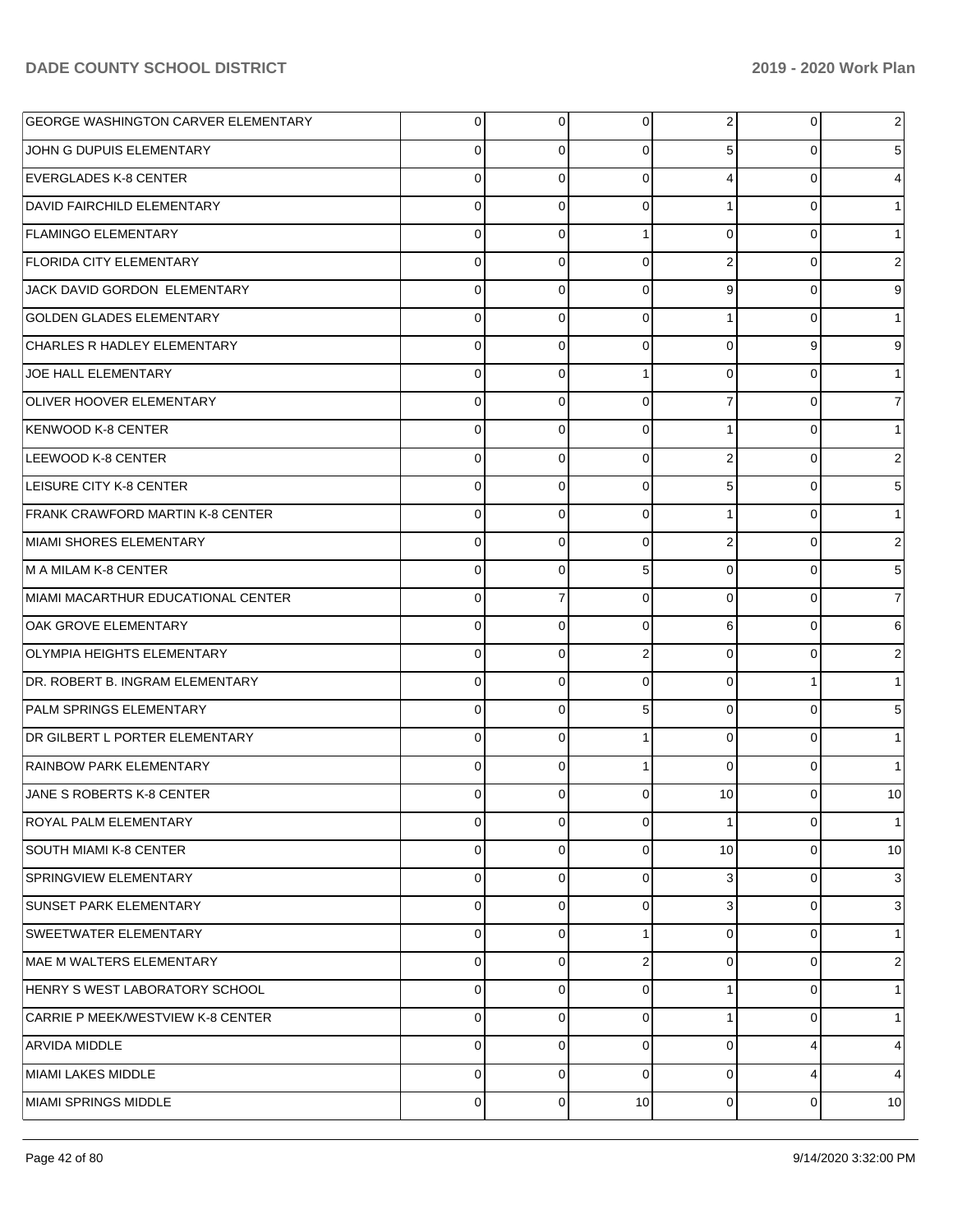| <b>SOUTH MIAMI MIDDLE</b>                        | 0        | O            |          | <sup>n</sup> |    | $\overline{2}$  |
|--------------------------------------------------|----------|--------------|----------|--------------|----|-----------------|
| AMERICAN SENIOR HIGH                             | 0        | 0            | O        | 5            |    | 5 <sup>1</sup>  |
| MIAMI CORAL PARK SENIOR HIGH                     | 0        | 0            |          |              |    |                 |
| ISOUTH MIAMI SENIOR HIGH                         | 0        | 0            | r        | 6            |    | 6               |
| <b>GEORGE T BAKER AVIATION TECHNICAL COLLEGE</b> | $\Omega$ | ∩            |          |              |    | 3               |
| D A DORSEY TECHNICAL COLLEGE                     | 0        | ∩            |          |              |    | $\overline{2}$  |
| <b>RUTH OWENS KRUSE EDUCATION CENTER</b>         | $\Omega$ | <sup>0</sup> | ∩        | <sup>n</sup> |    | 4               |
| HIALEAH GARDENS ELEMENTARY                       | $\Omega$ | ∩            | C        |              |    | 2               |
| IRVING & BEATRICE PESKOE K-8 CENTER              | 0        | $\Omega$     | O        |              |    |                 |
| <b>IEUGENIA B THOMAS K-8 CENTER</b>              | 0        | 0            | $\Omega$ | 0            | 6  | 6               |
| HERBERT A AMMONS MIDDLE                          | $\Omega$ | $\Omega$     | C        |              | 43 | 43              |
| GATEWAY ENVIRONMENTAL K-8 LEARNING CENTER        | $\Omega$ | ∩            |          |              | 10 | 10 <sup>1</sup> |
| <b>Total Relocatable Replacements:</b>           | 0        | 14           | 30       | 96           | 91 | 231             |

## **Charter Schools Tracking**

Information regarding the use of charter schools.

| Location-Type                                                                                  | # Relocatable<br>units or<br>permanent<br>classrooms | Owner         | Year Started or<br><b>Scheduled</b> | <b>Student</b><br><b>Stations</b> | <b>Students</b><br>Enrolled | Years in<br>Contract | <b>Total Charter</b><br><b>Students</b><br>projected for<br>2023 - 2024 |
|------------------------------------------------------------------------------------------------|------------------------------------------------------|---------------|-------------------------------------|-----------------------------------|-----------------------------|----------------------|-------------------------------------------------------------------------|
| Archimedean Academy -12425<br>SW 72 St., Miami Florida 33183                                   |                                                      | 38 LEASE RENT | 2002                                | 680                               | 633                         | 15                   | 650                                                                     |
| Archimedean Middle<br>Conservatory - 12425 SW 72 St.,<br>Miami Florida 33183                   |                                                      | 17 LEASE RENT | 2005                                | 396                               | 330                         | 15                   | 330                                                                     |
| Aventura City of Excellence<br>School - 3333 NE 188 St.,<br>Aventura Florida 33180             |                                                      | 63 LEASE RENT | 2003                                | 1.600                             | 1,023                       | 15                   | 1,032                                                                   |
| Coral Reef Montessori Academy<br>Charter School- 10853 SW 216<br>St., Cutler Bay Florida 33170 |                                                      | 29 PRIVATE    | 1998                                | 566                               | 507                         | 15                   | 764                                                                     |
| Doctors Charter of Miami Shores -<br>11301 NW Fifth Ave., Miami<br>Shores Florida 33168        |                                                      | 25 LEASE RENT | 1997                                | 625                               | 574                         | 15                   | 690                                                                     |
| Doral Academy - 2450 NW 97<br>Ave., Doral Florida 33172                                        |                                                      | 52 LEASE RENT | 1999                                | 1,086                             | 1,028                       | 15                   | 2,200                                                                   |
| Doral Academy Charter Middle<br>School - 2601 NW 112 Ave.,<br>Doral Florida 33172              |                                                      | 40 LEASE RENT | 2003                                | 1,438                             | 1,435                       | 15                   | 1,538                                                                   |
| Doral Academy High School -<br>11100 NW 27 St., Doral Florida<br>33172                         |                                                      | 46 LEASE RENT | 2001                                | 1,800                             | 1,788                       | 15                   | 1,900                                                                   |
| Downtown Miami Charter - 305<br>NW Third Ave., Miami Florida<br>33128                          |                                                      | 30 LEASE RENT | 2002                                | 600                               | 610                         | 15                   | 650                                                                     |
| International Studies Charter High<br>School - 2480 SW Eighth St.,<br>Miami Florida 33135      |                                                      | 19 LEASE RENT | 2004                                | 400                               | 391                         | 15                   | 1,000                                                                   |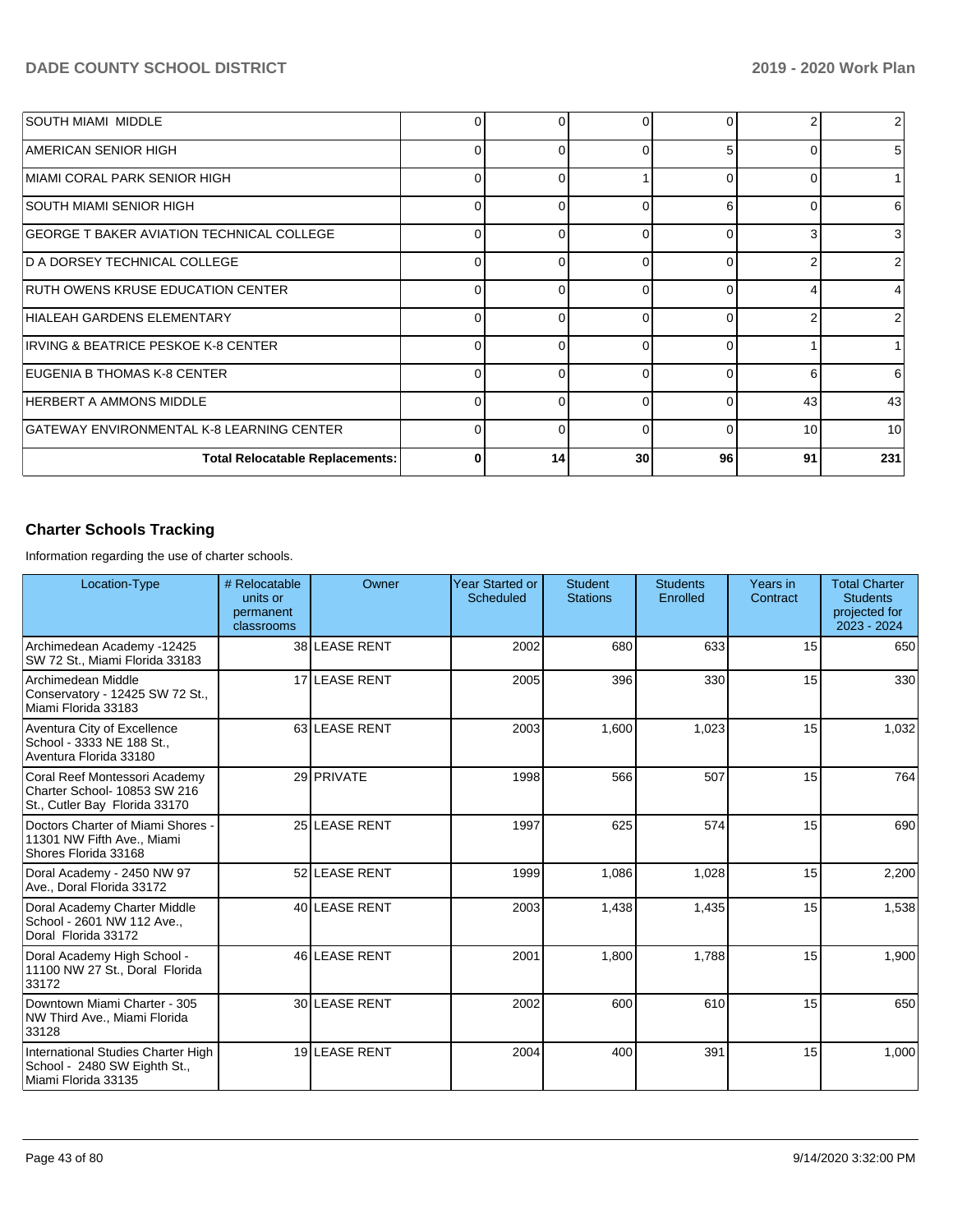| Keys Gate Charter School - 2000<br>SE 28 Ave., Homestead Florida<br>33035                       | 89 LEASE RENT | 2003 | 1,818 | 1,913 | 15 | 2,500 |
|-------------------------------------------------------------------------------------------------|---------------|------|-------|-------|----|-------|
| Mater Academy - 7700 NW 98<br>St., Hialeah Gardens Florida<br>33016                             | 53 LEASE RENT | 1998 | 934   | 1,134 | 15 | 1,380 |
| Mater Academy Charter Middle<br>School - 7901 NW 103 St.,<br>Hialeah Gardens Florida 33016      | 56 LEASE RENT | 2003 | 1,232 | 1,302 | 15 | 1,719 |
| Miami Community Charter Middle<br>School - 18720 S.W. 352 Street,<br>Florida City Florida 33034 | 22 LEASE RENT | 2007 | 506   | 294   | 5  | 484   |
| Pinecrest Academy (South<br>Campus) - 15130 SW 80 St.,<br>Miami Florida 33193                   | 40 LEASE RENT | 2006 | 750   | 748   | 15 | 800   |
| Somerset Academy Silver Palms<br>@ Princeton - 13355 SW 248<br>Street, Homestead Florida 33032  | 22 LEASE RENT | 2011 | 440   | 235   | 15 | 900   |
| Summerville Advantage Academy<br>- 11575 SW 243 St., Homestead<br>Florida 33032                 | 28 LEASE RENT | 2007 | 560   | 542   | 15 | 750   |
| The Charter School at Waterstone<br>855 Waterstone Way,<br>Homestead Florida 33033              | 55 LEASE RENT | 2005 | 1,100 | 914   | 15 | 1,150 |
| City of Hialeah Educational of<br>Academy - 2590 W 76 St.,<br>Hialeah Florida 33016             | 36 LEASE RENT | 2008 | 950   | 905   | 15 | 1,000 |
| Excelsior Language Academy of<br>Hialeah - 369 E 10 St., Hialeah<br>Florida 33010               | 14 LEASE RENT | 2008 | 280   | 210   | 5  | 500   |
| Mater Academy of International<br>Studies, 795 NW 32 St., Miami<br>Florida 33127                | 28 LEASE RENT | 2008 | 560   | 512   | 5  | 553   |
| Mater International Preparatory<br>795 NW 32 St., Miami Florida<br>33127                        | 7 LEASE RENT  | 2008 | 140   | 162   | 15 | 300   |
| Pinecrest Preparatory Academy<br>Charter High School - 14901 SW<br>42 St., Miami Florida 33185  | 20 LEASE RENT | 2008 | 500   | 480   | 15 | 1,200 |
| Somerset Arts Academy - 1700<br>Krome Ave., Homestead, Florida<br>33030                         | 20 LEASE RENT | 2008 | 400   | 400   | 15 | 750   |
| Somerset Academy CES (South<br>Homestead) - 300 SE First Dr.,<br>Homestead Florida 33030        | 18 LEASE RENT | 2008 | 360   | 523   | 15 | 1,000 |
| Somerset Academy CMS (South<br>Homestead) - 305 NE Second<br>Rd., Homestead Florida 33030       | 24 LEASE RENT | 2008 | 528   | 585   | 5  | 900   |
| Somerset Oaks Academy - 1000<br>Old Dixie Highway, Homestead<br>Florida 33030                   | 27 LEASE RENT | 2011 | 600   | 576   | 5  | 900   |
| Somerset Academy (Silver<br>Palms) - 23255 S.W. 115 Avenue,<br>Homestead Florida 33032          | 91 LEASE RENT | 2007 | 1,820 | 1,740 | 15 | 2,000 |
| Sports Leadership Academy of<br>Miami CHS - 604 NW 12 Avenue,<br>Miami Florida 33136            | 90 LEASE RENT | 2012 | 1,125 | 672   | 5  | 700   |
| Youth Co-Op Preparatory High<br>School - 7700 W. 20 Avenue,<br>Hialeah Gardens Florida 33018    | 17 LEASE RENT | 2012 | 500   | 222   | 12 | 600   |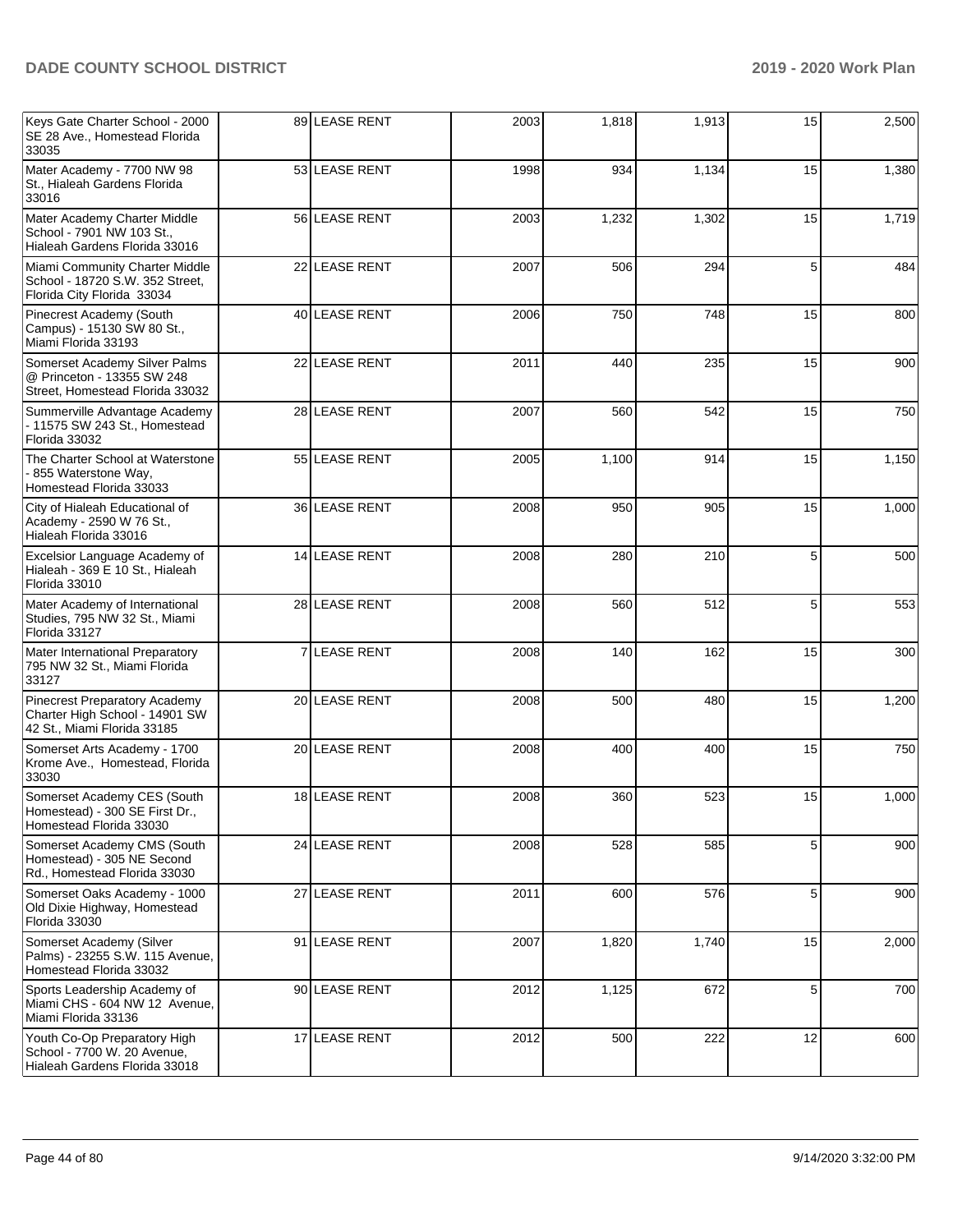| Highly Inquisitive & Versatile<br>Education (HIVE) Preparatory<br>School - 5855 NW 171 Street<br>Miami, Florida 33015 | 43 LEASE RENT | 2009 | 880   | 733   | 15 | 900   |
|-----------------------------------------------------------------------------------------------------------------------|---------------|------|-------|-------|----|-------|
| iMater Academy- 600 W 20 Street<br>Hialeah, Florida 33010                                                             | 30 LEASE RENT | 2013 | 800   | 658   | 5  | 900   |
| iMater Academy Middle School -<br>651 W 20 Street Hialeah, Florida<br>33010                                           | 36 LEASE RENT | 2013 | 264   | 815   | 5  | 1,000 |
| iMater Preparatory Academy High<br>School - 651 W 20 Street Hialeah,<br>Florida 33010                                 | 43 LEASE RENT | 2013 | 875   | 913   | 5  | 850   |
| Mater Academy Charter High<br>School - 7901 NW 103 St.,<br>Hialeah Gardens Florida 33016                              | 70 LEASE RENT | 2002 | 1,700 | 1,635 | 15 | 1,967 |
| Mater Academy East Middle<br>School - 998 SW 1 St., Miami<br>Florida 33130                                            | 13 LEASE RENT | 2005 | 286   | 135   | 5  | 400   |
| Mater Academy East Charter<br>School - 450 SW Fourth St<br>Miami Florida 33130                                        | 19 LEASE RENT | 2002 | 420   | 466   | 15 | 800   |
| Miami Children's Museum Charter<br>School - 980 McArthur Causeway,<br>Miami Florida 33132                             | 11 LEASE RENT | 2004 | 220   | 293   | 5  | 350   |
| Miami Community Charter School<br>- 101 S Redland Rd., Florida City<br>Florida 33034                                  | 28 LEASE RENT | 2004 | 518   | 525   | 5  | 600   |
| <b>Pinecrest Preparatory Academy</b><br>Middle School - 14901 SW 42 St.,<br>Miami Florida 33185                       | 20 LEASE RENT | 2003 | 440   | 512   | 15 | 800   |
| Pinecrest Preparatory Academy -<br>14301 SW 42 St., Miami Florida<br>33185                                            | 30 LEASE RENT | 2001 | 600   | 574   | 15 | 1,250 |
| Renaissance Elementary Charter<br>School- 10651 N.W. 19 Street,<br>Doral Florida 33122                                | 45 LEASE RENT | 1999 | 900   | 900   | 15 | 910   |
| Renaissance Middle Charter<br>School - 8360 NW 33 St., Doral<br>Florida 33122                                         | 26 LEASE RENT | 2005 | 572   | 441   | 15 | 500   |
| Somerset Academy - 19701 SW<br>127 Ave., Miami Florida 33177                                                          | 12 LEASE RENT | 2004 | 216   | 695   | 15 | 700   |
| Somerset Academy Charter High<br>School - 12425 SW 248 Street,<br>Homestead Florida 33032                             | 33 LEASE RENT | 2004 | 825   | 533   | 5  | 1,440 |
| Somerset Academy Charter<br>School Middle - 18491 SW 134<br>Ave., Miami Florida 33177                                 | 32 LEASE RENT | 2004 | 640   | 270   | 15 | 500   |
| Lincoln-Marti Charter School<br>(International Campus) 103 East<br>Lucy Street, Florida City Florida<br>33034         | 23 LEASE RENT | 2010 | 500   | 311   | 5  | 800   |
| Stellar Leadership Academy 7900<br>NW 27 Ave., Suite F20, Miami<br>Florida 33147                                      | 7 LEASE RENT  | 2005 | 225   | 365   | 5  | 600   |
| AcadeMir Charter School Middle -<br>5800 SW 135 Avenue Miami<br>Florida 33165                                         | 18 LEASE RENT | 2012 | 374   | 351   | 5  | 500   |
| Academy of International<br>Education CS - 1080 Labaron<br>Drive, Miami Springs Florida<br>33166                      | 29 LEASE RENT | 2011 | 586   | 647   | 10 | 444   |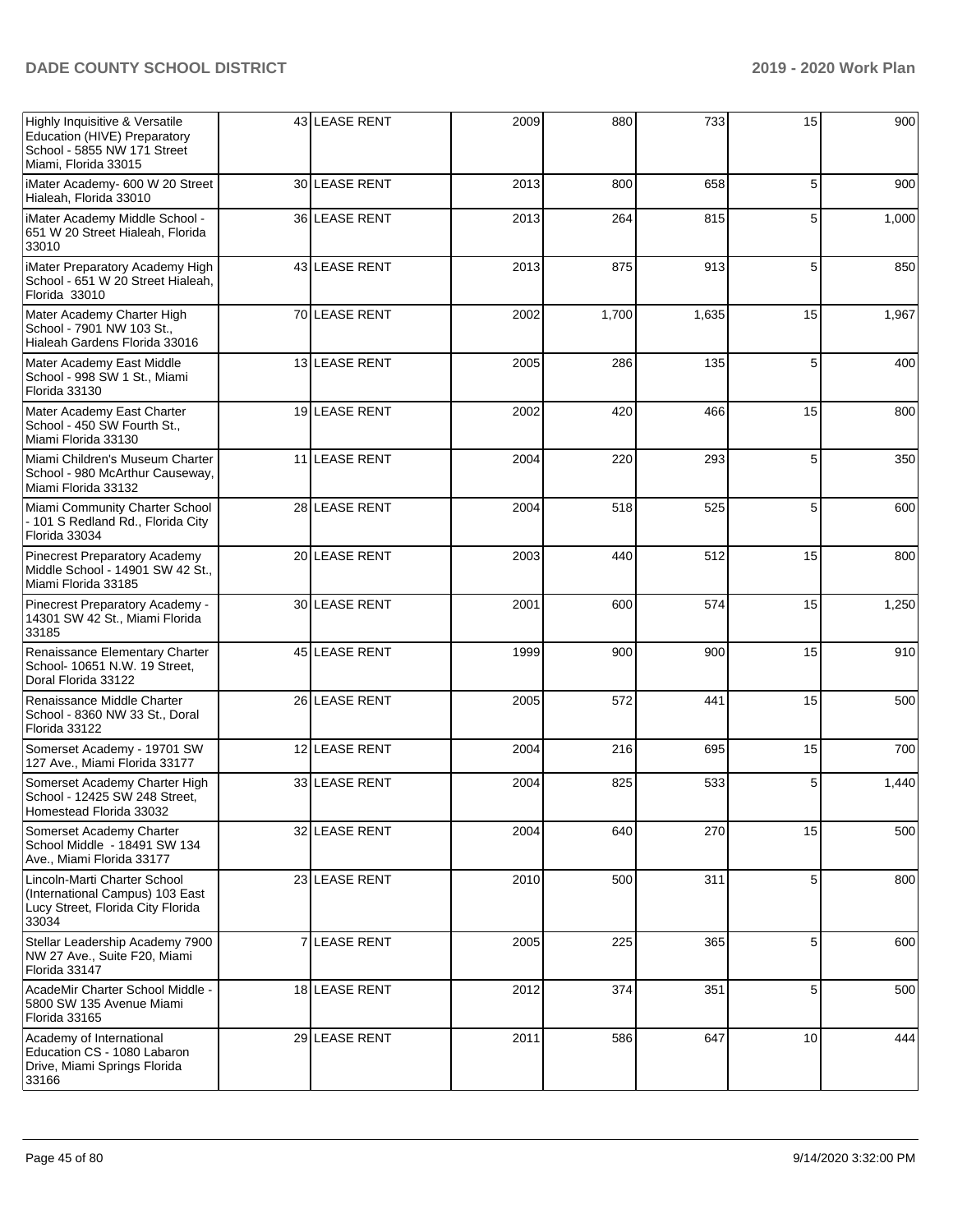| Advantage Academy of Math and<br>Science at Waterstone - 855<br>Waterstone Way, Homestead<br>Florida 33033                       |   | 55 LEASE RENT     | 2011 | 1,100 | 183   | 9              | 998   |
|----------------------------------------------------------------------------------------------------------------------------------|---|-------------------|------|-------|-------|----------------|-------|
| Alpha Charter of Excellence<br>(ACE) 1217 S.W. Fourth Street,<br>Miami Florida 33135                                             |   | 23 LEASE RENT     | 2012 | 400   | 310   | 5              | 608   |
| BridgePrep Academy of Greater<br>Miami - 137 N.E. 19 Street, Miami<br>Florida 33132                                              |   | 48 LEASE RENT     | 2011 | 960   | 464   | 5              | 850   |
| Latin Builder's Assoc.Const. and<br><b>Business Management Academy</b><br>11093 NW 138 Street, Hialeah<br>Gardens, Florida 33018 |   | 13 LEASE RENT     | 2012 | 325   | 118   | 10             | 400   |
| Mater Virtual Academy Charter<br>Middle High School - 601 NW 12<br>Avenue, Miami, Florida 33136                                  |   | <b>LEASE RENT</b> | 2013 | 25    | 42    | 1              | 500   |
| Palm Glades Preparatory<br>Academy - 22655 SW 112<br>Avenue Miami Florida 33170                                                  |   | 37 LEASE RENT     | 2012 | 420   | 354   | 10             | 998   |
| Palm Glades Preparatory High<br>School - 22655 SW 112 Avenue<br>Miami, Florida 33170                                             |   | 13 LEASE RENT     | 2012 | 325   | 380   | 10             | 1,400 |
| Somerset Academy Bay - 9500<br>SW 97 Avenue Miami, Florida<br>33176                                                              |   | 13 LEASE RENT     | 2013 | 280   | 274   | 15             | 750   |
| Somerset Academy Bay Middle<br>School - 9500 SW 97 Avenue<br>Miami, Florida 33176                                                | 4 | <b>LEASE RENT</b> | 2013 | 88    | 91    | 15             | 750   |
| Sports Leadership and<br>Management (SLAM) CMS - 604<br>NW 12 Avenue, Miami, Florida<br>33136                                    |   | 90 LEASE RENT     | 2013 | 990   | 676   | 5              | 700   |
| Archimedean Upper Conservatory<br>12425 S.W. 72 Street Miami,<br>Florida 33183                                                   |   | 18 LEASE RENT     | 2008 | 475   | 321   | 15             | 336   |
| The SEED School of Miami 1901<br>NW 127 Street Miami. Florida<br>33054                                                           |   | 28 LEASE RENT     | 2014 | 616   | 256   | 8              | 400   |
| <b>International Studies Virtual</b><br>Academy 2480 SW 8 Street<br>Doral, Florida 33172                                         |   | LEASE RENT        | 2014 | 22    | 17    | $\overline{2}$ | 250   |
| AcadeMir Preparatory Academy<br>5800 SW 135 Avenue Miami,<br>Florida 33176                                                       |   | 23 LEASE RENT     | 2015 | 600   | 441   | 5              | 600   |
| Beacon College Prep 13400 N.W.<br>28 Avenue Miami Florida 33054                                                                  |   | 21 LEASE RENT     | 2014 | 402   | 408   | 10             | 464   |
| Excelsior Charter Academy 18200<br>N.W. 22 Avenue Miami Gardens<br>Florida 33056                                                 |   | 31 LEASE RENT     | 2009 | 458   | 427   | 5              | 600   |
| Somerset Academy CHS (South<br>Homestead) 305 NE Second Rd.,<br>Homestead Florida 33030                                          |   | 12 LEASE RENT     | 2011 | 300   | 394   | 5              | 450   |
| Miami Arts Charter School - 95<br>NW 23 Street, Miami Florida<br>33127                                                           |   | 60 LEASE RENT     | 2009 | 1,500 | 1,575 | 15             | 1,500 |
| Lincoln-Marti Charter School<br>(Little Havana Campus) - 970-984<br>West Flagler Street, Miami Florida<br>33130                  |   | 60 LEASE RENT     | 2009 | 1,160 | 787   | 15             | 900   |
| Lincoln-Marti Charter School<br>(Hialeah Campus) - 3500 West<br>84 Street, Hialeah Florida 33018                                 |   | 36 LEASE RENT     | 2009 | 720   | 310   | 15             | 1,200 |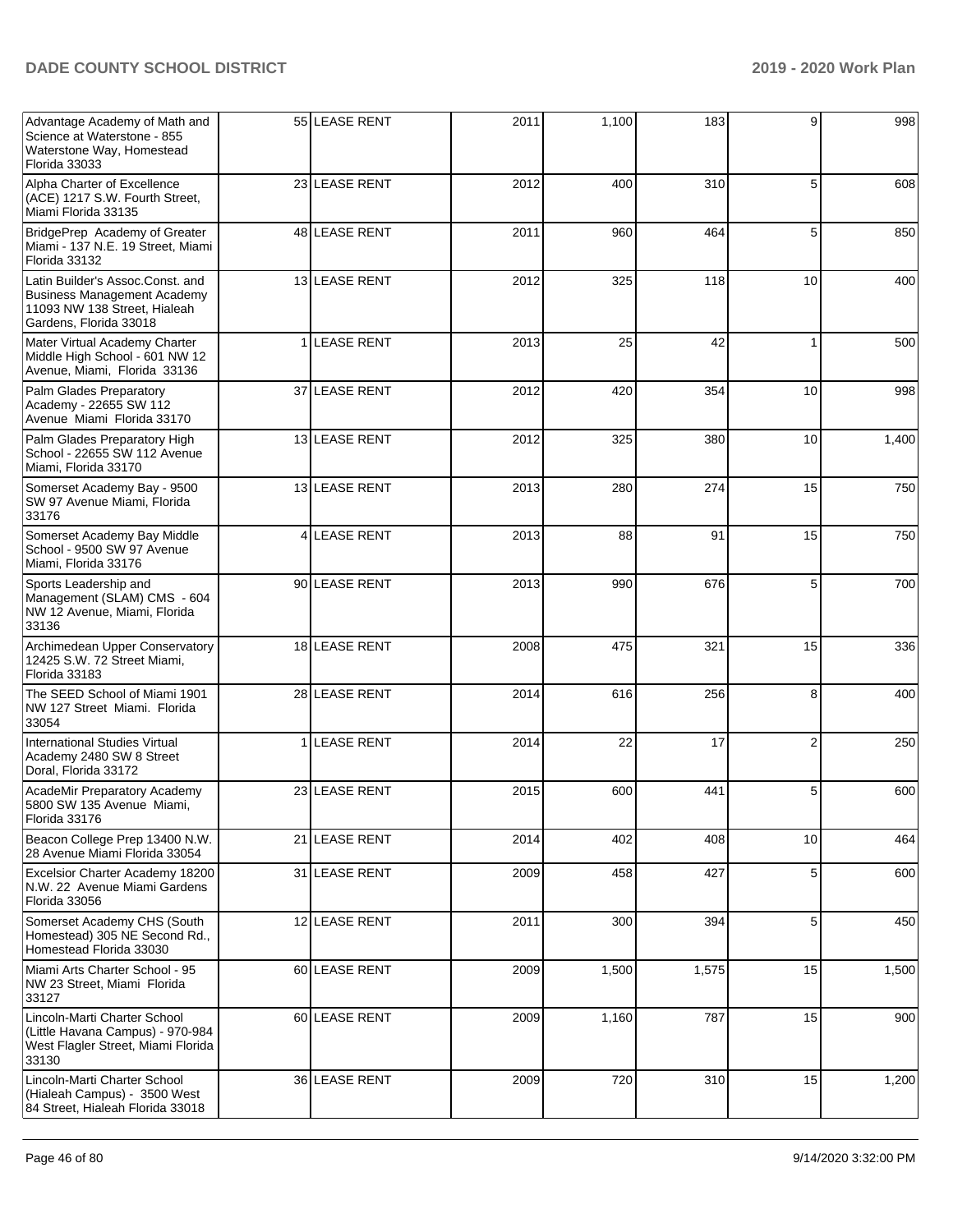| Miami Community Charter High<br>School - 18720 SW 352 Street,<br>Florida City Florida 33034         | 22 LEASE RENT | 2009 | 506   | 209 | 5  | 600   |
|-----------------------------------------------------------------------------------------------------|---------------|------|-------|-----|----|-------|
| South Florida Autism Charter<br>School - 18305 N.W. 75 Place,<br>Hialeah Florida 33015              | 25 LEASE RENT | 2009 | 566   | 226 | 10 | 300   |
| AcadeMir Charter School West-<br>14880 SW 26 Street, Miami<br>Florida 33185                         | 33 LEASE RENT | 2010 | 760   | 616 | 15 | 968   |
| BridgePrep Academy of Village<br>Green - 13300 SW 120 St.,<br>Miami Florida 33175                   | 23 LEASE RENT | 2011 | 500   | 685 | 5  | 828   |
| BridgePrep Academy<br>Interamerican Campus - 621<br>Beacom Boulevard, Miami Florida<br>33135        | 9 LEASE RENT  | 2012 | 180   | 166 | 5  | 255   |
| Charter High School of the<br>Americas - 970-984 W. Flagler<br>Street, Miami Florida 33130          | 18 LEASE RENT | 2012 | 375   | 164 | 15 | 550   |
| Doral Academy of Technology -<br>2601 N.W. 112 Avenue, Doral<br>Florida 33172                       | 14 LEASE RENT | 2011 | 300   | 300 | 15 | 350   |
| Everglades Preparatory Academy<br>2251 Mowry Drive, Homestead<br>Florida 33033                      | 24 LEASE RENT | 2012 | 528   | 470 | 10 | 910   |
| Everglades Preparatory AHS -<br>2251 Mowry Drive, Homestead<br>Florida 33033                        | 27 LEASE RENT | 2012 | 675   | 508 | 10 | 900   |
| Green Springs High School -<br>3555 N.W. Seventh Street, Miami<br>Florida 33125                     | 20 LEASE RENT | 2011 | 500   | 469 | 10 | 500   |
| Just Arts and Management (JAM)<br>Charter Middle - 2450 N.W. 97<br>Avenue, Doral Florida 33172      | 14 LEASE RENT | 2012 | 366   | 226 | 15 | 600   |
| Mater Academy at Mount Sinai -<br>4300 Alton Road, Miami Beach<br>Florida 33141                     | 5 LEASE RENT  | 2012 | 156   | 153 | 15 | 208   |
| Mater Grove Academy - 2805<br>S.W. 32 Avenue, Miami Florida<br>33133                                | 54 LEASE RENT | 2011 | 920   | 850 | 15 | 1,400 |
| North Park High School - 3400<br>N.W. 135 Street, Opalocka<br>Florida 33054                         | 7 LEASE RENT  | 2011 | 350   | 498 | 10 | 500   |
| Pinecrest Cove Academy - 4301<br>S.W. 107 Ave, Miami Florida<br>33165                               | 39 LEASE RENT | 2011 | 756   | 944 | 15 | 1,100 |
| Theodore R. & Thelma A. Gibson<br>Charter School - 1682-1698 NW<br>Fourth Ave., Miami Florida 33136 | 11 LEASE RENT | 2003 | 220   | 143 | 5  | 600   |
| Youth Co-Op Charter School -<br>7700 West 20 ave, Hialeah<br>Florida 33016                          | 65 LEASE RENT | 1998 | 1,336 | 934 | 15 | 1,200 |
| Doral Performing Arts &<br>Entertainment - 11100 NW 27 St.,<br>Doral Florida 33172                  | 25 LEASE RENT | 2005 | 403   | 383 | 10 | 453   |
| Early Beginings Academy-1411<br>NW 14 Ave., Miami Florida 33125                                     | 10 LEASE RENT | 2005 | 180   | 112 | 10 | 210   |
| Mater Academy East Charter<br>High School - 998 SW 1 St.,<br>Miami Florida 33130                    | 13 LEASE RENT | 2007 | 325   | 200 | 15 | 1,000 |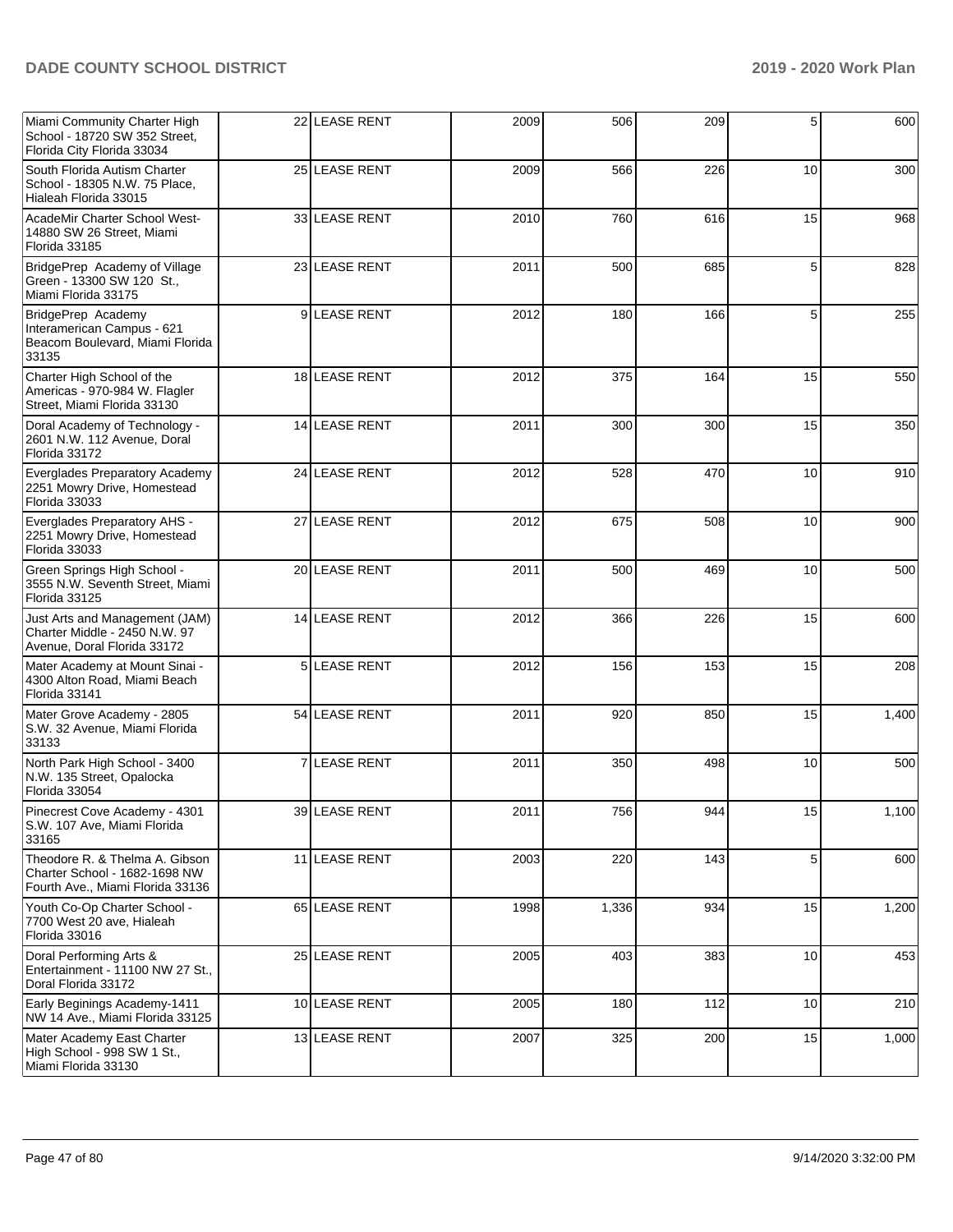| Mater Academy Lakes Middle<br>School - 17300 N.W. 87 Avenue,<br>Hialeah, Florida 33015                        | 12 LEASE RENT        | 2006 | 1,496 | 854   | 15 | 900   |
|---------------------------------------------------------------------------------------------------------------|----------------------|------|-------|-------|----|-------|
| Mater Academy Lakes High<br>School - 17300 N.W. 87 Avenue,<br>Hialeah, Florida 33015                          | 67 LEASE RENT        | 2006 | 1,675 | 1,248 | 15 | 1,200 |
| Mater Gardens Academy<br>Elementary - 9010 NW 178 Ln.,<br>Hialeah Florida 33018                               | 30 LEASE RENT        | 2006 | 560   | 604   | 15 | 900   |
| Mater Performing Arts &<br>Entertainment Academy - 7901<br>NW 103 St., Hialeah Gardens<br>Florida 33016       | <b>14 LEASE RENT</b> | 2005 | 300   | 327   | 15 | 403   |
| Ben Gamla Charter School -<br>11155 S.W. 112 Avenue, Miami<br>Florida 33176                                   | 15 LEASE RENT        | 2010 | 300   | 250   | 15 | 900   |
| BridgePrep Academy South -<br>10700 SW 56 Street, Miami<br>Florida 33165                                      | 27 LEASE RENT        | 2010 | 476   | 626   | 10 | 760   |
| Integrated Science and Asian<br>Culture (ISAAC) Academy - 301<br>Westward Dr. Miami Springs,<br>Florida 33166 | 12 LEASE RENT        | 2009 | 232   | 218   | 15 | 900   |
| International Studies Charter<br>Middle School - 2480 SW Eighth<br>Street, Miami Florida 33135                | 15 LEASE RENT        | 2009 | 286   | 322   | 15 | 450   |
| Keys Gate Charter High School -<br>2325 - 2335 SE 28 Avenue,<br>Homestead Florida 33035                       | 48 LEASE RENT        | 2010 | 1,245 | 811   | 5  | 1,200 |
| Mater Academy (Miami Beach) -<br>8625 Byron Ave., Miami Beach<br>Florida 33141                                | 40 LEASE RENT        | 2010 | 800   | 566   | 5  | 790   |
| C. G. Bethel High School - 16150<br>NE 17 Avenue, North Miami<br>Beach Florida 33162                          | 9 LEASE RENT         | 2009 | 225   | 467   | 10 | 550   |
| Pinecrest Academy (North<br>Campus) - 10207 West Flagler<br>Street, Miami Florida 33174                       | 19 LEASE RENT        | 2010 | 380   | 480   | 15 | 1,166 |
| Somerset Gables Academy - 624<br>Anastasia Avenue, Coral Gables<br>Florida 33134                              | 26 LEASE RENT        | 2010 | 520   | 466   | 15 | 675   |
| Somerset Academy ES (South<br>Miami Campus) - 5876 SW 68<br>Street. South Miami Florida 33143                 | 18 LEASE RENT        | 2009 | 304   | 404   | 15 | 750   |
| Somerset Academy MS (South<br>Miami Campus) - 5876 SW 68<br>Street, South Miami Florida 33143                 | 8 LEASE RENT         | 2009 | 198   | 199   | 15 | 900   |
| Mater International Academy<br>3405 N.W. 27 Avenue Miami<br>Florida 33142                                     | 8 LEASE RENT         | 2015 | 160   | 168   | 5  | 250   |
| Downtown Doral Charter<br>Elementary School 8390 N.W. 53<br>Street Miami Florida 33166                        | 57 LEASE RENT        | 2015 | 1,200 | 948   | 5  | 950   |
| Somerset Preparatory Academy<br>Sunset 11155 SW 112 Avenue<br>Miami Florida 33176                             | 17 LEASE RENT        | 2015 | 322   | 315   | 15 | 900   |
| Somerset Virtual Academy Middle<br>High 305 NE Second Rd,<br>Homestead, Florida 33030                         | 1 LEASE RENT         | 2014 | 23    | 5     | 2  | 300   |
| AcadeMir Charter School<br>Preparatory - 19185 SW 127 Ave                                                     | 41 LEASE RENT        | 2016 | 702   | 844   | 5  | 850   |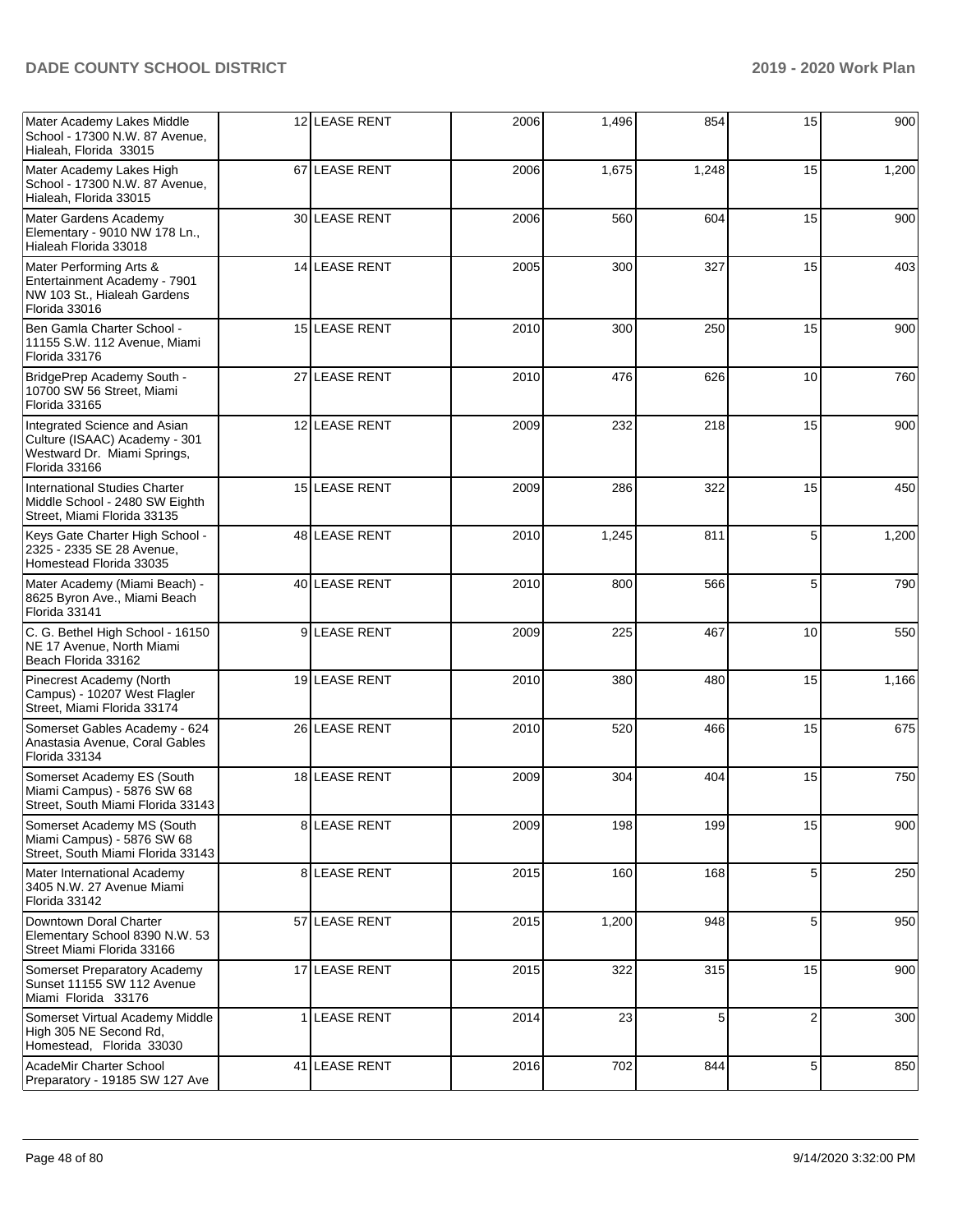| Mater Academy Bay Elementary -<br>22025 SW 87 Ave., Cutler Bay,<br>Florida 33190                             | 24 LEASE RENT | 2016 | 480   | 640 | 5  | 875   |
|--------------------------------------------------------------------------------------------------------------|---------------|------|-------|-----|----|-------|
| Pinecrest Glades Academy -<br>15250 SW 8th Street, Miami,<br>Florida 33194                                   | 30 LEASE RENT | 2016 | 580   | 724 | 5  | 876   |
| Pinecrest Glades PAMHS - 15250<br>SW 8th Street, Miami, Florida<br>33194                                     | 19 LEASE RENT | 2016 | 380   | 497 | 15 | 1,630 |
| True North Classical Academy -<br>9393 SW 72 Street, Miami,<br>FLorida 33173                                 | 20 LEASE RENT | 2015 | 400   | 330 | 5  | 400   |
| North Gardens High School,<br>4692F NW 183 Street, Miami<br>Gardens, Florida 33055                           | 14 LEASE RENT | 2011 | 350   | 327 | 10 | 500   |
| Arts Academy of Excellence, 780<br>Fisherman Street, Suite 210 -<br>250, Miami Beach, Florida 33140          | 2 LEASE RENT  | 2017 | 50    | 49  | 5  | 50    |
| Beacon College Prep Middle<br>School, 13400 NW 28 Avenue,<br>Opa-Locka, Florida 33054                        | 11 LEASE RENT | 2018 | 242   | 192 | 5  | 330   |
| BridgePrep Academy of North<br>Miami Beach, 18801 NE 22<br>Avenue, North Miami Beach,<br>Florida 33162       | 29 LEASE RENT | 2018 | 580   | 502 | 5  | 670   |
| Downtown Doral Charter Upper<br>School, 8390 NW 53 Street,<br>Doral, Florida 33166                           | 51 LEASE RENT | 2018 | 1,500 | 98  | 5  | 1,300 |
| KIPP Miami Sunrise Academy,<br>6745 NW 23 Avenue, Miami,<br>Florida 33136                                    | 13 LEASE RENT | 2018 | 640   | 171 | 5  | 640   |
| Mater Academy Bay Middle<br>School, 22025 SW 87 Avenue,<br>Cutler Bay, Florida 33197                         | 5 LEASE RENT  | 2017 | 110   | 209 | 5  | 300   |
| Phoenix Academy of Excellence<br>North, 13301 NW 24 Avenue,<br>Miami, Florida 33055                          | 5 LEASE RENT  | 2018 | 110   | 49  | 5  | 100   |
| <b>Pinecrest North Preparatory</b><br>(Fontainebleau Campus), 10207<br>West Flager Street, Miam, FL<br>33174 | 4 LEASE RENT  | 2018 | 72    | 75  | 5  | 100   |
| Somerset Palms Academy,<br>12001 SW 72 Street, Miami,<br>Florida 33165                                       | 20 LEASE RENT | 2018 | 400   | 103 | 5  | 888   |
| Somerset Academy Kendall,<br>9790 SW 107 Court, Miami,<br>Florida. 33156                                     | 18 LEASE RENT | 2018 | 360   | 68  | 5  | 337   |
| Sports Leadership and<br>Management (SLAM) Charter -<br>North 16651 NE 16 Avenue,<br>Miami, Florida 33056    | 10 LEASE RENT | 2017 | 220   | 140 | 5  | 300   |
| True North Classical Academy<br>High School, 8445 SW 72 Street,<br>Miami, Florida 33172                      | 38 LEASE RENT | 2018 | 760   | 72  | 5  | 750   |
| AIE Charter Upper School for Sci.<br>& Tech. 1080 Labaron Drive,<br>Miami Springs, FL 33166                  | 17 LEASE RENT | 2019 | 374   | 374 | 5  | 556   |
| Don Soffer Aventura CHS 3151<br>N.E. 213 Street, Miami, FL 33180                                             | 11 LEASE RENT | 2019 | 275   | 205 | 15 | 800   |
| Chamber HS, 698 N. Homestead<br>Blvd, Homestead, FL 33030                                                    | 10 LEASE RENT | 2009 | 500   | 483 | 10 | 550   |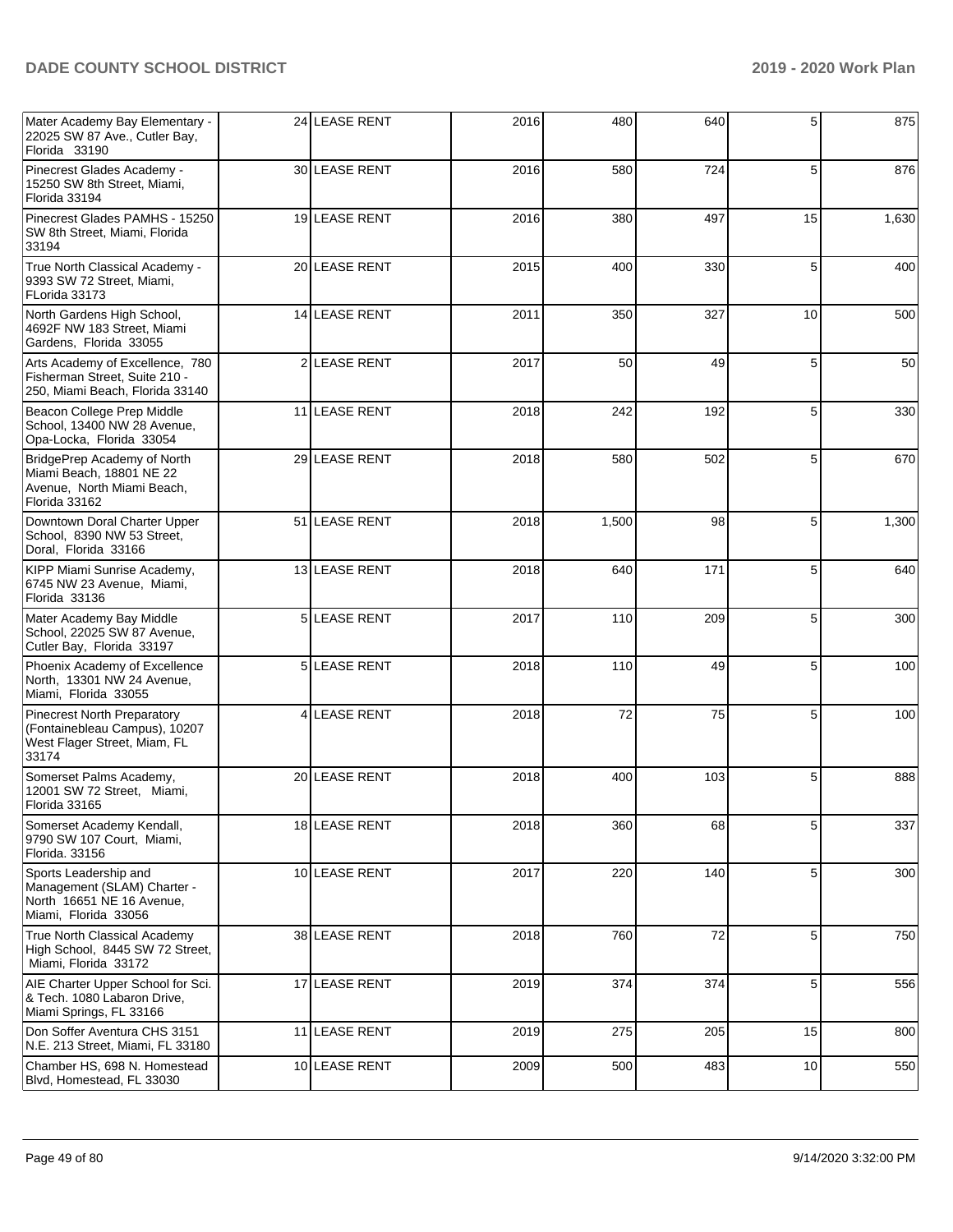| CHS of the Americas (Florida<br>City), 103 E. Lucy Street, Florida<br>City, FL 33034         |      | 2 LEASE RENT      | 2019 | 50     |                 |   | 260             |
|----------------------------------------------------------------------------------------------|------|-------------------|------|--------|-----------------|---|-----------------|
| Mater Academy Bay HS 22025<br>S.W. 87 Avenue, Cutler Bay, FL<br>33190                        |      | 3 LEASE RENT      | 2019 | 75     | 29              | 5 | 500             |
| Phoenix Academy of Excellence,<br>7900 N.W. 27 Avenue #F-20,<br>Miami, FL 33147              |      | 2 LEASE RENT      | 2019 | 44     | 20              | 5 | 50 <sub>1</sub> |
| Somerset PAMS (Homestead),<br>3000 S.E. Ninth Street,<br>Homestead, FL 33035                 |      | 11 LEASE RENT     | 2019 | 250    | 209             | 5 | 500             |
| Somerset PAHS (Homestead),<br>3000 S.E. Ninth Street,<br>Homested, FL 33035                  | 4    | <b>LEASE RENT</b> | 2019 | 80     | 79              | 5 | 750             |
| Mater Preparatory Academy, 601<br>N.W. 12 Avenue, Miami, FL<br>33136                         |      | 14 LEASE RENT     | 2019 | 300    | 279             | 5 | 400             |
| Sports Academy CHS (North<br>Campus), 16551 NE 16 Avenue,<br>North Miami Beach. FL 33162     |      | 2 LEASE RENT      | 2019 | 50     | 40 <sup>1</sup> | 5 | 700             |
| True North Classical Academy<br>South, 7900 S.W. 86 Street,<br>Miami, FL 33143               |      | 4 LEASE RENT      | 2018 | 80     | 68              |   | 750             |
| KIPP Miami-Liberty City, 3400<br>N.W. 87 Avenue, Miami, FL<br>33147                          | 8    | <b>LEASE RENT</b> | 2019 | 160    | 147             | 5 | 2,116           |
| Doral International Academy of<br>Math and Science, 6700 N.W.<br>104 Avenue, Doral, FL 33178 |      | 47 LEASE RENT     | 2011 | 900    | 879             | 9 | 940             |
|                                                                                              | 3661 |                   |      | 78,979 | 67,431          |   | 109,749         |

# **Special Purpose Classrooms Tracking**

The number of classrooms that will be used for certain special purposes in the current year, by facility and type of classroom, that the district will, 1), not use for educational purposes, and 2), the co-teaching classrooms that are not open plan classrooms and will be used for educational purposes.

| School                                          | <b>School Type</b> | # of Elementary<br>K-3 Classrooms | # of Middle 4-8<br><b>Classrooms</b> | # of High $9-12$<br><b>Classrooms</b> | # of $ESE$<br><b>Classrooms</b> | # of Combo<br><b>Classrooms</b> | Total<br><b>Classrooms</b> |
|-------------------------------------------------|--------------------|-----------------------------------|--------------------------------------|---------------------------------------|---------------------------------|---------------------------------|----------------------------|
| ARCOLA LAKE ELEMENTARY                          | Educational        |                                   |                                      |                                       | n                               |                                 |                            |
| AUBURNDALE ELEMENTARY                           | Educational        |                                   | 0                                    | ŋ                                     | $\Omega$                        | 0                               |                            |
| <b>CLAUDE PEPPER ELEMENTARY</b>                 | Educational        |                                   |                                      |                                       | 0                               | 0                               |                            |
| <b>CORAL PARK ELEMENTARY</b>                    | Educational        |                                   |                                      |                                       | $\Omega$                        |                                 |                            |
| <b>CRESTVIEW ELEMENTARY</b>                     | Educational        |                                   |                                      |                                       | $\Omega$                        | 0                               | 3                          |
| <b>IDEVON AIRE K-8 CENTER</b>                   | Educational        |                                   | $\mathcal{P}$                        | O                                     | $\Omega$                        | 0                               | 6                          |
| IMARJORY STONEMAN DOUGLAS<br>ELEMENTARY         | Educational        |                                   |                                      | 0                                     | $\Omega$                        | 0                               | 6                          |
| PAUL LAURENCE DUNBAR K-8<br><b>CENTER</b>       | Educational        |                                   | ∩                                    | n                                     | $\Omega$                        |                                 | 2                          |
| <b>EARLINGTON HEIGHTS</b><br><b>IELEMENTARY</b> | Educational        | O                                 | 0                                    | O                                     |                                 | 0                               |                            |
| <b>ZORA NEALE HURSTON</b><br><b>ELEMENTARY</b>  | Educational        |                                   | 8                                    |                                       | $\Omega$                        | 0                               | 12                         |
| KENDALE LAKES ELEMENTARY                        | Educational        |                                   |                                      |                                       | $\Omega$                        | 0                               | 2                          |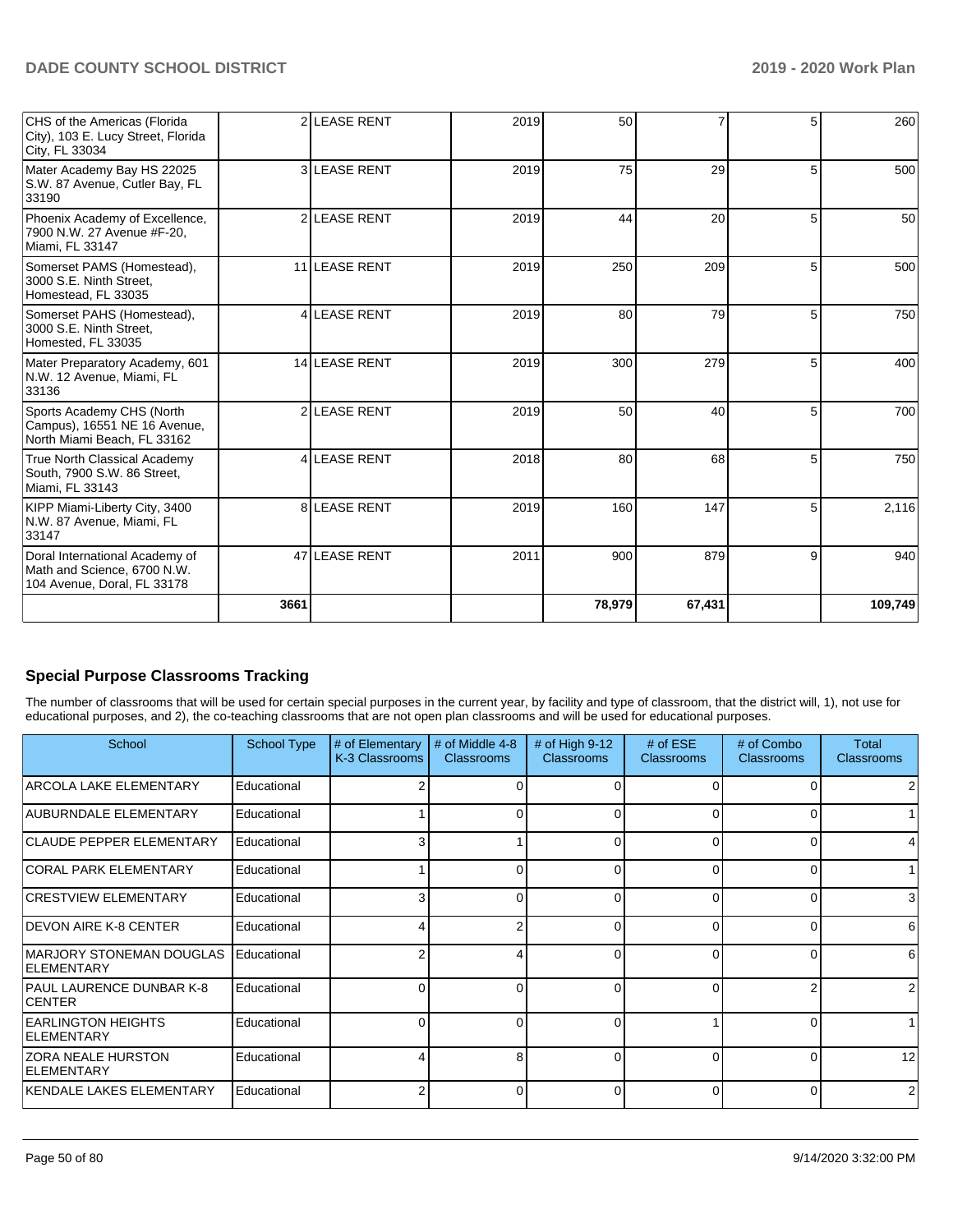| <b>KENSINGTON PARK</b><br>ELEMENTARY                               | Educational |              | 0        | 0              | 2            | 0        | 3              |
|--------------------------------------------------------------------|-------------|--------------|----------|----------------|--------------|----------|----------------|
| KENWOOD K-8 CENTER                                                 | Educational |              | 0        | $\Omega$       | 0            | 0        | $\mathbf{1}$   |
| LAKE STEVENS ELEMENTARY                                            | Educational |              | 0        | $\Omega$       | 0            | 0        | $\mathbf{1}$   |
| LEEWOOD K-8 CENTER                                                 | Educational | 3            | 0        | $\Omega$       | 0            | 0        | 3              |
| BARBARA HAWKINS<br><b>ELEMENTARY</b>                               | Educational | 2            | 0        | $\Omega$       | 0            | 0        | $\overline{2}$ |
| <b>PALM LAKES ELEMENTARY</b>                                       | Educational | 5            | 0        | $\Omega$       | 0            | 0        | 5              |
| PALM SPRINGS ELEMENTARY                                            | Educational | 6            | 0        | $\Omega$       | 0            | 0        | 6              |
| <b>PARKWAY ELEMENTARY</b>                                          | Educational |              | 0        | $\Omega$       | 0            | 0        | 3              |
| DR. HENRY E. PERRINE<br><b>ACADEMY OF THE ARTS</b>                 | Educational |              |          | $\Omega$       | 0            | 0        | 2              |
| <b>SOUTH MIAMI K-8 CENTER</b>                                      | Educational | 0            | 0        | $\Omega$       | 0            | 3        | 3              |
| <b>SOUTH MIAMI HEIGHTS</b><br>ELEMENTARY                           | Educational | 0            |          | $\Omega$       | 0            | $\Omega$ | $\mathbf{1}$   |
| <b>SPRINGVIEW ELEMENTARY</b>                                       | Educational | 2            | 0        | $\Omega$       | 0            | 0        | $\overline{2}$ |
| <b>VILLAGE GREEN ELEMENTARY</b>                                    | Educational | 0            |          | $\Omega$       | 0            | 0        | $\mathbf{1}$   |
| DR HENRY W MACK/WEST LITTLE Educational<br><b>RIVER K-8 CENTER</b> |             | 0            | $\Omega$ | $\Omega$       | 0            |          | $\mathbf{1}$   |
| <b>LAKE STEVENS MIDDLE</b>                                         | Educational | 0            | 2        | $\Omega$       | 0            | 0        | 2              |
| <b>MADISON MIDDLE</b>                                              | Educational | 0            | 2        | $\Omega$       | 2            | 0        | 4              |
| MIAMI LAKES MIDDLE                                                 | Educational | 0            | 2        | $\Omega$       | 0            | 0        | $\overline{c}$ |
| MIAMI BEACH NAUTILUS MIDDLE<br><b>SCHOOL</b>                       | Educational | 0            | 3        | $\Omega$       | 0            | 0        | 3              |
| <b>PALM SPRINGS MIDDLE</b>                                         | Educational | 0            | 4        | $\Omega$       | 0            | 0        | 4              |
| <b>PALMETTO MIDDLE</b>                                             | Educational | 0            | 1        | $\mathbf 0$    | 1            | 0        | $\overline{2}$ |
| PONCE DE LEON MIDDLE                                               | Educational | 0            |          | $\Omega$       |              | 0        | $\overline{2}$ |
| <b>REDLAND MIDDLE</b>                                              | Educational | 0            | 6        | $\Omega$       | 6            | 0        | 12             |
| <b>NORTH MIAMI BEACH SENIOR</b><br>HIGH                            | Educational | 0            | $\Omega$ | 17             | 0            | $\Omega$ | 17             |
| CHARLES DAVID WYCHE JR<br><b>ELEMENTARY</b>                        | Educational |              |          | $\Omega$       | <sup>n</sup> | U        | $\mathbf{1}$   |
| DANTE B FASCELL ELEMENTARY                                         | Educational |              | 0        | 0              | 0            | 0        | $\overline{2}$ |
| <b>DR CARLOS J FINLAY</b><br><b>ELEMENTARY</b>                     | Educational |              | 0        | 0              | 0            | 0        | $\mathbf{1}$   |
| CHRISTINA M EVE ELEMENTARY                                         | Educational | 3            | 0        | $\mathbf 0$    | 3            | 0        | 6              |
| RONALD W. REAGAN/DORAL<br><b>SENIOR HIGH SCHOOL</b>                | Educational | $\Omega$     | 0        | $\overline{2}$ | 1            | 0        | 3              |
| <b>BOWMAN ASHE/DOOLIN K-8</b><br><b>ACADEMY</b>                    | Educational | 5            | 25       | $\Omega$       | $\mathbf 0$  | 0        | 30             |
| <b>BRENTWOOD ELEMENTARY</b>                                        | Educational | 0            | 5        | 0              | 0            | 0        | 5              |
| <b>CARIBBEAN K-8 CENTER</b>                                        | Educational |              |          | 0              | 0            | 0        | 3              |
| <b>GEORGE WASHINGTON CARVER</b><br>ELEMENTARY                      | Educational | 0            |          | $\mathbf 0$    | 0            | 0        | $\mathbf{1}$   |
| <b>DAVID FAIRCHILD ELEMENTARY</b>                                  | Educational | $\mathbf{1}$ | 0        | $\mathbf 0$    | 3            | 0        | 4              |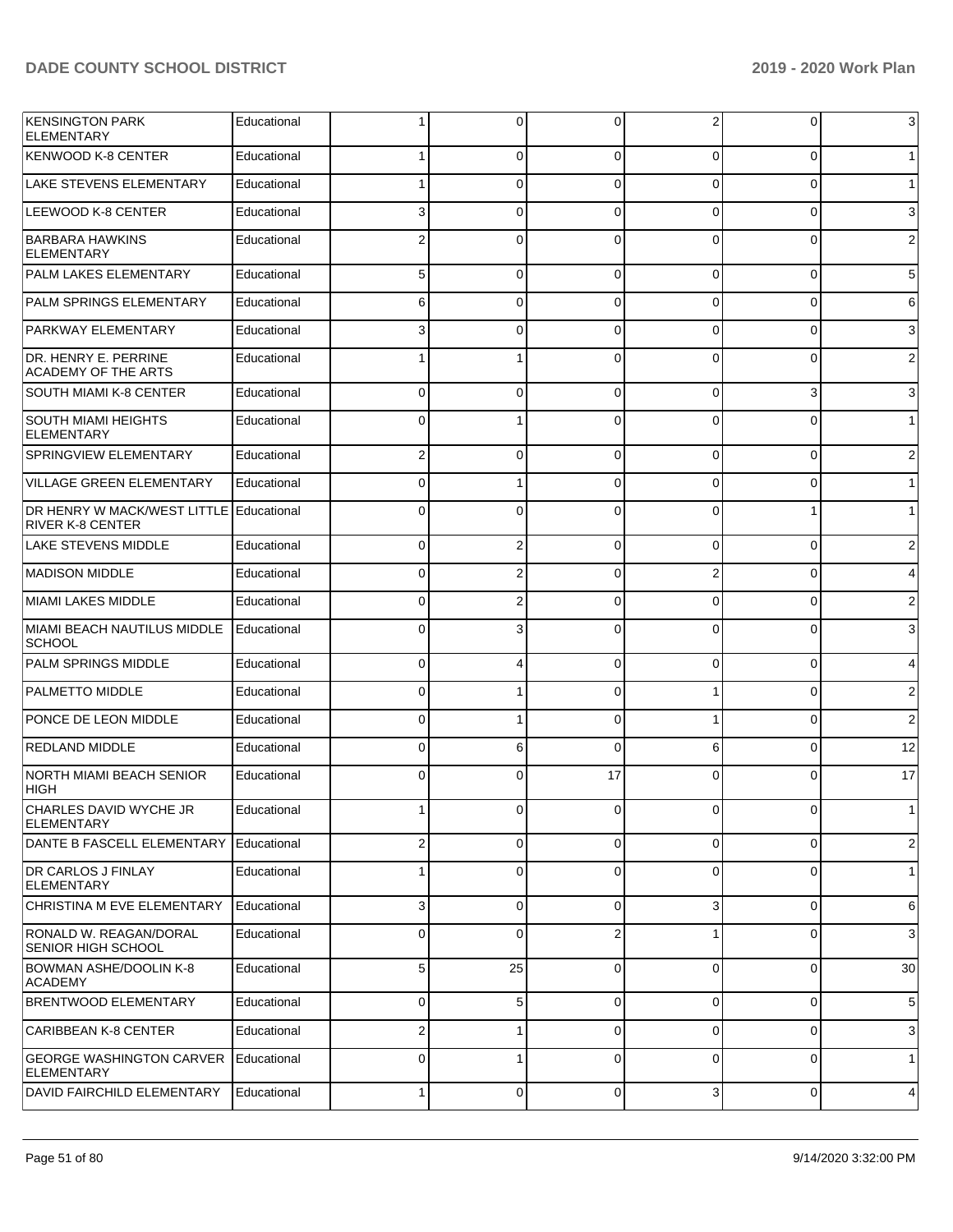| <b>FLAMINGO ELEMENTARY</b>                                                       | Educational | 5              | 0              | 0              | 3              | $\overline{0}$ | 8               |
|----------------------------------------------------------------------------------|-------------|----------------|----------------|----------------|----------------|----------------|-----------------|
| <b>GLORIA FLOYD ELEMENTARY</b>                                                   | Educational | 2              | 3              | $\Omega$       | $\Omega$       | 0              | $5\overline{)}$ |
| <b>GOLDEN GLADES ELEMENTARY</b>                                                  | Educational | $\overline{2}$ |                | $\Omega$       | $\Omega$       | 0              | $\mathbf{3}$    |
| LAURA C SAUNDERS<br><b>ELEMENTARY</b>                                            | Educational |                |                | $\Omega$       | $\Omega$       | 0              | $\overline{2}$  |
| <b>LIBERTY CITY ELEMENTARY</b>                                                   | Educational | $\overline{2}$ | 1              | $\Omega$       | $\overline{2}$ | $\overline{0}$ | $5\overline{)}$ |
| <b>FRANK CRAWFORD MARTIN K-8</b><br><b>CENTER</b>                                | Educational | 5              | $\overline{2}$ | $\Omega$       | $\Omega$       | 0              | $\overline{7}$  |
| MIAMI SHORES ELEMENTARY                                                          | Educational | 0              | $\Omega$       | $\Omega$       | 2              | 0              | $\overline{2}$  |
| <b>ROBERT RUSSA MOTON</b><br><b>ELEMENTARY</b>                                   | Educational | 3              | 0              | ∩              | $\Omega$       | 0              | $\mathbf{3}$    |
| <b>PINECREST ELEMENTARY</b>                                                      | Educational | $\Omega$       | 5              | $\Omega$       | $\Omega$       | $\Omega$       | $5\phantom{.0}$ |
| POINCIANA PARK ELEMENTARY                                                        | Educational | 0              | $\Omega$       | $\Omega$       | $\overline{2}$ | $\Omega$       | $\overline{2}$  |
| <b>JANE S ROBERTS K-8 CENTER</b>                                                 | Educational |                | $\Omega$       | $\Omega$       | $\Omega$       | 0              | 1               |
| <b>ROYAL GREEN ELEMENTARY</b>                                                    | Educational | 6              | 5              | $\Omega$       | 11             | $\Omega$       | 22              |
| SILVER BLUFF ELEMENTARY                                                          | Educational | 2              | $\Omega$       | $\Omega$       | $\Omega$       | $\Omega$       | $\overline{2}$  |
| <b>WHISPERING PINES</b><br><b>ELEMENTARY</b>                                     | Educational |                | $\overline{2}$ | $\Omega$       | $\Omega$       | 0              | $\mathbf{3}$    |
| <b>GEORGIA JONES-AYERS MIDDLE</b><br><b>SCHOOL</b>                               | Educational | $\Omega$       | $\Omega$       | $\Omega$       |                | 0              | 1 <sup>1</sup>  |
| PAUL W BELL MIDDLE                                                               | Educational | 0              | 5              | $\Omega$       | $\Omega$       | 0              | $5\overline{)}$ |
| <b>CAROL CITY MIDDLE</b>                                                         | Educational | 0              | 8              | O              | 0              | 0              | 8 <sup>1</sup>  |
| <b>CENTER FOR INTERNATIONAL</b><br><b>EDUCATION: A CAMBRIDGE</b><br>ASSOC SCHOOL | Educational | $\Omega$       | 0              |                | 0              | 0              | $\overline{7}$  |
| CUTLER BAY SENIOR HIGH<br><b>SCHOOL</b>                                          | Educational | 0              | $\Omega$       | 42             | $\Omega$       | $\mathbf 0$    | 42              |
| HENRY H FILER MIDDLE                                                             | Educational | $\Omega$       | 9              | $\Omega$       | $\Omega$       | $\mathbf 0$    | 9               |
| <b>HAMMOCKS MIDDLE</b>                                                           | Educational | 0              | 3              | $\Omega$       | $\Omega$       | 0              | $\mathbf{3}$    |
| HIALEAH SENIOR HIGH                                                              | Educational | 0              | $\Omega$       | 3              | 0              | 0              | $\mathbf{3}$    |
| MIAMI CAROL CITY SENIOR HIGH                                                     | Educational | 0              | 0              | 9              |                | 0              | 10 <sup>1</sup> |
| MIAMI CORAL PARK SENIOR<br> HIGH                                                 | Educational | $\Omega$       | 0              | 6              | $\Omega$       | $\mathbf 0$    | $6 \,$          |
| <b>ROBERT RENICK EDUCATION</b><br><b>CENTER</b>                                  | Educational | 0              | 0              | $\Omega$       | 5              | $\mathbf 0$    | $5\overline{)}$ |
| LINDA LENTIN K-8 CENTER                                                          | Educational | 1              | 3              | 0              | $\Omega$       | $\mathbf 0$    | $\overline{4}$  |
| LAWTON CHILES MIDDLE                                                             | Educational | 0              | 6              | $\Omega$       | $\Omega$       | 0              | $6 \mid$        |
| SPANISH LAKE ELEMENTARY<br><b>SCHOOL</b>                                         | Educational | 1              | 0              | $\Omega$       | $\overline{0}$ | $\mathbf 0$    | 1               |
| GOULDS ELEMENTARY SCHOOL                                                         | Educational | 6              | 4              | 0              | $\Omega$       | $\overline{0}$ | 10 <sup>1</sup> |
| MIAMI ARTS STUDIO 6-12 @<br><b>ZELDA GLAZER</b>                                  | Educational | 0              | $\overline{2}$ | $\Omega$       | $\Omega$       | 0              | $\overline{2}$  |
| <b>ANDOVER MIDDLE SCHOOL</b>                                                     | Educational | 0              | 4              | $\Omega$       | $\Omega$       | $\mathbf 0$    | $\vert 4 \vert$ |
| MEDICAL ACADEMY FOR<br>SCIENCE AND TECHNOLOGY AT<br>HOMESTEAD                    | Educational | 0              | 0              | $\overline{2}$ | $\Omega$       | 0              | $\overline{2}$  |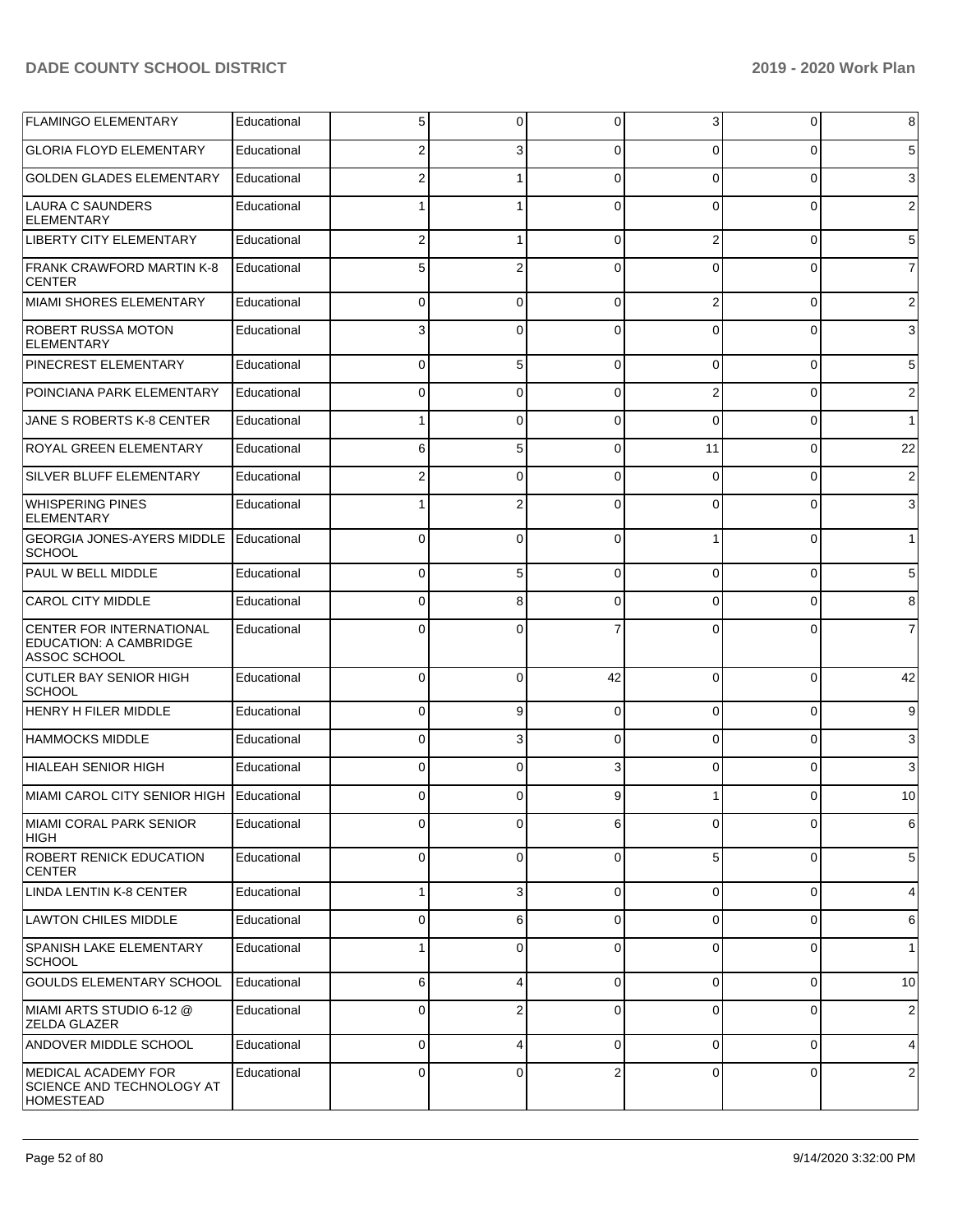|                           | <b>Total Educational Classrooms: I</b> | 119 | 143 | 88 | 49 | 405 |
|---------------------------|----------------------------------------|-----|-----|----|----|-----|
| KENDALL SQUARE K-8 CENTER | Educational                            |     |     |    |    |     |
| COCONUT PALM K-8 ACADEMY  | <b>I</b> Educational                   |     |     |    |    |     |

| School                                         | <b>School Type</b> | # of Elementary<br>K-3 Classrooms | # of Middle 4-8<br><b>Classrooms</b> | # of High 9-12<br><b>Classrooms</b> | # of ESE<br><b>Classrooms</b> | # of Combo<br><b>Classrooms</b> | Total<br><b>Classrooms</b> |
|------------------------------------------------|--------------------|-----------------------------------|--------------------------------------|-------------------------------------|-------------------------------|---------------------------------|----------------------------|
| ARCOLA LAKE ELEMENTARY                         | Co-Teaching        | $\Omega$                          | $\Omega$                             | $\Omega$                            |                               | 0                               |                            |
| AUBURNDALE ELEMENTARY                          | Co-Teaching        | $\Omega$                          | $\Omega$                             | $\Omega$                            | 2                             | 0                               | 2                          |
| <b>AVOCADO ELEMENTARY</b>                      | Co-Teaching        | $\Omega$                          | $\Omega$                             | $\Omega$                            | 12                            | 0                               | 12                         |
| <b>CITRUS GROVE ELEMENTARY</b>                 | Co-Teaching        |                                   |                                      | $\mathfrak{o}$                      | 2                             | 0                               | 4                          |
| COCONUT GROVE ELEMENTARY                       | Co-Teaching        | 3                                 | $\Omega$                             | $\Omega$                            | $\Omega$                      | 0                               | 3                          |
| CORAL GABLES PREPARATORY<br><b>ACADEMY</b>     | Co-Teaching        | $\Omega$                          | $\Omega$                             | $\Omega$                            | $\Omega$                      | 3                               | 3                          |
| <b>CORAL PARK ELEMENTARY</b>                   | Co-Teaching        | 5                                 | 6                                    | $\Omega$                            | 6                             | $\Omega$                        | 17                         |
| <b>DEVON AIRE K-8 CENTER</b>                   | Co-Teaching        | 0                                 | $\Omega$                             | $\Omega$                            |                               | $\Omega$                        | $\overline{7}$             |
| MARJORY STONEMAN DOUGLAS<br><b>ELEMENTARY</b>  | Co-Teaching        | 2                                 | $\Omega$                             | $\Omega$                            | $\Omega$                      | $\Omega$                        | $\overline{2}$             |
| PAUL LAURENCE DUNBAR K-8<br><b>CENTER</b>      | Co-Teaching        | $\Omega$                          | $\Omega$                             | $\Omega$                            | 2                             | $\Omega$                        | 2                          |
| JOE HALL ELEMENTARY                            | Co-Teaching        | $\Omega$                          | 0                                    | $\Omega$                            |                               | 0                               | 1                          |
| ZORA NEALE HURSTON<br>ELEMENTARY               | Co-Teaching        | $\Omega$                          | $\Omega$                             | $\Omega$                            | 5                             | $\Omega$                        | 5                          |
| MADIE IVES K-8 PREPARATORY<br><b>ACADEMY</b>   | Co-Teaching        | $\Omega$                          | $\Omega$                             | $\Omega$                            |                               | $\Omega$                        | $\mathbf{1}$               |
| KENDALE LAKES ELEMENTARY                       | Co-Teaching        |                                   | $\Omega$                             | $\Omega$                            | 6                             | $\Omega$                        | $\overline{7}$             |
| <b>KENSINGTON PARK</b><br><b>ELEMENTARY</b>    | Co-Teaching        | 3                                 |                                      | $\Omega$                            | 3                             | $\Omega$                        | $\overline{7}$             |
| KENWOOD K-8 CENTER                             | Co-Teaching        |                                   | 2                                    | $\Omega$                            | 15                            | 0                               | 21                         |
| <b>KEY BISCAYNE K-8 CENTER</b>                 | Co-Teaching        | 3                                 |                                      | $\Omega$                            | 0                             | 6                               | 10                         |
| NORTH COUNTY K-8 CENTER                        | Co-Teaching        | $\Omega$                          | $\Omega$                             | $\Omega$                            | 3                             | 0                               | 3                          |
| NORTH GLADE ELEMENTARY                         | Co-Teaching        | $\Omega$                          | 0                                    | $\Omega$                            | 2                             | 0                               | 2                          |
| NORWOOD ELEMENTARY                             | Co-Teaching        | 3                                 | $\Omega$                             | $\Omega$                            |                               | $\Omega$                        | 4                          |
| AGENORIA S PASCHAL/OLINDA<br><b>ELEMENTARY</b> | Co-Teaching        | 2                                 | $\Omega$                             | $\Omega$                            |                               | 0                               |                            |
| DR. ROBERT B. INGRAM<br><b>ELEMENTARY</b>      | Co-Teaching        | 0                                 | $\Omega$                             | 0                                   |                               | 0                               | 1                          |
| PALM LAKES ELEMENTARY                          | Co-Teaching        | $\overline{\mathbf{c}}$           | $\mathbf 0$                          | 0                                   | 5                             | 0                               | $\overline{7}$             |
| PARKVIEW ELEMENTARY                            | Co-Teaching        | 9                                 | $\mathbf 0$                          | 0                                   | 4                             | 0                               | 13                         |
| SNAPPER CREEK ELEMENTARY                       | Co-Teaching        | 0                                 | 0                                    | 0                                   | 3                             | 0                               | $\sqrt{3}$                 |
| SOUTH HIALEAH ELEMENTARY                       | Co-Teaching        | $\overline{\mathbf{c}}$           | $\mathbf 0$                          | 0                                   | 0                             | 0                               | $\sqrt{2}$                 |
| SOUTH MIAMI HEIGHTS<br><b>ELEMENTARY</b>       | Co-Teaching        |                                   | $\mathbf 0$                          | $\mathbf 0$                         | 3                             | 0                               | 4                          |
| SOUTHSIDE ELEMENTARY                           | Co-Teaching        | 4                                 | $\overline{0}$                       | $\mathbf 0$                         | 0                             | 0                               | 4                          |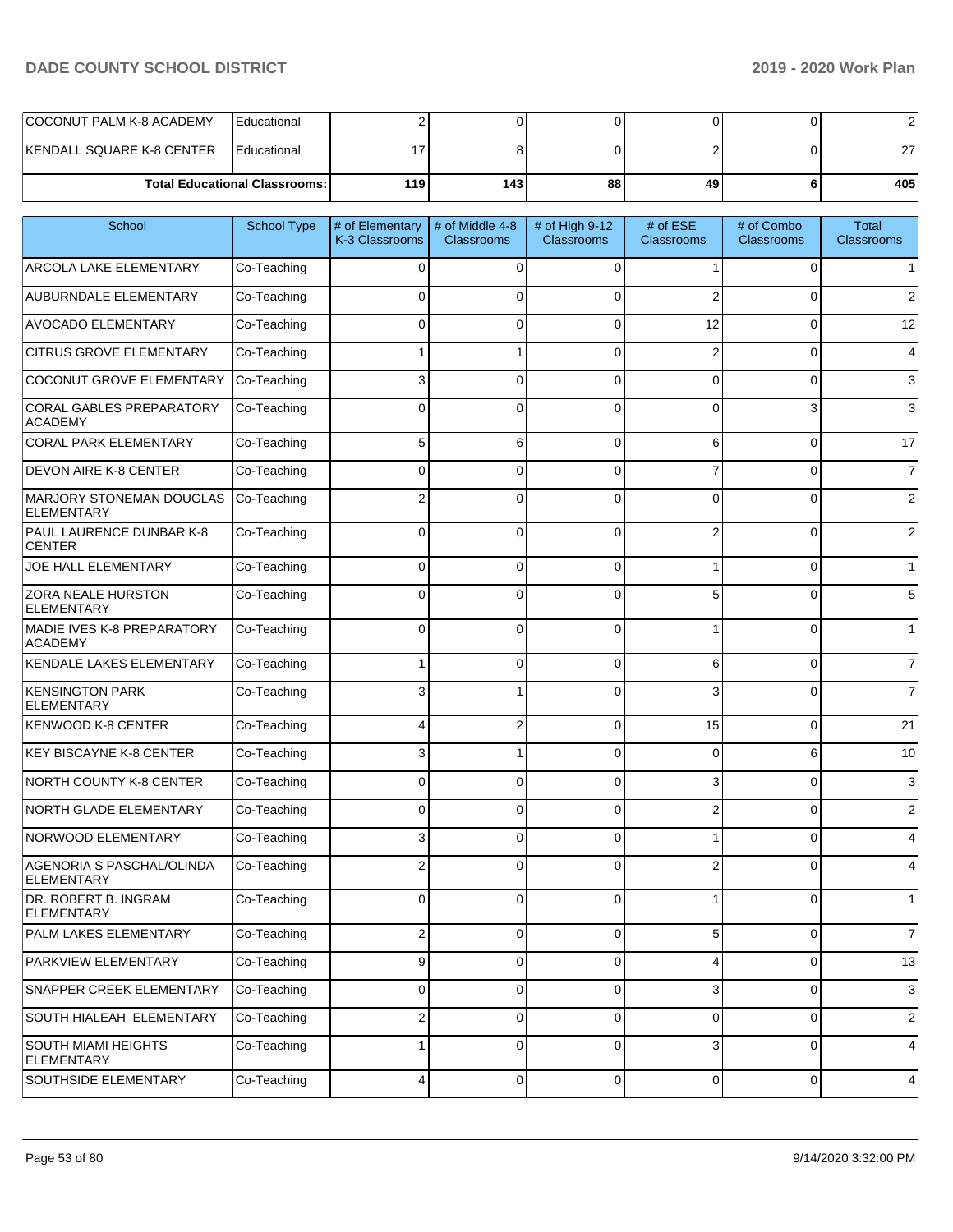| E W F STIRRUP ELEMENTARY                                           | Co-Teaching | 3  | 2        | 0              | 5           | 0              | 10              |
|--------------------------------------------------------------------|-------------|----|----------|----------------|-------------|----------------|-----------------|
| <b>SYLVANIA HEIGHTS</b><br><b>ELEMENTARY</b>                       | Co-Teaching | 0  | 0        | $\Omega$       |             | 0              | $\mathbf{3}$    |
| <b>TWIN LAKES ELEMENTARY</b>                                       | Co-Teaching | 3  | 2        | $\Omega$       | $\Omega$    | $\overline{0}$ | $5\overline{)}$ |
| <b>MAE M WALTERS ELEMENTARY</b>                                    | Co-Teaching |    | $\Omega$ | $\Omega$       | $\Omega$    | 0              | 1               |
| HENRY S WEST LABORATORY<br><b>SCHOOL</b>                           | Co-Teaching |    | $\Omega$ | $\Omega$       | $\Omega$    | 1              | $\overline{c}$  |
| DR HENRY W MACK/WEST LITTLE Co-Teaching<br><b>RIVER K-8 CENTER</b> |             | 0  | 0        | $\Omega$       | 0           | 3              | $\mathbf{3}$    |
| JOSE DE DIEGO MIDDLE                                               | Co-Teaching | 0  | 3        | $\Omega$       | 3           | 0              | $6 \,$          |
| HORACE MANN MIDDLE                                                 | Co-Teaching | 0  | 2        | $\Omega$       | 3           | 0              | $5\overline{)}$ |
| HOWARD D MCMILLAN MIDDLE                                           | Co-Teaching | 0  | 0        | $\Omega$       |             | 0              | $\overline{7}$  |
| <b>MIAMI LAKES MIDDLE</b>                                          | Co-Teaching | 0  | 2        | $\Omega$       | 0           | 0              | $\overline{2}$  |
| <b>MIAMI SPRINGS MIDDLE</b>                                        | Co-Teaching | 0  | 0        | $\Omega$       | 3           | 0              | $\mathbf{3}$    |
| <b>NORTH MIAMI MIDDLE</b>                                          | Co-Teaching | 0  | 15       | $\Omega$       | 0           | 0              | 15              |
| PALM SPRINGS MIDDLE                                                | Co-Teaching | 0  | 0        | $\Omega$       | 13          | 0              | 13              |
| PONCE DE LEON MIDDLE                                               | Co-Teaching | 0  | 0        | $\Omega$       | 5           | 0              | $5\phantom{.0}$ |
| <b>REDLAND MIDDLE</b>                                              | Co-Teaching | 0  | 15       | $\Omega$       | 8           | 0              | 23              |
| <b>RICHMOND HEIGHTS MIDDLE</b>                                     | Co-Teaching | 0  | 1        | $\Omega$       | 0           | 0              | 1               |
| <b>MIAMI NORTHWESTERN SENIOR</b><br><b>HIGH</b>                    | Co-Teaching | 0  | 0        |                |             | $\Omega$       | $\overline{c}$  |
| MIAMI SENIOR HIGH                                                  | Co-Teaching | 0  | $\Omega$ | $\Omega$       |             | $\overline{0}$ | $\overline{7}$  |
| MIAMI SUNSET SENIOR HIGH                                           | Co-Teaching | 0  | $\Omega$ | 8              | 0           | 0              | 8               |
| <b>NORTH MIAMI BEACH SENIOR</b><br><b>HIGH</b>                     | Co-Teaching | 0  | 0        |                | 3           | $\Omega$       | $\overline{4}$  |
| SOUTH DADE SENIOR HIGH                                             | Co-Teaching | 0  | 0        | $\Omega$       | 28          | 0              | 28              |
| MIAMI SOUTHRIDGE SENIOR<br><b>HIGH</b>                             | Co-Teaching | 0  | 0        |                | 20          | 0              | 21              |
| <b>HIALEAH GARDENS</b><br><b>ELEMENTARY</b>                        | Co-Teaching | 3  | 0        | $\Omega$       | 0           | $\Omega$       | $\mathbf{3}$    |
| IRVING & BEATRICE PESKOE K-8 Co-Teaching<br><b>CENTER</b>          |             |    |          | $\Omega$       |             | 0              | $\overline{7}$  |
| CHARLES DAVID WYCHE JR<br><b>ELEMENTARY</b>                        | Co-Teaching | 11 | 0        | $\Omega$       | 0           | 0              | 11              |
| JOHN I SMITH K-8 CENTER                                            | Co-Teaching | 0  | 0        | $\mathbf 0$    | $\mathbf 0$ | 1              | 1               |
| <b>MAYA ANGELOU ELEMENTARY</b>                                     | Co-Teaching | 0  | 0        | $\mathbf 0$    | 3           | 0              | $\mathbf{3}$    |
| CORAL REEF SENIOR HIGH                                             | Co-Teaching | 0  | 0        | $\overline{2}$ | 17          | $\overline{0}$ | 19              |
| JOHN A FERGUSON SENIOR<br>HIGH                                     | Co-Teaching | 0  | 0        | $\Omega$       |             | 0              | 1               |
| <b>AVENTURA WATERWAYS K-8</b><br><b>CENTER</b>                     | Co-Teaching | 2  | 0        | $\Omega$       | 2           | $\overline{0}$ | $\overline{4}$  |
| JORGE MAS CANOSA MIDDLE<br><b>SCHOOL</b>                           | Co-Teaching | 0  | 4        | $\Omega$       | 4           | 0              | 8               |
| <b>WESTLAND HIALEAH SENIOR</b><br><b>HIGH SCHOOL</b>               | Co-Teaching | 0  | 0        | 10             | 3           | $\overline{0}$ | 13              |
| SOUTH DADE MIDDLE SCHOOL                                           | Co-Teaching | 0  | 6        | $\mathbf 0$    | 4           | $\overline{0}$ | 10              |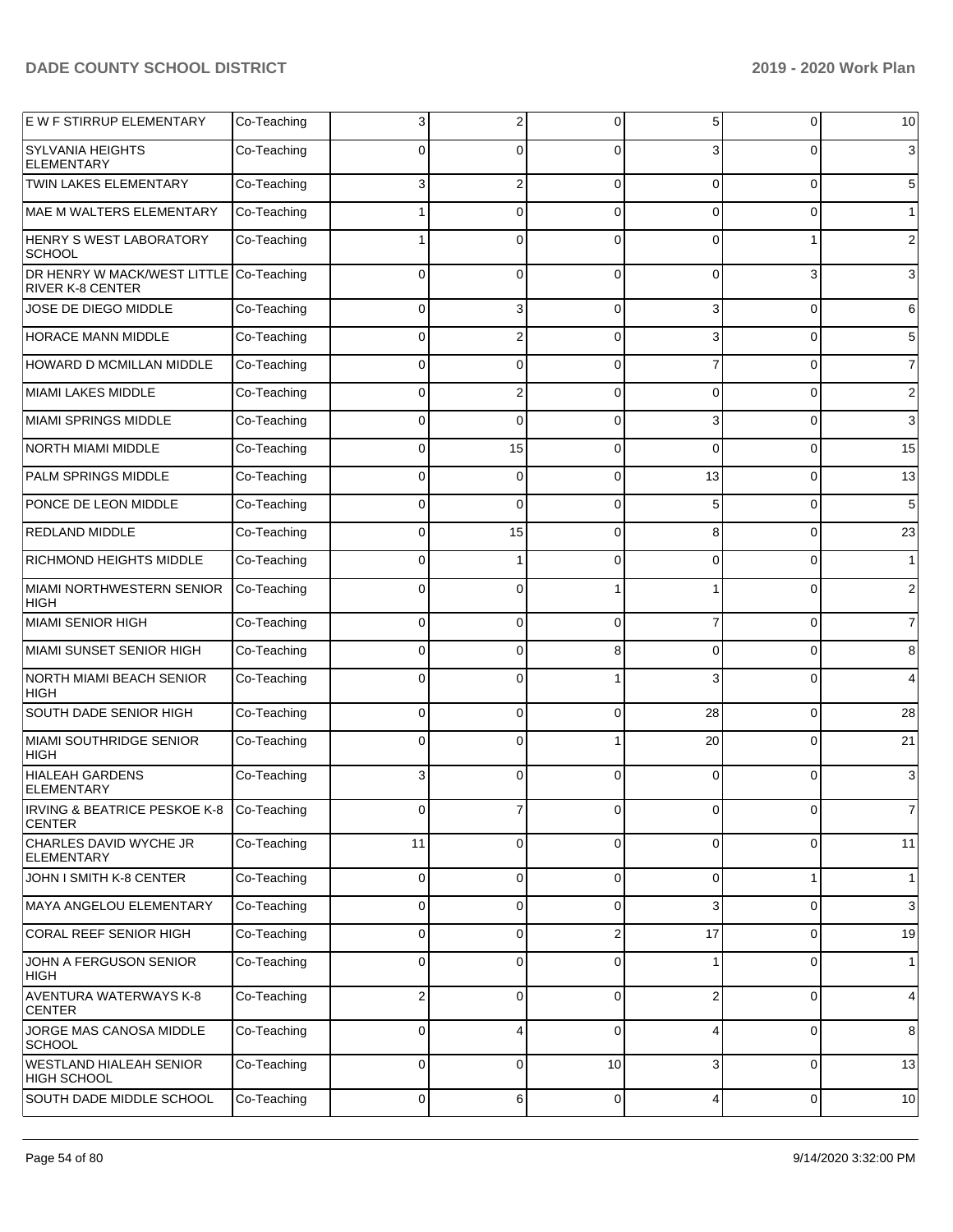| RUTH K BROAD-BAY HARBOR K-8 Co-Teaching<br><b>CENTER</b>     |             | 5           |          | $\Omega$    | 0        | 0        | 6              |
|--------------------------------------------------------------|-------------|-------------|----------|-------------|----------|----------|----------------|
| ETHEL KOGER BECKHAM<br><b>ELEMENTARY</b>                     | Co-Teaching | 0           | 0        | $\Omega$    | 3        | 0        | 3              |
| <b>BISCAYNE GARDENS</b><br><b>ELEMENTARY</b>                 | Co-Teaching |             |          | $\Omega$    | 2        | 0        | 4              |
| <b>BRENTWOOD ELEMENTARY</b>                                  | Co-Teaching |             | 0        | 0           | 0        | 0        | $\mathbf 1$    |
| W J BRYAN ELEMENTARY                                         | Co-Teaching |             | 0        | $\Omega$    |          | 0        | $\overline{2}$ |
| <b>BUNCHE PARK ELEMENTARY</b>                                | Co-Teaching | 2           | 1        | $\Omega$    | 10       | 0        | 13             |
| <b>GEORGE WASHINGTON CARVER</b><br>ELEMENTARY                | Co-Teaching |             | 0        | $\Omega$    |          | O        | 3              |
| MIAMI BEACH FIENBERG-FISHER<br>K-8                           | Co-Teaching | 0           | 0        | $\Omega$    | 6        | 2        | 8              |
| <b>EDISON PARK K-8 CENTER</b>                                | Co-Teaching | 0           | 0        | $\Omega$    | 0        |          | $\mathbf 1$    |
| <b>DAVID FAIRCHILD ELEMENTARY</b>                            | Co-Teaching | $\Omega$    | 0        | $\Omega$    |          | 0        | $\mathbf{1}$   |
| <b>FAIRLAWN ELEMENTARY</b>                                   | Co-Teaching | 2           | 5        | $\Omega$    | 0        | 0        | $\overline{7}$ |
| <b>HENRY M FLAGLER</b><br><b>ELEMENTARY</b>                  | Co-Teaching |             | 0        | $\Omega$    | 2        | ŋ        | 3              |
| <b>GLORIA FLOYD ELEMENTARY</b>                               | Co-Teaching | 0           | 0        | $\Omega$    | 4        | 0        | 4              |
| JOELLA C GOOD ELEMENTARY                                     | Co-Teaching |             | 0        | $\mathbf 0$ | 0        | 0        | $\mathbf{1}$   |
| <b>GULFSTREAM ELEMENTARY</b>                                 | Co-Teaching | 2           | 4        | $\Omega$    | 0        | 0        | 6              |
| LEISURE CITY K-8 CENTER                                      | Co-Teaching | 0           | 6        | $\Omega$    | 6        | 0        | 12             |
| <b>LAURA C SAUNDERS</b><br><b>ELEMENTARY</b>                 | Co-Teaching | 0           | 0        | $\Omega$    | 3        | O        | 3              |
| MIAMI LAKES K-8 CENTER                                       | Co-Teaching | 3           | $\Omega$ | $\Omega$    | $\Omega$ | 0        | 3              |
| MIAMI SHORES ELEMENTARY                                      | Co-Teaching |             | 0        | $\Omega$    | 0        | 0        | $\mathbf{1}$   |
| M A MILAM K-8 CENTER                                         | Co-Teaching | 0           | 9        | $\Omega$    | 5        | $\Omega$ | 14             |
| PHYLLIS R MILLER ELEMENTARY                                  | Co-Teaching | 2           | 2        | $\Omega$    | 0        | 0        | 4              |
| <b>RIVERSIDE ELEMENTARY</b>                                  | Co-Teaching | 6           | 0        | $\Omega$    | 0        | 0        | 6              |
| JANE S ROBERTS K-8 CENTER                                    | Co-Teaching | 0           | $\Omega$ | $\Omega$    | 3        | $\Omega$ | 3              |
| <b>ROCKWAY ELEMENTARY</b>                                    | Co-Teaching |             |          | ∩           |          |          | $\mathbf{1}$   |
| <b>ROYAL GREEN ELEMENTARY</b>                                | Co-Teaching | $\Omega$    | 0        | $\Omega$    | 3        | 0        | 3              |
| SHADOWLAWN ELEMENTARY                                        | Co-Teaching |             | 2        | $\Omega$    | 2        | 0        | 5              |
| SHENANDOAH ELEMENTARY                                        | Co-Teaching | 1           | 3        | $\mathbf 0$ | 0        | 0        | 4              |
| <b>BEN SHEPPARD ELEMENTARY</b>                               | Co-Teaching | 5           | 3        | $\Omega$    | 3        | 0        | 11             |
| DR. FREDERICA S<br>WILSON/SKYWAY ELEMENTARY<br><b>SCHOOL</b> | Co-Teaching | 9           | 4        | $\Omega$    | 1        | 0        | 14             |
| CARRIE P MEEK/WESTVIEW K-8<br><b>CENTER</b>                  | Co-Teaching | $\mathbf 0$ | 0        | $\mathbf 0$ | 5        | 0        | 5              |
| <b>WINSTON PARK K-8 CENTER</b>                               | Co-Teaching | 2           | 0        | $\mathbf 0$ | 3        | 0        | $\,$ 5 $\,$    |
| ARVIDA MIDDLE                                                | Co-Teaching | 0           | 2        | $\mathbf 0$ | 0        | 0        | $\overline{2}$ |
| BROWNSVILLE MIDDLE                                           | Co-Teaching | 0           | 5        | 0           | 5        | 0        | 10             |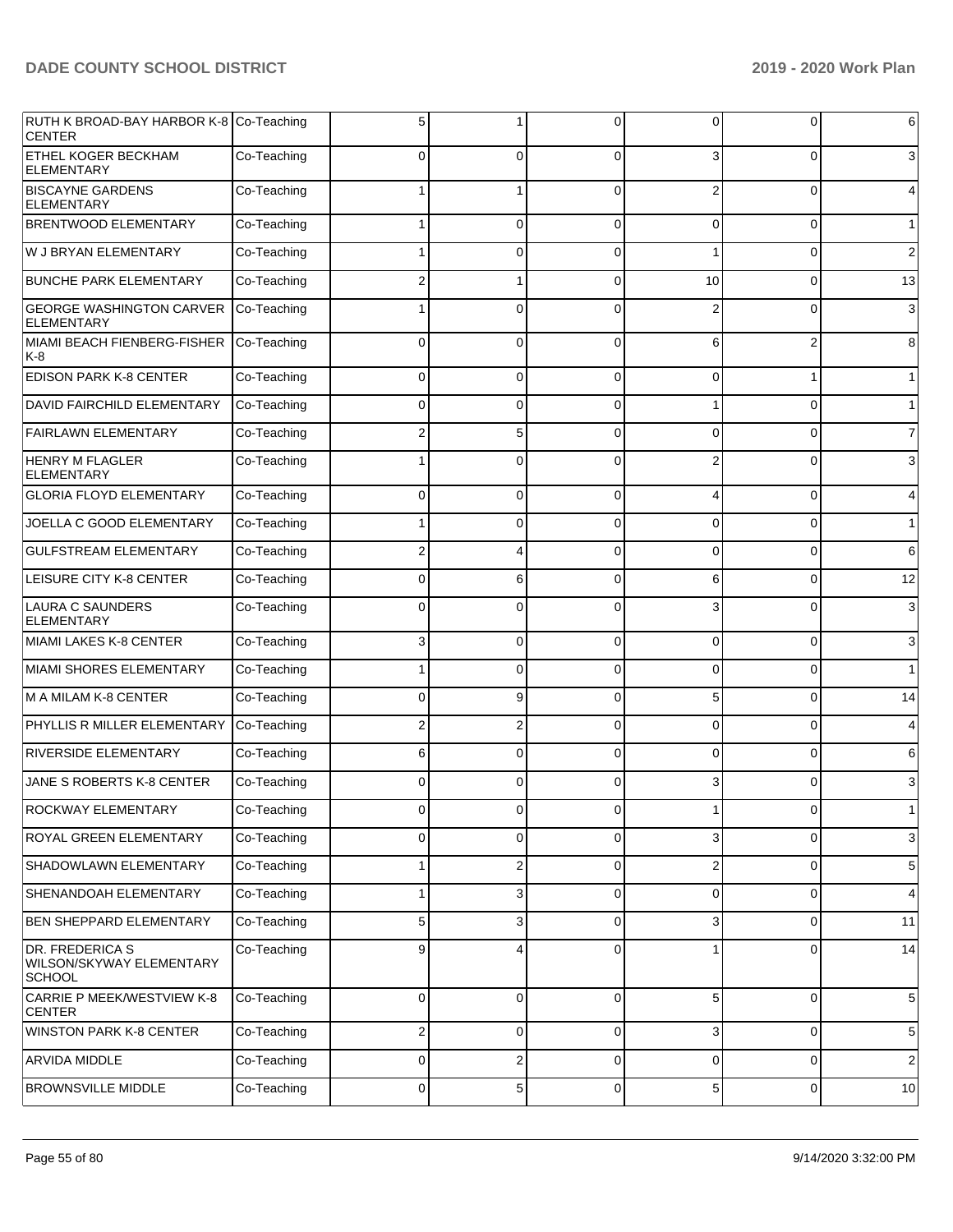| PAUL W BELL MIDDLE                                         | Co-Teaching                          | 0              |                         | 0              | 1              | 0        | $\overline{2}$ |
|------------------------------------------------------------|--------------------------------------|----------------|-------------------------|----------------|----------------|----------|----------------|
| <b>CAROL CITY MIDDLE</b>                                   | Co-Teaching                          | $\Omega$       | 27                      | 0              | 0              | $\Omega$ | 27             |
| <b>GEORGE WASHINGTON CARVER</b><br><b>MIDDLE</b>           | Co-Teaching                          | $\Omega$       | 3                       | $\Omega$       | 0              | $\Omega$ | 3              |
| <b>RUBEN DARIO MIDDLE</b>                                  | Co-Teaching                          | $\Omega$       | 6                       | 0              | $\Omega$       | 0        | 6              |
| <b>GLADES MIDDLE</b>                                       | Co-Teaching                          | $\Omega$       | 7                       | 0              | 7              | 0        | 14             |
| <b>HAMMOCKS MIDDLE</b>                                     | Co-Teaching                          | $\Omega$       | $\overline{7}$          | $\Omega$       | Δ              | $\Omega$ | 11             |
| <b>HIALEAH MIDDLE</b>                                      | Co-Teaching                          | 0              |                         | $\Omega$       | $\Omega$       | 0        | 1              |
| <b>HOMESTEAD MIDDLE</b>                                    | Co-Teaching                          | $\Omega$       | 3                       | 0              | $\overline{2}$ | $\Omega$ | 5              |
| SHENANDOAH MIDDLE                                          | Co-Teaching                          | $\Omega$       | 5                       | 0              | 6              | 0        | 11             |
| SOUTHWOOD MIDDLE                                           | Co-Teaching                          | $\Omega$       | $\Omega$                | $\Omega$       |                | $\Omega$ | $\overline{7}$ |
| SOUTH MIAMI MIDDLE                                         | Co-Teaching                          | $\Omega$       | 5                       | $\Omega$       | Δ              | $\Omega$ | 9              |
| <b>BOOKER T WASHINGTON</b><br><b>SENIOR HIGH</b>           | Co-Teaching                          | $\Omega$       | $\Omega$                |                | 5              | $\Omega$ | 6              |
| CORAL GABLES SENIOR HIGH                                   | Co-Teaching                          | $\Omega$       | 0                       | 0              | 9              | $\Omega$ | 9              |
| <b>HIALEAH SENIOR HIGH</b>                                 | Co-Teaching                          | 0              | 0                       | 0              | 11             | 0        | 11             |
| <b>HIALEAH-MIAMI LAKES SENIOR</b><br>HIGH                  | Co-Teaching                          | $\Omega$       | 0                       | 2              | 12             | 0        | 14             |
| MIAMI BEACH SENIOR HIGH                                    | Co-Teaching                          | 0              | 0                       | 4              | 6              | $\Omega$ | 10             |
| MIAMI CAROL CITY SENIOR HIGH                               | Co-Teaching                          | $\Omega$       | $\Omega$                | 15             | 6              | $\Omega$ | 21             |
| MIAMI JACKSON SENIOR HIGH                                  | Co-Teaching                          | $\Omega$       | 0                       | $\overline{2}$ | 3              | 0        | 5              |
| <b>MIAMI NORLAND SENIOR</b>                                | Co-Teaching                          | $\Omega$       | $\Omega$                | $\overline{7}$ | 6              | $\Omega$ | 13             |
| <b>RUTH OWENS KRUSE</b><br><b>EDUCATION CENTER</b>         | Co-Teaching                          | $\Omega$       | $\Omega$                | $\Omega$       | 12             | $\Omega$ | 12             |
| HERBERT A AMMONS MIDDLE                                    | Co-Teaching                          | $\overline{0}$ | $\overline{2}$          | 0              | 3              | 0        | 5              |
| <b>LAWTON CHILES MIDDLE</b>                                | Co-Teaching                          | $\Omega$       | 3                       | 0              | $\Omega$       | $\Omega$ | 3              |
| FELIX VARELA SENIOR HIGH                                   | Co-Teaching                          | 0              | $\Omega$                | $\Omega$       | $\overline{2}$ | 0        | 2              |
| SPANISH LAKE ELEMENTARY<br><b>SCHOOL</b>                   | Co-Teaching                          |                | 4                       | 0              | 0              |          | 5              |
| MIAMI ARTS STUDIO 6-12 @<br><b>ZELDA GLAZER</b>            | Co-Teaching                          | 0              | 3                       | 3              | 5              | 0        | 11             |
| COCONUT PALM K-8 ACADEMY                                   | Co-Teaching                          | 0              | $\overline{\mathbf{c}}$ | $\mathbf 0$    | $\overline{0}$ | 0        | $\overline{c}$ |
| NORMAN S. EDELCUP/SUNNY<br><b>ISLES BEACH K-8</b>          | Co-Teaching                          | 0              | 0                       | 0              | $\Omega$       | 8        | 8              |
| <b>GATEWAY ENVIRONMENTAL K-8</b><br><b>LEARNING CENTER</b> | Co-Teaching                          | $\overline{0}$ | 4                       | $\mathbf 0$    | 15             | 0        | 19             |
| YOUNG MEN'S PREPARATORY<br><b>ACADEMY</b>                  | Co-Teaching                          | 0              | 0                       |                | 0              | 0        | $\mathbf{1}$   |
| <b>WEST LAKES PREPARATORY</b><br><b>ACADEMY</b>            | Co-Teaching                          | 0              | 0                       | $\mathbf 0$    | $\overline{2}$ | 0        | $\overline{2}$ |
| DR. TONI BILBAO PREPARATORY<br><b>ACADEMY</b>              | Co-Teaching                          | 4              | $\mathbf 0$             | $\mathbf 0$    | 0              | 4        | 8              |
| KENDALL SQUARE K-8 CENTER                                  | Co-Teaching                          | 1              | 0                       | 0              | 0              | 0        | 1              |
|                                                            | <b>Total Co-Teaching Classrooms:</b> | 122            | 201                     | 58             | 429            | 29       | 839            |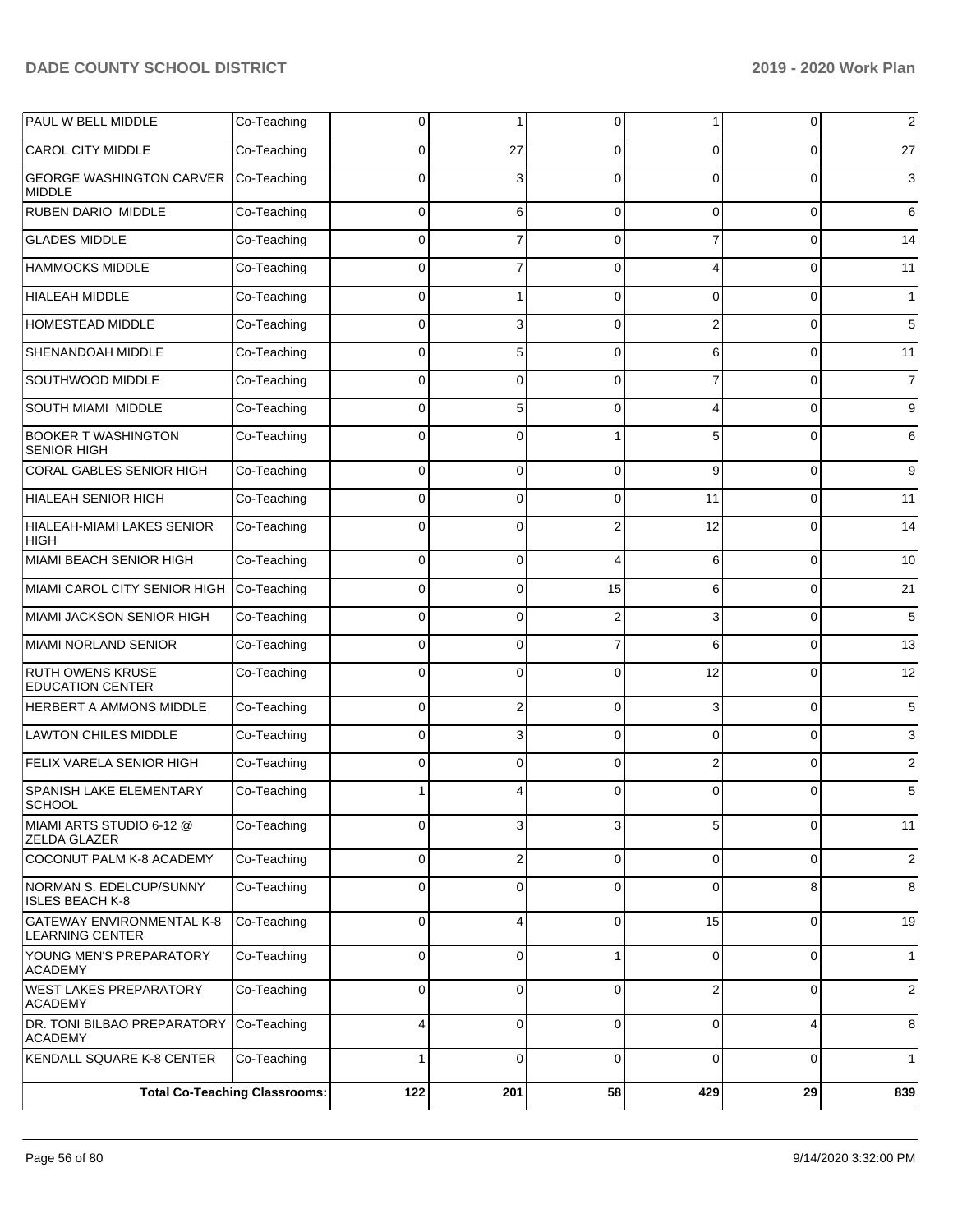#### **Infrastructure Tracking**

**Necessary offsite infrastructure requirements resulting from expansions or new schools. This section should include infrastructure information related to capacity project schedules and other project schedules (Section 4).** 

Not Specified

**Proposed location of planned facilities, whether those locations are consistent with the comprehensive plans of all affected local governments, and recommendations for infrastructure and other improvements to land adjacent to existing facilities. Provisions of 1013.33(12), (13) and (14) and 1013.36 must be addressed for new facilities planned within the 1st three years of the plan (Section 5).** 

North Region - Norman S. Edelcup/Sunny Isles Beach K-8 - Addition North Region - West Lakes Preparatory Academy - Addition Central Region - Design and Architecture Senior High - Replacement Central Region - Dr. Toni Bilbao Preparatory Academy - Addition Central Region - English Center - Replacement Central Region - Frederick Douglass Elementary - Addition Central Region - New Capacity - North of the river Central Region - New 6-12 (Brickell Growth south of river) Central Region - New K-8 @ NW 77 Terrace and NW 102 Avenue - Phase I Central Region - Southside Elementary - Addition South Region - Coconut Palm K-8 Academy - Addition South Region - Gateway Environmental K-8 Learning Center - Addition South Region - Herbert A. Ammons Middle - Replacement South Region - Miami Palmetto Senior - Partial Replacement South Region - New K-5 @ Coral Way and SW 149 Avenue South Region - K-8 @ SW 167 Avenue and SW 95 Street - Phase II South Region - New K-5 @ SW 157 Avenue and SW 174 Street

**Consistent with Comp Plan?** Yes

### **Net New Classrooms**

The number of classrooms, by grade level and type of construction, that were added during the last fiscal year.

| List the net new classrooms added in the 2018 - 2019 fiscal year.                                                                                       |                              |                            |                                                                        |                        | List the net new classrooms to be added in the 2019 - 2020 fiscal<br>year. |                          |                                |                      |
|---------------------------------------------------------------------------------------------------------------------------------------------------------|------------------------------|----------------------------|------------------------------------------------------------------------|------------------------|----------------------------------------------------------------------------|--------------------------|--------------------------------|----------------------|
| 'Classrooms" is defined as capacity carrying classrooms that are added to increase<br>capacity to enable the district to meet the Class Size Amendment. |                              |                            | Totals for fiscal year 2019 - 2020 should match totals in Section 15A. |                        |                                                                            |                          |                                |                      |
| Location                                                                                                                                                | $2018 - 2019$ #<br>Permanent | $2018 - 2019$ #<br>Modular | $2018 - 2019$ #<br>Relocatable                                         | $2018 - 2019$<br>Total | $2019 - 2020$ #<br>Permanent                                               | 2019 - 2020 #<br>Modular | $2019 - 2020$ #<br>Relocatable | 2019 - 2020<br>Total |
| Elementary (PK-3)                                                                                                                                       | 24                           |                            | $-10$                                                                  | 14                     | 15 <sub>1</sub>                                                            |                          |                                | 15                   |
| Middle (4-8)                                                                                                                                            | 29                           |                            | $-11$                                                                  | 18                     | 84                                                                         |                          |                                | 84                   |
| High (9-12)                                                                                                                                             | 18 <sub>1</sub>              |                            |                                                                        | 18                     |                                                                            |                          |                                | <sup>0</sup>         |
|                                                                                                                                                         | 71                           |                            | $-21$                                                                  | 50                     | 99                                                                         |                          |                                | 99                   |

### **Relocatable Student Stations**

Number of students that will be educated in relocatable units, by school, in the current year, and the projected number of students for each of the years in the workplan.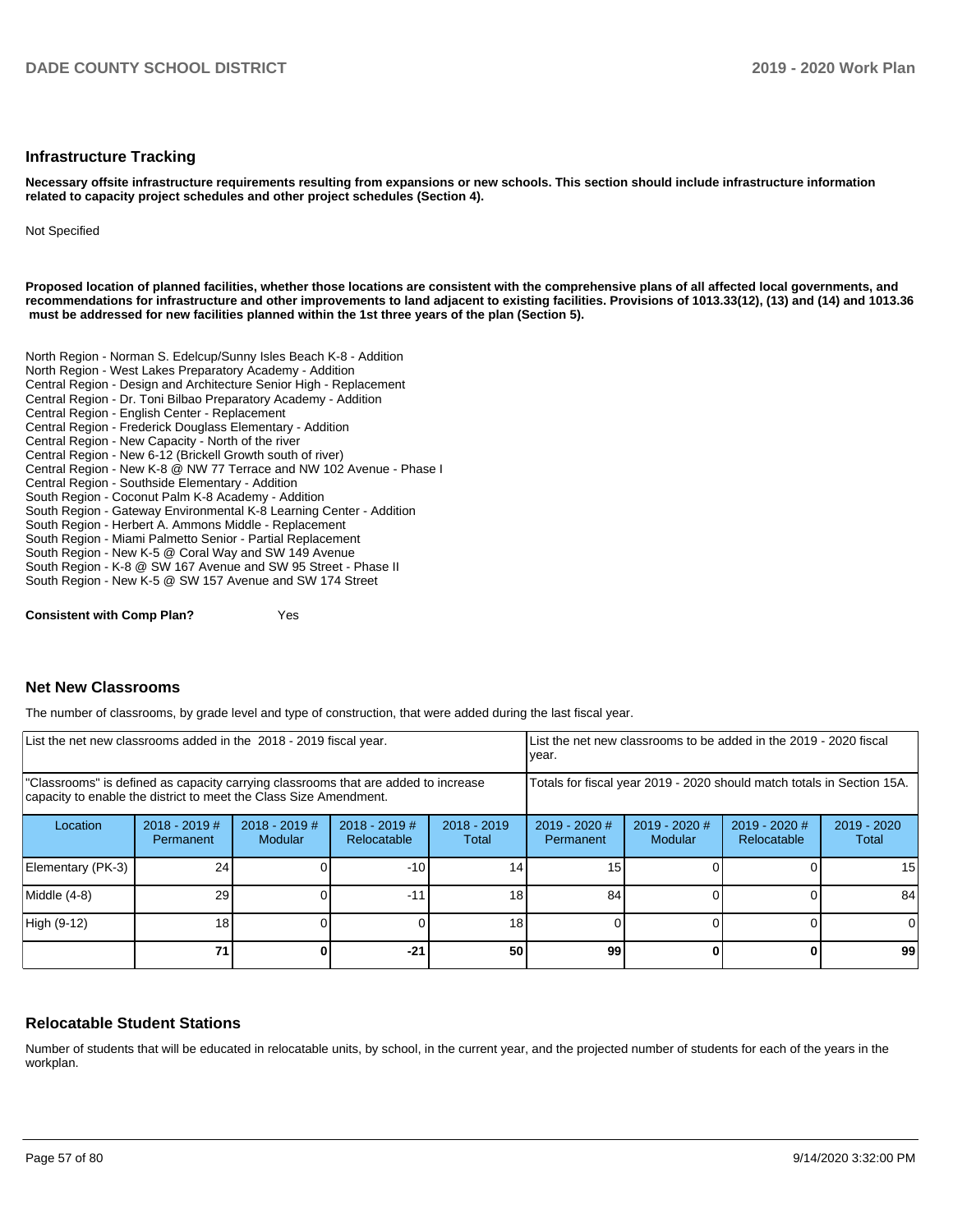| <b>Site</b>                                       | 2019 - 2020    | 2020 - 2021 | 2021 - 2022 | 2022 - 2023    | 2023 - 2024    | 5 Year Average |
|---------------------------------------------------|----------------|-------------|-------------|----------------|----------------|----------------|
| KINLOCH PARK MIDDLE                               | $\Omega$       | $\Omega$    | $\Omega$    | 0              | 0              | 0              |
| <b>LAKE STEVENS MIDDLE</b>                        | $\Omega$       | $\Omega$    | $\Omega$    | $\Omega$       | $\Omega$       | 0              |
| JOSE DE DIEGO MIDDLE                              | $\Omega$       | 0           | 0           | $\Omega$       | $\Omega$       | 0              |
| <b>MADISON MIDDLE</b>                             | $\Omega$       | 0           | $\Omega$    | $\Omega$       | $\Omega$       | $\Omega$       |
| <b>HORACE MANN MIDDLE</b>                         | $\Omega$       | $\mathbf 0$ | 0           | $\Omega$       | $\Omega$       | $\Omega$       |
| JOSE MARTI MAST 6-12 ACADEMY                      | $\Omega$       | 0           | $\Omega$    | $\Omega$       | $\Omega$       | $\Omega$       |
| ARTHUR AND POLLY MAYS CONSERVATORY OF<br>THE ARTS | $\Omega$       | $\Omega$    | $\Omega$    | $\Omega$       | $\Omega$       | 0              |
| <b>HOWARD D MCMILLAN MIDDLE</b>                   | 0              | 0           | $\mathbf 0$ | $\Omega$       | 0              | 0              |
| ADA MERRITT K-8 CENTER                            | $\Omega$       | 0           | 0           | $\Omega$       | $\Omega$       | 0              |
| ITECH@ THOMAS A EDISON EDUCATION CENTER           | $\Omega$       | 0           | 0           | $\Omega$       | $\Omega$       | 0              |
| MIAMI LAKES MIDDLE                                | 88             | 88          | 88          | 88             | 88             | 88             |
| MIAMI SPRINGS MIDDLE                              | 352            | 352         | 352         | $\Omega$       | 0              | 211            |
| MIAMI BEACH NAUTILUS MIDDLE SCHOOL                | 0              | 0           | 0           | $\Omega$       | 0              | 0              |
| NORLAND MIDDLE                                    | 0              | 0           | 0           | $\Omega$       | 0              | 0              |
| NORTH DADE MIDDLE                                 | 0              | 0           | 0           | $\Omega$       | 0              | 0              |
| NORTH MIAMI MIDDLE                                | 0              | $\mathbf 0$ | $\mathbf 0$ | $\Omega$       | 0              | 0              |
| <b>PALM SPRINGS MIDDLE</b>                        | $\Omega$       | 0           | 0           | $\Omega$       | $\Omega$       | 0              |
| HENRY M FLAGLER ELEMENTARY                        | 0              | 0           | $\mathbf 0$ | $\Omega$       | $\Omega$       | 0              |
| <b>FLAMINGO ELEMENTARY</b>                        | 18             | 18          | 18          | $\Omega$       | 0              | 11             |
| <b>FLORIDA CITY ELEMENTARY</b>                    | 36             | 36          | 36          | 36             | 0              | 29             |
| <b>GLORIA FLOYD ELEMENTARY</b>                    | 0              | 0           | 0           | $\Omega$       | 0              | 0              |
| <b>BENJAMIN FRANKLIN K-8 CENTER</b>               | 0              | 0           | 0           | $\Omega$       | $\Omega$       | 0              |
| <b>FULFORD ELEMENTARY</b>                         | $\Omega$       | $\Omega$    | $\Omega$    | $\Omega$       | $\Omega$       | $\Omega$       |
| <b>JACK DAVID GORDON ELEMENTARY</b>               | 162            | 162         | 162         | 162            | $\overline{0}$ | 130            |
| <b>GOLDEN GLADES ELEMENTARY</b>                   | 18             | 18          | 18          | $\overline{0}$ | 0              | 11             |
| JOELLA C GOOD ELEMENTARY                          | $\overline{0}$ | 0           | $\mathbf 0$ | $\overline{0}$ | $\mathbf 0$    | $\overline{0}$ |
| <b>GRATIGNY ELEMENTARY</b>                        | $\overline{0}$ | 0           | $\mathbf 0$ | $\overline{0}$ | $\mathbf 0$    | $\overline{0}$ |
| <b>GREENGLADE ELEMENTARY</b>                      | $\overline{0}$ | 0           | $\mathbf 0$ | $\overline{0}$ | $\mathbf 0$    | $\overline{0}$ |
| <b>GREYNOLDS PARK ELEMENTARY</b>                  | $\overline{0}$ | 0           | $\mathbf 0$ | $\overline{0}$ | $\mathbf 0$    | $\overline{0}$ |
| SEMINOLE ELEMENTARY                               | $\overline{0}$ | 0           | $\mathbf 0$ | $\overline{0}$ | $\mathbf 0$    | $\overline{0}$ |
| SHADOWLAWN ELEMENTARY                             | $\overline{0}$ | 0           | $\mathbf 0$ | $\overline{0}$ | $\mathbf 0$    | $\overline{0}$ |
| SHENANDOAH ELEMENTARY                             | $\overline{0}$ | $\mathbf 0$ | $\mathbf 0$ | $\overline{0}$ | $\mathbf 0$    | $\overline{0}$ |
| <b>BEN SHEPPARD ELEMENTARY</b>                    | $\overline{0}$ | 0           | $\mathbf 0$ | $\overline{0}$ | $\mathbf 0$    | $\overline{0}$ |
| SILVER BLUFF ELEMENTARY                           | $\overline{0}$ | 0           | $\mathbf 0$ | $\overline{0}$ | 0              | 0              |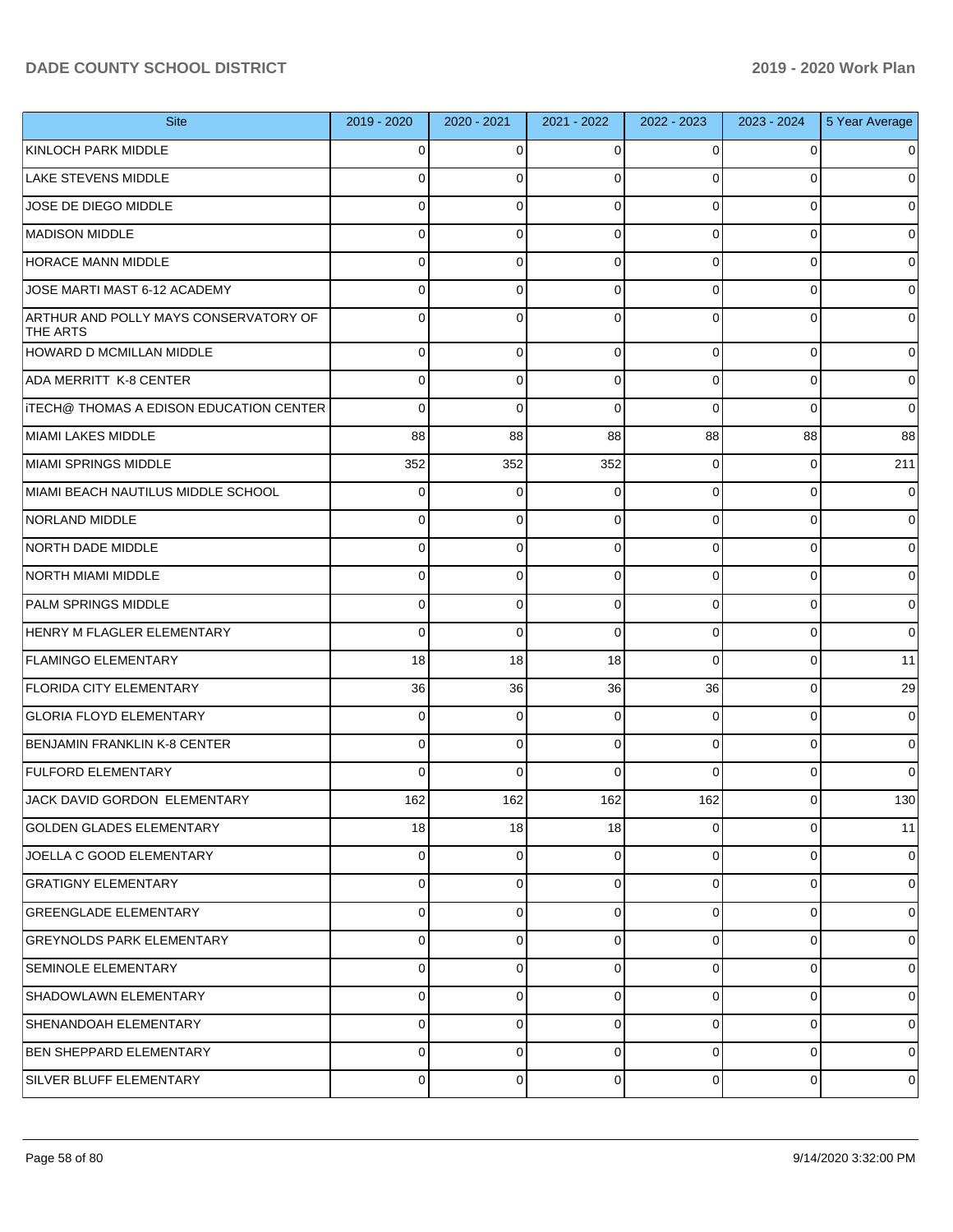| <b>ERNEST R GRAHAM K-8 ACADEMY</b>                                      | 0        | $\overline{0}$ | 0        | 0           | $\overline{0}$ | $\overline{0}$ |
|-------------------------------------------------------------------------|----------|----------------|----------|-------------|----------------|----------------|
| DR. FREDERICA S WILSON/SKYWAY<br><b>ELEMENTARY SCHOOL</b>               | 0        | $\Omega$       | $\Omega$ | 0           | $\Omega$       | $\overline{0}$ |
| MIAMI BEACH SOUTH POINTE ELEMENTARY<br>SCHOOL                           | $\Omega$ | $\mathbf 0$    | $\Omega$ | $\Omega$    | $\Omega$       | $\overline{0}$ |
| CARRIE P MEEK/WESTVIEW K-8 CENTER                                       | 18       | 18             | 18       | 18          | 0              | 14             |
| PHILLIS WHEATLEY ELEMENTARY                                             | 0        | 0              | ſ        | 0           | 0              | $\overline{0}$ |
| WHISPERING PINES ELEMENTARY                                             |          | $\Omega$       |          | 0           | $\Omega$       | $\overline{0}$ |
| <b>WINSTON PARK K-8 CENTER</b>                                          | 0        | $\Omega$       |          | 0           | 0              | $\overline{0}$ |
| NATHAN B YOUNG ELEMENTARY                                               |          | $\Omega$       |          | $\Omega$    | $\Omega$       | $\overline{0}$ |
| <b>GEORGIA JONES-AYERS MIDDLE SCHOOL</b>                                | 0        | $\Omega$       |          | $\Omega$    | $\Omega$       | $\overline{0}$ |
| <b>ARVIDA MIDDLE</b>                                                    | 88       | 88             | 88       | 88          | 88             | 88             |
| <b>BROWNSVILLE MIDDLE</b>                                               | 0        | 0              |          | 0           | 0              | $\overline{0}$ |
| <b>PAUL W BELL MIDDLE</b>                                               |          | $\Omega$       |          | 0           | $\Omega$       | $\overline{0}$ |
| <b>CAROL CITY MIDDLE</b>                                                | 0        | $\Omega$       |          | 0           | 0              | $\overline{0}$ |
| CENTER FOR INTERNATIONAL EDUCATION: A<br><b>CAMBRIDGE ASSOC SCHOOL</b>  | 0        | $\Omega$       |          | 0           | $\Omega$       | $\overline{0}$ |
| <b>GEORGE WASHINGTON CARVER MIDDLE</b>                                  | $\Omega$ | $\mathbf 0$    | $\Omega$ | $\Omega$    | $\overline{0}$ | $\overline{0}$ |
| <b>CUTLER BAY SENIOR HIGH SCHOOL</b>                                    | $\Omega$ | $\mathbf 0$    | $\Omega$ | $\Omega$    | 0              | $\overline{0}$ |
| <b>CITRUS GROVE MIDDLE</b>                                              | $\Omega$ | $\mathbf 0$    | $\Omega$ | $\Omega$    | 0              | $\overline{0}$ |
| CUTLER BAY MIDDLE SCHOOL                                                | $\Omega$ | $\mathbf 0$    | $\Omega$ | $\Omega$    | $\mathbf 0$    | $\overline{0}$ |
| <b>RUBEN DARIO MIDDLE</b>                                               | $\Omega$ | 0              | $\Omega$ | $\Omega$    | 0              | $\overline{0}$ |
| <b>CHARLES R DREW MIDDLE</b>                                            | $\Omega$ | $\mathbf 0$    | $\Omega$ | $\Omega$    | 0              | $\overline{0}$ |
| HENRY H FILER MIDDLE                                                    | $\Omega$ | $\mathbf 0$    | $\Omega$ | $\Omega$    | 0              | $\overline{0}$ |
| <b>GLADES MIDDLE</b>                                                    | $\Omega$ | $\mathbf 0$    | $\Omega$ | $\Omega$    | $\mathbf 0$    | $\overline{0}$ |
| <b>HAMMOCKS MIDDLE</b>                                                  | $\Omega$ | $\Omega$       | $\Omega$ | $\Omega$    | $\Omega$       | $\overline{0}$ |
| <b>RUTH OWENS KRUSE EDUCATION CENTER</b>                                | 50       | 50             | 50       | 50          | 50             | 50             |
| MIAMI LAKES EDUCATIONAL CENTER AND<br><b>TECHNICAL COLLEGE</b>          | υı       | <sup>0</sup>   | υı       | υı          | <sub>U</sub>   | $\overline{0}$ |
| ROBERT MORGAN EDUCATIONAL CENTER AND<br><b>TECHNICAL COLLEGE</b>        | $\Omega$ | $\overline{0}$ | $\Omega$ | $\Omega$    | $\overline{0}$ | $\overline{0}$ |
| DR MICHAEL M KROP SENIOR HIGH                                           | 0        | 0              | $\Omega$ | $\Omega$    | 0              | $\mathbf 0$    |
| LINDA LENTIN K-8 CENTER                                                 | 0        | 0              | $\Omega$ | $\Omega$    | 0              | $\overline{0}$ |
| <b>REDLAND ELEMENTARY</b>                                               | 0        | 0              | C        | $\Omega$    | 0              | $\mathbf 0$    |
| <b>FIENBERG-FISHER ADULT &amp; COMMUNITY</b><br><b>EDUCATION CENTER</b> | 0        | 0              | 0        | 0           | 0              | $\mathbf 0$    |
| <b>DORAL MIDDLE</b>                                                     | $\Omega$ | $\mathbf 0$    | $\Omega$ | $\Omega$    | $\overline{0}$ | $\overline{0}$ |
| <b>HERBERT A AMMONS MIDDLE</b>                                          | 1,100    | 1,100          | 1,100    | 1,100       | 1,100          | 1,100          |
| <b>LAWTON CHILES MIDDLE</b>                                             | $\Omega$ | $\mathbf 0$    | $\Omega$ | $\Omega$    | $\overline{0}$ | $\overline{0}$ |
| HUBERT O SIBLEY K-8 ACADEMY                                             | 0        | 0              | 0        | $\mathbf 0$ | $\mathbf 0$    | $\mathbf 0$    |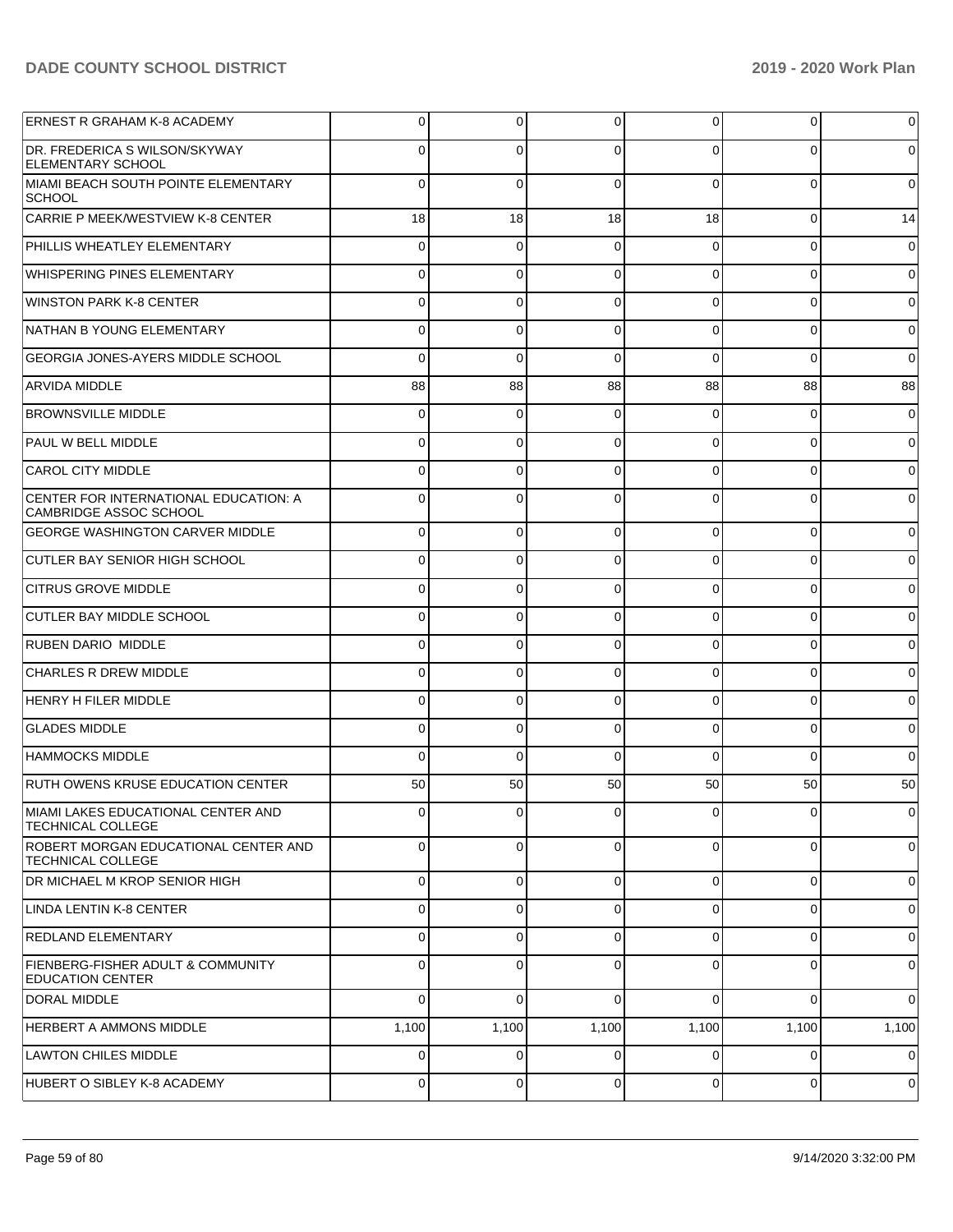| FELIX VARELA SENIOR HIGH               | $\Omega$ | 0   | 0   | $\Omega$ | 0        | 0              |
|----------------------------------------|----------|-----|-----|----------|----------|----------------|
| MIAMI LAKES TECHNOLOGICAL SENIOR HIGH  | 0        | 0   | 0   |          | 0        |                |
| ROBERT MORGAN EDUCATIONAL CENTER - SHS | U        | 0   | 0   | U.       | $\Omega$ |                |
| <b>BOB GRAHAM EDUCATION CENTER</b>     | 0        | 0   | 0   | U        | 0        |                |
| SPANISH LAKE ELEMENTARY SCHOOL         | U        | 0   | 0   | U.       | $\Omega$ |                |
| <b>GOULDS ELEMENTARY SCHOOL</b>        | 0        | 0   | 0   | U        | 0        |                |
| MIAMI ARTS STUDIO 6-12 @ ZELDA GLAZER  | U        | 0   | 0   | U.       | $\Omega$ |                |
| <b>ANDOVER MIDDLE SCHOOL</b>           | 0        | 0   | 0   | U        | 0        |                |
| DR. MANUEL C. BARREIRO ELEMENTARY      | U        | 0   | 0   | U.       | $\Omega$ |                |
| <b>ARCH CREEK ELEMENTARY SCHOOL</b>    | 0        | 0   | 0   | U        | 0        |                |
| DR. ROLANDO ESPINOSA K-8 CENTER        | U        | 0   | 0   | U.       | $\Omega$ |                |
| KINLOCH PARK ELEMENTARY                | 0        | 0   | 0   | U        | 0        |                |
| <b>LAKE STEVENS ELEMENTARY</b>         | 0        | 0   | 0   | 0        | $\Omega$ |                |
| LAKEVIEW ELEMENTARY                    | 0        | 0   | 0   | ∩        | 0        | 0              |
| LEEWOOD K-8 CENTER                     | 40       | 40  | 40  | 40       | $\Omega$ | 32             |
| WILLIAM H. LEHMAN ELEMENTARY           | 0        | 0   | 0   | 0        | $\Omega$ |                |
| NATURAL BRIDGE ELEMENTARY              | 0        | 0   | 0   | 0        | $\Omega$ |                |
| NORLAND ELEMENTARY                     | 0        | 0   | 0   | U        | 0        |                |
| NORTH BEACH ELEMENTARY                 | 0        | 0   | 0   | U.       | $\Omega$ |                |
| <b>BARBARA HAWKINS ELEMENTARY</b>      | 0        | 0   | 0   | U        | 0        |                |
| NORTH COUNTY K-8 CENTER                | U        | 0   | 0   | U        | $\Omega$ |                |
| NORTH GLADE ELEMENTARY                 | 0        | 0   | 0   | U        | 0        |                |
| NORTH HIALEAH ELEMENTARY               | 0        | 0   | 0   | U        | 0        |                |
| NORTH MIAMI ELEMENTARY                 | U        | 0   | 0   |          | $\Omega$ |                |
| NORTH TWIN LAKES ELEMENTARY            | 0        | 0   | 0   |          | 0        |                |
| NORWOOD ELEMENTARY                     | 0        | 0   | 0   | $\Omega$ | 0        | $\Omega$       |
| OAK GROVE ELEMENTARY                   | 124      | 124 | 124 | 124      | 0        | 99             |
| <b>OJUS ELEMENTARY</b>                 | 0        | 0   | 0   | 0        | 0        | 0              |
| AGENORIA S PASCHAL/OLINDA ELEMENTARY   | $\Omega$ | 0   | 0   | 0        | 0        | 0              |
| EUGENIA B THOMAS K-8 CENTER            | 196      | 196 | 196 | 196      | 196      | 196            |
| JOHN I SMITH K-8 CENTER                | 0        | 0   | 0   | 0        | 0        | 0              |
| MAYA ANGELOU ELEMENTARY                | 0        | 0   | 0   | 0        | 0        | $\Omega$       |
| DR EDWARD L WHIGHAM ELEMENTARY         | $\Omega$ | 0   | 0   | 0        | 0        | 0              |
| <b>CORAL REEF SENIOR HIGH</b>          | 0        | 0   | 0   | 0        | 0        | 0              |
| HENRY E S REEVES ELEMENTARY            | $\Omega$ | 0   | 0   | 0        | 0        | 0              |
| DANTE B FASCELL ELEMENTARY             | 0        | 0   | 0   | 0        | 0        | $\overline{0}$ |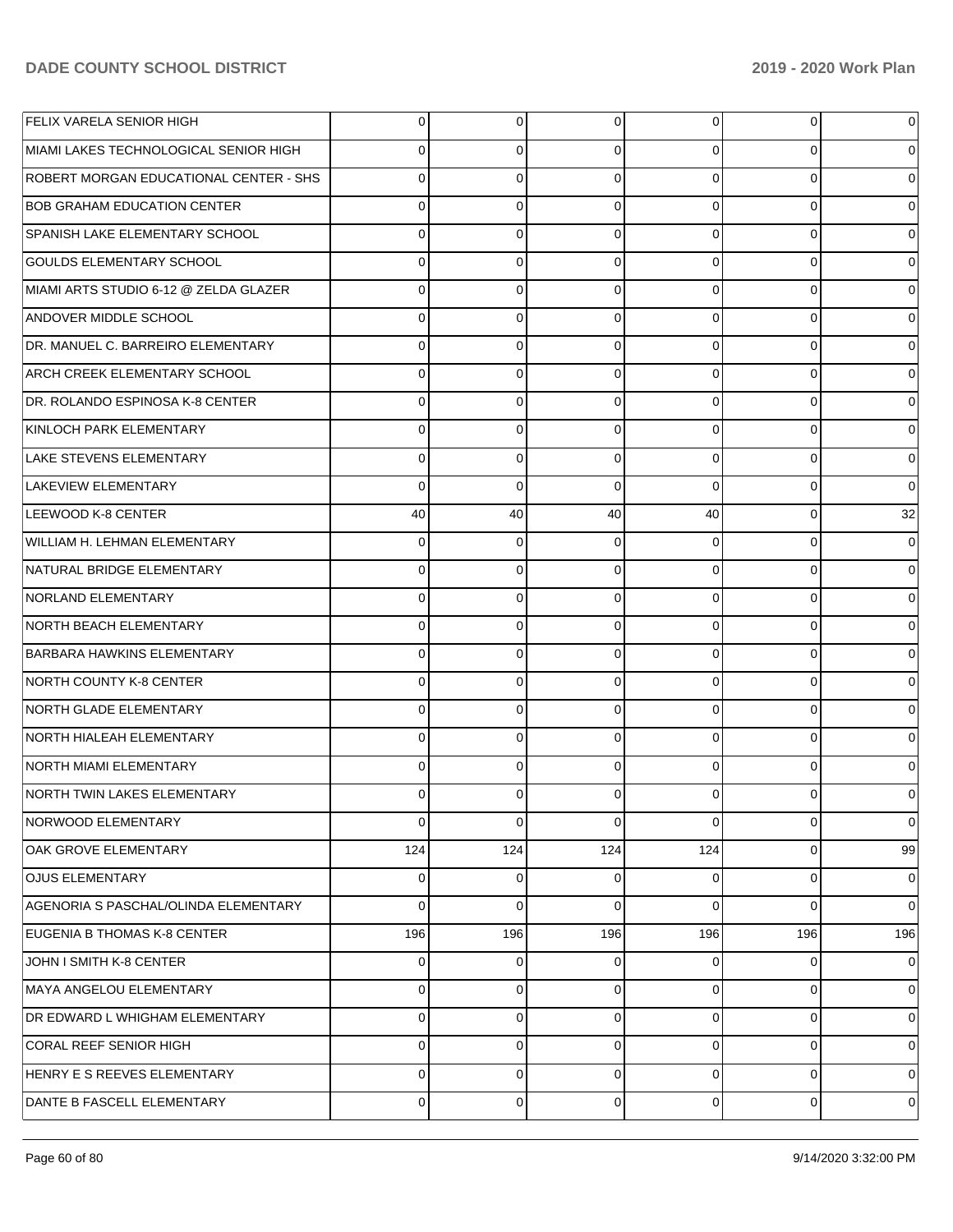| DR CARLOS J FINLAY ELEMENTARY                       | $\overline{0}$ | $\overline{0}$ | 0        | $\overline{0}$ | $\overline{0}$ | $\mathbf 0$                                                                                        |
|-----------------------------------------------------|----------------|----------------|----------|----------------|----------------|----------------------------------------------------------------------------------------------------|
| CHRISTINA M EVE ELEMENTARY                          | 0              | $\overline{0}$ | 0        | $\Omega$       | $\overline{0}$ | $\overline{0}$                                                                                     |
| JOHN A FERGUSON SENIOR HIGH                         | $\Omega$       | $\overline{0}$ | $\Omega$ | $\Omega$       | $\overline{0}$ | $\overline{0}$                                                                                     |
| LAMAR LOUIS CURRY MIDDLE                            | $\Omega$       | $\overline{0}$ | $\Omega$ | $\Omega$       | $\overline{0}$ | $\overline{0}$                                                                                     |
| RONALD W. REAGAN/DORAL SENIOR HIGH<br><b>SCHOOL</b> | $\Omega$       | $\mathbf 0$    | $\Omega$ | $\Omega$       | $\mathbf 0$    | $\overline{0}$                                                                                     |
| AVENTURA WATERWAYS K-8 CENTER                       | $\Omega$       | $\overline{0}$ | $\Omega$ | $\Omega$       | $\overline{0}$ | $\overline{0}$                                                                                     |
| HIALEAH GARDENS MIDDLE SCHOOL                       | $\Omega$       | $\overline{0}$ | $\Omega$ | $\Omega$       | $\overline{0}$ | $\overline{0}$                                                                                     |
| <b>WEST HIALEAH GARDENS ELEMENTARY SCHOOL</b>       | $\Omega$       | $\overline{0}$ | $\Omega$ | $\Omega$       | $\overline{0}$ | $\overline{0}$                                                                                     |
| HIALEAH GARDENS SENIOR HIGH SCHOOL                  | $\Omega$       | $\overline{0}$ | $\Omega$ | $\Omega$       | $\overline{0}$ | $\overline{0}$                                                                                     |
| INORMA BUTLER BOSSARD ELEMENTARY                    | $\Omega$       | $\overline{0}$ | $\Omega$ | $\Omega$       | $\overline{0}$ | $\overline{0}$                                                                                     |
| JORGE MAS CANOSA MIDDLE SCHOOL                      | $\Omega$       | $\overline{0}$ | $\Omega$ | $\Omega$       | $\overline{0}$ | $\overline{0}$                                                                                     |
| <b>YOUNG WOMEN'S ACADEMY</b>                        | $\Omega$       | $\overline{0}$ | $\Omega$ | $\Omega$       | $\overline{0}$ | $\overline{0}$                                                                                     |
| WESTLAND HIALEAH SENIOR HIGH SCHOOL                 | $\Omega$       | $\overline{0}$ | $\Omega$ | $\Omega$       | $\overline{0}$ | $\overline{0}$                                                                                     |
| COUNTRY CLUB MIDDLE SCHOOL                          | $\Omega$       | $\overline{0}$ | $\Omega$ | $\Omega$       | $\overline{0}$ | $\overline{0}$                                                                                     |
| SOUTH DADE MIDDLE SCHOOL                            | $\Omega$       | $\overline{0}$ | $\Omega$ | $\Omega$       | $\overline{0}$ | $\overline{0}$                                                                                     |
| <b>BANYAN ELEMENTARY</b>                            | $\Omega$       | $\mathbf{0}$   | $\Omega$ | $\Omega$       | $\overline{0}$ | $\overline{0}$                                                                                     |
| <b>GULFSTREAM ELEMENTARY</b>                        | $\Omega$       | $\Omega$       | $\Omega$ | $\Omega$       | $\Omega$       | $\Omega$                                                                                           |
| <b>CHARLES R HADLEY ELEMENTARY</b>                  | 196            | 196            | 196      | 196            | 196            | 196                                                                                                |
| <b>LEISURE CITY K-8 CENTER</b>                      | 90             | 90             | 90       | 90             | $\overline{0}$ | 72                                                                                                 |
| LAURA C SAUNDERS ELEMENTARY                         | $\Omega$       | $\mathbf{0}$   | $\Omega$ | $\Omega$       | $\overline{0}$ | $\overline{0}$                                                                                     |
| <b>LIBERTY CITY ELEMENTARY</b>                      | $\Omega$       | $\mathbf{0}$   | $\Omega$ | $\Omega$       | $\overline{0}$ | $\overline{0}$                                                                                     |
| JESSE J. MCCRARY JR. ELEMENTARY SCHOOL              | $\Omega$       | $\overline{0}$ | $\Omega$ | $\Omega$       | $\overline{0}$ | $\overline{0}$                                                                                     |
| LORAH PARK ELEMENTARY                               | $\Omega$       | $\overline{0}$ | $\Omega$ | $\Omega$       | $\overline{0}$ | $\overline{0}$                                                                                     |
| <b>TOUSSAINT L'OUVERTURE ELEMENTARY</b>             | $\Omega$       | $\Omega$       | $\Omega$ | $\Omega$       | $\overline{0}$ | $\overline{0}$                                                                                     |
| <b>LUDLAM ELEMENTARY</b>                            | $\Omega$       | $\mathbf 0$    | $\Omega$ | $\Omega$       | $\mathbf 0$    | $\overline{0}$                                                                                     |
| <b>FRANK CRAWFORD MARTIN K-8 CENTER</b>             | 18             | 18             | 18       | 18             | $\overline{0}$ | 14                                                                                                 |
| <b>WESLEY MATTHEWS ELEMENTARY</b>                   | $\mathbf 0$    | $\overline{0}$ | 0        | 0              | $\overline{0}$ | $\mathbf 0$                                                                                        |
| MEADOWLANE ELEMENTARY                               |                |                |          |                |                | $\mathbf 0$                                                                                        |
|                                                     | $\mathbf 0$    | $\mathbf 0$    | $\Omega$ | $\Omega$       | $\overline{0}$ |                                                                                                    |
| MELROSE ELEMENTARY                                  | 0              | $\overline{0}$ | $\Omega$ | $\Omega$       | $\overline{0}$ |                                                                                                    |
| MIAMI GARDENS ELEMENTARY                            | $\mathbf 0$    | $\mathbf 0$    | $\Omega$ | $\Omega$       | $\overline{0}$ |                                                                                                    |
| <b>MIAMI HEIGHTS ELEMENTARY</b>                     | $\mathbf 0$    | $\overline{0}$ | $\Omega$ | $\Omega$       | $\overline{0}$ |                                                                                                    |
| MIAMI LAKES K-8 CENTER                              | 0              | $\mathbf 0$    | $\Omega$ | $\Omega$       | $\overline{0}$ |                                                                                                    |
| <b>ARCOLA LAKE ELEMENTARY</b>                       | 0              | $\overline{0}$ | $\Omega$ | $\Omega$       | $\overline{0}$ |                                                                                                    |
| <b>AUBURNDALE ELEMENTARY</b>                        | $\mathbf 0$    | $\mathbf 0$    | $\Omega$ | $\Omega$       | $\overline{0}$ | $\mathbf 0$<br>$\mathbf 0$<br>$\overline{0}$<br>$\overline{0}$<br>$\overline{0}$<br>$\overline{0}$ |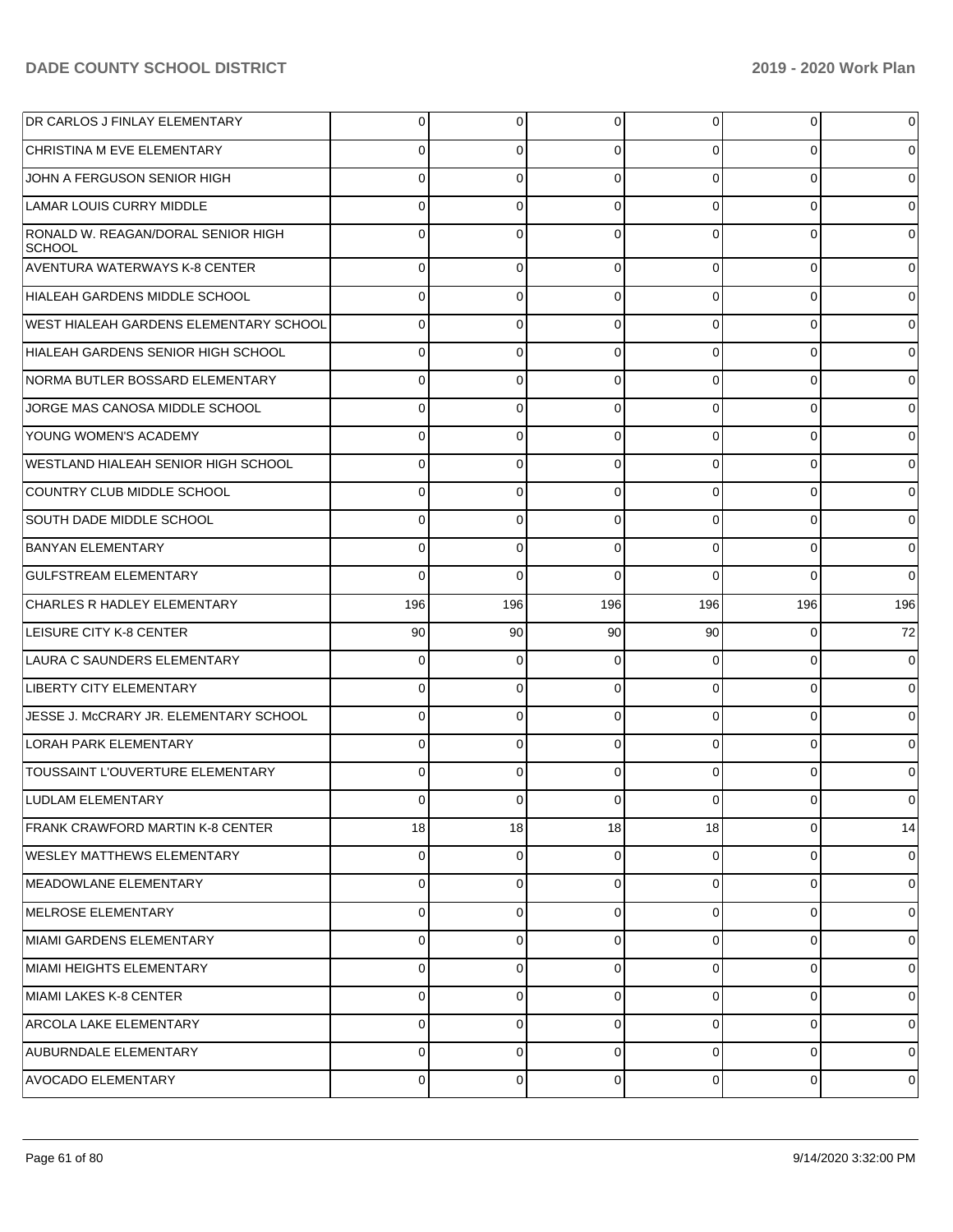| <b>CITRUS GROVE ELEMENTARY</b>           | 0              | $\overline{0}$ | $\overline{0}$ | $\overline{0}$ | $\overline{0}$ | $\overline{0}$ |
|------------------------------------------|----------------|----------------|----------------|----------------|----------------|----------------|
| <b>CLAUDE PEPPER ELEMENTARY</b>          | 0              | $\overline{0}$ | $\Omega$       | $\Omega$       | $\overline{0}$ | $\overline{0}$ |
| COCONUT GROVE ELEMENTARY                 | $\Omega$       | $\mathbf 0$    | $\Omega$       | $\Omega$       | $\overline{0}$ | $\overline{0}$ |
| COLONIAL DRIVE ELEMENTARY                | $\Omega$       | $\overline{0}$ | $\Omega$       | $\Omega$       | $\overline{0}$ | $\overline{0}$ |
| <b>COMSTOCK ELEMENTARY</b>               | $\Omega$       | 0              | $\Omega$       | $\Omega$       | $\overline{0}$ | $\overline{0}$ |
| NEVA KING COOPER EDUCATIONAL CENTER      | $\Omega$       | $\overline{0}$ | $\Omega$       | $\Omega$       | $\overline{0}$ | $\overline{0}$ |
| CORAL GABLES PREPARATORY ACADEMY         | $\Omega$       | $\Omega$       | $\Omega$       | $\Omega$       | $\overline{0}$ | $\overline{0}$ |
| <b>CORAL PARK ELEMENTARY</b>             | $\Omega$       | $\overline{0}$ | $\Omega$       | $\Omega$       | $\overline{0}$ | $\overline{0}$ |
| CORAL REEF ELEMENTARY                    | $\Omega$       | 0              | $\Omega$       | $\Omega$       | $\overline{0}$ | $\overline{0}$ |
| CORAL TERRACE ELEMENTARY                 | $\Omega$       | $\overline{0}$ | $\Omega$       | $\Omega$       | $\overline{0}$ | $\overline{0}$ |
| CORAL WAY K-8 CENTER                     | $\Omega$       | 0              | $\Omega$       | $\Omega$       | $\overline{0}$ | $\overline{0}$ |
| <b>CRESTVIEW ELEMENTARY</b>              | $\Omega$       | $\overline{0}$ | $\Omega$       | $\Omega$       | $\overline{0}$ | $\overline{0}$ |
| CUTLER RIDGE ELEMENTARY                  | $\Omega$       | $\Omega$       | $\Omega$       | $\Omega$       | $\overline{0}$ | $\overline{0}$ |
| <b>CYPRESS K-8 CENTER</b>                | $\Omega$       | $\overline{0}$ | $\Omega$       | $\Omega$       | $\overline{0}$ | $\overline{0}$ |
| <b>DEVON AIRE K-8 CENTER</b>             | $\Omega$       | $\overline{0}$ | $\Omega$       | $\Omega$       | $\overline{0}$ | $\overline{0}$ |
| <b>FREDERICK DOUGLASS ELEMENTARY</b>     | $\Omega$       | $\mathbf 0$    | $\Omega$       | $\Omega$       | $\overline{0}$ | $\overline{0}$ |
| MARJORY STONEMAN DOUGLAS ELEMENTARY      | $\Omega$       | $\Omega$       | $\Omega$       | $\Omega$       | $\overline{0}$ | $\overline{0}$ |
| <b>CHARLES R DREW K-8 CENTER</b>         | $\Omega$       | $\mathbf 0$    | $\Omega$       | $\Omega$       | $\overline{0}$ | $\overline{0}$ |
| <b>PAUL LAURENCE DUNBAR K-8 CENTER</b>   | $\Omega$       | $\Omega$       | $\Omega$       | $\Omega$       | $\Omega$       | $\overline{0}$ |
| JOHN G DUPUIS ELEMENTARY                 | 116            | 116            | 116            | 116            | $\overline{0}$ | 93             |
| AMELIA EARHART ELEMENTARY                | $\Omega$       | $\Omega$       | 0              | $\Omega$       | $\overline{0}$ | $\overline{0}$ |
| <b>EARLINGTON HEIGHTS ELEMENTARY</b>     | $\Omega$       | $\mathbf 0$    | $\Omega$       | $\Omega$       | $\overline{0}$ | $\overline{0}$ |
| JOE HALL ELEMENTARY                      | 18             | 18             | 18             | $\Omega$       | $\overline{0}$ | 11             |
| HIALEAH ELEMENTARY                       | $\Omega$       | $\Omega$       | $\Omega$       | $\Omega$       | $\overline{0}$ | $\overline{0}$ |
| OLYMPIA HEIGHTS ELEMENTARY               | 62             | 62             | 62             | $\Omega$       | $\Omega$       | 37             |
| DR. ROBERT B. INGRAM ELEMENTARY          | $\overline{0}$ | $\overline{0}$ | $\overline{0}$ | $\overline{0}$ | $\overline{0}$ | $\mathbf 0$    |
| <b>ORCHARD VILLA ELEMENTARY</b>          | $\Omega$       | $\overline{0}$ | 0              | $\Omega$       | $\overline{0}$ | $\mathbf 0$    |
| PALMETTO ELEMENTARY                      | $\Omega$       | $\overline{0}$ | $\Omega$       | $\Omega$       | $\overline{0}$ | $\overline{0}$ |
| PALM LAKES ELEMENTARY                    | $\Omega$       | $\mathbf 0$    | $\Omega$       | $\Omega$       | $\overline{0}$ | $\overline{0}$ |
| PALM SPRINGS ELEMENTARY                  | 102            | 102            | 102            | $\Omega$       | $\overline{0}$ | 61             |
| <b>PALM SPRINGS NORTH ELEMENTARY</b>     | $\Omega$       | $\overline{0}$ | $\Omega$       | $\Omega$       | $\overline{0}$ | $\mathbf 0$    |
| <b>PARKVIEW ELEMENTARY</b>               | $\Omega$       | $\overline{0}$ | $\Omega$       | $\Omega$       | $\overline{0}$ | $\overline{0}$ |
| PARKWAY ELEMENTARY                       | $\Omega$       | $\overline{0}$ | $\Omega$       | $\Omega$       | $\overline{0}$ | $\overline{0}$ |
| DR. HENRY E. PERRINE ACADEMY OF THE ARTS | $\Omega$       | $\overline{0}$ | $\Omega$       | $\Omega$       | $\overline{0}$ | $\overline{0}$ |
| KELSEY L PHARR ELEMENTARY                | $\Omega$       | $\overline{0}$ | $\Omega$       | $\Omega$       | $\overline{0}$ | $\overline{0}$ |
| SNAPPER CREEK ELEMENTARY                 | $\mathbf 0$    | $\overline{0}$ | 0              | $\overline{0}$ | $\overline{0}$ | $\mathbf 0$    |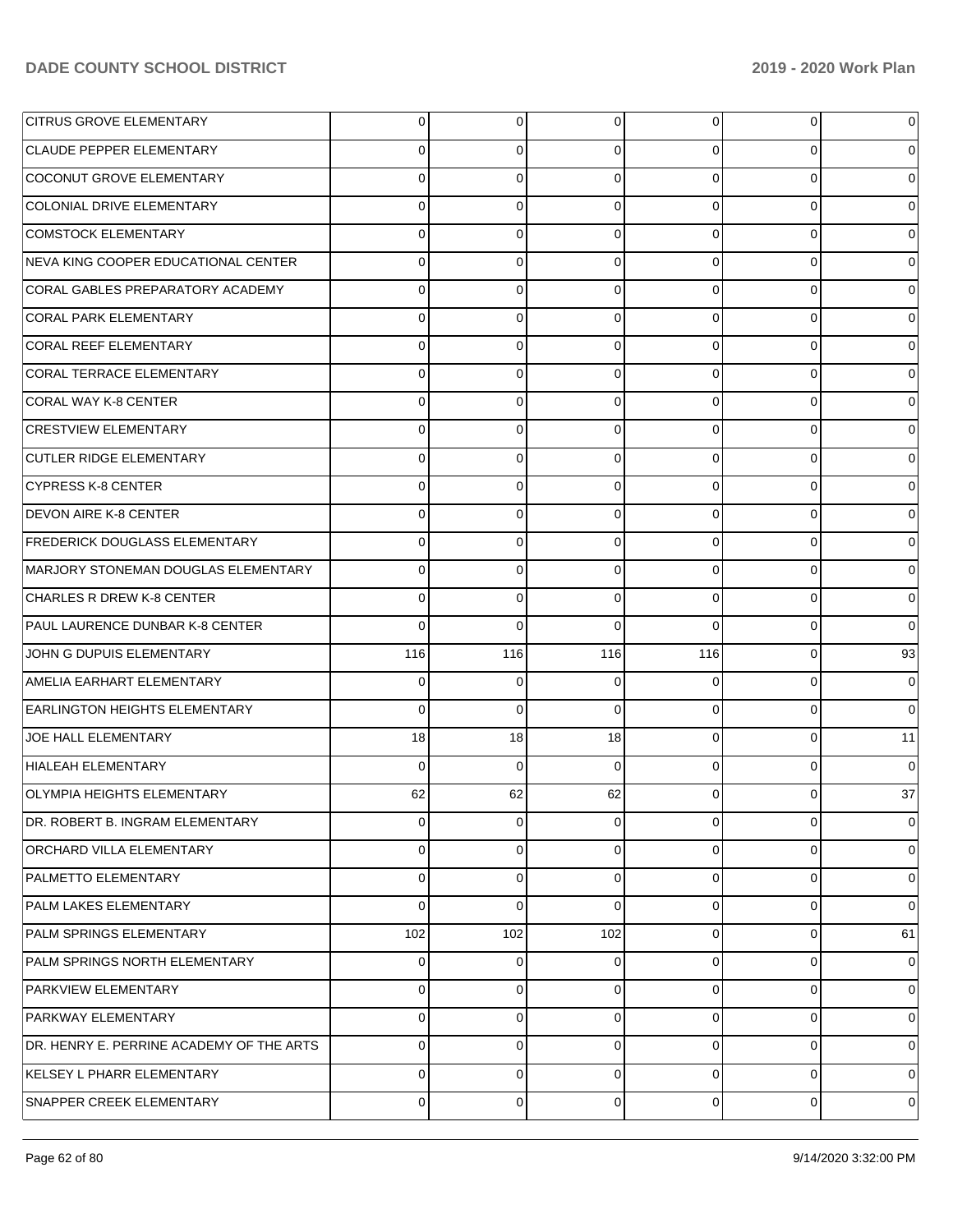| NORTH DADE CENTER FOR MODERN<br><b>LANGUAGES</b>           | 0           | 0           | $\Omega$       | $\Omega$       | $\overline{0}$ | $\overline{0}$ |
|------------------------------------------------------------|-------------|-------------|----------------|----------------|----------------|----------------|
| SOUTH HIALEAH ELEMENTARY                                   | $\Omega$    | $\Omega$    | $\Omega$       | $\Omega$       | $\overline{0}$ | $\overline{0}$ |
| <b>SOUTH MIAMI K-8 CENTER</b>                              | 220         | 220         | 220            | 220            | $\overline{0}$ | 176            |
| SOUTH MIAMI HEIGHTS ELEMENTARY                             | $\mathbf 0$ | $\Omega$    | $\Omega$       | 0              | $\overline{0}$ | $\mathbf 0$    |
| <b>SOUTHSIDE ELEMENTARY</b>                                | 0           | $\Omega$    | $\Omega$       | $\Omega$       | $\overline{0}$ | $\overline{0}$ |
| SPRINGVIEW ELEMENTARY                                      | 58          | 58          | 58             | 58             | $\overline{0}$ | 46             |
| E W F STIRRUP ELEMENTARY                                   | $\mathbf 0$ | $\mathbf 0$ | $\Omega$       | $\Omega$       | $\overline{0}$ | $\mathbf 0$    |
| <b>SUNSET ELEMENTARY</b>                                   | $\Omega$    | $\Omega$    | $\Omega$       | $\Omega$       | $\overline{0}$ | $\overline{0}$ |
| <b>SUNSET PARK ELEMENTARY</b>                              | 58          | 58          | 58             | 58             | $\overline{0}$ | 46             |
| <b>SWEETWATER ELEMENTARY</b>                               | 22          | 22          | 22             | $\Omega$       | $\overline{0}$ | 13             |
| SYLVANIA HEIGHTS ELEMENTARY                                | $\mathbf 0$ | $\Omega$    | $\Omega$       | $\Omega$       | $\overline{0}$ | $\mathbf 0$    |
| NORTH MIAMI SENIOR HIGH                                    | 0           | $\Omega$    | $\Omega$       | 0              | $\overline{0}$ | $\overline{0}$ |
| WILLIAM H TURNER TECHNICAL ARTS SENIOR<br><b>HIGH</b>      | $\Omega$    | 0           | $\Omega$       | 0              | $\overline{0}$ | $\overline{0}$ |
| TERRA ENVIRONMENTAL RESEARCH INSTITUTE                     | $\Omega$    | 0           | $\Omega$       | 0              | 0              | $\overline{0}$ |
| SOUTH DADE SENIOR HIGH                                     | $\Omega$    | 0           | $\Omega$       | $\Omega$       | 0              | $\overline{0}$ |
| SOUTH MIAMI SENIOR HIGH                                    | 150         | 150         | 150            | 150            | 0              | 120            |
| MIAMI SOUTHRIDGE SENIOR HIGH                               | 0           | 0           | $\Omega$       | 0              | 0              | $\overline{0}$ |
| SOUTHWEST MIAMI SENIOR HIGH                                | 0           | 0           | $\Omega$       | 0              | 0              | $\overline{0}$ |
| <b>BARBARA GOLEMAN SENIOR HIGH</b>                         | $\Omega$    | 0           | $\Omega$       | 0              | 0              | $\overline{0}$ |
| <b>GEORGE T BAKER AVIATION TECHNICAL</b><br><b>COLLEGE</b> | 75          | 75          | 75             | 75             | 75             | 75             |
| <b>ENGLISH CENTER</b>                                      | 0           | 0           | $\Omega$       | $\Omega$       | $\overline{0}$ | $\overline{0}$ |
| LINDSEY HOPKINS TECHNICAL COLLEGE                          | $\Omega$    | 0           | $\Omega$       | $\Omega$       | $\overline{0}$ | $\overline{0}$ |
| JAN MANN EDUCATIONAL CENTER                                | $\Omega$    | 0           | $\Omega$       | $\Omega$       | $\overline{0}$ | $\overline{0}$ |
| <b>COPE CENTER NORTH</b>                                   | $\Omega$    | 0           | $\Omega$       | 0              | $\overline{0}$ | $\overline{0}$ |
| DOROTHY M WALLACE - COPE CENTER SOUTH                      | υı          | $\cup$      | <sup>0</sup>   | υı             | υI             | $\overline{0}$ |
| D A DORSEY TECHNICAL COLLEGE                               | 36          | 36          | 36             | 36             | 36             | 36             |
| HIALEAH GARDENS ELEMENTARY                                 | 66          | 66          | 66             | 66             | 66             | 66             |
| IRVING & BEATRICE PESKOE K-8 CENTER                        | 18          | 18          | 18             | 18             | 18             | 18             |
| CHARLES DAVID WYCHE JR ELEMENTARY                          | 0           | 0           | $\Omega$       | $\Omega$       | $\overline{0}$ | $\overline{0}$ |
| HIALEAH MIDDLE                                             | 0           | 0           | $\Omega$       | $\Omega$       | $\overline{0}$ | $\overline{0}$ |
| HIGHLAND OAKS MIDDLE                                       | 0           | 0           | $\Omega$       | $\Omega$       | $\overline{0}$ | $\overline{0}$ |
| HOMESTEAD MIDDLE                                           | 0           | 0           | $\Omega$       | 0              | $\overline{0}$ | $\overline{0}$ |
| THOMAS JEFFERSON MIDDLE                                    | $\mathbf 0$ | 0           | $\Omega$       | 0              | $\overline{0}$ | $\overline{0}$ |
| JOHN F KENNEDY MIDDLE                                      | 0           | 0           | $\Omega$       | $\mathbf 0$    | $\overline{0}$ | $\overline{0}$ |
| <b>SHENANDOAH MIDDLE</b>                                   | 0           | 0           | $\overline{0}$ | $\overline{0}$ | $\overline{0}$ | $\mathbf 0$    |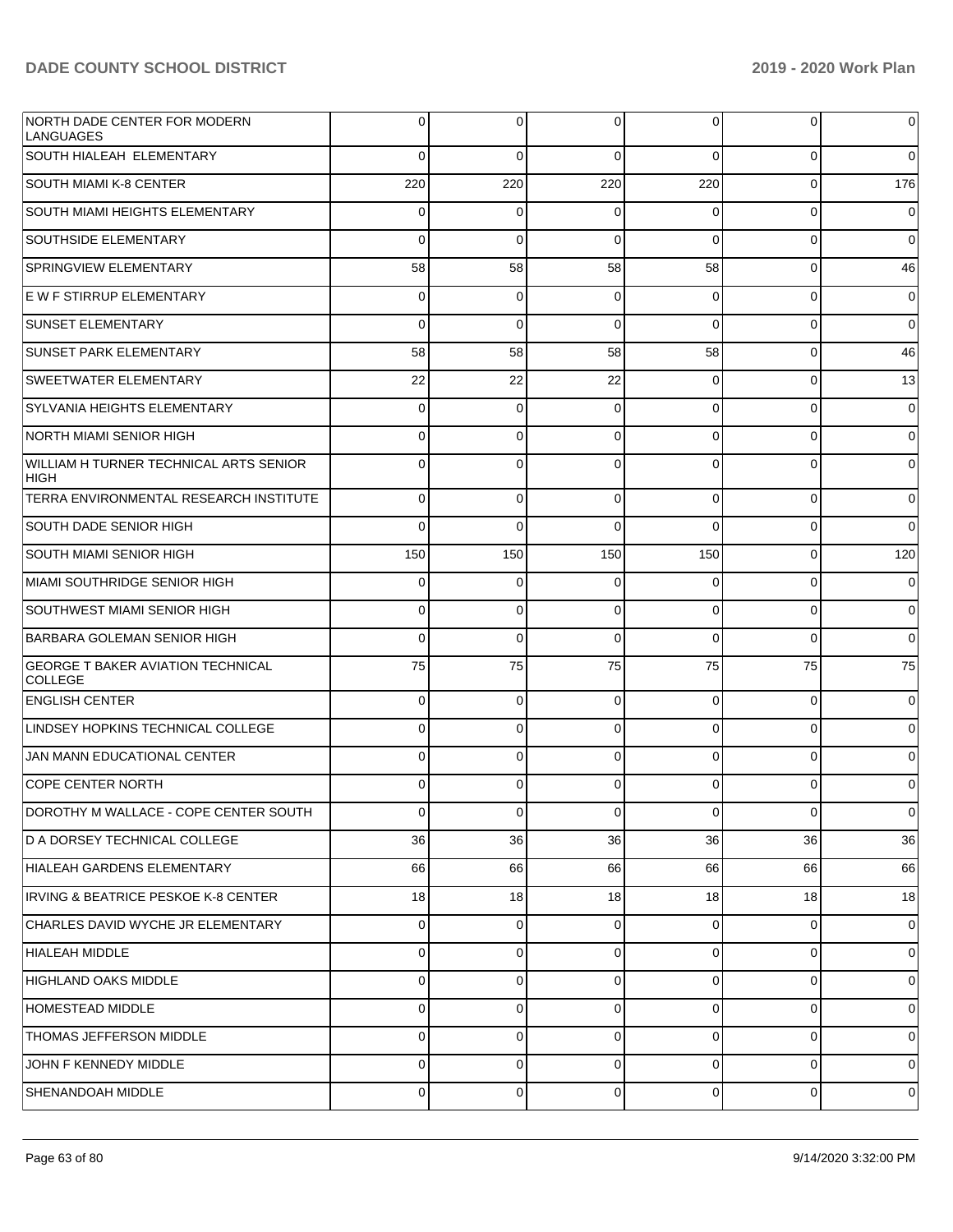| SOUTHWOOD MIDDLE                                                    | $\overline{0}$ | 0              | 0              | 0              | 0              | 0              |
|---------------------------------------------------------------------|----------------|----------------|----------------|----------------|----------------|----------------|
| <b>SOUTH MIAMI MIDDLE</b>                                           | 44             | 44             | 44             | 44             | 44             | 44             |
| W R THOMAS MIDDLE                                                   | $\Omega$       | 0              | $\Omega$       | 0              | $\Omega$       | $\Omega$       |
| BOOKER T WASHINGTON SENIOR HIGH                                     | $\Omega$       | 0              | $\Omega$       | 0              | $\Omega$       | 0              |
| <b>WEST MIAMI MIDDLE</b>                                            | $\Omega$       | $\Omega$       | $\Omega$       | 0              | $\Omega$       | $\Omega$       |
| <b>WESTVIEW MIDDLE</b>                                              | $\Omega$       | 0              | $\Omega$       | 0              | $\Omega$       |                |
| INTERNATIONAL STUDIES PREPARATORY<br><b>ACADEMY AT GABLES</b>       | $\Omega$       | 0              | $\Omega$       | <sup>0</sup>   | $\Omega$       |                |
| MEDICAL ACADEMY FOR SCIENCE AND<br><b>TECHNOLOGY AT HOMESTEAD</b>   | $\Omega$       | 0              | $\Omega$       | 0              | $\Omega$       | ∩              |
| COCONUT PALM K-8 ACADEMY                                            | $\Omega$       | 0              | 0              | 0              | $\Omega$       | 0              |
| MANDARIN LAKES K-8 ACADEMY                                          | 0              | 0              | $\Omega$       | 0              | $\Omega$       | 0              |
| NORMAN S. EDELCUP/SUNNY ISLES BEACH K-8                             | $\Omega$       | $\Omega$       | $\Omega$       | 0              | $\Omega$       | 0              |
| ALONZO AND TRACY MOURNING SENIOR HIGH<br><b>BISCAYNE BAY CAMPUS</b> | $\Omega$       | $\Omega$       | $\Omega$       | $\Omega$       | $\Omega$       | $\Omega$       |
| <b>GATEWAY ENVIRONMENTAL K-8 LEARNING</b><br><b>CENTER</b>          | 220            | 220            | 220            | 220            | 220            | 220            |
| YOUNG MEN'S PREPARATORY ACADEMY                                     | 0              | 0              | $\Omega$       | 0              | $\mathbf 0$    | 0              |
| WEST LAKES PREPARATORY ACADEMY                                      | $\Omega$       | 0              | $\Omega$       | $\Omega$       | $\Omega$       | 0              |
| DR. TONI BILBAO PREPARATORY ACADEMY                                 | $\Omega$       | $\Omega$       | $\Omega$       | O              | $\Omega$       | $\Omega$       |
| <b>AMERICAN SENIOR HIGH</b>                                         | 125            | 125            | 125            | 125            | $\Omega$       | 100            |
| <b>G HOLMES BRADDOCK SENIOR HIGH</b>                                | 0              | 0              | 0              | 0              | $\Omega$       | 0              |
| CORAL GABLES SENIOR HIGH                                            | $\Omega$       | $\Omega$       | $\Omega$       | 0              | $\Omega$       | 0              |
| DESIGN AND ARCHITECTURE SENIOR HIGH                                 | $\Omega$       | 0              | $\Omega$       | 0              | $\Omega$       | 0              |
| <b>HIALEAH SENIOR HIGH</b>                                          | $\Omega$       | $\Omega$       | $\Omega$       | 0              | $\Omega$       | 0              |
| <b>HIALEAH-MIAMI LAKES SENIOR HIGH</b>                              | $\Omega$       | 0              | 0              | 0              | $\Omega$       | 0              |
| HOMESTEAD SENIOR HIGH                                               | $\Omega$       | $\Omega$       | $\Omega$       | O              | $\Omega$       | 0              |
| MARITIME & SCIENCE TECHNOLOGY ACADEMY                               | 0              | 0              | $\Omega$       | U              | $\Omega$       | 0              |
| MIAMI BEACH SENIOR HIGH                                             | $\overline{0}$ | $\overline{0}$ | $\overline{0}$ | 0              | $\overline{0}$ | $\overline{0}$ |
| MIAMI CAROL CITY SENIOR HIGH                                        | 0              | $\mathbf 0$    | $\Omega$       | 0              | 0              | $\mathbf 0$    |
| MIAMI CENTRAL SENIOR HIGH                                           | 0              | $\mathbf 0$    | 0              | 0              | $\mathbf 0$    | $\mathbf 0$    |
| MIAMI CORAL PARK SENIOR HIGH                                        | 25             | 25             | 25             | 0              | 0              | 15             |
| MIAMI EDISON SENIOR HIGH                                            | $\overline{0}$ | 0              | $\mathbf 0$    | 0              | $\mathbf 0$    | 0              |
| MIAMI JACKSON SENIOR HIGH                                           | 0              | $\mathbf 0$    | $\Omega$       | 0              | $\mathbf 0$    | $\mathbf 0$    |
| MIAMI KILLIAN SENIOR HIGH                                           | 0              | $\mathbf 0$    | 0              | 0              | $\mathbf 0$    | $\mathbf 0$    |
| MIAMI NORLAND SENIOR                                                | 0              | $\mathbf 0$    | $\Omega$       | 0              | 0              | $\mathbf 0$    |
| JUVENILE JUSTICE CENTER                                             | 0              | 0              | 0              | 0              | $\mathbf 0$    | $\mathbf 0$    |
| ROBERT RENICK EDUCATION CENTER                                      | 0              | 0              | $\Omega$       | 0              | 0              | $\mathbf 0$    |
| ENEIDA MASSAS HARTNER ELEMENTARY                                    | $\overline{0}$ | 0              | $\mathbf 0$    | $\overline{0}$ | $\mathbf 0$    | $\overline{0}$ |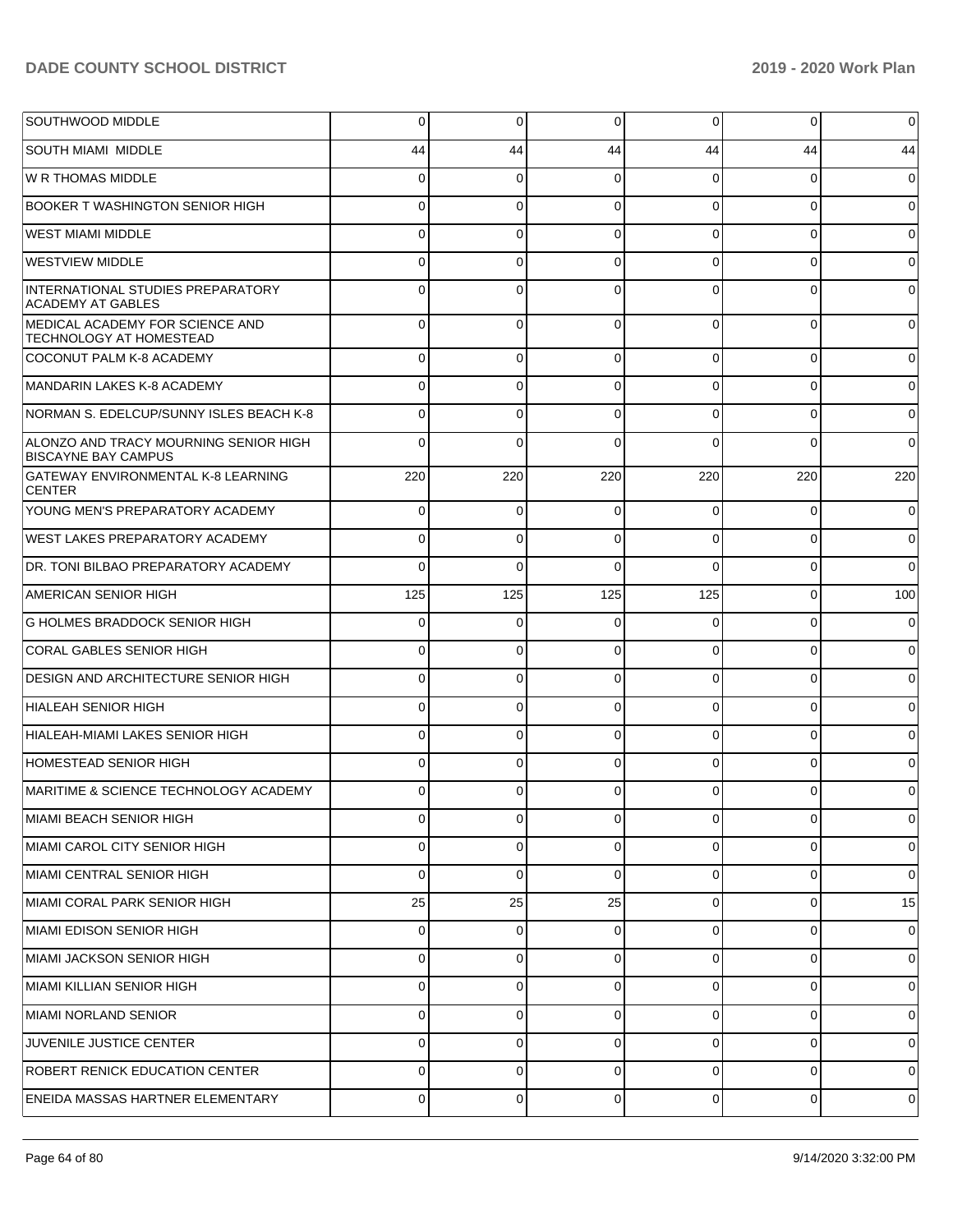| PALMETTO MIDDLE                            | 0           | 0              | 0              | 0              | $\overline{0}$ | $\mathbf 0$    |
|--------------------------------------------|-------------|----------------|----------------|----------------|----------------|----------------|
| <b>PARKWAY MIDDLE</b>                      | 0           | 0              | $\Omega$       | 0              | $\overline{0}$ | $\overline{0}$ |
| PONCE DE LEON MIDDLE                       | 0           | 0              | $\Omega$       | $\Omega$       | $\overline{0}$ | $\overline{0}$ |
| <b>REDLAND MIDDLE</b>                      | 0           | 0              | $\Omega$       | $\Omega$       | $\overline{0}$ | $\overline{0}$ |
| <b>RICHMOND HEIGHTS MIDDLE</b>             | 0           | 0              | $\Omega$       | $\Omega$       | $\overline{0}$ | $\overline{0}$ |
| <b>RIVIERA MIDDLE</b>                      | 0           | 0              | $\Omega$       | $\Omega$       | $\overline{0}$ | $\overline{0}$ |
| <b>ROCKWAY MIDDLE</b>                      | 0           | 0              | $\Omega$       | $\Omega$       | $\overline{0}$ | $\overline{0}$ |
| MIAMI NORTHWESTERN SENIOR HIGH             | 0           | 0              | $\Omega$       | $\Omega$       | $\overline{0}$ | $\overline{0}$ |
| MIAMI PALMETTO SENIOR HIGH                 | 0           | 0              | $\Omega$       | $\Omega$       | $\overline{0}$ | $\overline{0}$ |
| MIAMI SENIOR HIGH                          | 0           | 0              | $\Omega$       | $\Omega$       | $\overline{0}$ | $\overline{0}$ |
| MIAMI SPRINGS SENIOR HIGH                  | 0           | 0              | $\Omega$       | $\Omega$       | $\overline{0}$ | $\overline{0}$ |
| MIAMI SUNSET SENIOR HIGH                   | 0           | 0              | $\Omega$       | $\Omega$       | $\overline{0}$ | $\overline{0}$ |
| NORTH MIAMI BEACH SENIOR HIGH              | 0           | 0              | $\Omega$       | $\Omega$       | $\Omega$       | $\overline{0}$ |
| RUTH K BROAD-BAY HARBOR K-8 CENTER         | 0           | 0              | $\Omega$       | $\Omega$       | $\overline{0}$ | $\overline{0}$ |
| <b>ETHEL KOGER BECKHAM ELEMENTARY</b>      | 0           | 0              | $\Omega$       | $\Omega$       | $\overline{0}$ | $\overline{0}$ |
| <b>BEL-AIRE ELEMENTARY</b>                 | 134         | 134            | $\Omega$       | $\Omega$       | $\overline{0}$ | 54             |
| BENT TREE ELEMENTARY                       | 0           | 0              | $\Omega$       | $\Omega$       | $\overline{0}$ | $\overline{0}$ |
| <b>BISCAYNE BEACH ELEMENTARY</b>           | 0           | 0              | $\Omega$       | $\Omega$       | $\overline{0}$ | $\overline{0}$ |
| <b>BISCAYNE GARDENS ELEMENTARY</b>         | 0           | 0              | $\Omega$       | $\Omega$       | $\Omega$       | $\overline{0}$ |
| VAN E BLANTON ELEMENTARY                   | 0           | $\Omega$       | $\Omega$       | $\Omega$       | $\overline{0}$ | $\overline{0}$ |
| <b>BLUE LAKES K-8 CENTER</b>               | 0           | 0              | $\Omega$       | $\Omega$       | $\overline{0}$ | $\overline{0}$ |
| BOWMAN ASHE/DOOLIN K-8 ACADEMY             | 0           | 0              | $\Omega$       | $\Omega$       | $\overline{0}$ | $\overline{0}$ |
| <b>BRENTWOOD ELEMENTARY</b>                | 0           | 0              | $\Omega$       | $\Omega$       | $\Omega$       | $\overline{0}$ |
| JAMES H BRIGHT ELEMENTARY                  | 0           | 0              | $\Omega$       | $\Omega$       | $\Omega$       | $\overline{0}$ |
| <b>BROADMOOR ELEMENTARY</b>                | 0           | 0              | $\Omega$       | <sup>0</sup>   | 0              | $\overline{0}$ |
| W J BRYAN ELEMENTARY                       | $\mathbf 0$ | $\overline{0}$ | $\overline{0}$ | $\overline{0}$ | $\overline{0}$ | $\mathbf 0$    |
| <b>BUNCHE PARK ELEMENTARY</b>              | 0           | 0              | $\Omega$       | $\Omega$       | $\overline{0}$ | $\overline{0}$ |
| CAMPBELL DRIVE K-8 CENTER                  | 36          | 36             | 36             | 36             | $\overline{0}$ | 29             |
| CARIBBEAN K-8 CENTER                       | $\mathbf 0$ | 0              | $\Omega$       | 0              | $\overline{0}$ | $\mathbf 0$    |
| <b>CALUSA ELEMENTARY</b>                   | 0           | 0              | $\Omega$       | $\Omega$       | $\overline{0}$ | $\mathbf 0$    |
| <b>CAROL CITY ELEMENTARY</b>               | 0           | 0              | $\Omega$       | $\Omega$       | $\overline{0}$ | $\overline{0}$ |
| <b>GEORGE WASHINGTON CARVER ELEMENTARY</b> | 44          | 44             | 44             | 44             | $\overline{0}$ | 35             |
| MIAMI BEACH FIENBERG-FISHER K-8            | 0           | 0              | $\Omega$       | 0              | $\overline{0}$ | $\mathbf 0$    |
| DR. WILLIAM A CHAPMAN ELEMENTARY           | 0           | 0              | $\Omega$       | $\Omega$       | $\overline{0}$ | $\mathbf 0$    |
| <b>EDISON PARK K-8 CENTER</b>              | $\mathbf 0$ | 0              | $\Omega$       | $\Omega$       | $\overline{0}$ | $\overline{0}$ |
| <b>EMERSON ELEMENTARY</b>                  | 0           | 0              | 0              | $\overline{0}$ | $\overline{0}$ | $\mathbf 0$    |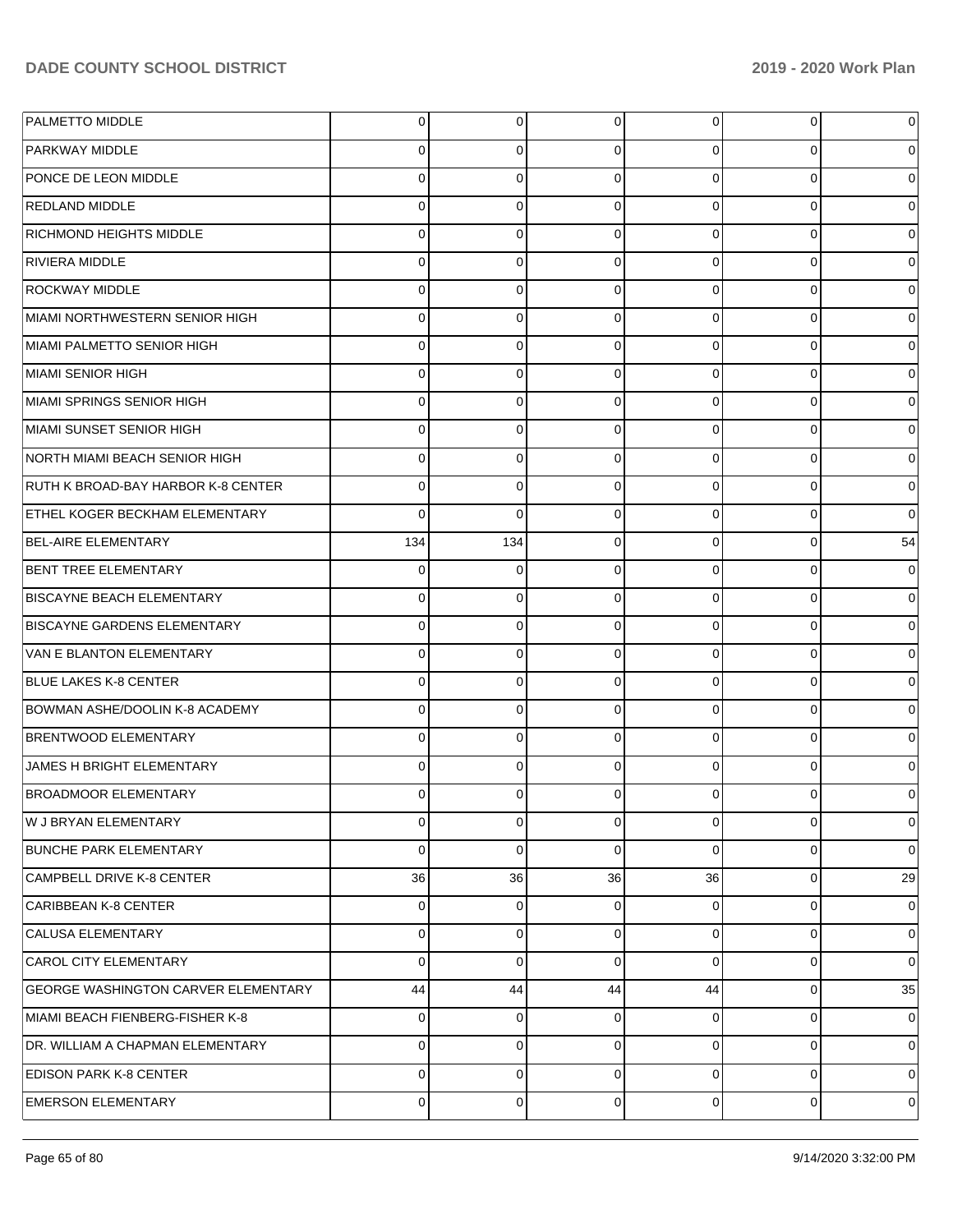| LILLIE C EVANS K-8 CENTER                                 | $\overline{0}$ | 0           | 0           | $\overline{0}$ | 0              | 0              |
|-----------------------------------------------------------|----------------|-------------|-------------|----------------|----------------|----------------|
| <b>EVERGLADES K-8 CENTER</b>                              | 112            | 112         | 112         | 112            | $\Omega$       | 90             |
| DAVID FAIRCHILD ELEMENTARY                                | 18             | 18          | 18          | 18             | $\Omega$       | 14             |
| <b>FAIRLAWN ELEMENTARY</b>                                | $\Omega$       | $\Omega$    | $\Omega$    | $\Omega$       | $\Omega$       | $\overline{0}$ |
| <b>FLAGAMI ELEMENTARY</b>                                 | $\Omega$       | $\Omega$    | $\Omega$    | $\Omega$       | $\Omega$       | $\Omega$       |
| MIAMI SHORES ELEMENTARY                                   | 36             | 36          | 36          | 36             | $\Omega$       | 29             |
| MIAMI SPRINGS ELEMENTARY                                  | $\Omega$       | $\Omega$    | $\Omega$    | $\Omega$       | $\Omega$       | $\Omega$       |
| M A MILAM K-8 CENTER                                      | $\Omega$       | $\Omega$    | $\Omega$    | $\Omega$       | $\Omega$       | $\overline{0}$ |
| PHYLLIS R MILLER ELEMENTARY                               | $\Omega$       | $\Omega$    | $\Omega$    | $\Omega$       | $\Omega$       | $\Omega$       |
| MORNINGSIDE K-8 CENTER                                    | $\Omega$       | $\mathbf 0$ | $\Omega$    | $\Omega$       | $\Omega$       | $\overline{0}$ |
| ROBERT RUSSA MOTON ELEMENTARY                             | $\Omega$       | $\Omega$    | $\Omega$    | $\Omega$       | $\Omega$       | $\Omega$       |
| MYRTLE GROVE K-8 CENTER                                   | $\Omega$       | $\Omega$    | $\Omega$    | $\Omega$       | $\Omega$       | $\Omega$       |
| MIAMI MACARTHUR EDUCATIONAL CENTER                        | 159            | 159         | $\Omega$    | $\Omega$       | $\Omega$       | 64             |
| <b>PINECREST ELEMENTARY</b>                               | $\Omega$       | 0           | $\Omega$    | $\Omega$       | $\Omega$       | $\overline{0}$ |
| PINE LAKE ELEMENTARY                                      | $\Omega$       | $\Omega$    | $\Omega$    | $\Omega$       | $\Omega$       | $\Omega$       |
| PINE VILLA ELEMENTARY                                     | $\Omega$       | $\mathbf 0$ | $\Omega$    | $\Omega$       | $\Omega$       | $\overline{0}$ |
| POINCIANA PARK ELEMENTARY                                 | $\Omega$       | $\Omega$    | $\Omega$    | $\Omega$       | $\Omega$       | $\Omega$       |
| DR GILBERT L PORTER ELEMENTARY                            | 18             | 18          | 18          | $\Omega$       | $\Omega$       | 11             |
| <b>RAINBOW PARK ELEMENTARY</b>                            | 18             | 18          | 18          | $\Omega$       | $\Omega$       | 11             |
| <b>REDONDO ELEMENTARY</b>                                 | $\Omega$       | $\Omega$    | $\Omega$    | $\Omega$       | $\Omega$       | $\overline{0}$ |
| ETHEL F BECKFORD-RICHMOND ELEMENTARY                      | $\Omega$       | $\Omega$    | 0           | $\Omega$       | $\Omega$       | $\Omega$       |
| <b>RIVERSIDE ELEMENTARY</b>                               | $\Omega$       | $\Omega$    | $\Omega$    | $\Omega$       | $\Omega$       | $\Omega$       |
| JANE S ROBERTS K-8 CENTER                                 | 204            | 204         | 204         | 204            | $\Omega$       | 163            |
| <b>ROCKWAY ELEMENTARY</b>                                 | $\Omega$       | 0           | $\Omega$    | $\Omega$       | $\Omega$       | $\Omega$       |
| <b>ROYAL GREEN ELEMENTARY</b>                             | $\Omega$       | $\Omega$    | 0           | 0              | 0              | $\overline{0}$ |
| <b>ROYAL PALM ELEMENTARY</b>                              | 18             | 18          | 18          | 18             | $\overline{0}$ | 14             |
| <b>GERTRUDE K EDELMAN/SABAL PALM</b><br><b>ELEMENTARY</b> | $\Omega$       | $\Omega$    | $\Omega$    | $\Omega$       | $\Omega$       | 0              |
| SANTA CLARA ELEMENTARY                                    | $\Omega$       | 0           | $\Omega$    | $\Omega$       | $\Omega$       | $\overline{0}$ |
| <b>SCOTT LAKE ELEMENTARY</b>                              | $\Omega$       | $\mathbf 0$ | $\mathbf 0$ | $\Omega$       | $\Omega$       | $\overline{0}$ |
| DAVID LAWRENCE JR K-8 CENTER                              | $\Omega$       | $\Omega$    | $\Omega$    | $\Omega$       | $\Omega$       | 0              |
| AIR BASE K-8 CENTER FOR INTERNATIONAL<br><b>EDUCATION</b> | 108            | 108         | 108         | 108            | 0              | 86             |
| LENORA BRAYNON SMITH ELEMENTARY                           | 0              | 0           | 0           | $\Omega$       | $\Omega$       | $\overline{0}$ |
| KENDALL SQUARE K-8 CENTER                                 | $\Omega$       | 0           | 0           | $\Omega$       | 0              | $\overline{0}$ |
| HIBISCUS ELEMENTARY                                       | $\Omega$       | $\mathbf 0$ | $\Omega$    | $\Omega$       | $\Omega$       | 0              |
| VIRGINIA A BOONE HIGHLAND OAKS<br>ELEMENTARY              | $\overline{0}$ | $\mathbf 0$ | $\mathbf 0$ | $\overline{0}$ | $\mathbf 0$    | 0              |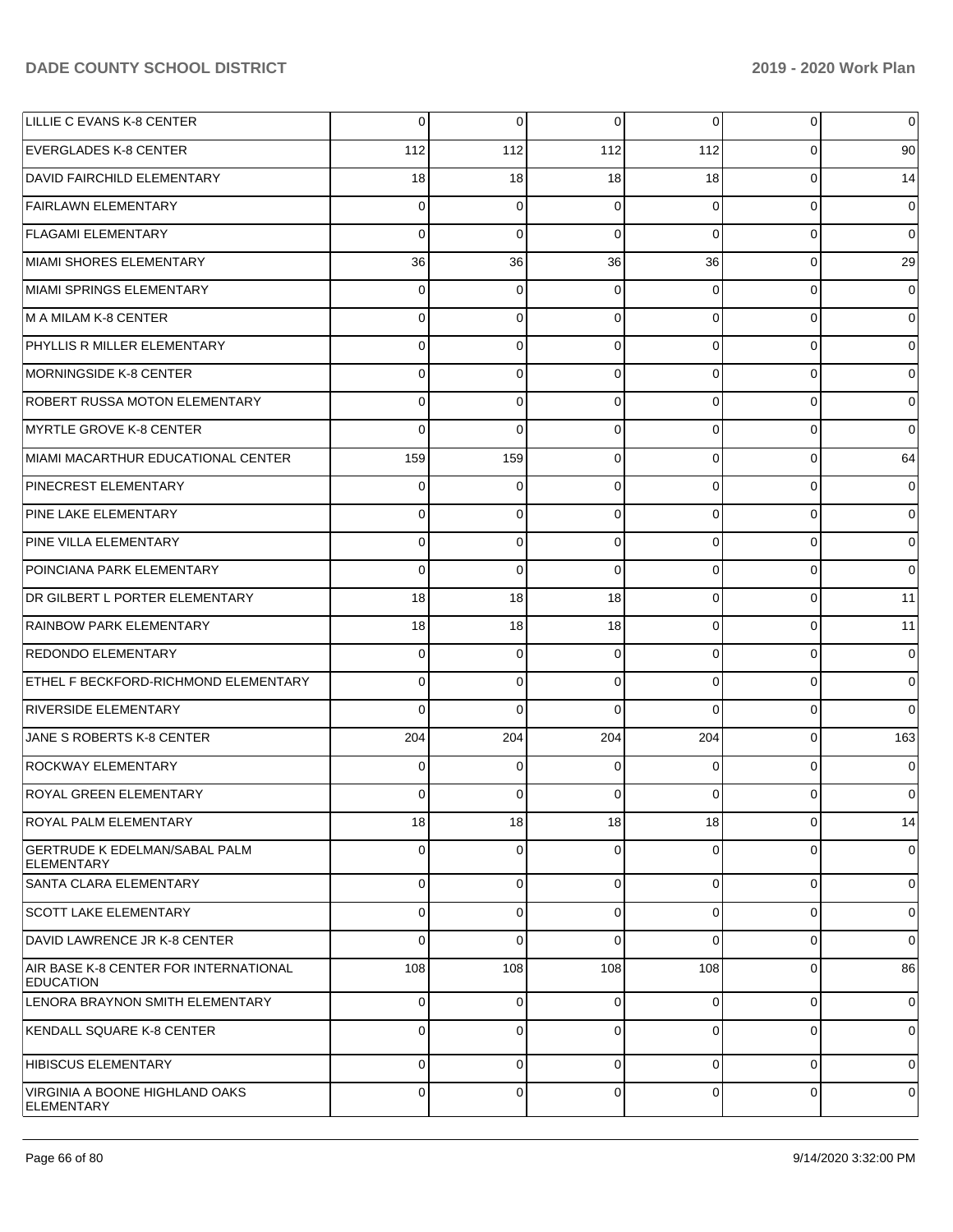| <b>HOLMES ELEMENTARY</b>                                   | 0              | $\mathbf 0$ | 0        | $\Omega$ | $\Omega$ | 0              |
|------------------------------------------------------------|----------------|-------------|----------|----------|----------|----------------|
| <b>ZORA NEALE HURSTON ELEMENTARY</b>                       | $\Omega$       | $\Omega$    | $\Omega$ | 0        | 0        | $\Omega$       |
| <b>OLIVER HOOVER ELEMENTARY</b>                            | 154            | 154         | 154      | 154      | $\Omega$ | 123            |
| THENA CROWDER EARLY CHILDHOOD<br>DIAGNOSTIC SPECIAL ED CTR | 0              | $\Omega$    | $\Omega$ | $\Omega$ | $\Omega$ | $\Omega$       |
| <b>HOWARD DRIVE ELEMENTARY</b>                             | 0              | $\Omega$    | $\Omega$ | $\Omega$ | $\Omega$ | $\Omega$       |
| MADIE IVES K-8 PREPARATORY ACADEMY                         | $\overline{0}$ | $\Omega$    | $\Omega$ | $\Omega$ | $\Omega$ | 0              |
| KENDALE ELEMENTARY                                         | $\Omega$       | $\Omega$    | $\Omega$ | $\Omega$ | $\Omega$ | $\Omega$       |
| KENDALE LAKES ELEMENTARY                                   | $\Omega$       | $\Omega$    | $\Omega$ | $\Omega$ | $\Omega$ | $\Omega$       |
| KENSINGTON PARK ELEMENTARY                                 | $\Omega$       | $\Omega$    | $\Omega$ | $\Omega$ | $\Omega$ | $\mathbf{0}$   |
| KENWOOD K-8 CENTER                                         | 18             | 18          | 18       | 18       | $\Omega$ | 14             |
| <b>KEY BISCAYNE K-8 CENTER</b>                             | $\Omega$       | $\Omega$    | $\Omega$ | $\Omega$ | $\Omega$ | 0              |
| TREASURE ISLAND ELEMENTARY                                 | $\Omega$       | $\mathbf 0$ | $\Omega$ | $\Omega$ | $\Omega$ | $\Omega$       |
| <b>TROPICAL ELEMENTARY</b>                                 | 0              | $\Omega$    | $\Omega$ | $\Omega$ | $\Omega$ | $\Omega$       |
| <b>FRANCES S TUCKER ELEMENTARY</b>                         | $\Omega$       | $\mathbf 0$ | 0        | $\Omega$ | 0        | 0              |
| <b>TWIN LAKES ELEMENTARY</b>                               | $\Omega$       | $\Omega$    | $\Omega$ | $\Omega$ | $\Omega$ | $\Omega$       |
| <b>VILLAGE GREEN ELEMENTARY</b>                            | 0              | $\Omega$    | $\Omega$ | $\Omega$ | $\Omega$ | $\mathbf 0$    |
| <b>VINELAND K-8 CENTER</b>                                 | $\Omega$       | $\Omega$    | $\Omega$ | $\Omega$ | $\Omega$ | $\Omega$       |
| MAE M WALTERS ELEMENTARY                                   | 54             | 54          | 54       | $\Omega$ | $\Omega$ | 32             |
| <b>WEST HOMESTEAD K-8 CENTER</b>                           | $\Omega$       | $\Omega$    | $\Omega$ | $\Omega$ | $\Omega$ | $\Omega$       |
| HENRY S WEST LABORATORY SCHOOL                             | 22             | 22          | 22       | 22       | $\Omega$ | 18             |
| DR HENRY W MACK/WEST LITTLE RIVER K-8<br><b>CENTER</b>     | $\Omega$       | $\Omega$    | $\Omega$ | $\Omega$ | $\Omega$ | $\overline{0}$ |
| Totals for DADE COUNTY SCHOOL DISTRICT                     |                |             |          |          |          |                |
| Total students in relocatables by year.                    | 5,162          | 5,162       | 4,869    | 4,162    | 2,177    | 4,306          |
| Total number of COFTE students projected by year.          | 259,920        | 255,584     | 251,987  | 248,542  | 245,399  | 252,286        |
| Percent in relocatables by year.                           | 2%             | 2%          | 2%       | 2%       | 1%       | 2%             |

# **Leased Facilities Tracking**

Exising leased facilities and plans for the acquisition of leased facilities, including the number of classrooms and student stations, as reported in the educational plant survey, that are planned in that location at the end of the five year workplan.

| Location                     | # of Leased<br>Classrooms 2019 -<br>2020 | <b>FISH Student</b><br><b>Stations</b> | Owner | # of Leased<br>Classrooms 2023 -<br>2024 | <b>FISH Student</b><br><b>Stations</b> |
|------------------------------|------------------------------------------|----------------------------------------|-------|------------------------------------------|----------------------------------------|
| CAMPBELL DRIVE K-8 CENTER    |                                          |                                        |       |                                          |                                        |
| CARIBBEAN K-8 CENTER_        |                                          |                                        |       |                                          |                                        |
| <b>CALUSA ELEMENTARY</b>     |                                          |                                        |       |                                          |                                        |
| <b>CAROL CITY ELEMENTARY</b> |                                          |                                        |       |                                          |                                        |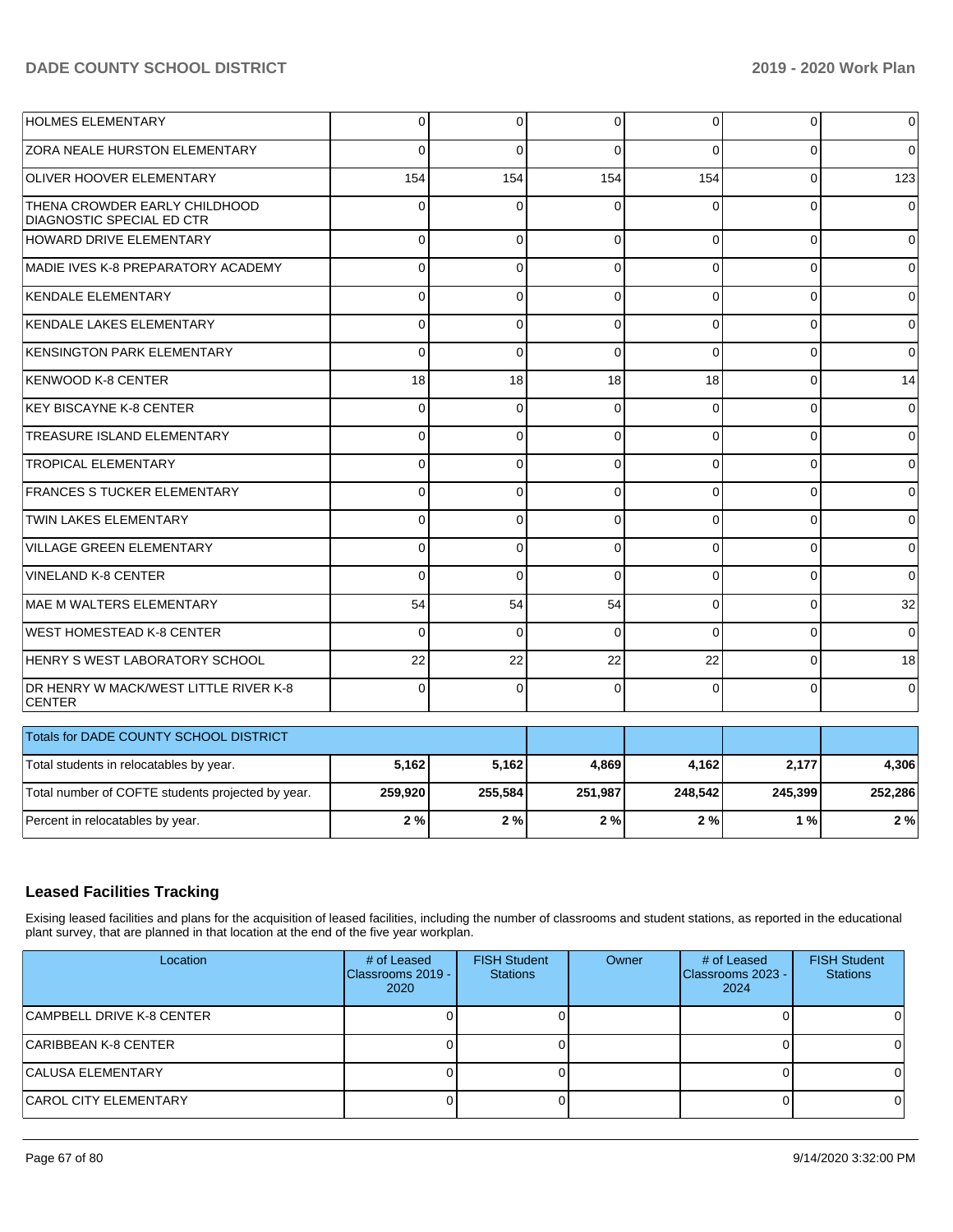| <b>GEORGE WASHINGTON CARVER ELEMENTARY</b>                        | $\overline{0}$ | $\overline{0}$ |                        | 0        | $\overline{0}$ |
|-------------------------------------------------------------------|----------------|----------------|------------------------|----------|----------------|
| MIAMI BEACH FIENBERG-FISHER K-8                                   | $\overline{0}$ |                | 0 Miami-Dade<br>County |          | 36             |
| DR. WILLIAM A CHAPMAN ELEMENTARY                                  | $\overline{0}$ | $\Omega$       |                        | $\Omega$ | $\overline{0}$ |
| <b>CITRUS GROVE ELEMENTARY</b>                                    | $\overline{0}$ | $\Omega$       |                        | $\Omega$ | $\overline{0}$ |
| <b>CHARLES R HADLEY ELEMENTARY</b>                                | $\overline{0}$ | $\Omega$       |                        | $\Omega$ | $\overline{0}$ |
| JOE HALL ELEMENTARY                                               | $\overline{0}$ | $\Omega$       |                        | $\Omega$ | $\overline{0}$ |
| HIALEAH ELEMENTARY                                                | $\overline{0}$ | $\Omega$       |                        | $\Omega$ | 0              |
| <b>HIBISCUS ELEMENTARY</b>                                        | $\overline{0}$ | $\Omega$       |                        | $\Omega$ | $\overline{0}$ |
| VIRGINIA A BOONE HIGHLAND OAKS ELEMENTARY                         | $\overline{0}$ | $\Omega$       |                        | $\Omega$ | 0              |
| <b>HOLMES ELEMENTARY</b>                                          | $\overline{0}$ | $\Omega$       |                        | $\Omega$ | $\overline{0}$ |
| <b>ZORA NEALE HURSTON ELEMENTARY</b>                              | $\overline{0}$ | $\Omega$       |                        | $\Omega$ | 0              |
| <b>OLIVER HOOVER ELEMENTARY</b>                                   | $\overline{0}$ | $\Omega$       |                        | $\Omega$ | $\overline{0}$ |
| THENA CROWDER EARLY CHILDHOOD DIAGNOSTIC<br><b>SPECIAL ED CTR</b> | $\Omega$       | $\Omega$       |                        | 0        | 0              |
| HOWARD DRIVE ELEMENTARY                                           | $\overline{0}$ | $\Omega$       |                        | 0        | $\overline{0}$ |
| MADIE IVES K-8 PREPARATORY ACADEMY                                | 0              | $\Omega$       |                        | 0        | $\overline{0}$ |
| <b>KENDALE ELEMENTARY</b>                                         | $\overline{0}$ | $\Omega$       |                        | 0        | 0              |
| KENDALE LAKES ELEMENTARY                                          | $\overline{0}$ | $\Omega$       |                        | 0        | 0              |
| <b>KENSINGTON PARK ELEMENTARY</b>                                 | 0              | 0              |                        |          | 0              |
| <b>KENWOOD K-8 CENTER</b>                                         | 0              | $\Omega$       |                        | C        | 0              |
| <b>KEY BISCAYNE K-8 CENTER</b>                                    | 0              | $\Omega$       |                        | C        | 0              |
| KINLOCH PARK ELEMENTARY                                           | 0              | $\Omega$       |                        | 0        | $\overline{0}$ |
| <b>LAKE STEVENS ELEMENTARY</b>                                    | $\overline{0}$ | $\Omega$       |                        | 0        | 0              |
| LAKEVIEW ELEMENTARY                                               | $\overline{0}$ | $\Omega$       |                        | 0        | 0              |
| LEEWOOD K-8 CENTER                                                | 0              |                |                        |          | 0              |
| WILLIAM H. LEHMAN ELEMENTARY                                      | ΩI             | <sup>0</sup>   |                        |          | 0              |
| LEISURE CITY K-8 CENTER                                           | 0              |                | 0 Miami-Dade<br>County | 5        | 90             |
| LAURA C SAUNDERS ELEMENTARY                                       | $\mathbf{0}$   | $\Omega$       |                        | 0        | $\overline{0}$ |
| <b>LIBERTY CITY ELEMENTARY</b>                                    | $\overline{0}$ | $\mathbf 0$    |                        | 0        | $\overline{0}$ |
| JESSE J. MCCRARY JR. ELEMENTARY SCHOOL                            | $\mathbf{0}$   | $\mathbf 0$    |                        | 0        | $\overline{0}$ |
| LORAH PARK ELEMENTARY                                             | $\overline{0}$ | $\mathbf 0$    |                        | 0        | $\overline{0}$ |
| TOUSSAINT L'OUVERTURE ELEMENTARY                                  | $\overline{0}$ | $\mathbf 0$    |                        | 0        | $\overline{0}$ |
| <b>LUDLAM ELEMENTARY</b>                                          | $\overline{0}$ | $\mathbf 0$    |                        | 0        | $\overline{0}$ |
| FRANK CRAWFORD MARTIN K-8 CENTER                                  | $\mathbf{0}$   | $\mathbf 0$    |                        | 0        | $\overline{0}$ |
| <b>WESLEY MATTHEWS ELEMENTARY</b>                                 | $\overline{0}$ | $\mathbf 0$    |                        | 0        | $\overline{0}$ |
| MEADOWLANE ELEMENTARY                                             | $\overline{0}$ | $\mathbf 0$    |                        | 0        | 0              |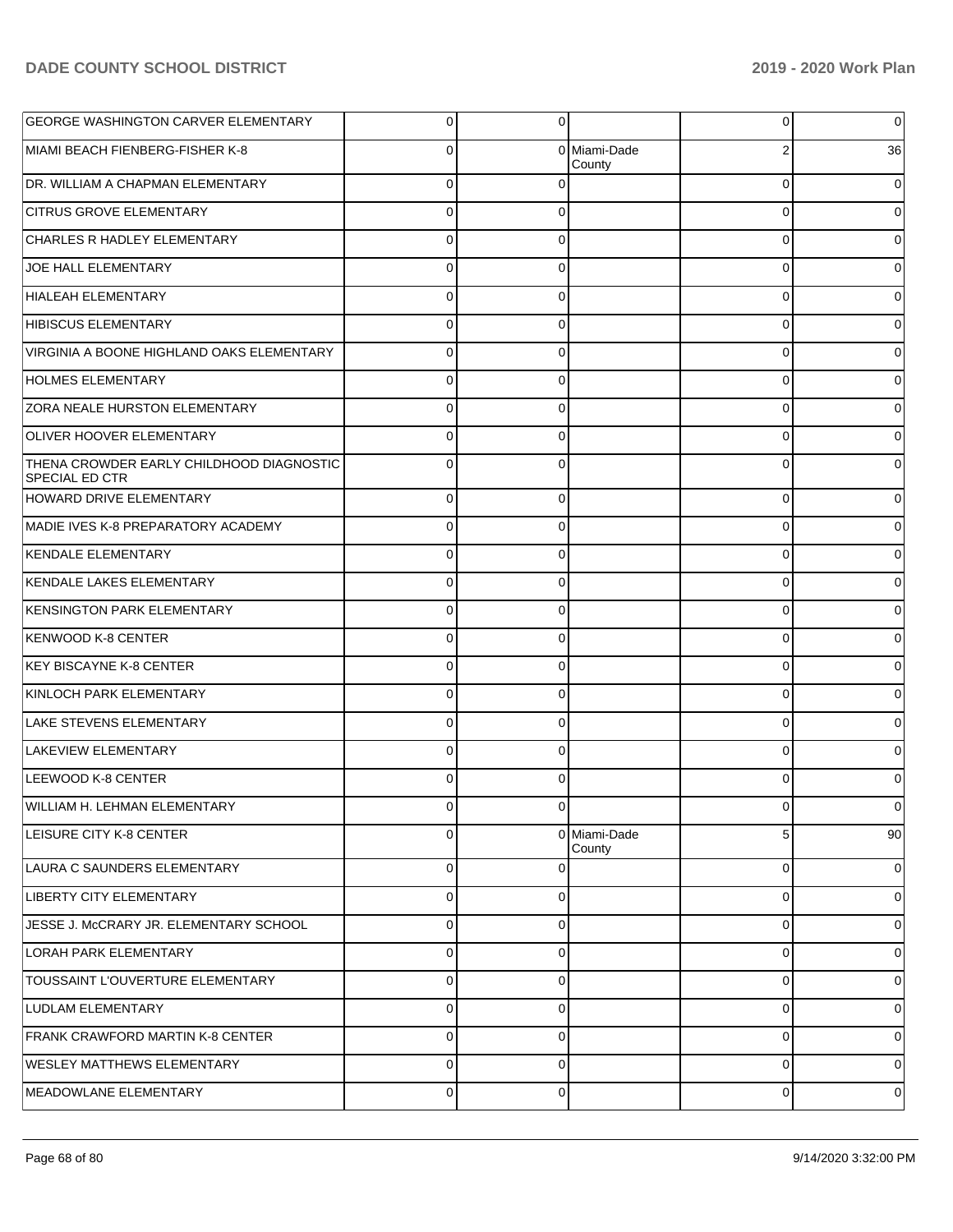| MELROSE ELEMENTARY                       | 0              | 0              |                        | 0           | 0        |
|------------------------------------------|----------------|----------------|------------------------|-------------|----------|
| MIAMI GARDENS ELEMENTARY                 | 0              | 0              |                        | 0           | 0        |
| MIAMI HEIGHTS ELEMENTARY                 | 0              | 0              |                        | 0           | 0        |
| MIAMI LAKES K-8 CENTER                   | $\Omega$       | 0              |                        | 0           | 0        |
| MIAMI SHORES ELEMENTARY                  | 0              | 0              |                        | 0           | 0        |
| MIAMI SPRINGS ELEMENTARY                 | $\Omega$       | 0              |                        | 0           | 0        |
| M A MILAM K-8 CENTER                     | $\Omega$       | 0              |                        | 0           | 0        |
| PHYLLIS R MILLER ELEMENTARY              | $\Omega$       | 0              |                        | 0           | 0        |
| MORNINGSIDE K-8 CENTER                   | $\Omega$       | 0              |                        | 0           | 0        |
| <b>ROBERT RUSSA MOTON ELEMENTARY</b>     | $\Omega$       | 0              |                        | 0           | 0        |
| MYRTLE GROVE K-8 CENTER                  | $\Omega$       | 0              |                        | 0           | 0        |
| MIAMI MACARTHUR EDUCATIONAL CENTER       | $\Omega$       | 0              |                        | 0           | 0        |
| NATURAL BRIDGE ELEMENTARY                | $\Omega$       | 0              |                        | 0           | 0        |
| NORLAND ELEMENTARY                       | $\Omega$       | 0              |                        | 0           | 0        |
| NORTH BEACH ELEMENTARY                   | $\Omega$       | 0              |                        | 0           | 0        |
| <b>BARBARA HAWKINS ELEMENTARY</b>        | 0              | 0              |                        | 0           | 0        |
| NORTH COUNTY K-8 CENTER                  | $\Omega$       | 0              |                        | 0           | 0        |
| NORTH GLADE ELEMENTARY                   | $\Omega$       | 0              |                        | 0           | 0        |
| NORTH HIALEAH ELEMENTARY                 | $\Omega$       | 0              |                        | 0           | 0        |
| NORTH MIAMI ELEMENTARY                   | $\Omega$       | 0              |                        | 0           | 0        |
| NORTH TWIN LAKES ELEMENTARY              | $\Omega$       | 0              |                        | 0           | 0        |
| NORWOOD ELEMENTARY                       | $\Omega$       | 0              |                        | 0           | 0        |
| OAK GROVE ELEMENTARY                     | $\Omega$       |                | 0 Miami-Dade<br>County | 1           | 18       |
| <b>OJUS ELEMENTARY</b>                   | $\Omega$       | $\Omega$       |                        | $\Omega$    | 0        |
| AGENORIA S PASCHAL/OLINDA ELEMENTARY     | $\Omega$       | 0              |                        | $\Omega$    | 0        |
| <b>OLYMPIA HEIGHTS ELEMENTARY</b>        | $\Omega$       | $\Omega$       |                        | 0           | 0        |
| DR. ROBERT B. INGRAM ELEMENTARY          | $\Omega$       | $\Omega$       |                        | $\mathbf 0$ | 0        |
| <b>ORCHARD VILLA ELEMENTARY</b>          | $\Omega$       | $\Omega$       |                        | $\mathbf 0$ | $\Omega$ |
| PALMETTO ELEMENTARY                      | $\Omega$       | $\Omega$       |                        | $\mathbf 0$ | 0        |
| PALM LAKES ELEMENTARY                    | $\Omega$       | $\Omega$       |                        | $\mathbf 0$ | $\Omega$ |
| PALM SPRINGS ELEMENTARY                  | $\Omega$       | $\Omega$       |                        | $\mathbf 0$ | 0        |
| PALM SPRINGS NORTH ELEMENTARY            | $\Omega$       | $\Omega$       |                        | $\mathbf 0$ | $\Omega$ |
| <b>PARKVIEW ELEMENTARY</b>               | $\Omega$       | $\Omega$       |                        | $\mathbf 0$ | 0        |
| <b>PARKWAY ELEMENTARY</b>                | $\Omega$       | $\Omega$       |                        | $\mathbf 0$ | 0        |
| DR. HENRY E. PERRINE ACADEMY OF THE ARTS | $\overline{0}$ | $\overline{0}$ |                        | 0           | 0        |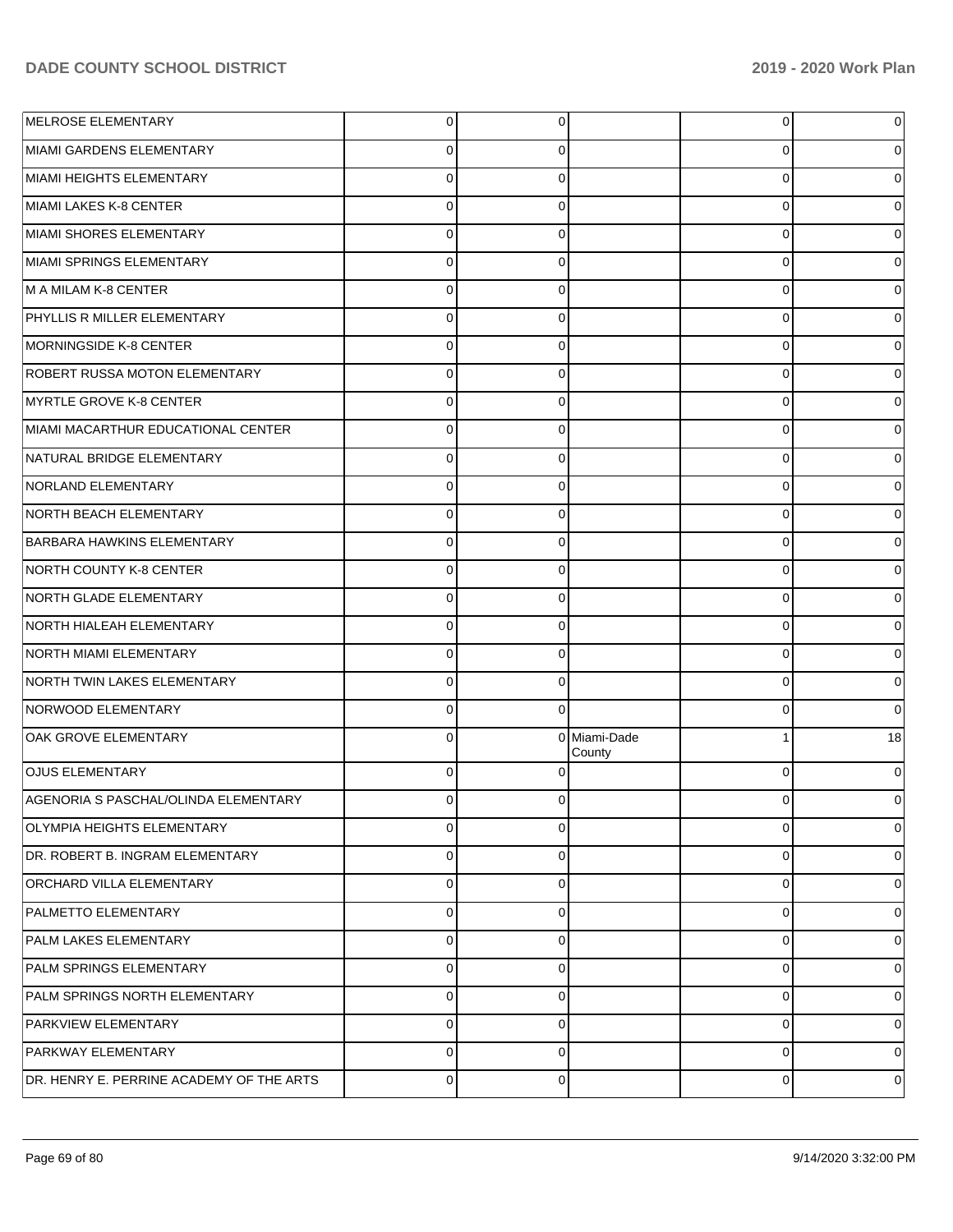| KELSEY L PHARR ELEMENTARY                            | 0        | 0        |                        | 0 | 0  |
|------------------------------------------------------|----------|----------|------------------------|---|----|
| <b>PINECREST ELEMENTARY</b>                          | 0        | 0        |                        | 0 | 0  |
| <b>PINE LAKE ELEMENTARY</b>                          | 0        | 0        |                        | 0 | 0  |
| PINE VILLA ELEMENTARY                                | $\Omega$ | 0        |                        | 0 | 0  |
| POINCIANA PARK ELEMENTARY                            | 0        | 0        |                        | 0 | 0  |
| DR GILBERT L PORTER ELEMENTARY                       | 0        | 0        |                        | 0 | 0  |
| RAINBOW PARK ELEMENTARY                              | 0        | 0        |                        | 0 | 0  |
| <b>REDONDO ELEMENTARY</b>                            | $\Omega$ | 0        |                        | 0 | 0  |
| ETHEL F BECKFORD-RICHMOND ELEMENTARY                 | 0        | 0        |                        | 0 | 0  |
| <b>RIVERSIDE ELEMENTARY</b>                          | 0        | 0        |                        | 0 | 0  |
| JANE S ROBERTS K-8 CENTER                            | 0        | 0        |                        | 0 | 0  |
| <b>ROCKWAY ELEMENTARY</b>                            | 0        | 0        |                        | 0 | 0  |
| <b>ROYAL GREEN ELEMENTARY</b>                        | 0        | 0        |                        | 0 | 0  |
| <b>ROYAL PALM ELEMENTARY</b>                         | $\Omega$ | 0        |                        | 0 | 0  |
| <b>GERTRUDE K EDELMAN/SABAL PALM ELEMENTARY</b>      | 0        | 0        |                        | 0 | 0  |
| SANTA CLARA ELEMENTARY                               | 0        | 0        |                        | 0 | 0  |
| <b>SCOTT LAKE ELEMENTARY</b>                         | 0        | 0        |                        | 0 | 0  |
| <b>SEMINOLE ELEMENTARY</b>                           | $\Omega$ | 0        |                        | 0 | 0  |
| SHADOWLAWN ELEMENTARY                                | 0        | 0        |                        | 0 | 0  |
| SHENANDOAH ELEMENTARY                                | 0        | 0        |                        | 0 | 0  |
| <b>BEN SHEPPARD ELEMENTARY</b>                       | 0        | 0        |                        | 0 | 0  |
| SILVER BLUFF ELEMENTARY                              | 0        | 0        |                        | 0 | 0  |
| <b>ERNEST R GRAHAM K-8 ACADEMY</b>                   | 0        | 0        |                        | 0 | 0  |
| DR. FREDERICA S WILSON/SKYWAY ELEMENTARY<br>SCHOOL   | $\Omega$ | 0        |                        | 0 | 0  |
| MIAMI BEACH SOUTH POINTE ELEMENTARY<br><b>SCHOOL</b> | $\Omega$ |          | 0 Miami-Dade<br>County | 1 | 18 |
| SNAPPER CREEK ELEMENTARY                             | 0        | $\Omega$ |                        | 0 | 0  |
| NORTH DADE CENTER FOR MODERN LANGUAGES               | $\Omega$ | 0        |                        | 0 | 0  |
| SOUTH HIALEAH ELEMENTARY                             | $\Omega$ | 0        |                        | 0 | 0  |
| SOUTH MIAMI K-8 CENTER                               | 0        | 0        |                        | 0 | 0  |
| SOUTH MIAMI HEIGHTS ELEMENTARY                       | 0        | 0        |                        | 0 | 0  |
| <b>SOUTHSIDE ELEMENTARY</b>                          | $\Omega$ | 0        |                        | 0 | 0  |
| SPRINGVIEW ELEMENTARY                                | $\Omega$ | 0        |                        | 0 | 0  |
| E W F STIRRUP ELEMENTARY                             | $\Omega$ | 0        |                        | 0 | 0  |
| SUNSET ELEMENTARY                                    | $\Omega$ | 0        |                        | 0 | 0  |
| SUNSET PARK ELEMENTARY                               | 0        | 0        |                        | 0 | 0  |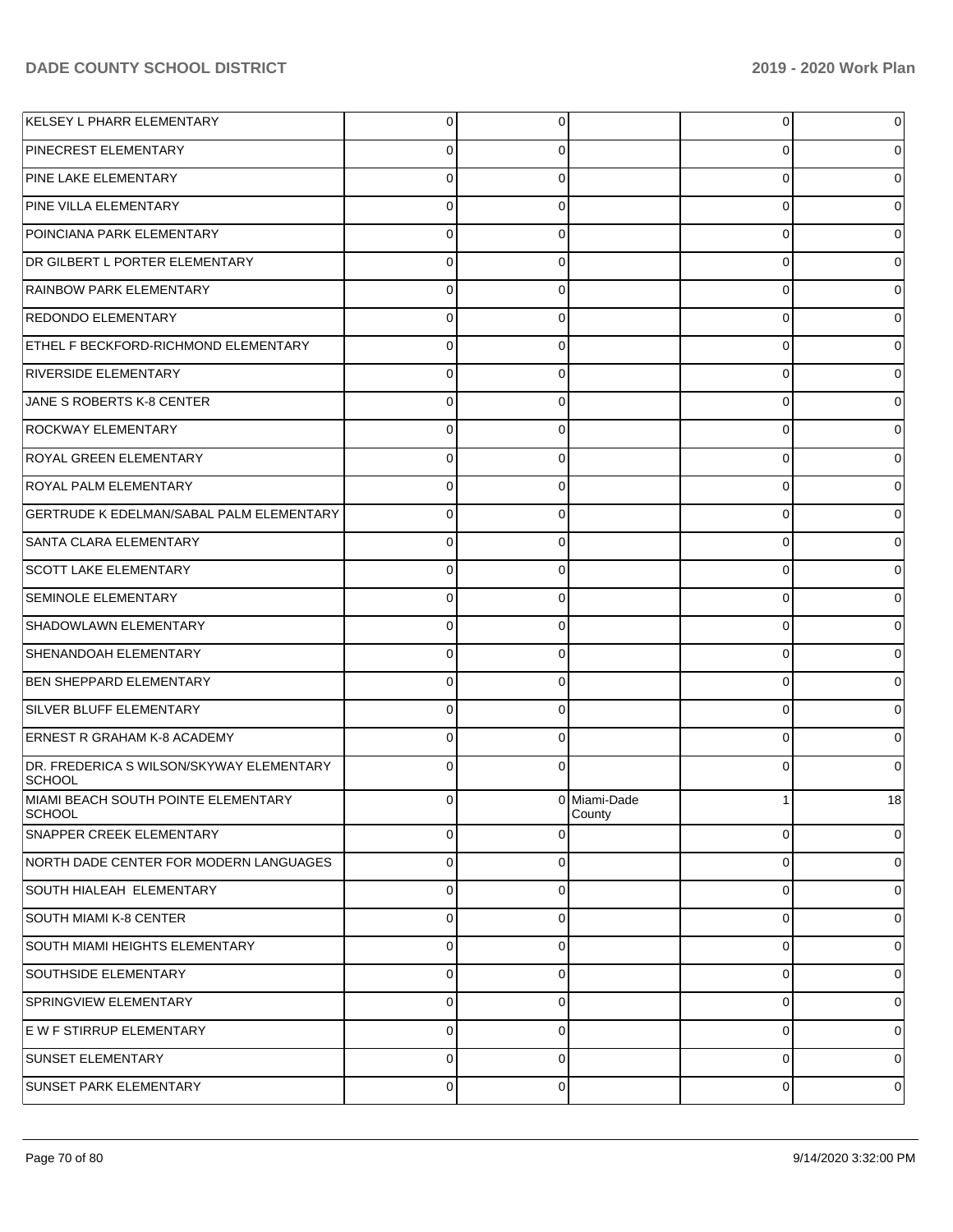| SWEETWATER ELEMENTARY                                  | $\overline{0}$ | 0        |                            | $\overline{0}$ | 0           |
|--------------------------------------------------------|----------------|----------|----------------------------|----------------|-------------|
| <b>SYLVANIA HEIGHTS ELEMENTARY</b>                     | $\mathbf 0$    | 0        |                            | 0              | $\mathbf 0$ |
| TREASURE ISLAND ELEMENTARY                             | $\mathbf 0$    |          | 0 Miami-Dade<br>County     | $\overline{2}$ | 36          |
| <b>TROPICAL ELEMENTARY</b>                             | $\mathbf 0$    | $\Omega$ |                            | $\mathbf 0$    | $\mathbf 0$ |
| <b>FRANCES S TUCKER ELEMENTARY</b>                     | $\mathbf 0$    | $\Omega$ |                            | $\mathbf 0$    | 0           |
| TWIN LAKES ELEMENTARY                                  | $\mathbf 0$    | $\Omega$ |                            | $\mathbf 0$    | 0           |
| <b>VILLAGE GREEN ELEMENTARY</b>                        | $\mathbf 0$    | $\Omega$ |                            | $\mathbf 0$    | 0           |
| <b>VINELAND K-8 CENTER</b>                             | $\mathbf 0$    | $\Omega$ |                            | $\Omega$       | $\Omega$    |
| MAE M WALTERS ELEMENTARY                               | $\mathbf 0$    | $\Omega$ |                            | 0              | $\Omega$    |
| <b>WEST HOMESTEAD K-8 CENTER</b>                       | $\mathbf 0$    | $\Omega$ |                            | $\Omega$       | 0           |
| HENRY S WEST LABORATORY SCHOOL                         | $\mathbf 0$    | $\Omega$ |                            | $\mathbf 0$    | 0           |
| DR HENRY W MACK/WEST LITTLE RIVER K-8<br><b>CENTER</b> | $\Omega$       | $\Omega$ |                            | $\Omega$       | $\Omega$    |
| CARRIE P MEEK/WESTVIEW K-8 CENTER                      | $\mathbf 0$    | $\Omega$ | Miami-Dade<br>County       | 1              | 18          |
| PHILLIS WHEATLEY ELEMENTARY                            | $\mathbf 0$    | ∩        |                            | 0              | 0           |
| WHISPERING PINES ELEMENTARY                            | $\mathbf 0$    | $\Omega$ |                            | 0              | $\mathbf 0$ |
| <b>WINSTON PARK K-8 CENTER</b>                         | $\mathbf 0$    | $\Omega$ |                            | 0              | $\mathbf 0$ |
| NATHAN B YOUNG ELEMENTARY                              | $\Omega$       |          | 0 Miami-Dade<br>County     | $\overline{2}$ | 36          |
| GEORGIA JONES-AYERS MIDDLE SCHOOL                      | $\mathbf 0$    | $\Omega$ |                            | $\mathbf 0$    | 0           |
| <b>ARVIDA MIDDLE</b>                                   | $\mathbf 0$    | $\Omega$ |                            | $\mathbf 0$    | 0           |
| <b>ROCKWAY MIDDLE</b>                                  | $\mathbf 0$    | $\Omega$ |                            | $\Omega$       | 0           |
| SHENANDOAH MIDDLE                                      | $\mathbf 0$    | $\Omega$ |                            | $\mathbf 0$    | 0           |
| SOUTHWOOD MIDDLE                                       | $\mathbf 0$    | $\Omega$ |                            | $\Omega$       | $\Omega$    |
| <b>SOUTH MIAMI MIDDLE</b>                              | $\mathbf 0$    | $\Omega$ |                            | 0              | 0           |
| W R THOMAS MIDDLE                                      | $\Omega$       | $\Omega$ |                            | $\Omega$       | 0           |
| <b>BOOKER T WASHINGTON SENIOR HIGH</b>                 | $\overline{0}$ | 0        |                            | $\overline{0}$ | 0           |
| WEST MIAMI MIDDLE                                      | $\mathbf 0$    | $\Omega$ |                            | $\mathbf 0$    | 0           |
| <b>WESTVIEW MIDDLE</b>                                 | $\mathbf 0$    | $\Omega$ |                            | $\mathbf 0$    | 0           |
| AMERICAN SENIOR HIGH                                   | $\mathbf 0$    | $\Omega$ |                            | $\mathbf 0$    | 0           |
| <b>G HOLMES BRADDOCK SENIOR HIGH</b>                   | $\mathbf 0$    | $\Omega$ |                            | $\Omega$       | 0           |
| CORAL GABLES SENIOR HIGH                               | $\mathbf 0$    | $\Omega$ |                            | $\mathbf 0$    | $\Omega$    |
| DESIGN AND ARCHITECTURE SENIOR HIGH                    | $\mathbf 0$    |          | 0 DACRA Design<br>4141 LLC | 6              | 150         |
| <b>HIALEAH SENIOR HIGH</b>                             | $\mathbf 0$    | $\Omega$ |                            | 0              | 0           |
| HIALEAH-MIAMI LAKES SENIOR HIGH                        | $\mathbf 0$    | $\Omega$ |                            | 0              | 0           |
| HOMESTEAD SENIOR HIGH                                  | $\pmb{0}$      | 0        |                            | 0              | 0           |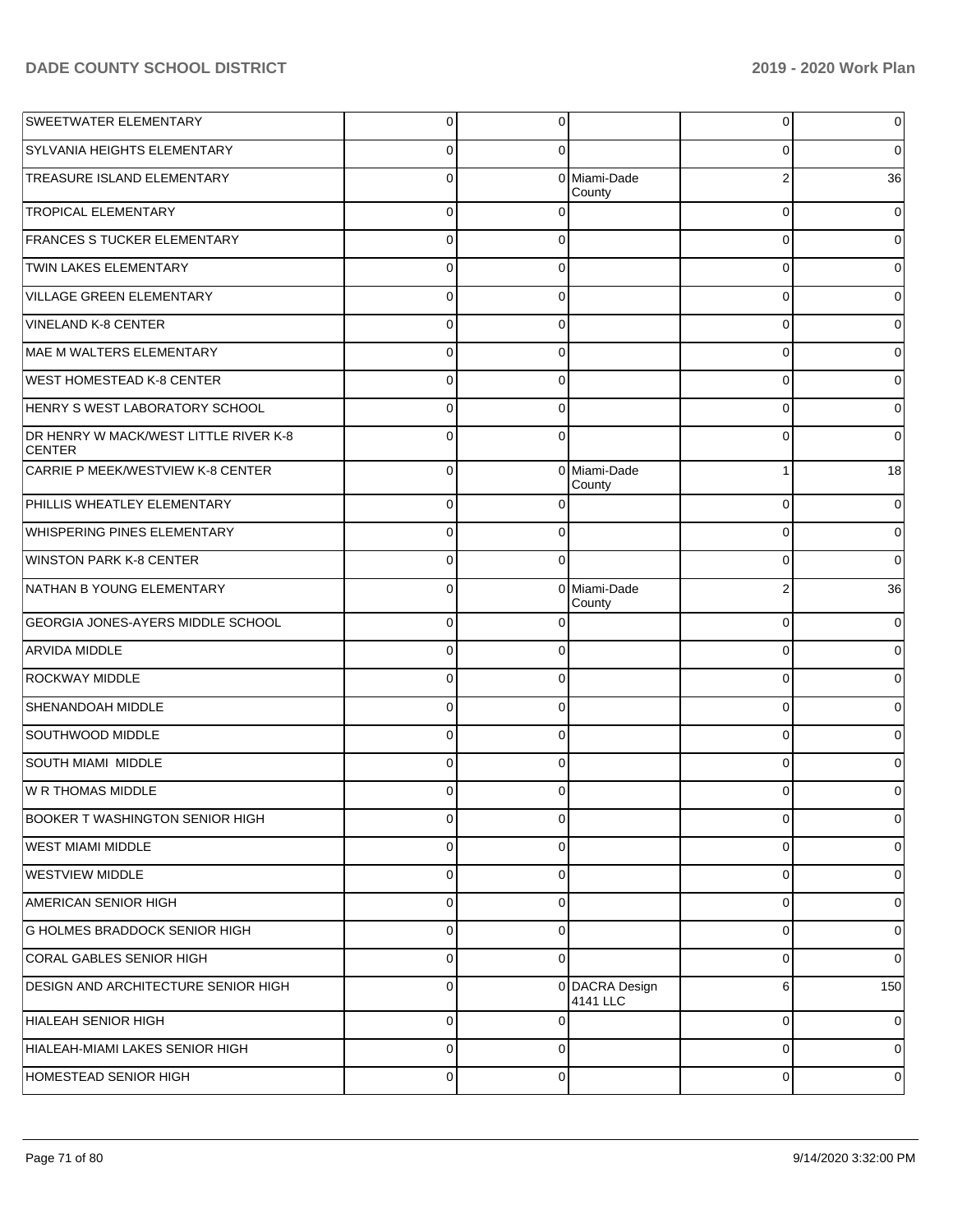| MIAMI BEACH SENIOR HIGH                                        | $\overline{0}$ | 0        |                   | 0           | 0           |
|----------------------------------------------------------------|----------------|----------|-------------------|-------------|-------------|
| MIAMI CAROL CITY SENIOR HIGH                                   | $\Omega$       | 0        |                   | 0           |             |
| MIAMI CENTRAL SENIOR HIGH                                      | $\Omega$       | 0        |                   | 0           |             |
| MIAMI CORAL PARK SENIOR HIGH                                   | $\Omega$       | 0        |                   | 0           | 0           |
| MIAMI EDISON SENIOR HIGH                                       | $\Omega$       | 0        |                   | 0           |             |
| MIAMI JACKSON SENIOR HIGH                                      | $\Omega$       | 0        |                   | 0           | 0           |
| MIAMI KILLIAN SENIOR HIGH                                      | $\Omega$       | 0        |                   | 0           |             |
| MIAMI NORLAND SENIOR                                           | $\Omega$       | 0        |                   | 0           |             |
| MIAMI NORTHWESTERN SENIOR HIGH                                 | $\Omega$       | 0        |                   | 0           |             |
| MIAMI PALMETTO SENIOR HIGH                                     | $\Omega$       | 0        |                   | 0           | 0           |
| MIAMI SENIOR HIGH                                              | $\Omega$       | 0        |                   | 0           |             |
| MIAMI SPRINGS SENIOR HIGH                                      | $\Omega$       | 0        |                   | 0           |             |
| MIAMI SUNSET SENIOR HIGH                                       | $\Omega$       | 0        |                   | 0           |             |
| NORTH MIAMI BEACH SENIOR HIGH                                  | $\Omega$       | 0        |                   | 0           | 0           |
| NORTH MIAMI SENIOR HIGH                                        | $\Omega$       | 0        |                   | 0           |             |
| WILLIAM H TURNER TECHNICAL ARTS SENIOR HIGH                    | $\mathbf 0$    | 0        |                   | 0           | 0           |
| TERRA ENVIRONMENTAL RESEARCH INSTITUTE                         | $\Omega$       | 0        |                   | 0           |             |
| SOUTH DADE SENIOR HIGH                                         | $\Omega$       | 0        |                   | 0           | 0           |
| SOUTH MIAMI SENIOR HIGH                                        | $\Omega$       | 0        |                   | 0           |             |
| MIAMI SOUTHRIDGE SENIOR HIGH                                   | $\Omega$       | 0        |                   | 0           | 0           |
| SOUTHWEST MIAMI SENIOR HIGH                                    | $\Omega$       | 0        |                   | 0           |             |
| <b>BARBARA GOLEMAN SENIOR HIGH</b>                             | $\mathbf 0$    | 0        |                   | 0           | 0           |
| <b>GEORGE T BAKER AVIATION TECHNICAL COLLEGE</b>               | $\Omega$       | 0        |                   | 0           |             |
| <b>ENGLISH CENTER</b>                                          | $\Omega$       | 0        |                   | 0           |             |
| LINDSEY HOPKINS TECHNICAL COLLEGE                              | 0              | 0        |                   | Ω           |             |
| JAN MANN EDUCATIONAL CENTER                                    | $\overline{0}$ | 0        |                   | 0           | 0           |
| <b>COPE CENTER NORTH</b>                                       | $\mathbf 0$    | 0        |                   | 0           | 0           |
| DOROTHY M WALLACE - COPE CENTER SOUTH                          | $\mathbf 0$    | 0        |                   | 0           | 0           |
| D A DORSEY TECHNICAL COLLEGE                                   | $\mathbf 0$    | 0        |                   | 0           | 0           |
| JUVENILE JUSTICE CENTER                                        | $\mathbf 0$    | 0        |                   | 0           | 0           |
| <b>ROBERT RENICK EDUCATION CENTER</b>                          | $\mathbf 0$    | 0        |                   | 0           | 0           |
| <b>ENEIDA MASSAS HARTNER ELEMENTARY</b>                        | $\Omega$       | $\Omega$ |                   | 0           | $\mathbf 0$ |
| RUTH OWENS KRUSE EDUCATION CENTER                              | $\overline{4}$ |          | 50 Mobile Modular | 4           | 50          |
| MIAMI LAKES EDUCATIONAL CENTER AND<br><b>TECHNICAL COLLEGE</b> | $\Omega$       | $\Omega$ |                   | $\Omega$    | 0           |
| ROBERT MORGAN EDUCATIONAL CENTER AND<br>TECHNICAL COLLEGE      | $\overline{0}$ | 0        |                   | $\mathbf 0$ | 0           |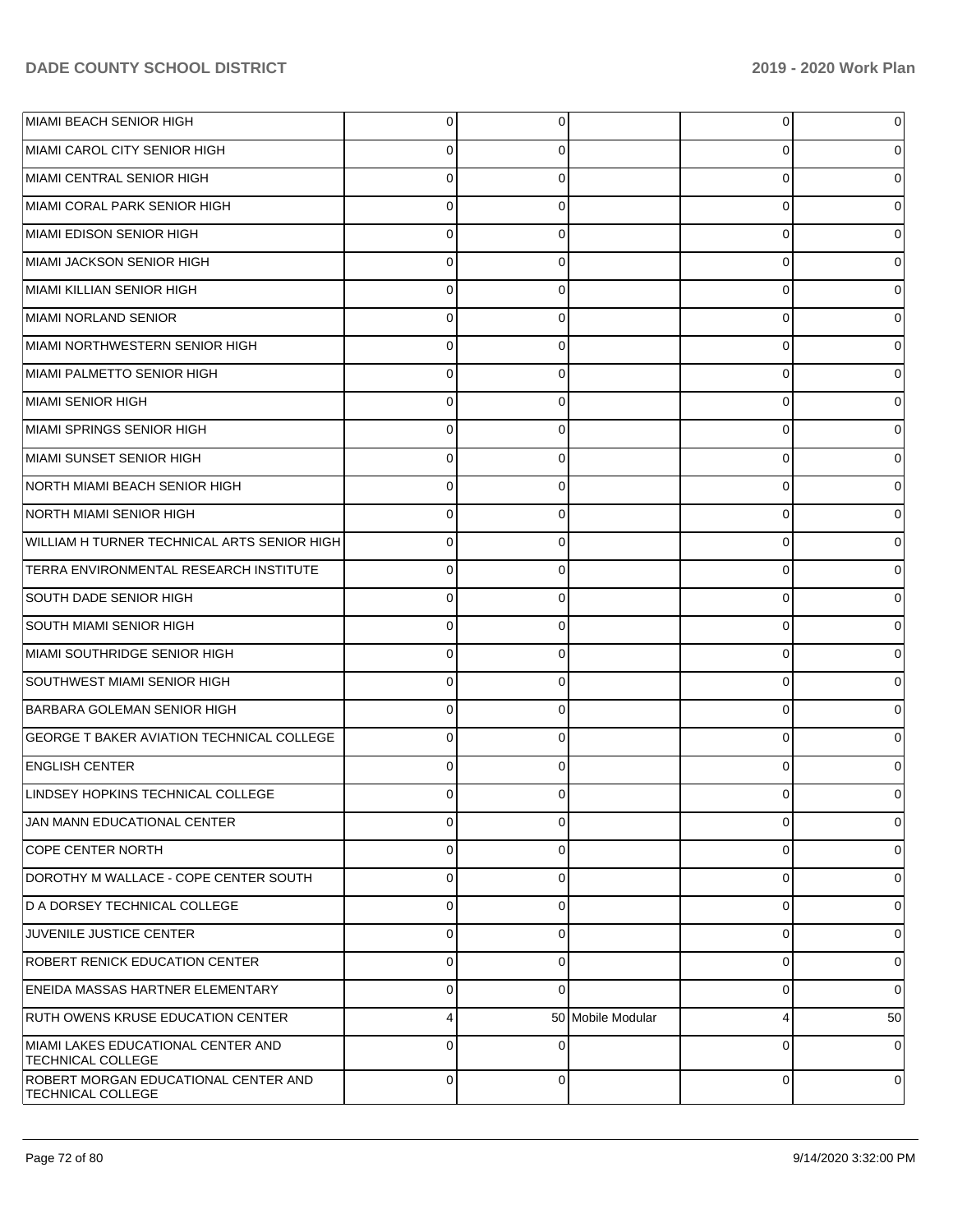| HIALEAH GARDENS ELEMENTARY                                   | $\overline{0}$ | 0           |                 | 0           | 0           |
|--------------------------------------------------------------|----------------|-------------|-----------------|-------------|-------------|
| <b>IRVING &amp; BEATRICE PESKOE K-8 CENTER</b>               | $\Omega$       | 0           |                 | 0           | 0           |
| CHARLES DAVID WYCHE JR ELEMENTARY                            | $\Omega$       | $\Omega$    |                 | $\Omega$    | 0           |
| EUGENIA B THOMAS K-8 CENTER                                  | $\Omega$       | $\Omega$    |                 | 0           | 0           |
| JOHN I SMITH K-8 CENTER                                      | $\Omega$       | $\Omega$    |                 | $\Omega$    | 0           |
| MAYA ANGELOU ELEMENTARY                                      | $\Omega$       | $\Omega$    |                 | 0           | 0           |
| DR EDWARD L WHIGHAM ELEMENTARY                               | $\Omega$       | $\Omega$    |                 | 0           | 0           |
| CORAL REEF SENIOR HIGH                                       | $\Omega$       | $\Omega$    |                 | 0           | 0           |
| HENRY E S REEVES ELEMENTARY                                  | $\Omega$       | 0           |                 | $\Omega$    | 0           |
| DANTE B FASCELL ELEMENTARY                                   | $\Omega$       | $\Omega$    |                 | 0           | 0           |
| DR CARLOS J FINLAY ELEMENTARY                                | $\Omega$       | $\Omega$    |                 | 0           | 0           |
| CHRISTINA M EVE ELEMENTARY                                   | $\Omega$       | $\Omega$    |                 | 0           | 0           |
| <b>LINDA LENTIN K-8 CENTER</b>                               | $\Omega$       | 0           |                 | 0           | 0           |
| <b>REDLAND ELEMENTARY</b>                                    | $\Omega$       | $\Omega$    |                 | 0           | 0           |
| FIENBERG-FISHER ADULT & COMMUNITY<br><b>EDUCATION CENTER</b> | $\Omega$       | $\Omega$    |                 | $\Omega$    |             |
| <b>DORAL MIDDLE</b>                                          | $\Omega$       | $\Omega$    |                 | $\Omega$    |             |
| <b>HERBERT A AMMONS MIDDLE</b>                               | $\Omega$       | $\Omega$    |                 | $\Omega$    |             |
| <b>LAWTON CHILES MIDDLE</b>                                  | $\Omega$       | $\Omega$    |                 | $\Omega$    |             |
| HUBERT O SIBLEY K-8 ACADEMY                                  | $\Omega$       | $\Omega$    |                 | $\Omega$    |             |
| <b>FELIX VARELA SENIOR HIGH</b>                              | $\Omega$       | $\Omega$    |                 | $\Omega$    |             |
| MIAMI LAKES TECHNOLOGICAL SENIOR HIGH                        | $\Omega$       | $\Omega$    |                 | 0           |             |
| ROBERT MORGAN EDUCATIONAL CENTER - SHS                       | $\Omega$       | $\Omega$    |                 | $\Omega$    |             |
| <b>BOB GRAHAM EDUCATION CENTER</b>                           | $\Omega$       | $\Omega$    |                 | $\Omega$    |             |
| JOHN A FERGUSON SENIOR HIGH                                  | $\Omega$       | $\Omega$    |                 | $\Omega$    |             |
| <b>LAMAR LOUIS CURRY MIDDLE</b>                              | 0              | 0           |                 | 0           | 0           |
| DAVID LAWRENCE JR K-8 CENTER                                 | $\Omega$       | $\Omega$    |                 | 0           | $\mathbf 0$ |
| RONALD W. REAGAN/DORAL SENIOR HIGH SCHOOL                    | $\mathbf{0}$   | $\Omega$    |                 | $\mathbf 0$ | $\Omega$    |
| AVENTURA WATERWAYS K-8 CENTER                                | $\mathbf{0}$   |             | 0 RK Associates | 24          | 528         |
| HIALEAH GARDENS MIDDLE SCHOOL                                | $\overline{0}$ | 0           |                 | $\mathbf 0$ | 0           |
| WEST HIALEAH GARDENS ELEMENTARY SCHOOL                       | $\mathbf{0}$   | $\Omega$    |                 | 0           | 0           |
| HIALEAH GARDENS SENIOR HIGH SCHOOL                           | $\mathbf{0}$   | $\Omega$    |                 | 0           | 0           |
| NORMA BUTLER BOSSARD ELEMENTARY                              | $\mathbf{0}$   | $\Omega$    |                 | $\mathbf 0$ | 0           |
| JORGE MAS CANOSA MIDDLE SCHOOL                               | $\overline{0}$ | $\mathbf 0$ |                 | $\mathbf 0$ | 0           |
| YOUNG WOMEN'S ACADEMY                                        | $\mathbf{0}$   | $\Omega$    |                 | 0           | 0           |
| WESTLAND HIALEAH SENIOR HIGH SCHOOL                          | $\mathbf{0}$   | $\mathbf 0$ |                 | 0           | 0           |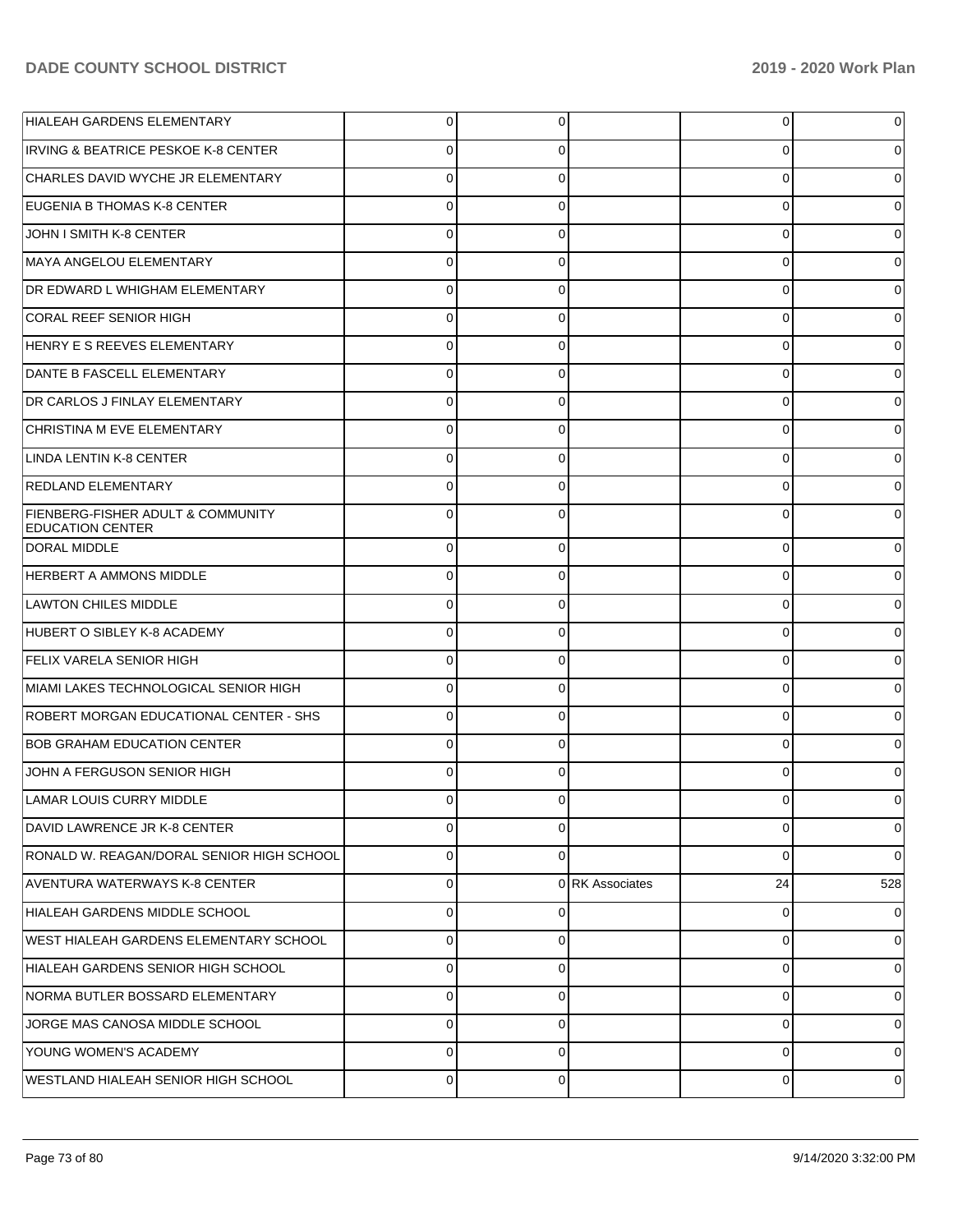| COUNTRY CLUB MIDDLE SCHOOL                                             | 0        | 0        |                    | $\overline{0}$ | 0            |
|------------------------------------------------------------------------|----------|----------|--------------------|----------------|--------------|
| SOUTH DADE MIDDLE SCHOOL                                               | 0        | 0        |                    | 0              | 0            |
| SPANISH LAKE ELEMENTARY SCHOOL                                         | 0        | 0        |                    | 0              | 0            |
| <b>GOULDS ELEMENTARY SCHOOL</b>                                        | 0        | 0        |                    | 0              | 0            |
| MIAMI ARTS STUDIO 6-12 @ ZELDA GLAZER                                  | 0        | 0        |                    | 0              | 0            |
| <b>ANDOVER MIDDLE SCHOOL</b>                                           | 0        | 0        |                    | 0              | 0            |
| DR. MANUEL C. BARREIRO ELEMENTARY                                      | 0        | 0        |                    | 0              | 0            |
| ARCH CREEK ELEMENTARY SCHOOL                                           | 0        | 0        |                    | 0              | 0            |
| DR. ROLANDO ESPINOSA K-8 CENTER                                        | 0        | 0        |                    | 0              | 0            |
| INTERNATIONAL STUDIES PREPARATORY<br><b>ACADEMY AT GABLES</b>          | 0        | 0        |                    | 0              | 0            |
| MEDICAL ACADEMY FOR SCIENCE AND<br><b>TECHNOLOGY AT HOMESTEAD</b>      | $\Omega$ | 0        |                    | $\Omega$       | <sup>0</sup> |
| COCONUT PALM K-8 ACADEMY                                               | 0        |          |                    | 0              | U            |
| MANDARIN LAKES K-8 ACADEMY                                             | 0        | O        |                    | 0              | 0            |
| NORMAN S. EDELCUP/SUNNY ISLES BEACH K-8                                | $\Omega$ |          |                    | 0              | 0            |
| ALONZO AND TRACY MOURNING SENIOR HIGH<br><b>BISCAYNE BAY CAMPUS</b>    | $\Omega$ |          |                    | 0              | 0            |
| <b>GATEWAY ENVIRONMENTAL K-8 LEARNING</b><br><b>CENTER</b>             | 10       |          | 220 Mobile Modular | 8              | 176          |
| YOUNG MEN'S PREPARATORY ACADEMY                                        | $\Omega$ | $\Omega$ |                    | $\mathbf 0$    | 0            |
| <b>DR MICHAEL M KROP SENIOR HIGH</b>                                   | $\Omega$ | $\Omega$ |                    | $\Omega$       | 0            |
| MARITIME & SCIENCE TECHNOLOGY ACADEMY                                  | $\Omega$ | $\Omega$ |                    | $\mathbf 0$    | 0            |
| <b>WEST LAKES PREPARATORY ACADEMY</b>                                  | 0        | $\Omega$ |                    | $\mathbf 0$    | 0            |
| DR. TONI BILBAO PREPARATORY ACADEMY                                    | $\Omega$ | $\Omega$ |                    | $\mathbf 0$    | 0            |
| <b>BROWNSVILLE MIDDLE</b>                                              | $\Omega$ | 0        |                    | $\mathbf 0$    | 0            |
| <b>PAUL W BELL MIDDLE</b>                                              | $\Omega$ | 0        |                    | $\Omega$       |              |
| <b>CAROL CITY MIDDLE</b>                                               | $\Omega$ | $\Omega$ |                    | $\Omega$       |              |
| CENTER FOR INTERNATIONAL EDUCATION: A<br><b>CAMBRIDGE ASSOC SCHOOL</b> | 0        |          |                    | $\overline{0}$ | 0            |
| <b>GEORGE WASHINGTON CARVER MIDDLE</b>                                 | 0        | 0        |                    | 0              | 0            |
| CUTLER BAY SENIOR HIGH SCHOOL                                          | $\Omega$ | 0        |                    | 0              |              |
| <b>CITRUS GROVE MIDDLE</b>                                             | 0        | 0        |                    | 0              | 0            |
| CUTLER BAY MIDDLE SCHOOL                                               | 0        | 0        |                    | 0              |              |
| RUBEN DARIO MIDDLE                                                     | 0        | 0        |                    | 0              | 0            |
| <b>CHARLES R DREW MIDDLE</b>                                           | $\Omega$ | U        |                    | 0              |              |
| <b>HENRY H FILER MIDDLE</b>                                            | $\Omega$ | 0        |                    | 0              |              |
| <b>GLADES MIDDLE</b>                                                   | $\Omega$ | 0        |                    | 0              |              |
| <b>HAMMOCKS MIDDLE</b>                                                 | 0        | 0        |                    | 0              | 0            |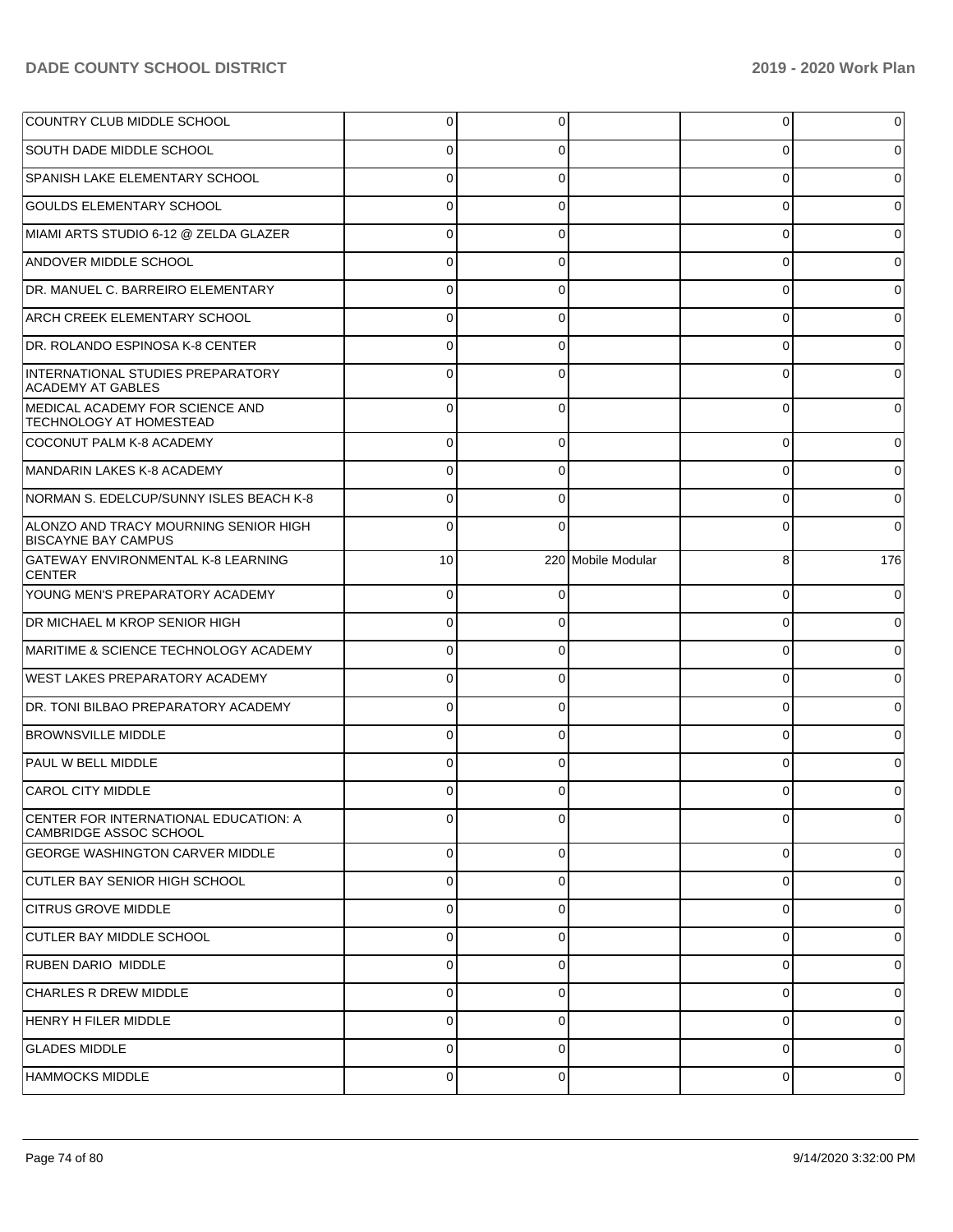| <b>HIALEAH MIDDLE</b>                                    | $\overline{0}$ | 0        |                        | 0           | 0        |
|----------------------------------------------------------|----------------|----------|------------------------|-------------|----------|
| HIGHLAND OAKS MIDDLE                                     | 0              | 0        |                        | 0           | 0        |
| HOMESTEAD MIDDLE                                         | $\mathbf 0$    | 0        |                        | 0           | 0        |
| <b>THOMAS JEFFERSON MIDDLE</b>                           | $\mathbf 0$    | 0        |                        | 0           | 0        |
| JOHN F KENNEDY MIDDLE                                    | $\mathbf 0$    | 0        |                        | 0           | 0        |
| KINLOCH PARK MIDDLE                                      | $\mathbf 0$    | 0        |                        | 0           | 0        |
| <b>LAKE STEVENS MIDDLE</b>                               | $\mathbf 0$    | 0        |                        | 0           | 0        |
| JOSE DE DIEGO MIDDLE                                     | $\mathbf 0$    | 0        |                        | 0           | 0        |
| <b>MADISON MIDDLE</b>                                    | $\mathbf 0$    | 0        |                        | 0           | 0        |
| <b>HORACE MANN MIDDLE</b>                                | $\mathbf 0$    | 0        |                        | 0           | 0        |
| JOSE MARTI MAST 6-12 ACADEMY                             | $\mathbf 0$    | 0        |                        | 0           | 0        |
| ARTHUR AND POLLY MAYS CONSERVATORY OF<br><b>THE ARTS</b> | $\mathbf 0$    | 0        |                        | $\Omega$    | 0        |
| <b>HOWARD D MCMILLAN MIDDLE</b>                          | $\overline{0}$ | 0        |                        | $\mathbf 0$ | 0        |
| ADA MERRITT K-8 CENTER                                   | $\mathbf 0$    | $\Omega$ |                        | $\Omega$    |          |
| <b>ITECH@ THOMAS A EDISON EDUCATION CENTER</b>           | $\mathbf 0$    | $\Omega$ |                        | $\Omega$    |          |
| MIAMI LAKES MIDDLE                                       | $\mathbf{0}$   | $\Omega$ |                        | $\mathbf 0$ |          |
| MIAMI SPRINGS MIDDLE                                     | $\mathbf 0$    | 0        |                        | 0           | 0        |
| MIAMI BEACH NAUTILUS MIDDLE SCHOOL                       | $\mathbf 0$    | $\Omega$ |                        | $\Omega$    |          |
| NORLAND MIDDLE                                           | $\Omega$       | $\Omega$ |                        | $\Omega$    |          |
| NORTH DADE MIDDLE                                        | $\mathbf 0$    | $\Omega$ |                        | $\Omega$    |          |
| <b>NORTH MIAMI MIDDLE</b>                                | $\mathbf 0$    | 0        |                        | 0           | 0        |
| PALM SPRINGS MIDDLE                                      | $\mathbf 0$    | $\Omega$ |                        | $\Omega$    |          |
| <b>PALMETTO MIDDLE</b>                                   | $\Omega$       | $\Omega$ |                        | $\Omega$    |          |
| <b>PARKWAY MIDDLE</b>                                    | $\mathbf 0$    | $\Omega$ |                        | $\Omega$    |          |
| PONCE DE LEON MIDDLE                                     | $\Omega$       | 0        |                        | 0           | 0        |
| <b>REDLAND MIDDLE</b>                                    | $\mathbf 0$    | $\Omega$ |                        | 0           | $\Omega$ |
| RICHMOND HEIGHTS MIDDLE                                  | $\mathbf 0$    |          | 0 Miami-Dade<br>County | 13          | 286      |
| RIVIERA MIDDLE                                           | $\mathbf 0$    | 0        |                        | 0           | 0        |
| CLAUDE PEPPER ELEMENTARY                                 | $\mathbf 0$    | 0        |                        | 0           | 0        |
| COCONUT GROVE ELEMENTARY                                 | $\mathbf 0$    | 0        |                        | 0           | 0        |
| COLONIAL DRIVE ELEMENTARY                                | $\mathbf 0$    | 0        |                        | 0           | 0        |
| COMSTOCK ELEMENTARY                                      | $\mathbf 0$    | 0        |                        | 0           | 0        |
| NEVA KING COOPER EDUCATIONAL CENTER                      | $\mathbf 0$    | 0        |                        | 0           | 0        |
| CORAL GABLES PREPARATORY ACADEMY                         | $\mathbf 0$    | 0        |                        | 0           | 0        |
| CORAL PARK ELEMENTARY                                    | $\pmb{0}$      | 0        |                        | 0           | 0        |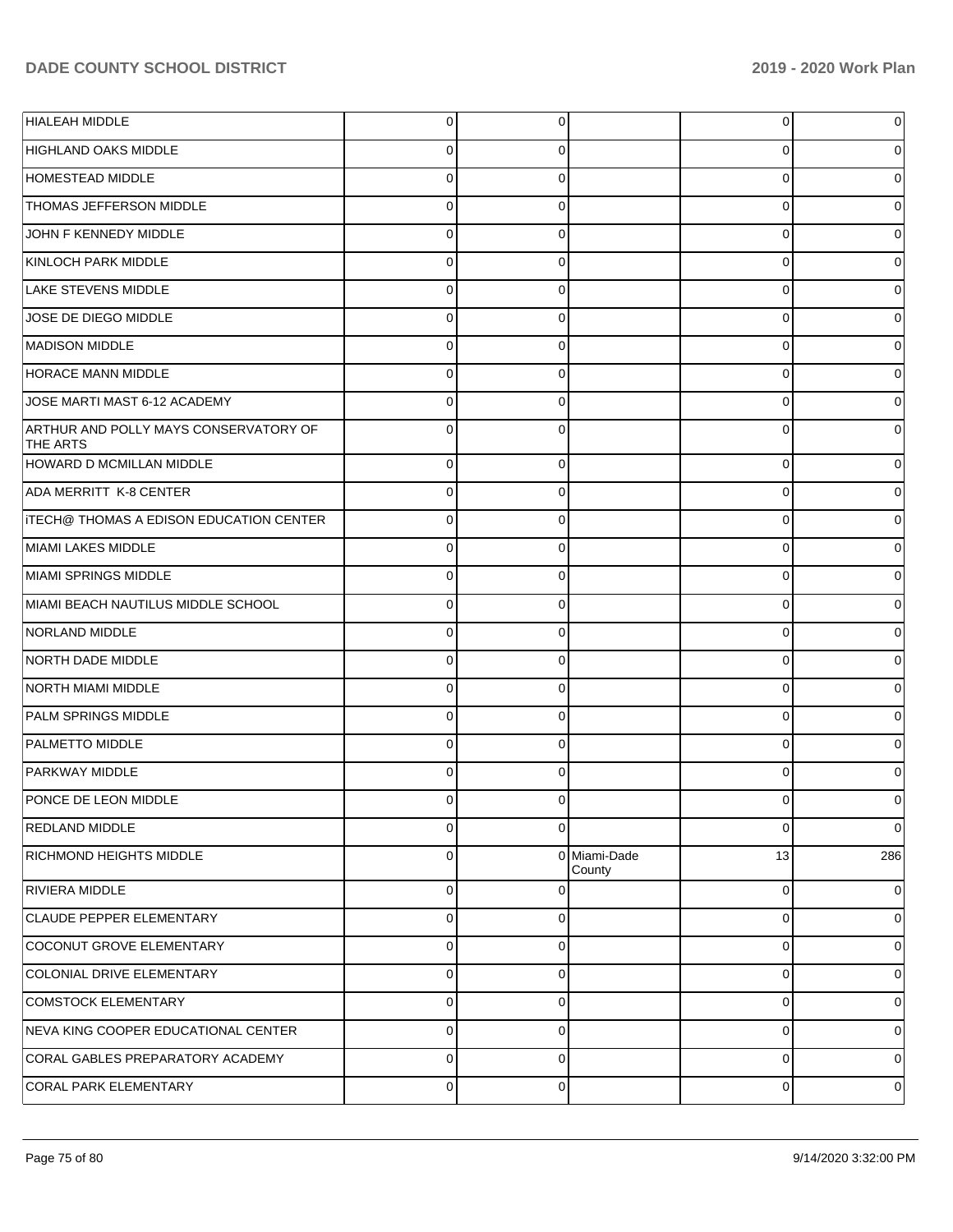| <b>CORAL REEF ELEMENTARY</b>                              | $\overline{0}$ | $\overline{0}$ |                        | $\overline{0}$ | 0        |
|-----------------------------------------------------------|----------------|----------------|------------------------|----------------|----------|
| CORAL TERRACE ELEMENTARY                                  | 0              | 0              |                        | 0              | 0        |
| CORAL WAY K-8 CENTER                                      | $\Omega$       | $\Omega$       |                        | 0              | 0        |
| <b>CRESTVIEW ELEMENTARY</b>                               | $\Omega$       | 0              |                        | 0              | 0        |
| <b>CUTLER RIDGE ELEMENTARY</b>                            | $\Omega$       | $\Omega$       |                        | 0              | $\Omega$ |
| <b>CYPRESS K-8 CENTER</b>                                 | $\Omega$       | 0              |                        | 0              | 0        |
| <b>DEVON AIRE K-8 CENTER</b>                              | $\Omega$       | 0              |                        | 0              | 0        |
| <b>FREDERICK DOUGLASS ELEMENTARY</b>                      | $\Omega$       | 0              |                        | 0              | 0        |
| MARJORY STONEMAN DOUGLAS ELEMENTARY                       | $\Omega$       | $\Omega$       |                        | 0              | $\Omega$ |
| <b>CHARLES R DREW K-8 CENTER</b>                          | $\Omega$       |                | 0 Miami-Dade<br>County | 2              | 36       |
| PAUL LAURENCE DUNBAR K-8 CENTER                           | $\Omega$       | 0              |                        | $\mathbf 0$    | 0        |
| JOHN G DUPUIS ELEMENTARY                                  | $\Omega$       | 0              |                        | 0              | 0        |
| AMELIA EARHART ELEMENTARY                                 | $\Omega$       | 0              |                        | 0              | 0        |
| <b>EARLINGTON HEIGHTS ELEMENTARY</b>                      | $\Omega$       | 0              |                        | $\mathbf 0$    |          |
| <b>EDISON PARK K-8 CENTER</b>                             | $\Omega$       | 0              |                        | 0              |          |
| <b>EMERSON ELEMENTARY</b>                                 | $\Omega$       | 0              |                        | 0              |          |
| LILLIE C EVANS K-8 CENTER                                 | $\Omega$       | 0              |                        | 0              |          |
| EVERGLADES K-8 CENTER                                     | $\Omega$       | 0              |                        | $\mathbf 0$    |          |
| DAVID FAIRCHILD ELEMENTARY                                | $\Omega$       | 0              |                        | 0              |          |
| <b>FAIRLAWN ELEMENTARY</b>                                | $\Omega$       | 0              |                        | 0              |          |
| <b>FLAGAMI ELEMENTARY</b>                                 | $\Omega$       | 0              |                        | 0              | 0        |
| HENRY M FLAGLER ELEMENTARY                                | $\Omega$       | 0              |                        | 0              |          |
| <b>FLAMINGO ELEMENTARY</b>                                | $\Omega$       | $\mathbf 0$    |                        | $\mathbf 0$    | 0        |
| <b>FLORIDA CITY ELEMENTARY</b>                            | $\Omega$       | 0              |                        | $\Omega$       |          |
| <b>GLORIA FLOYD ELEMENTARY</b>                            | 0              | 0              |                        | 0              | 0        |
| <b>BENJAMIN FRANKLIN K-8 CENTER</b>                       | 0              | 0              |                        | 0              | 0        |
| <b>FULFORD ELEMENTARY</b>                                 | 0              | 0              |                        | $\mathbf 0$    | 0        |
| JACK DAVID GORDON ELEMENTARY                              | 0              | $\mathbf 0$    |                        | $\mathbf 0$    | 0        |
| <b>GOLDEN GLADES ELEMENTARY</b>                           | 0              | $\mathbf 0$    |                        | $\mathbf 0$    | 0        |
| JOELLA C GOOD ELEMENTARY                                  | 0              | $\mathbf 0$    |                        | 0              | 0        |
| <b>GRATIGNY ELEMENTARY</b>                                | 0              | $\mathbf 0$    |                        | $\mathbf 0$    | 0        |
| <b>GREENGLADE ELEMENTARY</b>                              | 0              | $\mathbf 0$    |                        | 0              | 0        |
| <b>GREYNOLDS PARK ELEMENTARY</b>                          | 0              | $\mathbf 0$    |                        | $\mathbf 0$    | 0        |
| <b>GULFSTREAM ELEMENTARY</b>                              | 0              | 0              |                        | $\mathbf 0$    | 0        |
| AIR BASE K-8 CENTER FOR INTERNATIONAL<br><b>EDUCATION</b> | 6              |                | 108 Mobile Modular     | 10             | 220      |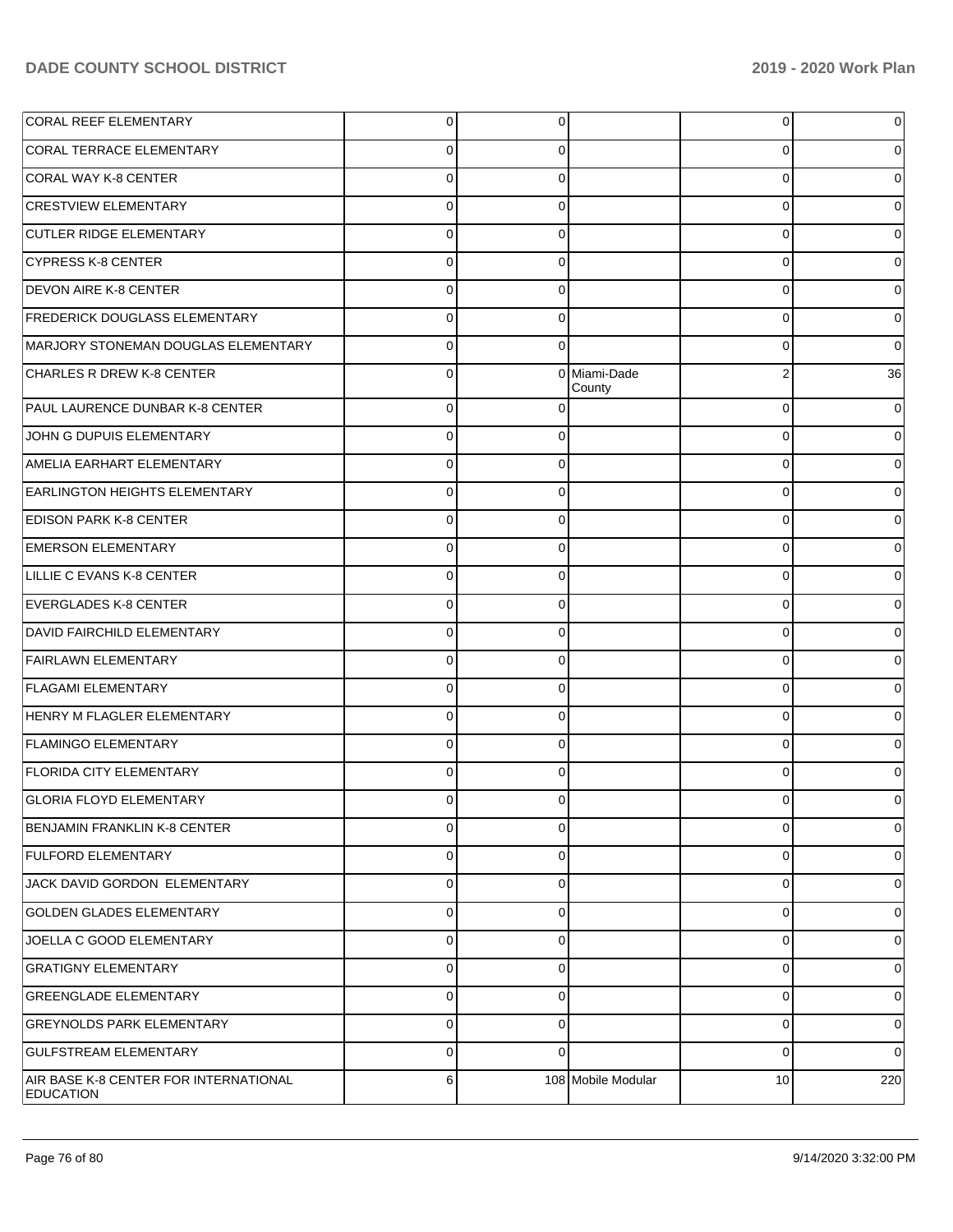| LENORA BRAYNON SMITH ELEMENTARY       | $\Omega$ | $\Omega$ |                        | 0        | 0              |
|---------------------------------------|----------|----------|------------------------|----------|----------------|
| <b>ARCOLA LAKE ELEMENTARY</b>         | $\Omega$ | $\Omega$ |                        | 0        | $\Omega$       |
| <b>AUBURNDALE ELEMENTARY</b>          | $\Omega$ | ∩        |                        | 0        | 0              |
| <b>AVOCADO ELEMENTARY</b>             | $\Omega$ | $\Omega$ |                        | 0        | 0              |
| <b>BANYAN ELEMENTARY</b>              | $\Omega$ |          |                        | 0        | $\mathbf 0$    |
| RUTH K BROAD-BAY HARBOR K-8 CENTER    | $\Omega$ | $\Omega$ |                        | $\Omega$ | 0              |
| <b>ETHEL KOGER BECKHAM ELEMENTARY</b> | 0        | ∩        |                        | 0        | 0              |
| BEL-AIRE ELEMENTARY                   | $\Omega$ |          |                        | $\Omega$ | $\Omega$       |
| BENT TREE ELEMENTARY                  | $\Omega$ |          |                        | $\Omega$ | $\Omega$       |
| <b>BISCAYNE BEACH ELEMENTARY</b>      | $\Omega$ | $\Omega$ |                        | 0        | 0              |
| <b>BISCAYNE GARDENS ELEMENTARY</b>    | $\Omega$ | 0        |                        | $\Omega$ | ٥I             |
| VAN E BLANTON ELEMENTARY              | $\Omega$ | 0        |                        | 0        | 0              |
| <b>BLUE LAKES K-8 CENTER</b>          | $\Omega$ |          |                        | 0        | 0l             |
| BOWMAN ASHE/DOOLIN K-8 ACADEMY        | $\Omega$ |          |                        | $\Omega$ | $\overline{0}$ |
| <b>BRENTWOOD ELEMENTARY</b>           | $\Omega$ | ∩        |                        | $\Omega$ | 0              |
| JAMES H BRIGHT ELEMENTARY             | $\Omega$ | 0        |                        | 0        | 0              |
| <b>BROADMOOR ELEMENTARY</b>           | $\Omega$ | 0        |                        | $\Omega$ | 0              |
| W J BRYAN ELEMENTARY                  | $\Omega$ |          |                        | $\Omega$ | $\Omega$       |
| <b>BUNCHE PARK ELEMENTARY</b>         | $\Omega$ |          | 0 Miami-Dade<br>County |          | 18             |
| KENDALL SQUARE K-8 CENTER             | $\Omega$ |          |                        | $\Omega$ | $\Omega$       |
|                                       | 20       | 378      |                        | 82       | 1,716          |

## **Failed Standard Relocatable Tracking**

Relocatable units currently reported by school, from FISH, and the number of relocatable units identified as 'Failed Standards'.

Nothing reported for this section.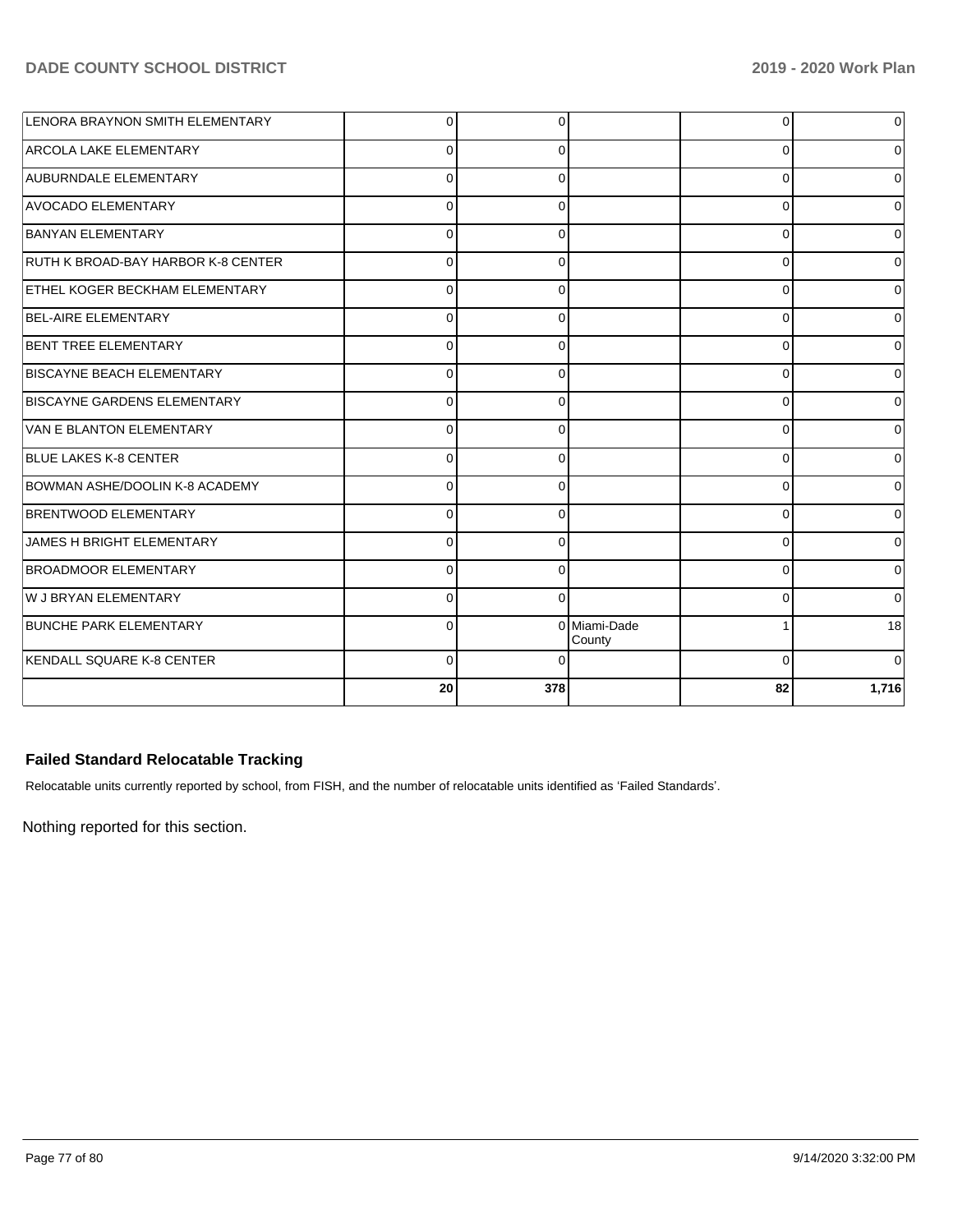# **Planning**

#### **Class Size Reduction Planning**

**Plans approved by the school board that reduce the need for permanent student stations such as acceptable school capacity levels, redistricting, busing, year-round schools, charter schools, magnet schools, public-private partnerships, multitrack scheduling, grade level organization, block scheduling, or other alternatives.**

Yearly, the School Board avails itself of a number of different tools to address class size reduction planning requirements. Most salient among them are: the yearly attendance boundary process which is used to ascertain whether any schools should be reviewed for possible boundary adjustments as a means to balance the need for student stations; implementation of magnet programs in underenrolled areas of the district or different grade configurations as a means to promote enrollment without the need for new facilities; and the yearly process of reviewing, processing and approving charter school applications, which has had the effect of increasing choices available to parents and students (see http://charterschools.dadeschools.net/ for process, timelines and activities).

#### **School Closure Planning**

**Plans for the closure of any school, including plans for disposition of the facility or usage of facility space, and anticipated revenues.** 

Presently, there is no Board approved plan in place for school closures.

# **Long Range Planning**

#### **Ten-Year Maintenance**

District projects and locations regarding the projected need for major renovation, repair, and maintenance projects within the district in years 6-10 beyond the projects plans detailed in the five years covered by the work plan.

| Project                | 2023 - 2024 / 2028 - 2029<br><b>Projected Cost</b> |
|------------------------|----------------------------------------------------|
| Maintenance and Repair | \$1,743,421,726                                    |
|                        | \$1,743,421,726                                    |

### **Ten-Year Capacity**

Schedule of capital outlay projects projected to ensure the availability of satisfactory student stations for the projected student enrollment in K-12 programs for the future 5 years beyond the 5-year district facilities work program.

| Project | Location, Community, Quadrant or other<br>general location | 2023 - 2024 / 2028 - 2029<br><b>Projected Cost</b> |
|---------|------------------------------------------------------------|----------------------------------------------------|
| New K-8 | South Region                                               | \$29,541,600                                       |
|         |                                                            | \$29,541,600                                       |

#### **Ten-Year Planned Utilization**

Schedule of planned capital outlay projects identifying the standard grade groupings, capacities, and planned utilization rates of future educational facilities of the district for both permanent and relocatable facilities.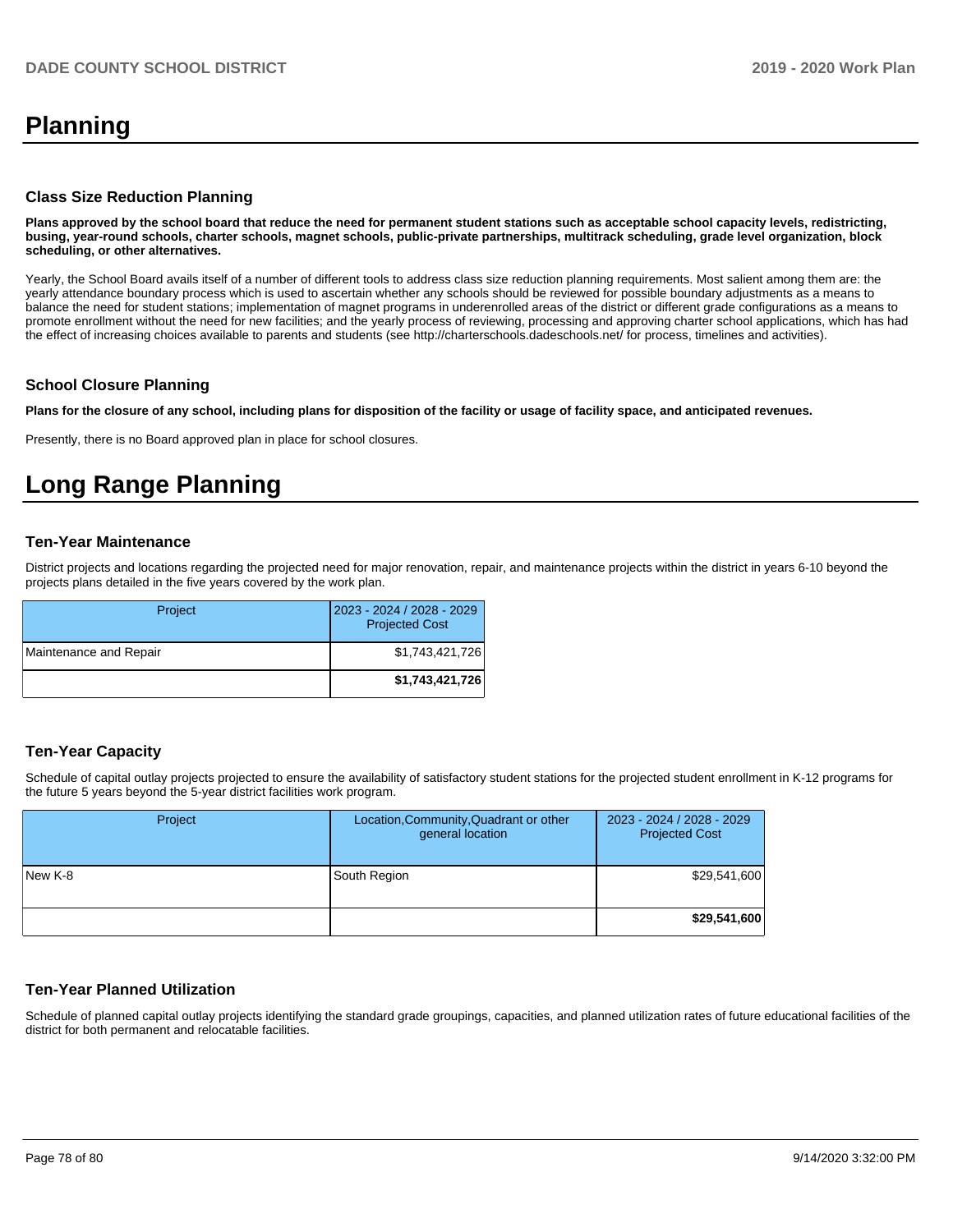| <b>Grade Level Projections</b>  | <b>FISH</b><br><b>Student</b><br><b>Stations</b> | <b>Actual 2018 -</b><br><b>2019 FISH</b><br>Capacity | Actual<br>$2018 -$<br>2019<br><b>COFTE</b> | Actual 2018 - 2019<br><b>Utilization</b> | Actual 2019 - 2020 / 2028 - 2029 new<br>Student Capacity to be added/removed | Projected 2028<br>2029 COFTE | Projected 2028 -<br>2029 Utilization |
|---------------------------------|--------------------------------------------------|------------------------------------------------------|--------------------------------------------|------------------------------------------|------------------------------------------------------------------------------|------------------------------|--------------------------------------|
| Elementary - District<br>Totals | 125,122                                          | 125,122                                              | 88,817.96                                  | 70.99 %                                  | $-1.368$                                                                     | 82,648                       | 66.78 %                              |
| Middle - District Totals        | 134.124                                          | 120.667                                              | 93,813.91                                  | 77.75 %                                  | $-277$                                                                       | 36.462                       | 30.29%                               |
| High - District Totals          | 106.749                                          | 101,078                                              | 80,564.82                                  | 79.71 %                                  | 74                                                                           | 121,541                      | 120.16 %                             |
| Other - ESE, etc                | 16.614                                           | 10.506                                               | .839.17                                    | 17.50 %                                  | 1.586                                                                        | 2.431                        | 20.10%                               |
|                                 | 382.609                                          |                                                      | 357,373 265,035.86                         | 74.16 %                                  | 15                                                                           | 243,082                      | 68.02 %                              |

**Combination schools are included with the middle schools for student stations, capacity, COFTE and utilization purposes because these facilities all have a 90% utilization factor. Use this space to explain or define the grade groupings for combination schools.** 

No comments to report.

#### **Ten-Year Infrastructure Planning**

**Proposed Location of Planned New, Remodeled, or New Additions to Facilities in 06 thru 10 out years (Section 28).**

New K-8 - South Region

Plans for closure of any school, including plans for disposition of the facility or usage of facility space, and anticipated revenues in the 06 thru 10 out **years (Section 29).**

Presently, there is no Board approved plan for school closures.

#### **Twenty-Year Maintenance**

District projects and locations regarding the projected need for major renovation, repair, and maintenance projects within the district in years 11-20 beyond the projects plans detailed in the five years covered by the work plan.

| Project                | 2028 - 2029 / 2038 - 2039 Projected Cost |
|------------------------|------------------------------------------|
| Maintenance and Repair | \$4,267,498,471                          |
|                        | \$4,267,498,471                          |

### **Twenty-Year Capacity**

Schedule of capital outlay projects projected to ensure the availability of satisfactory student stations for the projected student enrollment in K-12 programs for the future 11-20 years beyond the 5-year district facilities work program.